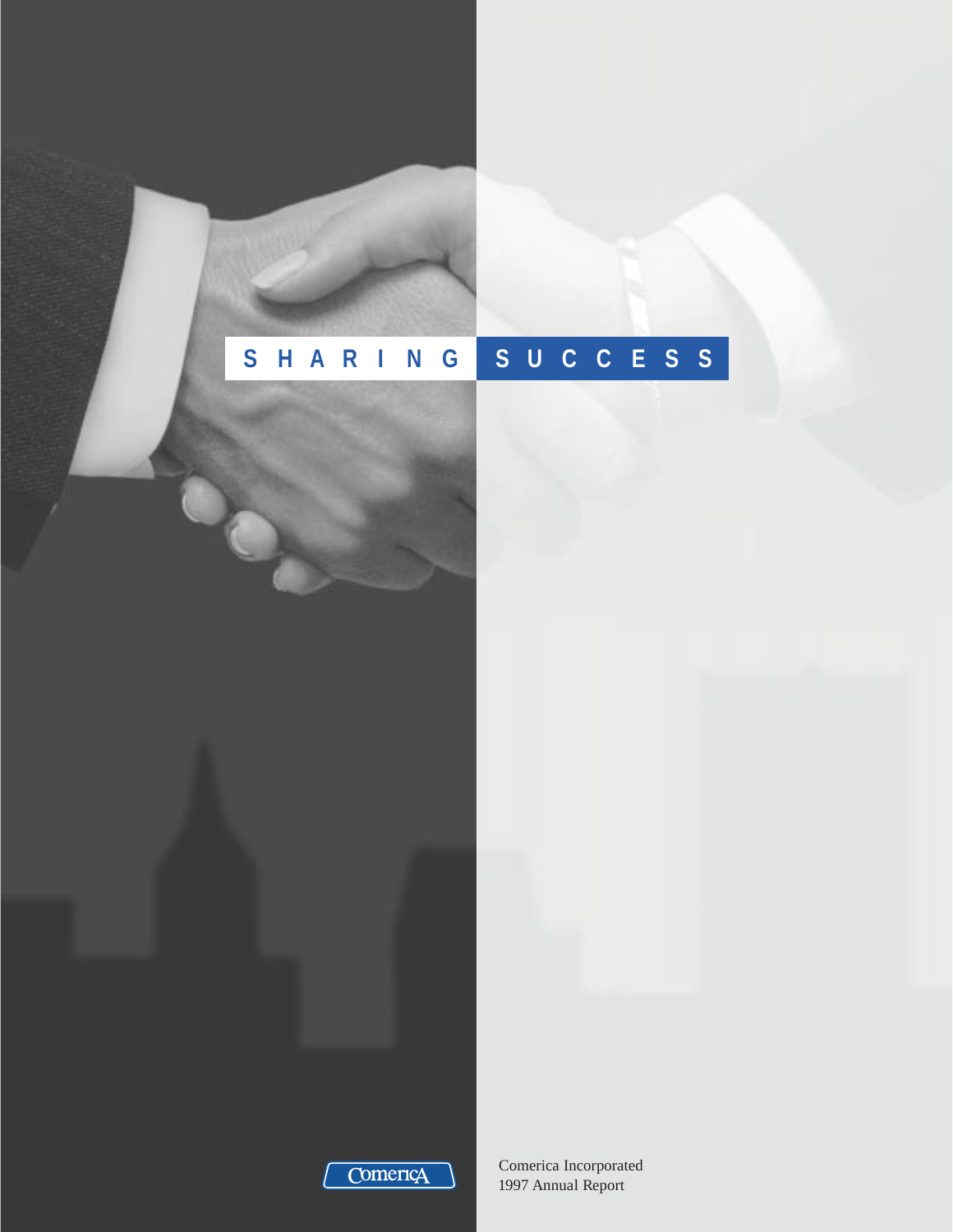# **Financial Highlights**

| Year Ended December 31                                              |          |          | Change             |         |
|---------------------------------------------------------------------|----------|----------|--------------------|---------|
| (dollar amounts in millions, except per share)                      | 1997     | 1996     | Amount             | Percent |
| <b>Income Statement</b>                                             |          |          |                    |         |
| Net interest income                                                 | \$1,443  | \$1,412  | $\mathbb{S}$<br>31 | 2%      |
| Net income                                                          | 530      | 417      | 113                | 27      |
| Net income, excluding restructuring charge                          | 530      | 477      | 53                 | 11      |
| Basic net income per share                                          | 3.24     | 2.41     | .83                | 34      |
| Basic net income per share, excluding restructuring charge          | 3.24     | 2.77     | .47                | 17      |
| Diluted net income per common share                                 | 3.19     | 2.38     | .81                | 34      |
| Diluted net income per common share, excluding restructuring charge | 3.19     | 2.73     | .46                | 17      |
| Cash dividends per common share                                     | 1.15     | 1.01     | .14                | 14      |
| Book value per common share                                         | 16.02    | 14.70    | 1.32               | 9       |
| Market value per share                                              | 60.17    | 34.92    | 25.25              | 72      |
| <b>Ratios</b>                                                       |          |          |                    |         |
| Return on average common shareholders' equity                       | 21.32%   | 15.98%   |                    |         |
| Return on average common shareholders' equity,                      |          |          |                    |         |
| excluding restructuring charge                                      | 21.32    | 18.33    |                    |         |
| Return on average assets                                            | 1.52     | 1.22     |                    |         |
| Return on average assets, excluding restructuring charge            | 1.52     | 1.40     |                    |         |
| Average common shareholders' equity as a percentage                 |          |          |                    |         |
| of average assets                                                   | 6.91     | 7.47     |                    |         |
| <b>Balance Sheet (at December 31)</b>                               |          |          |                    |         |
| <b>Total assets</b>                                                 | \$36,292 | \$34,206 | \$2,086            | 6%      |
| Total earning assets                                                | 33,104   | 31,110   | 1,994              | 6       |
| Loans                                                               | 28,895   | 26,207   | 2,688              | 10      |
| Deposits                                                            | 22,586   | 22,367   | 219                | 1       |
| Common shareholders' equity                                         | 2,512    | 2,366    | 146                | 6       |

All per share amounts have been adjusted for the three-for-two stock split declared January 15, 1998.

#### **Diluted Net Income per Share** (in dollars)



**.**Excluding restructuring charge





#### **.**Excluding restructuring charge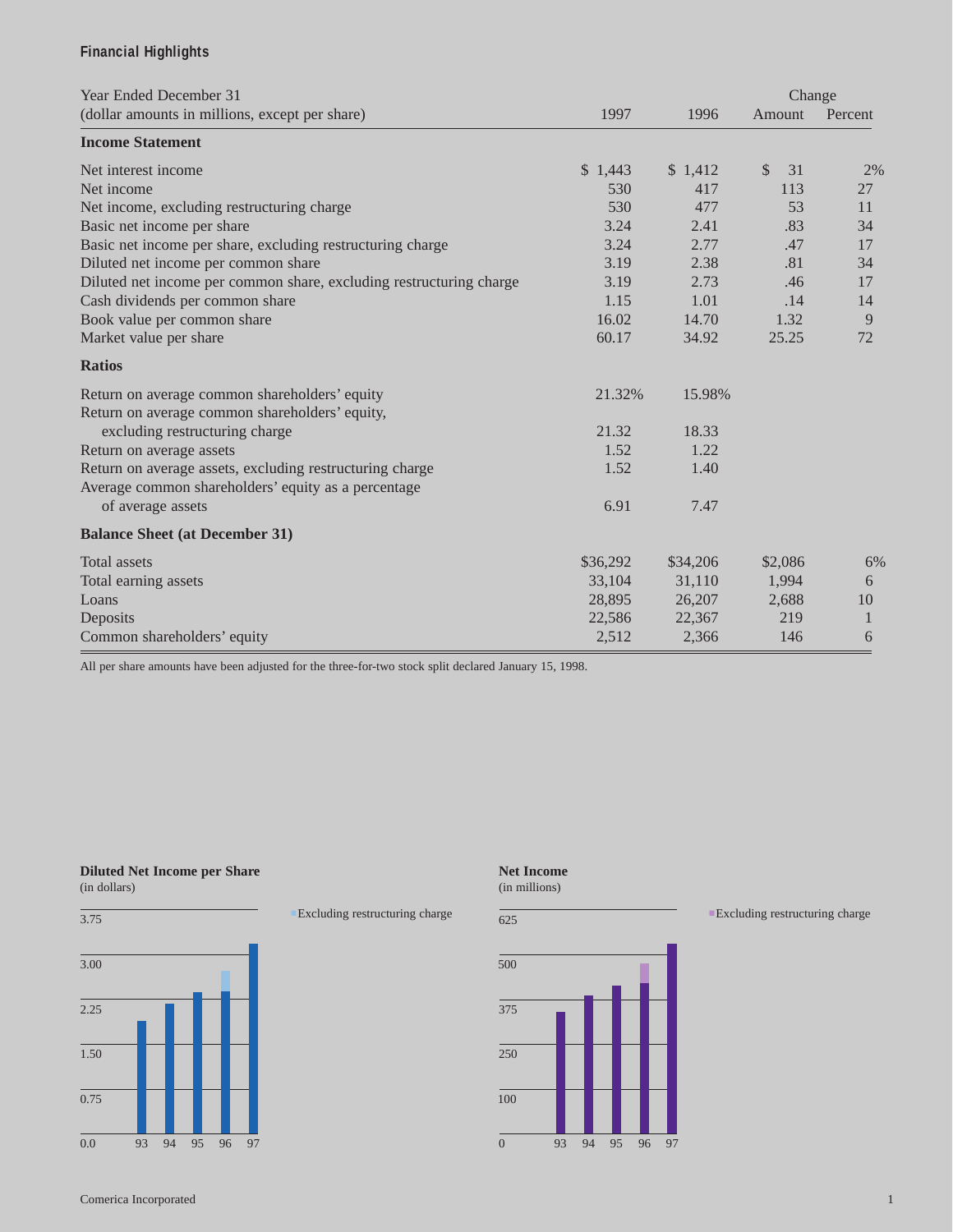**C**omerica's financial objective is to consistently rank among the top-10 of the 50 largest bank holding companies in the nation, as measured by return on equity. I believe the keys to consistent top-10 performance are profitability, growth and quality.

At Comerica, superior profitability is achieved through hard work and a clear focus on what we do well. We reinvest in growth businesses, rationalize those that have the potential for superior returns, and divest businesses or activities that are not integral to our future success.

Growth is achieved by emphasizing our core competencies. We are among the nation's leaders in business lending. Over the last 10 years, our commercial loan growth has averaged an impressive 11 percent, with only minor fluctuations year-to-year. We will continue to be a commercial loan generator going forward.

Like a three-legged stool, consistent top-10 performance also requires quality. This includes credit and service quality, both of which are absolutely essential. Banks cannot consistently generate exceptional profits without being top-flight credit underwriters. To compete effectively, they also must be providers of quality products and services. We at Comerica are recognized industrywide for our relentless focus on maintaining superior credit quality. We also are committed to delivering the highest quality financial services.

Our success is attributable to an exceptional team of employees, over 90 percent of whom are shareholders. They work hard every day to meet and exceed the expectations of their customers, and are determined that Comerica be recognized as a leader in the financial services industry.

**Dividends per Common Share** (in dollars)



**Return on Average Common Equity** (in percentages)



- **.**Comerica
- **.**Excluding restructuring charge
- **.**Industry average (based on 50 largest U.S. bank holding companies)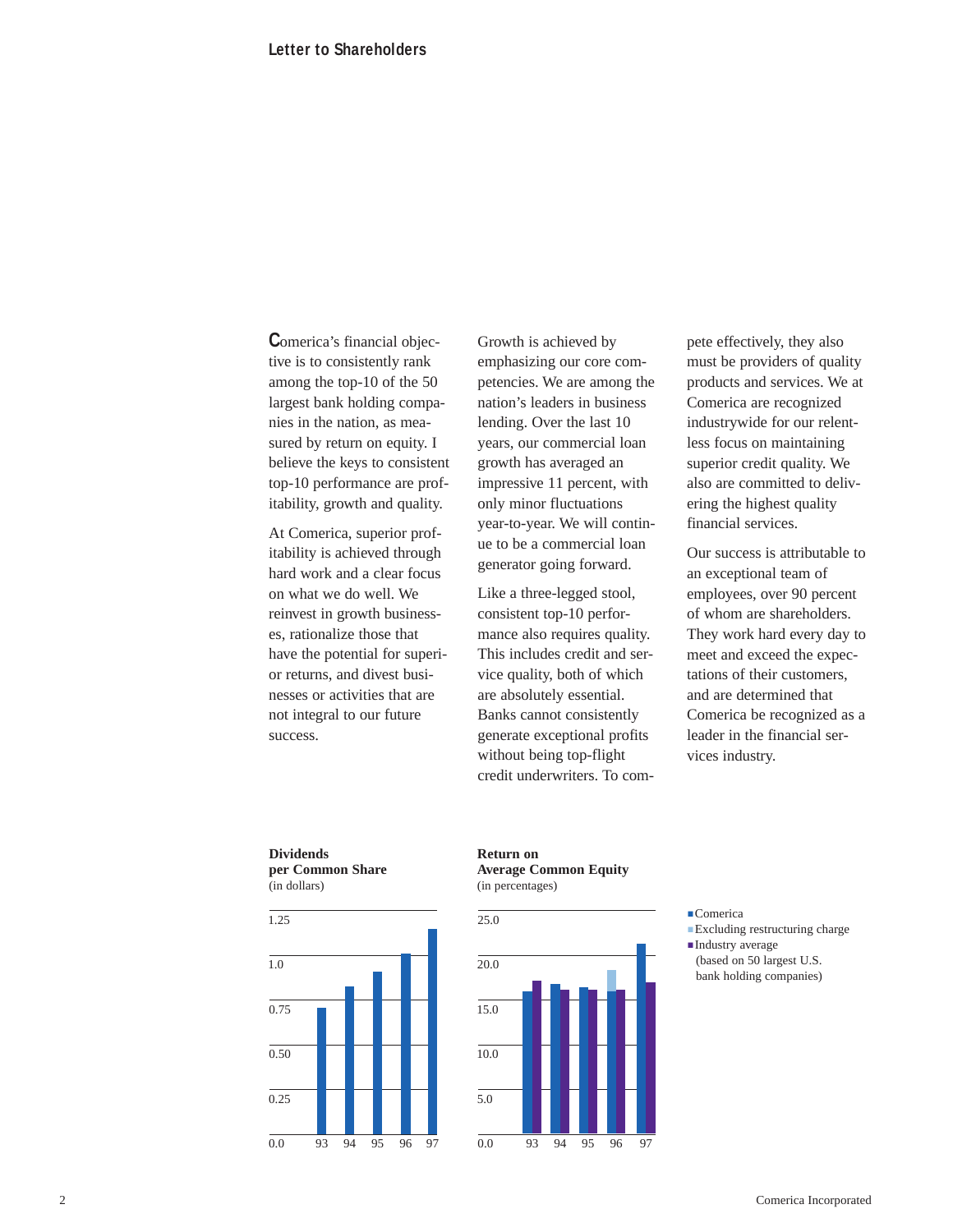In terms of 1997 performance, we are pleased with the results. Net income for the year rose 27 percent to \$530 million (up 11 percent, excluding the 1996 Direction 2000: Phase III restructuring charge). Return on assets was 1.52 percent and return on common equity was 21.32 percent. Our stock price rose 72 percent in 1997, out pacing both the Keefe 50-Bank Index (up 43 percent) and the S&P 500 Index (up 31 percent). We also marked our 29th consecutive year of dividend increases.

At year-end 1997, our priceto-earnings ratio ranked 30th among the 50 largest bank holding companies in the nation. This ranking improved several positions during the year, but is still not in line with our financial results. We view this as an opportunity for our shareholders as the market continues to take notice of our performance.

During the four quarters of 1997, Comerica consistently ranked among the top-10 bank holding companies in the nation, in terms of return on common equity. Our job now is to extend consistency from quarters to years. Let me cite several examples of how we will do that.

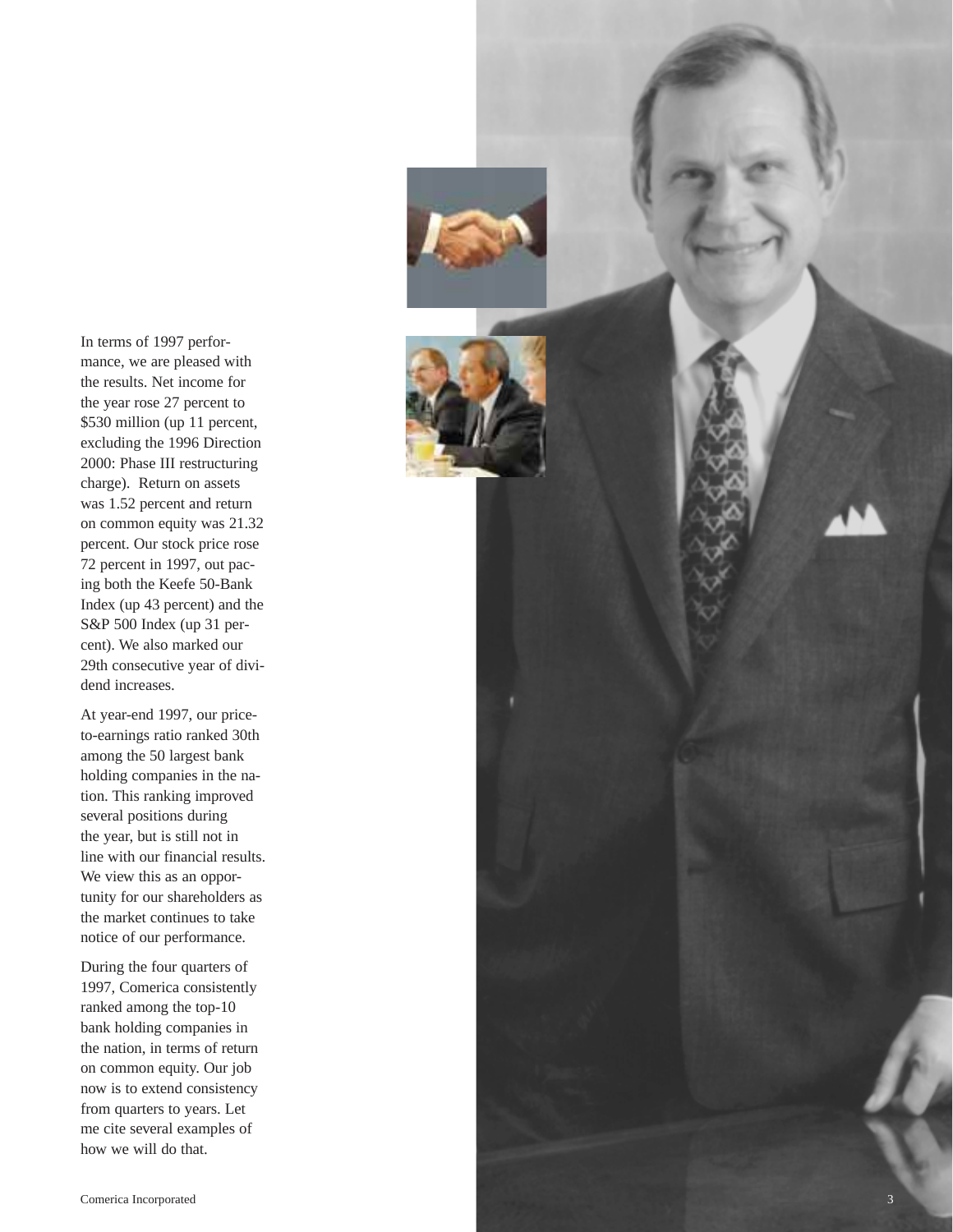



Our core competency is business lending. We are a leader because of the people we select, the training we provide, and the relationship orientation we emphasize, all backed up by a strong credit process. To further strengthen this core competency, we are investing in the marketing, technology and talent that will enable us to enhance the services we provide.

On the retail side, we are a gatherer of consumer assets and operate a dominant franchise in Michigan. We will continue to develop this franchise through product revisions and enhancements to our distribution system. We have invested significantly in our customer database. To me, having that knowledge is an important competitive advantage, particularly when it is combined with our people.

Although retail banking is important to us in Texas and California, it is mainly done on an accommodation basis. In these states, we see ourselves as the "business bank of choice."

We also will continue to grow our investment services. They are critical to our success, as they protect current relationships within the bank, expand existing relationships and provide incremental fee income. Going forward, we will become even more involved in distributing investment products and 401(k) services.

As this annual report goes to press, we are wrapping up implementation of Direction 2000: Phase III. The revenue enhancements and cost reduction ideas developed by Comerica employees will result in an annual pre-tax earnings impact of \$110 million in 1999. By the end of the fourth quarter of 1997, we had implemented about 80 percent of the Phase III ideas, valued at 70 percent of the annual cost savings target, and 94 percent of the annual revenue target.

As industry consolidation continues, I am frequently asked about Comerica's market expansion plans. We continue to look at growth areas of the country where we can prosecute our brand of banking profitably, as we do in Texas and California. Both of these states have proven to be a good fit with the mature

Michigan market. I believe performance and execution will lead us to opportunities down the road.

Today, acquisition pricing is very expensive. All of us at Comerica have worked too hard building the financial performance of our company to harm it with an acquisition that doesn't measure up. In our nearly 150-year history, we have successfully integrated countless mergers and acquisitions. There will be a time, a place and an opportunity again, but we must be selective.

I appreciate your interest and I thank you for your support.

Eugene A. Miller Chairman and Chief Executive Officer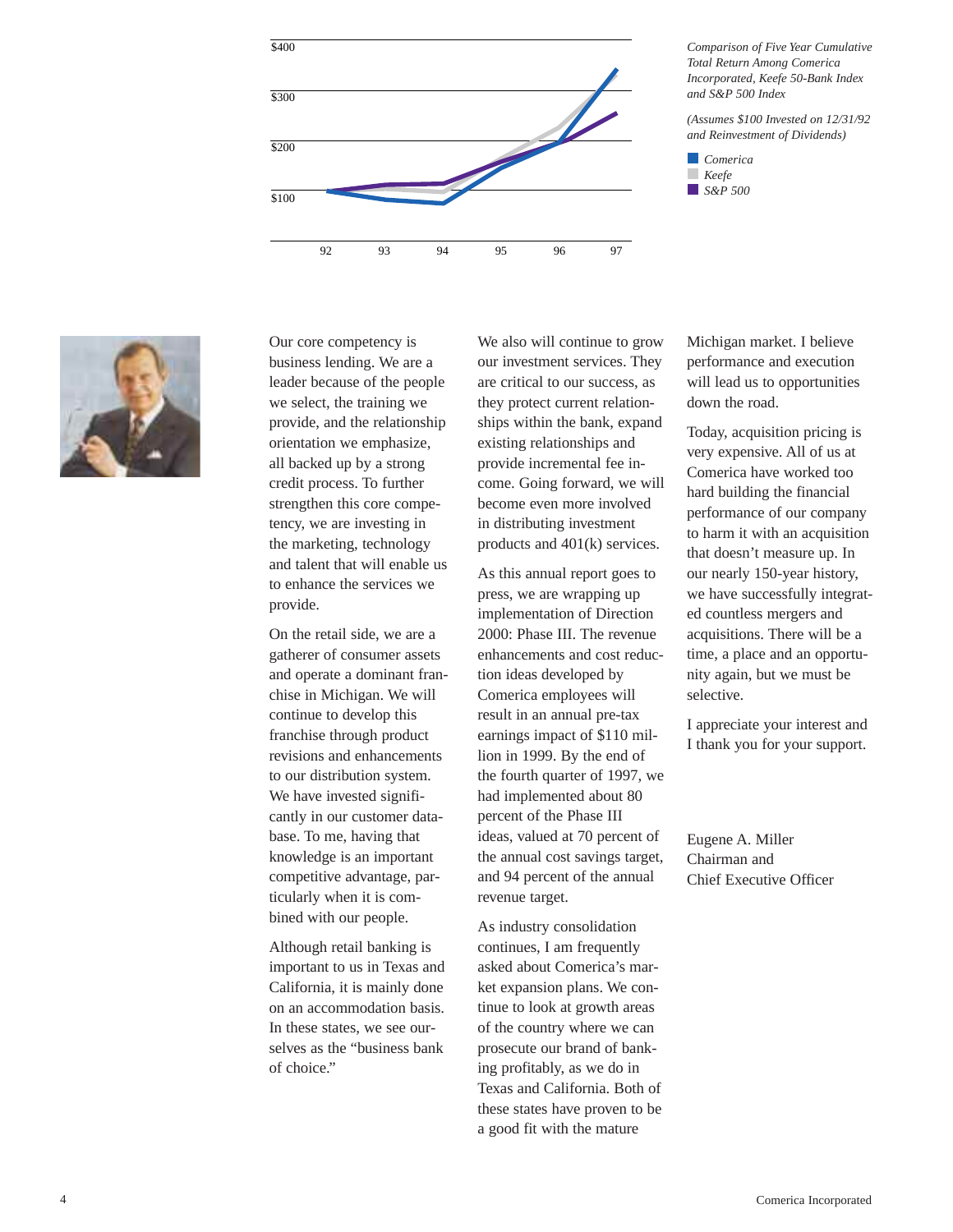# **Sharing Success**

Nineteen ninety-seven was a tremendous year for Comerica. We share our success with our key constituencies—shareholders, customers, employees and the communities we serve.







We do this for:

**.**shareholders through appreciation of our stock price—72 percent in 1997 record earnings per share, and our 29th consecutive year of dividend increases;

**.** *customers* by delivering quality products and services;

**.**employees by sharing the financial rewards of our company becoming a top financial performer on a consistent basis; and,

**.**communities we serve by forging financial partnerships with residents, groups and organizations.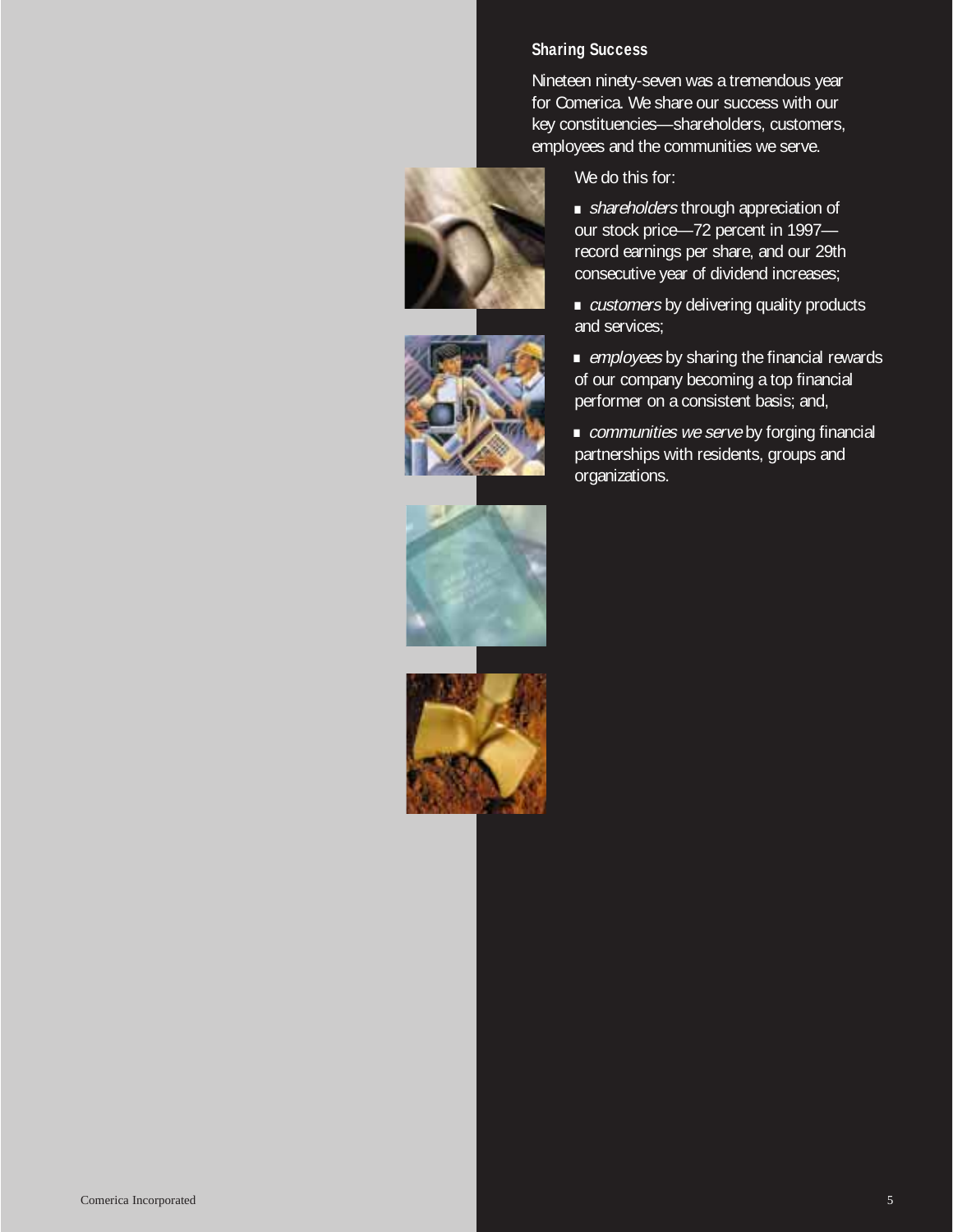# **Direction 2000: Phase III on Target**

In 1997, employees began implementing their ideas to simplify and streamline processes at Comerica. In order to carry out plans as efficiently and effectively as possible, an implementation team was mobilized. Hard work and careful monitoring are paying dividends.

"We are right where we expected to be at this stage in the process," notes Comerica Chairman Eugene A. Miller.

The revenue enhancement and cost reduction ideas generated during Phase III will result in an annual pre-tax earnings impact of \$110 million in 1999. Twenty percent of this benefit was realized in 1997, 80 percent will be realized in 1998 and the full effect in 1999.

At year-end 1997, 1,600 of more than 2,000 ideas have been completed. Among them: **.**a reduction in the type and quantity of envelopes

used, and the conversion to a less-expensive enve-

lope printing process;<br>● the use of a single provider for copier services, which is expected to save Comerica nearly \$1 million annually; **.**implementation of more than 20 telecommuni-

cations ideas, which is expected to save Comerica \$3 million annually;<br>• the introduction of a new software product that

eliminates the need for microfiche and its associated costs, while reducing computer paper report volume by 75 percent;<br>• the empowerment of branch employees with addi-

tional levels of authority, and a reduction in their clerical responsibilities, so they can serve customers better; and,<br> **.** a 20 percent reduction in the number of invoices

processed as a result of consolidating vendors and obtaining summary billings.

Comerica will complete implementation of remaining Phase III ideas by the end of the first quarter of 1998.





**T**he Board of Directors of Comerica Incorporated increased the quarterly cash dividend by 10 percent in 1997 and by 12 percent in January 1998 continuing a long history of dividend increases.

# 7 F F

Eliminates the need for microfiche and its associated<br>
Excess capital, after support-<br>
by 75 percent:<br>
by 75 percent:<br>
by 75 percent:<br>
by 75 percent:<br>
Electrical component of branch employees with addi-<br>
bolders through a ing prudent growth in our businesses and acquisitions, is being returned to shareholders through a reduction in shares outstanding. Over the last two years, Comerica has repurchased more than 15 million shares—almost 13 percent—of Comerica's outstanding shares. That represents nearly \$800 million of shareholders' capital. We continue to believe this is the most appropriate use of excess capital from a shareholder value perspective. In 1997, the total market value of Comerica's shares increased 68 percent to more than \$9.4 billion.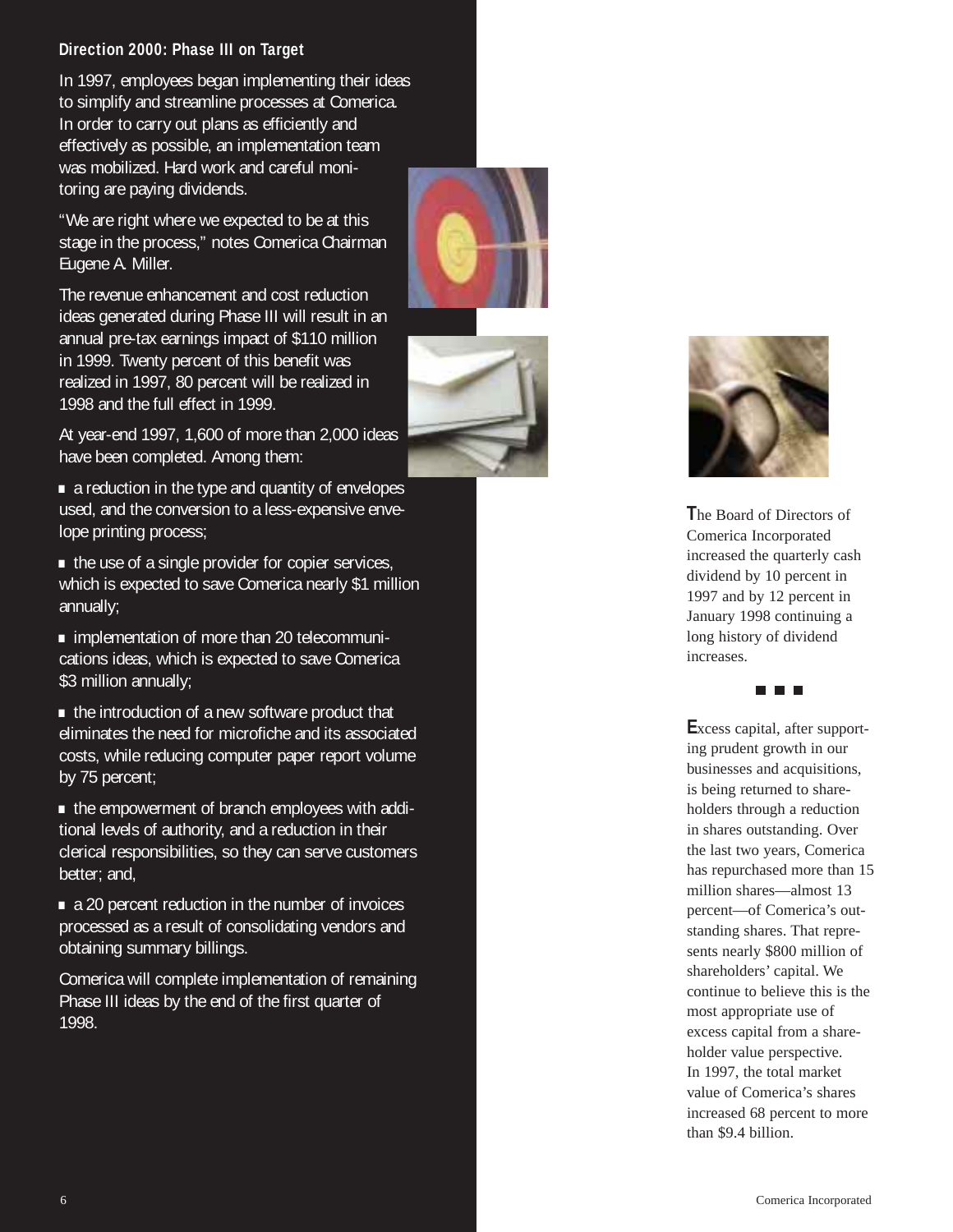

# **Comerica December 31 Stock Prices**

*On January 15, 1998, Comerica directors authorized a three-for-two stock split effected in the form of a 50 percent stock dividend. The stock prices shown here have been adjusted to reflect the split.* 

**T**he Direction 2000 Gainshare Incentive Plan reserves the first \$10 million in savings from Phase III and distributes it in the form of stock to colleagues present during Phase III who also are with the corporation at the time it achieves an annual top-10 return on equity (ROE) performance. Comerica achieved its top-10 ROE ranking in 1997 and the Gainshare Incentive Plan pay out occurred in 1998 as the annual report went to press.

**EN EN E** 

**E**very month, 244 Key Performance Measures (KPMs) affecting external customers are monitored for quality at the corporate level. Timeliness, accuracy, responsiveness and efficiency are among the performance measures monitored. In 1997, Comerica colleagues continued the upward trend in KPM ratings.





**T**he Employee Stock Purchase Plan provides colleagues an opportunity to own Comerica stock and share the benefits of the financial results they helped create. Comerica provides a 15 percent match on quarterly contributions and another five percent match if the stock is kept for a two-year period without any withdrawals. Comerica is committed to helping every colleague become an employee-owner.

#### ٦  $\blacksquare$

**W**ith the Performance Match Program, colleagues share in Comerica's success in meeting its financial goals. The annual payout to colleagues who are enrolled in the 401(k) Preferred Savings Plan is based on Comerica's ROE performance and how Comerica's ROE rates

among the nation's 50 largest bank holding companies in the nation. Comerica's highest performance match to date—\$5.1 million as a

result of 1996 profits—was repeated as a result of the corporation's strong financial performance in 1997.

#### **Phase III Results Financial Statement Impact** (in millions)



*Phase III will have an annual earnings impact of \$110 million beginning in 1999. Approximately 20 percent of the earnings impact will come from revenue enhancements; 80 percent from cost reductions.*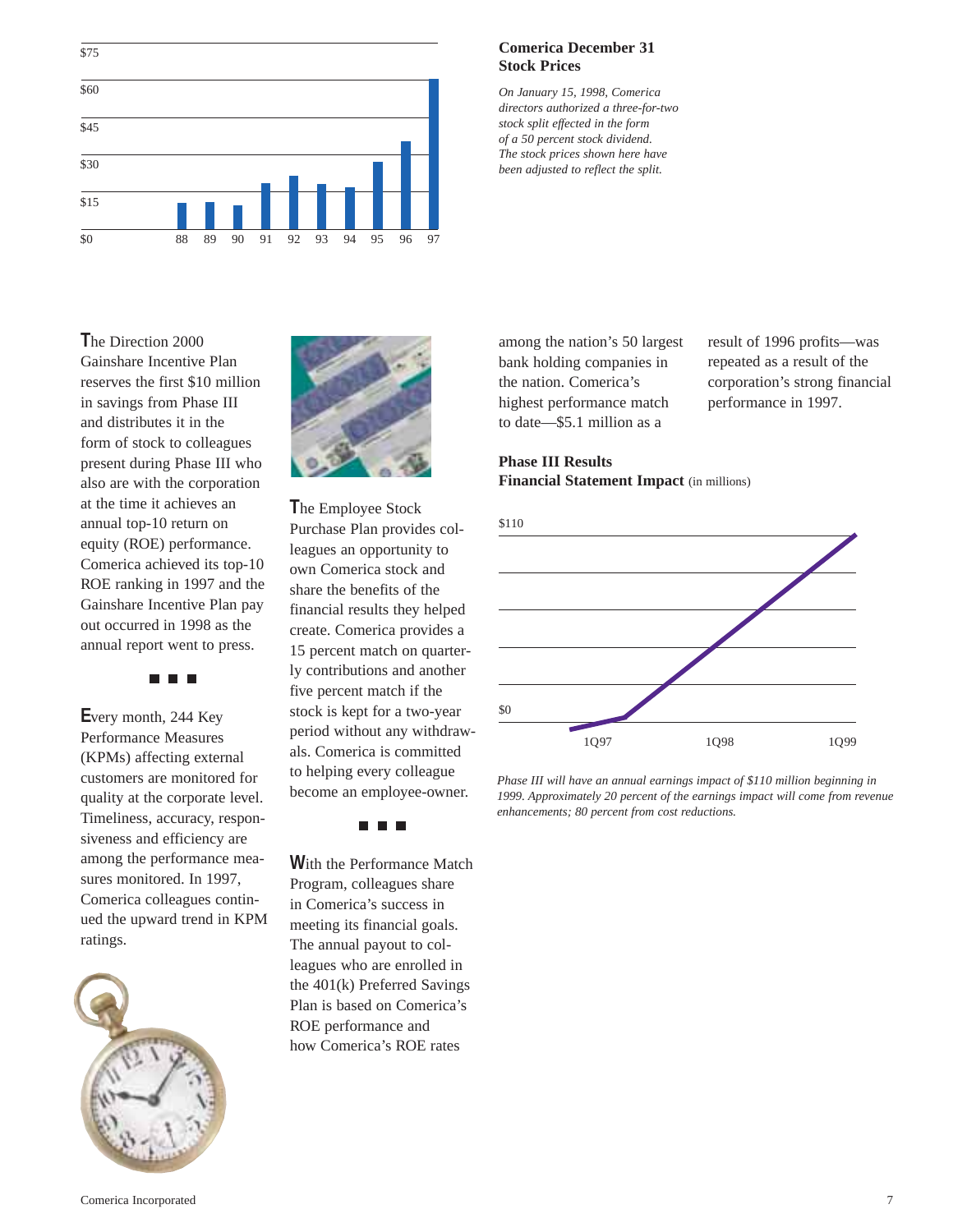*Our alliance with PaineWebber, the \$60 billion securities firm with approximately 300 offices and nearly 6,300 investment executives, broadens Comerica's national network for private banking services.*

*Current relationship Pursuing relationship*





**M**ichigan's largest independent investment advisor, Munder Capital Management—with whom Comerica has a partnership interest grew to \$45 billion in managed client assets in 1997. Munder's Micro-Cap Equity Fund recorded the second best performance among the more than 5,500 mutual funds in 1997.

n n r

**C**omerica introduced free instant quotes on term life insurance through its web site (comerica.com). The feature provides an alternative and interactive way for people to access and learn about insurance products. Comerica Insurance Services offers life, disability, long-term care, group benefits, and property and casualty insurance to businesses and individuals.

**C**omerica is ranked 8th among the top 100 SBA 7(a) lenders in the country.

n n n

**O**ur expanded retail product line provides customers with the most convenient banking options available today, giving them more ways to save money when they do their banking. The "Choice" and "Premier" retail product packages reward customers with strong banking relationships by providing special bonuses and discounts on bank services, and non-bank benefits such as a discount dining card. The new packages premiered in Michigan in late 1997.





**I**n addition to our extensive branch network, customers can access Comerica in the supermarket through our ComeriMARTs; through AccessOne, our branchless banking system; by telephone; by ATM; and, by personal computer.

**T**hrough Comerica's private bankers, customers have access to highly experienced specialists in investment management, estate planning and administration, tax, financial and retirement planning, real estate and lending. Clients receive personalized, highly responsive service and an array of high quality financial products delivered in the most convenient manner by qualified financial professionals.

**C**onsumers made more than six million purchases with the VISA Check ComeriCARD in 1997 for goods and services worth more than \$300 million. The VISA Check ComeriCARD now is accepted at more than 12 million VISA merchants around the globe.

n n n

**T**he Rich Rewards Club is available to customers age 50 and over who meet minimum balance requirements. Benefits of membership include personalized checks at no charge, bonus interest, brokerage discounts and an exclusive travel service.

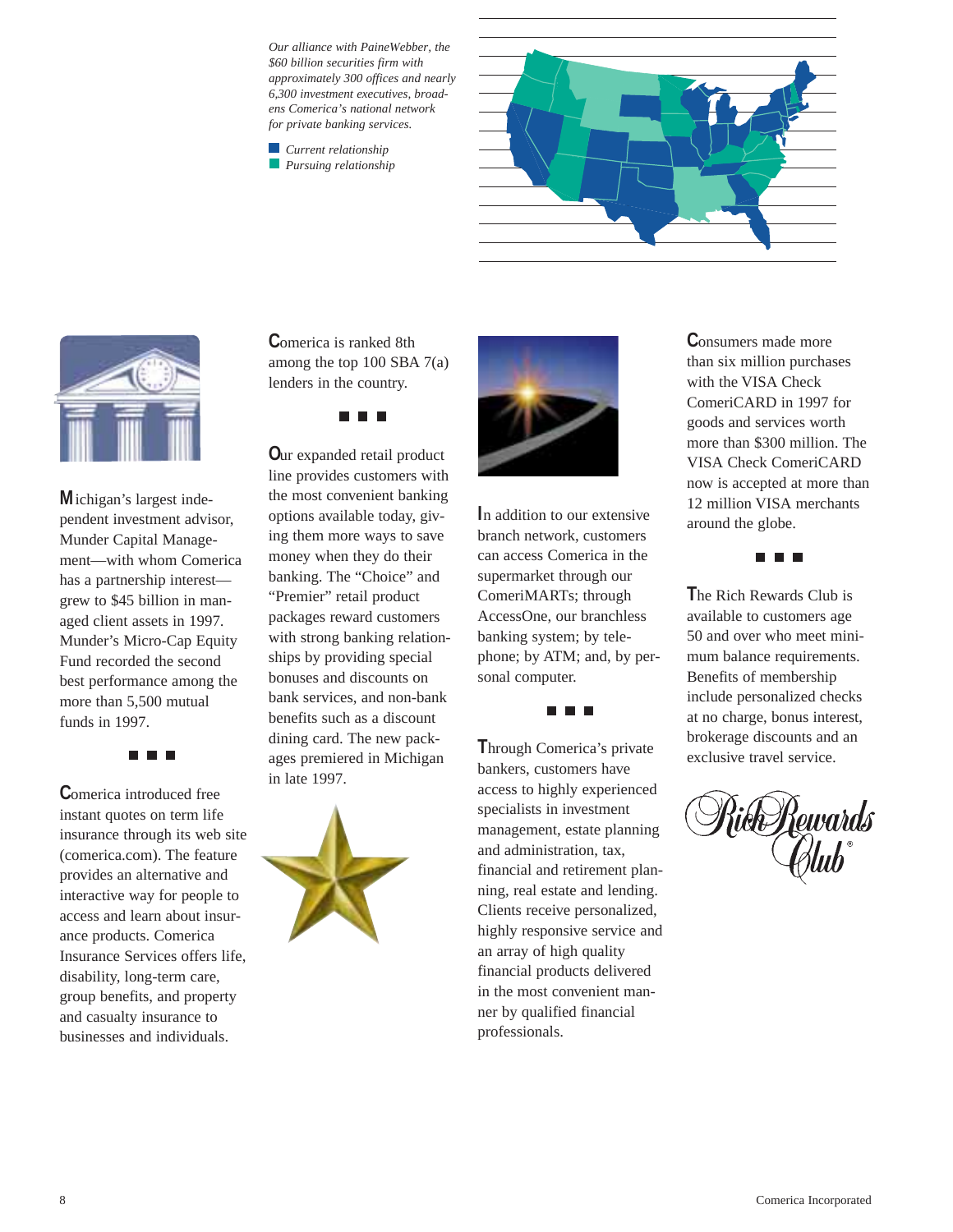

**R**esponding to the sophisticated needs of retail and business customers in all of our markets, Comerica developed a national product linking a customer's checking account to an investment account. Called the Comerica Asset Management Account for retail customers, and the Comerica Business Sweep Account for business customers, the product enables customers to earn higher interest when funds are swept daily between accounts.



### **Investing in New Opportunities**

**Experts Who Know the**<br>Business of SBA

THULTRA

For Comerica, investing in new opportunities is key to achieving its goal of becoming a consistent top-10 performer, as measured by return on equity.

Key investments in 1997 included the:

**.**enhancing of a customer knowledge database and customer information system, to provide Comerica with a greater under standing of its customers, their preferences for financial services, the ways and frequency in which they access us and their profitability;

**.**expansion of the PaineWebber alliance, broadening Comerica's national network for personal trust services;

**.**expansion of the Small Business Administration (SBA) lending program to a national business;

**.**nationwide expansion of Comerica's home banking program, giving consumers and small businesses the ability to directly access their accounts via Quicken® and QuickBooks® personal computer software;

**.**leveraging of Comerica's participation in the Integrion Financial Network, which provides interactive banking and electronic commerce solutions to member banks;

**.**expansion of product distribution channels in response to our customers' desire for greater convenience;

- **.**hiring of talent to keep pace with the increasing demand for Comerica's products and services;
- **.**transition to corporate-wide electronic mail;

**.**implementation of an expandable, flexible profitability reporting system to meet current and future management information requirements; and,

**.**dedication of the human and capital resources necessary to prepare computer systems and applications for the new millennium.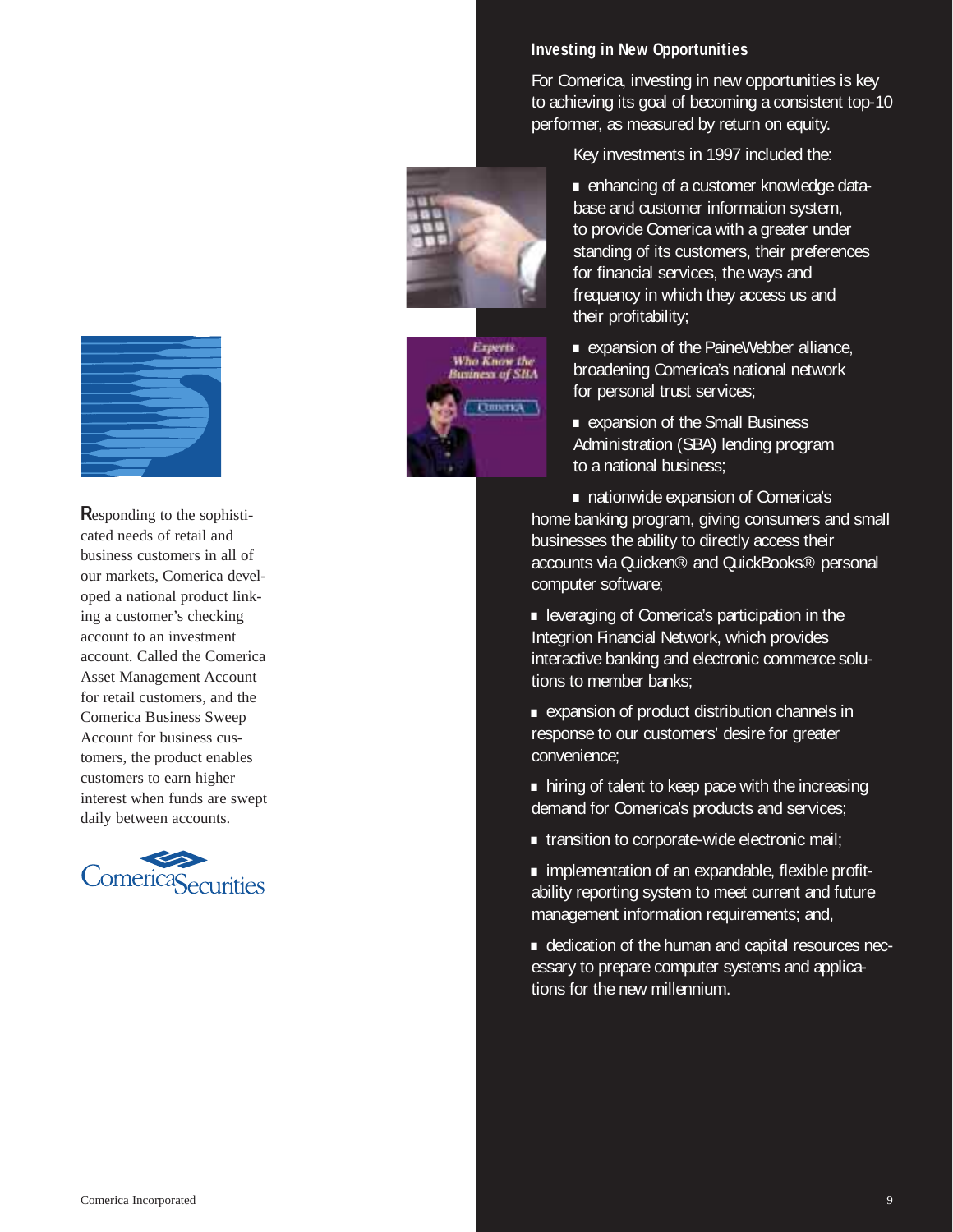# **The Business Bank of Choice**

Comerica continues to combine strong commercial loan growth with consistently solid credit quality. Our business customers are primarily closely held or owner-managed companies with annual sales of less than \$250 million. We also have stable, long-term financial relationships with many publicly held Fortune 1000 corporations.

Comerica's reputation in middle market banking is unparalleled. Our heritage is based on lending to medium-sized businesses over many years and through numerous economic cycles. We evaluate a firm's potential as well as its assets, looking beyond the balance sheet to such issues as position within the industry and depth of management experience.

Our emphasis on the commercial market means we deliver the fullest array of corporate financial products and services. And, we do so in a consistent, reliable, accurate and timely manner.

In 1997, Comerica fine-tuned its focus as a pre-

eminent commercial lender by:<br> **.** launching Comerica Business Credit, a national<br>
asset-based lending business;

• developing a number of leading-edge imaging<br>services for corporate customers;

**•** enhancing the delivery of other treasury management products and services to business customers, including Comerica Gateway and the Comerica

Purchasing Card;<br>**•** honing our lending expertise in special industries, including automotive, energy, healthcare, real estate, high technology and entertainment;<br>**•** capitalizing on our reputation as one of the top

bank providers of floor plan credit through our services to automotive dealers in select U.S. markets;<br>• offering "best in class" capital markets products,

including private capital raising services to respond to customers' increasing needs for creatively structured finance solutions;<br>**•** opening a commercial banking subsidiary in

Mexico to service mid- and large-sized corporate

entities; and,<br> **•** applying to form a commercial banking subsidiary in Canada.







*"It's a lot like treasury management from Comerica. You know where everything is. You control where everything goes."*

ing, Comerica has developed a number of leading-edge image-based services for corporate customers, including checks on CD-ROM and dial-up access, which enables customers to view checks and associated documents daily at their personal computers by dialing through a modem.



**A** number of organizations transferred their Master Trust & Custody accounts to Comerica in 1997. Master Trust & Custody services include securities settlement and custody, global custody, foreign exchange, master trust reporting, on-line data access, securities lending, cash management, performance measurement and benefit payments. Comerica ranks among the nation's leaders with more than \$117 billion in trust assets under administration. A pione is a pione in the company of the pione is a pione in image process-<br>
A pione is a pione in the company of the based of the company of the company of the company of the company of the company of the company of the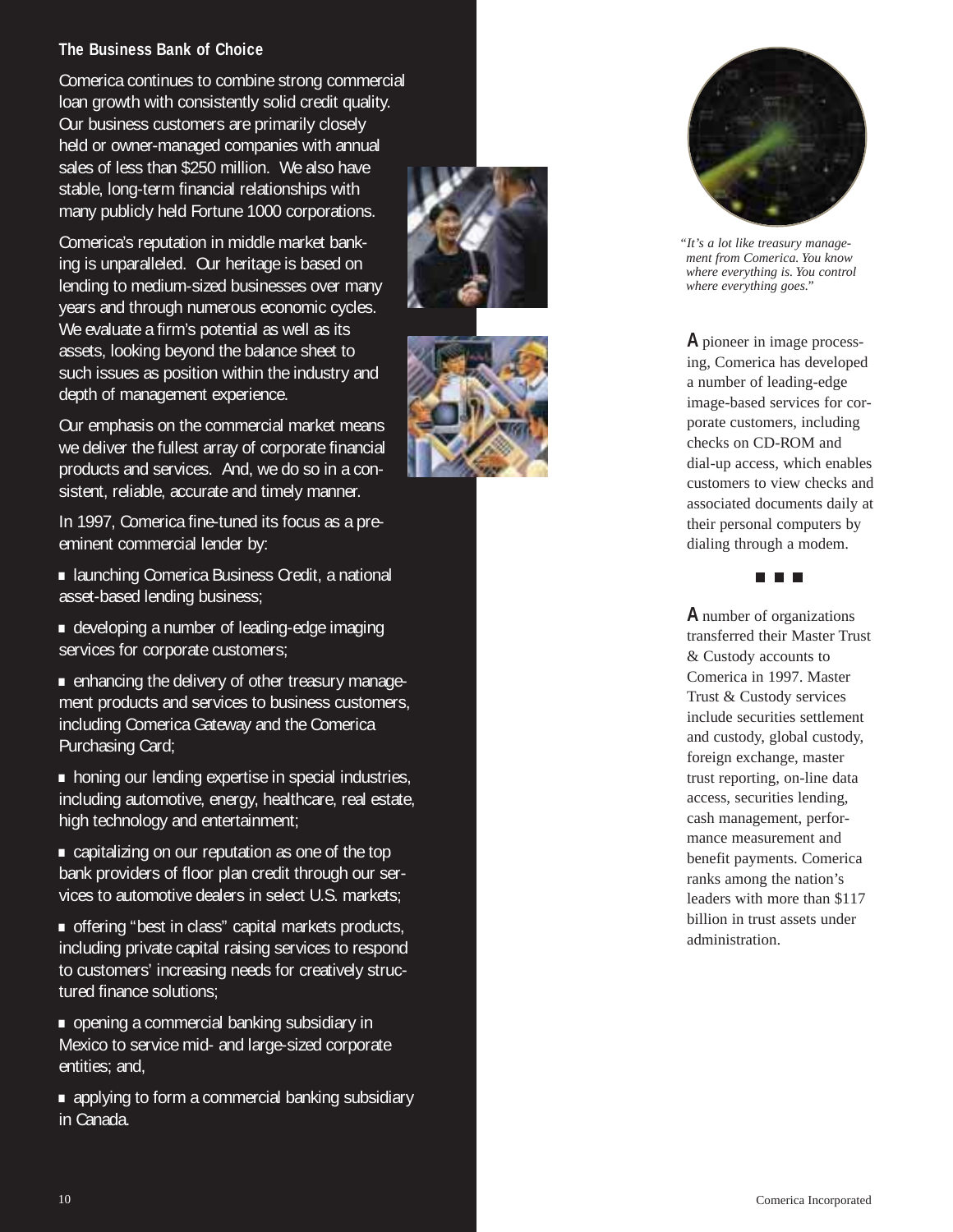

**C**omerica Bank-Texas, founding sponsor of the Comerica Economic Forum in Dallas, and AudioNet, the largest broadcast network on the Internet, teamed to deliver the first live webcast of an Economic Forum featuring Andrew Young, former U.S. congressman, U.S. ambassador to the United Nations and mayor of Atlanta. The forum also was broadcast on C-SPAN.

**W**e introduced a new Comerica CD-ROM, "Global and Financial Risk Management," designed to educate financial decisionmakers on current topics in treasury and risk management as well as provide them insight into the technologies employed and services offered by Comerica Bank.

**. . .** 

**O**ur new National Checking Account product enables business customers to make deposits to a single checking account at any Comerica branch in Michigan, California, Texas and Florida. This eliminates customers having to maintain multiple accounts because they conduct business across state lines.





**W**e made enhancements to the Comerica Purchasing Card, a payment mechanism designed to help companies maintain control, while reducing the administrative costs associated with authorizing, tracking, paying and reconciling small dollar purchases.

n n n

**W**hen ranked by commercial and industrial loans as a percentage of total assets, Comerica Incorporated is first among the top bank holding companies in the nation.

**C**omerica Leasing Corporation expanded its national presence and achieved a record volume more than \$350 million of equipment was leased to Comerica customers in 1997. Airplanes, locomotives, bulldozers and production equipment continue to be standard leases for Comerica Leasing Corporation.



**W**e added new retirement planning software, a new workbook, a new video and re-designed other educational materials for R.E.T.I.R.E. (Real Expertise to Invest Requires Education), Comerica's product line for 401(k) and other corporate retirement plans.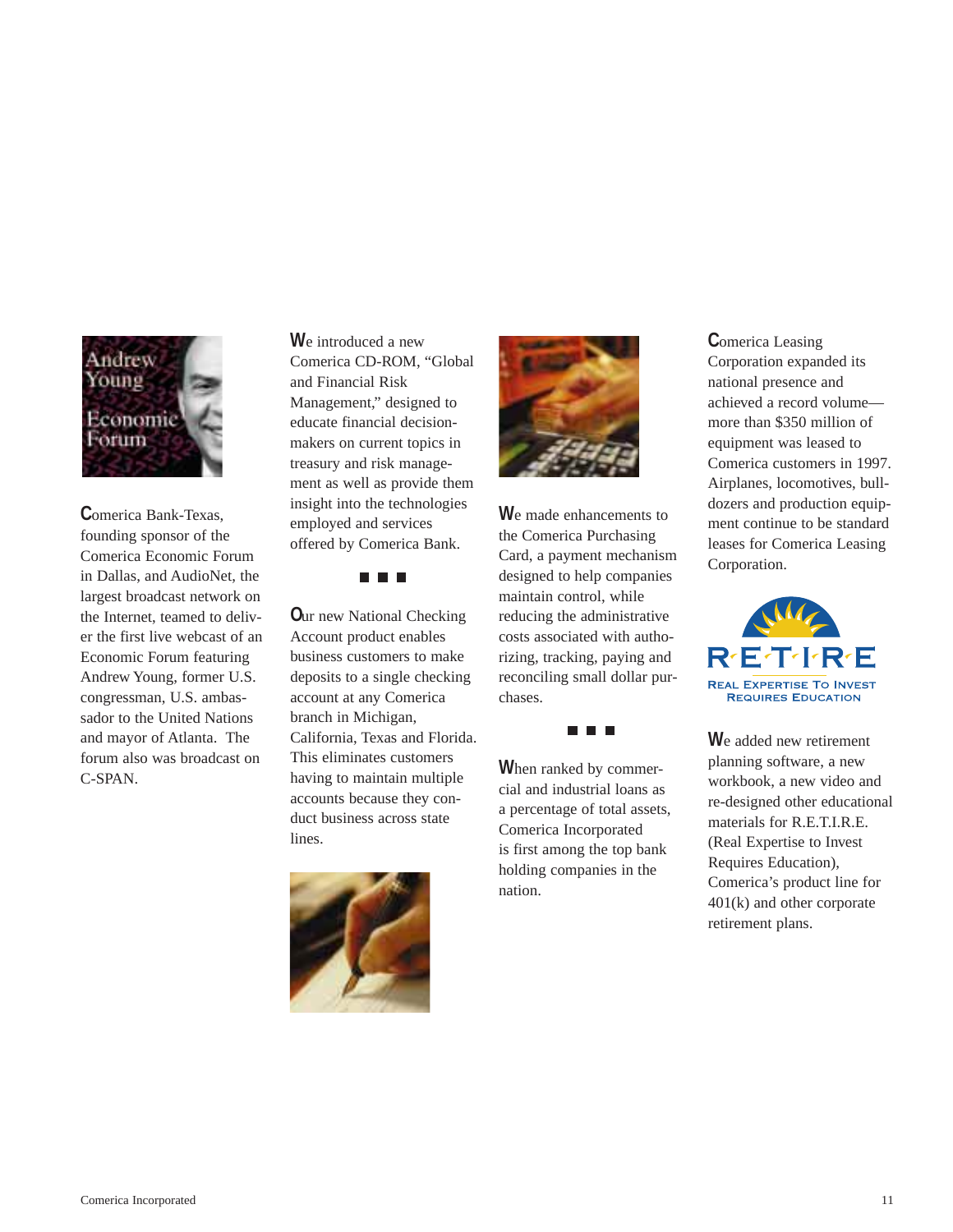COMMUNITY сопетка

*Comerica Bank (Michigan) received its second consecutive "Outstanding" Community Reinvestment Act rating in 1997.*

**C**omerica was honored by the Michigan Minority Business Development Council for the second consecutive year in 1997 for its exemplary record in developing minority business enterprises (MBEs) and for implementing a corporatewide reporting system for tracking its business with MBEs.



**T**he "CoStars" of Comerica-Bank-Texas mobilized to build a house through Habitat for Humanity in Houston, while the "Comerica Cares" volunteers contributed their sweat equity to construct a home in Detroit.



**C**omerica is the lead lender in Detroit's Empowerment Zone, an 18.35 square-mile area designated for intense redevelopment. Comerica has committed \$500 million in lending to consumers and small- and middle market businesses in the Empowerment Zone. Comerica's pledge is part of a lending and investment package from Detroit's financial community worth more than \$1 billion.



**C**omerica colleagues collectively contributed more than \$1 million to United Way in 1997.

**T**his year, 225 colleagues celebrated service anniversaries of at least 25 years with Comerica.



**G**ive-a-Toot is an annual Comerica-sponsored effort to collect used musical instruments for donation to aspiring music students and band programs.



**C**omerica teamed up with the Detroit Zoo in 1997 to take a "Walk on the Wild Side," a year-long adventure to promote the Zoo as one of the finest in the country.



**C**omerica embraced the opportunity to become involved in the Museum of African American History. The museum is an impressive showpiece of African American heritage and latest addition to Detroit's burgeoning cultural district.



**M**ore than 400 employees referred at least \$1 million of business to Comerica investment areas in 1997 and earned the distinction of being members of the Comerica Million Dollar Investment Club.

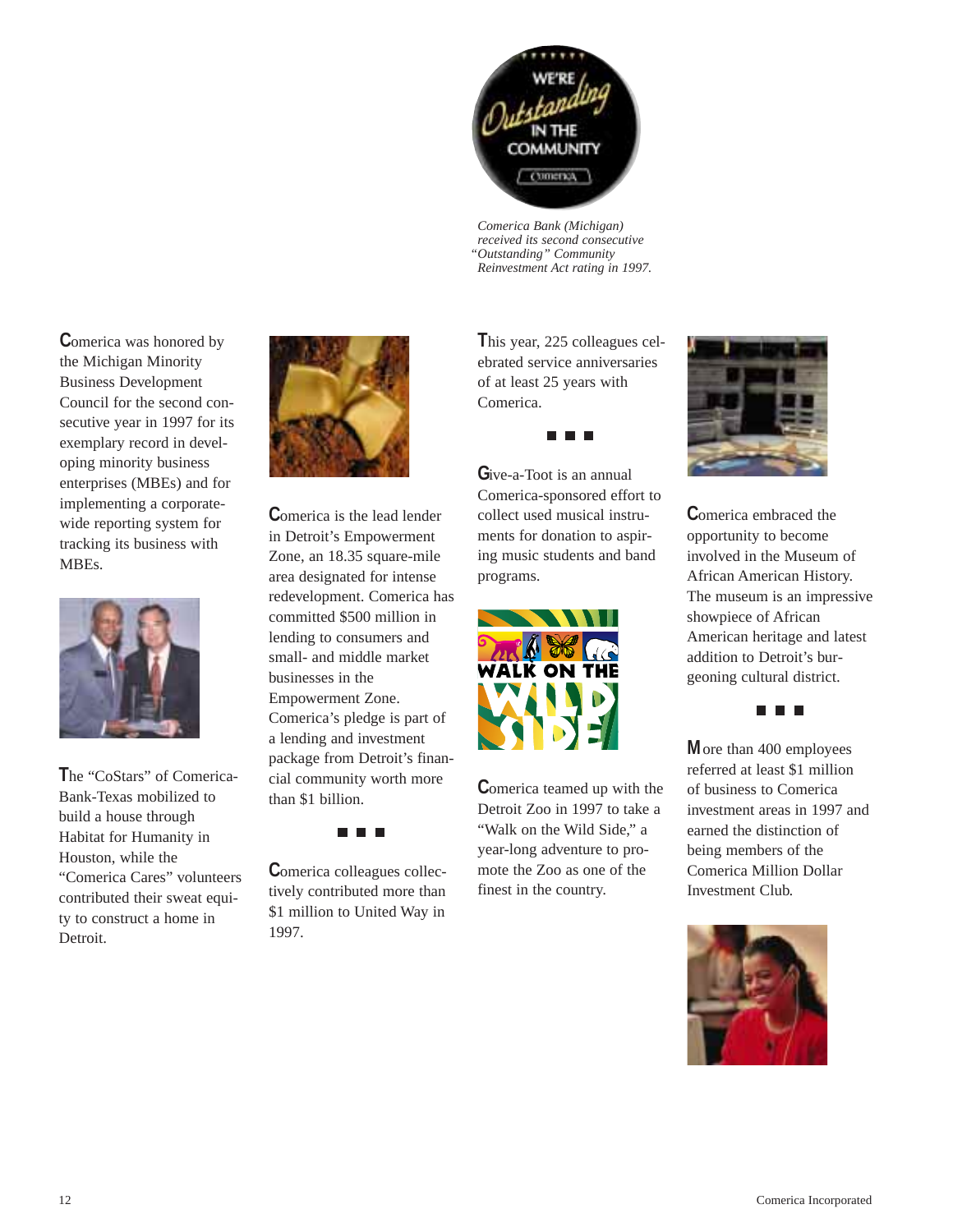

**Comerica's corporate contri-**<br>butions help support organizations dedicated to improv-<br>ing the quality of life in the<br>communities we serve.<br>Examples of Comerica con-<br>tributions in 1997 include<br>donations to the Barbara Anr<br> butions help support organizations dedicated to improving the quality of life in the communities we serve. Examples of Comerica contributions in 1997 include donations to the Barbara Ann Karmanos Cancer Institute, of Detroit; City Year, of San Jose, Calif.; Candlelight at Old City Park, of Dallas; and, the Jewish Federation of Palm Beach County, of Boca Raton, Fla.

**R**OAR (Recognizing Outstanding Achievement and Results) awards totaling \$710,000 were presented to

# **A Company of Exceptional Employees**

In this highly competitive environment in which we operate, employees must continually adapt to ensure our success. Comerica's success is due, in large

> part, to our 11,000 employees, who demonstrate both a willingness and an ability to change. This is especially evident as they carry out the Direction 2000: Phase III implementation plans that are helping move Comerica forward.

Our employees are known for their strong focus on customers, community leadership and involvement, and spirit of volunteerism. As a learning organization, Comerica encourages employees to continue learning every day and here, too, they are rising to the challenge.

In 1996, we established the Comerica National Quality Excellence Award to recognize employees who exemplify the highest standards of customer service. Award winners are nominated and selected by their peers. Ten employees received quality awards in 1997. The overall winner

is Colleen Hollerbach, a treasury management administrator. Not only did colleagues recognize her high performance, but customers did, too. For this distinction, Hollerbach received 250 shares of Comerica stock. The other nine finalists each received 100 shares.

Comerica colleagues throughout the corporation are contributing to the growth and well-being of the communities we serve. Employees are encouraged to be active in community affairs and to hold offices in non-profit organizations, and they do so, serving as models of corporate citizenship.

Our employees enrich the communities we serve by also volunteering their time and talents in other ways. Whether it's donating blood, giving to United Way, building and painting homes or tutoring youngsters, Comerica employees contribute their time, energy and ideas for the betterment of the communities where we do business.



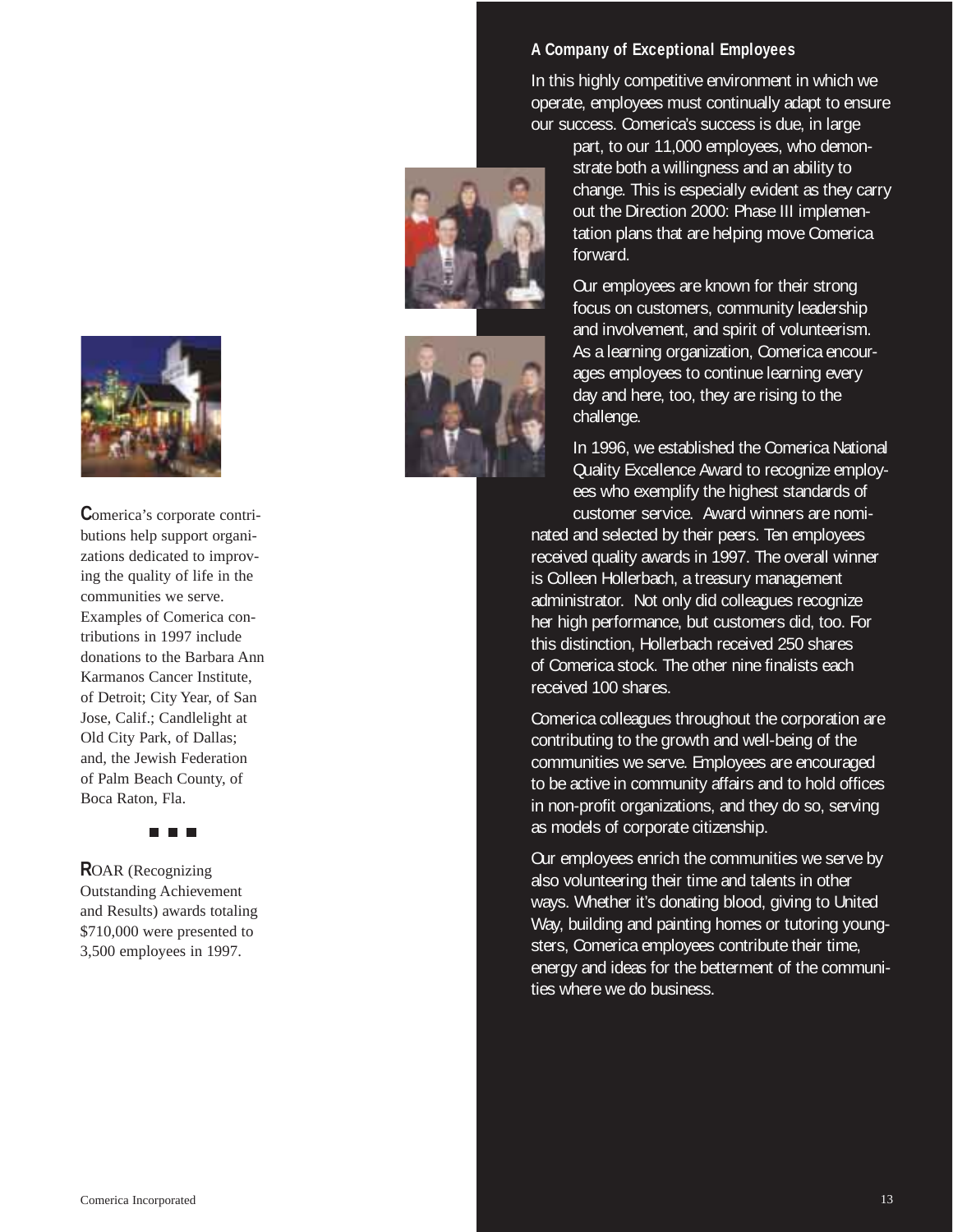# **Comerica Incorporated Board of Directors**

**E. Paul Casey** Chairman and Managing General Partner Metapoint Partners *Audit & Legal and Directors Committees*

# **James F. Cordes**

Retired Executive Vice President The Coastal Corporation *Audit & Legal and Risk Asset Committees*

**J. Philip DiNapoli** Managing Partner DiNapoli Companies *Audit & Legal and Directors Committees*

**Max M. Fisher** Investor *Compensation and Risk Asset Committees*

**John D. Lewis** Vice Chairman Comerica Incorporated and Comerica Bank *Executive Committee*

**Patricia Shontz Longe, Ph.D.** Economist; Senior Partner The Longe Company *Audit & Legal and Directors Committees*

# **Wayne B. Lyon**

Chairman, President and Chief Executive Officer Lifestyle Furnishings International, Inc. *Compensation and Risk Asset Committees*

**Gerald V. MacDonald** Retired Chairman and Chief Executive Officer Comerica Incorporated *Risk Asset Committee*

**Eugene A. Miller** Chairman and Chief Executive Officer Comerica Incorporated and Comerica Bank *Directors, Executive and Risk Asset Committees*

**Michael T. Monahan** President Comerica Incorporated and Comerica Bank *Directors, Executive and Risk Asset Committees*

**Alfred A. Piergallini** President and Chief Executive Officer Gerber Products Company *Audit & Legal and Compensation Committees*

**Howard F. Sims** Chairman Sims-Varner & Associates *Directors and Risk Asset Committees*

**Martin D. Walker** Principal MORWAL Investments *Audit & Legal and Compensation Committees*

# **Executive Officers**

**Eugene A. Miller** Chairman and Chief Executive Officer

**Michael T. Monahan** President

**John D. Lewis** Vice Chairman

**Ralph W. Babb Jr.** Executive Vice President and Chief Financial Officer

**John R. Beran** Executive Vice President and Chief Information **Officer** 

**Joseph J. Buttigieg III**  Executive Vice President Global/Michigan Corporate Banking

**Richard A. Collister**  Executive Vice President Corporate Staff

**George C. Eshelman**  Executive Vice President Investment Bank

**J. Michael Fulton** President and Chief Executive Officer Comerica Bank-California

**Dale E. Greene** Executive Vice President Credit Administration

**Charles L. Gummer**  President and Chief Executive Officer Comerica Bank-Texas

**John R. Haggerty** Executive Vice President Consumer Finance (Secured)

**Thomas R. Johnson** Executive Vice President Credit Policy

**George W. Madison** Executive Vice President, General Counsel and Corporate Secretary

**Ronald P. Marcinelli** Executive Vice President Asset-Based Businesses

**David B. Stephens** Executive Vice President Private Banking

**Fenton R. Talbott** Executive Vice President Community Banking

**Marvin J. Elenbaas** First Vice President and **Controller** 

**James R. Tietjen**  Senior Vice President and General Auditor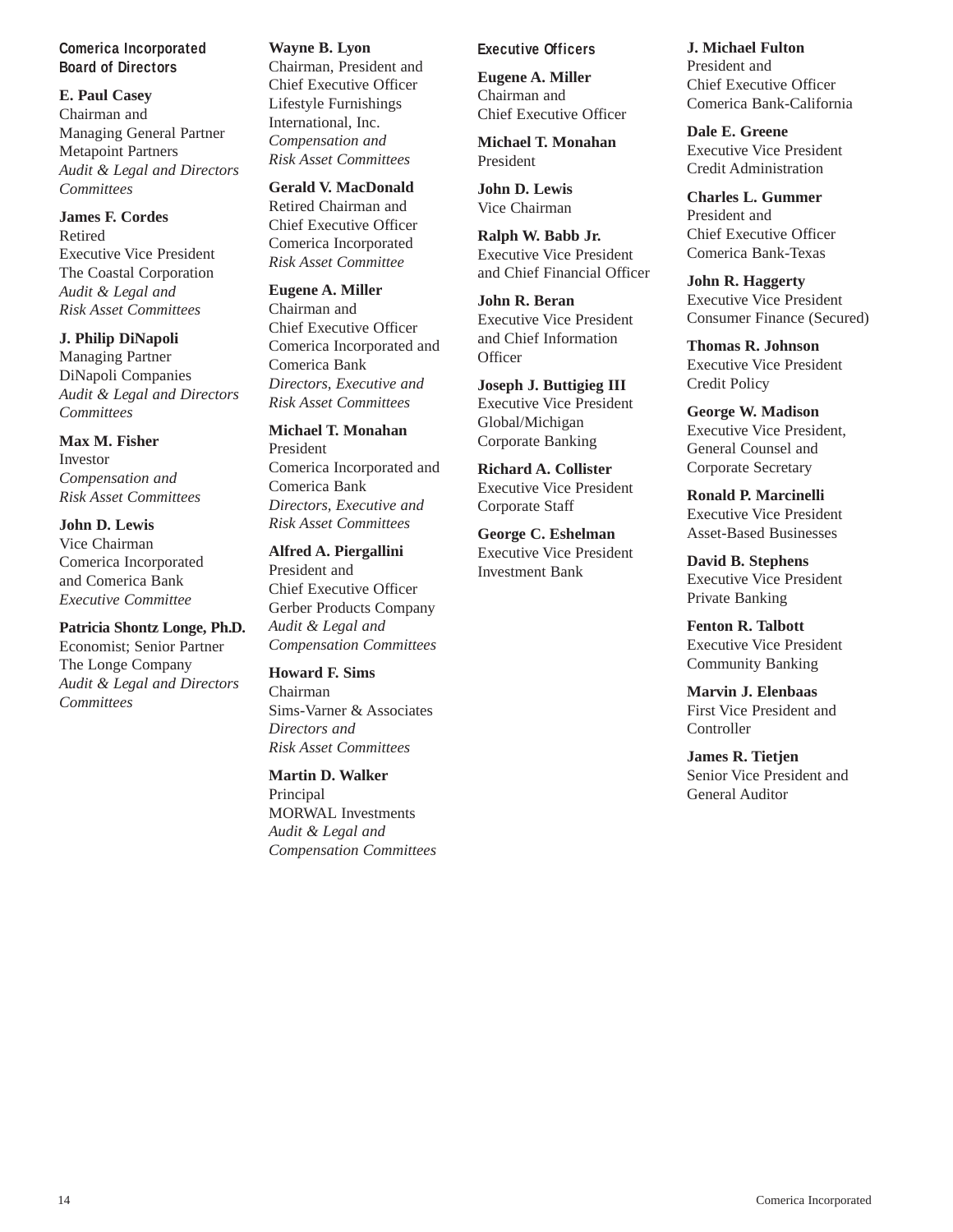

**Comerica Bank (Michigan)**

**Eugene A. Miller** Chairman and Chief Executive Officer

Comerica Tower at Detroit Center 500 Woodward Avenue Detroit, Michigan 48226

#### **Markets:**

**Metropolitan Detroit, Ann Arbor, Battle Creek, Grand Rapids, Jackson, Kalamazoo, Lansing, Midland, Muskegon**

**Offices: 261**

**Directors**

**Lillian Bauder, Ph.D.** Vice President Corporate Affairs Masco Corp.

**E. L. Cox** Retired Chief Executive Officer Michigan Mutual/ Amerisure Companies Accident Fund of Michigan

**Peter D. Cummings** President Peter D. Cummings & Associates

**Roger Fridholm** President St. Clair Group

#### **Todd W. Herrick**

President and Chief Executive Officer Tecumseh Products Company

**David Baker Lewis** Chairman Lewis & Munday, P.C.

**John D. Lewis** Vice Chairman Comerica Incorporated and Comerica Bank

**Eugene A. Miller** Chairman and Chief Executive Officer Comerica Incorporated and Comerica Bank

**Michael T. Monahan** President Comerica Incorporated and Comerica Bank

**John W. Porter** Chief Executive Officer Urban Education Alliance, Inc.

**Heinz C. Prechter** Chairman and Founder ASC Incorporated

**Robert S. Taubman** President and Chief Executive Officer The Taubman Company,Inc.

**Alfred H. Taylor Jr.** Trustee, Former Chairman and Chief Executive Officer The Kresge Foundation

**William P. Vititoe** Consultant; Former Chairman and Chief Executive Officer Washington Energy Company

**Gail L. Warden** President and Chief Executive Officer Henry Ford Health System

**Kenneth L. Way** Chairman and Chief Executive Officer Lear Corporation



**Comerica Bank-California**

**J. Michael Fulton** President and Chief Executive Officer

333 W. Santa Clara Street San Jose, California 95113

**Markets:**

**The Bay Area (San Jose to San Francisco), Santa Cruz Coastal, Los Angeles (Los Angeles and Orange Counties) and San Diego**

**Offices: 31**

**Directors**

**Theodore J. Biagini** Of Counsel Hopkins & Carley

**Jack C. Carsten** Principal Technology Investments

**Leo E. Chavez** Chancellor Foothill-DeAnza Community College District **Jack W. Conner** Chairman Comerica Bank-California

**J. Philip DiNapoli** Managing Partner DiNapoli Companies

**N. John Douglas** President and Chief Executive Officer Personal Achievement Radio Holding

**J. Michael Fulton** President and Chief Executive Officer Comerica Bank-California

**Drew Gibson** Chairman and Chief Executive Officer Gibson Speno Company

**Walter T. Kaczmarek** Executive Vice President Comerica Bank-California

**Elinor Weiss Mansfield** Attorney

**Linda R. Meier** Board Member California Water Service Company

**Lowell W. Morse** Chairman Cypress Ventures, Inc.

**Edward P. Roski Jr.** President Majestic Realty Company

**David C. White** Executive Vice President Comerica Bank-California

**Lewis N. Wolff** Chairman and Chief Executive Officer Wolff-DiNapoli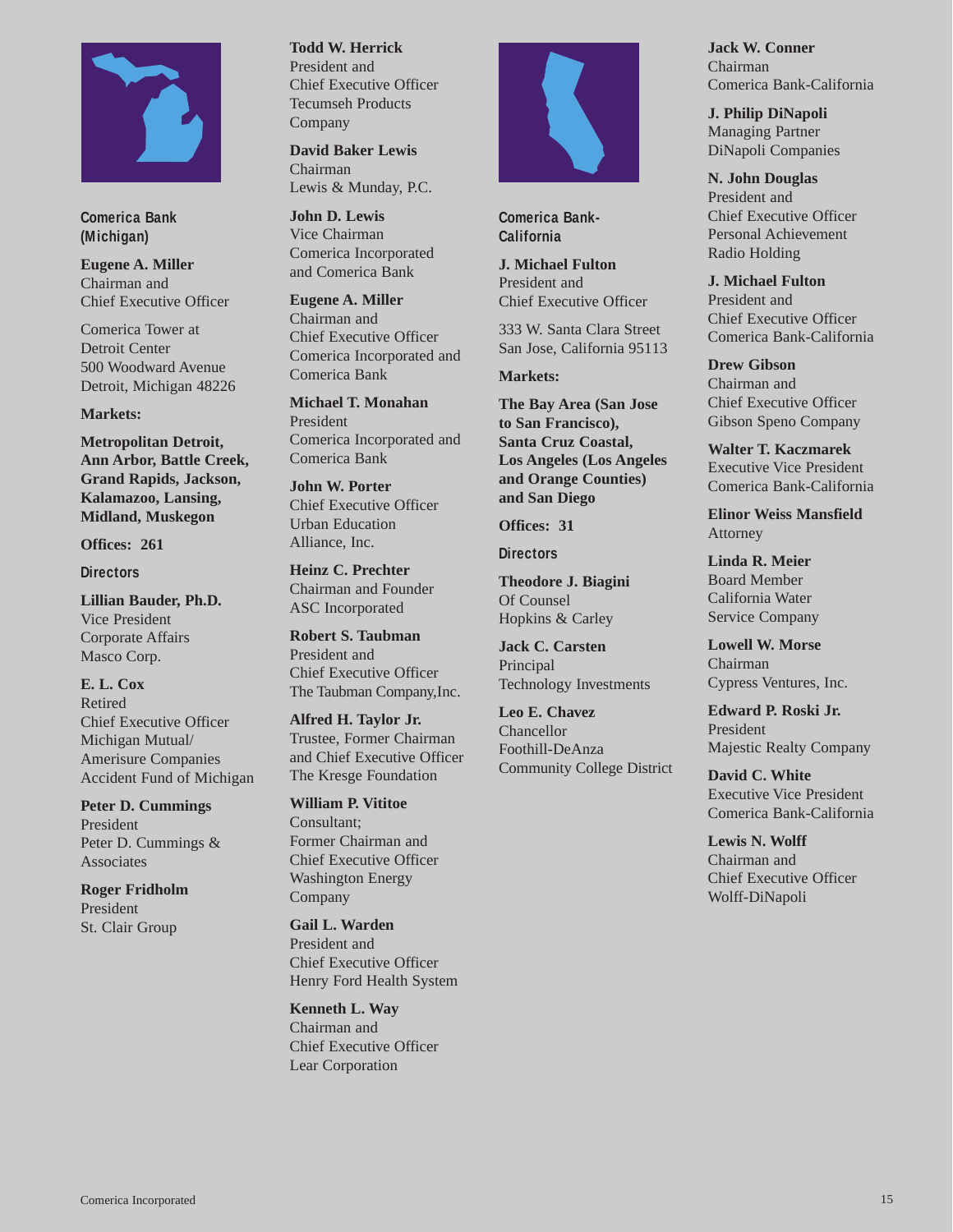

**Comerica Bank-Texas**

**Charles L. Gummer** President and Chief Executive Officer

Thanksgiving Tower 1601 Elm Street Dallas, Texas 75201

**Markets:**

**Dallas, Fort Worth, Austin, Houston**

**Offices: 53**

**Directors**

**Carroll Baird** Retired President Mrs Baird's Bakeries, Inc.

**C. Dewitt Brown Jr.** President and Chief Executive Officer Dee Brown Masonry

**James F. Cordes** Retired Executive Vice President The Coastal Corporation

**Thomas M. Dunning** Chairman Dunning Benefit Corporation

.

# **Ruben E. Esquivel**

Vice President Community and Corporate Relations The University of Texas Southwestern Medical **Center** 

**Charles L. Gummer** President and Chief Executive Officer Comerica Bank-Texas

**Rev. Zan W. Holmes Jr.** Senior Pastor St. Luke Community United Methodist Church

**Jake Kamin** Chairman South Texas Advisory Board Comerica Bank-Texas

**W. Thomas McQuaid** President Performance Properties Corporation

**Harriet Miers** President Locke Purnell Rain Harrell

**Raymond D. Nasher** Chairman Comerica Bank-Texas; Chairman The Nasher Company

**Calvin E. Person Owner** Calvin Person & Associates

**Boone Powell Jr.** President and Chief Executive Officer Baylor University Medical Center

**Bill J. Priest, Ph.D.** Chancellor Emeritus Dallas County Community College District

**Thomas J. Tierney** Chairman Corporate Communications Center, Inc.



**Comerica Bank & Trust, FSB (Florida)**

**Randy B. Nobles** President and Chief Executive Officer

1800 Corporate Blvd. NW Suite 200 Boca Raton, Florida 33431

**Markets:**

**Boca Raton, Fort Lauderdale, Naples, Palm Beach Gardens, Sarasota, Tampa**

**Offices: 6**

**Directors**

**Arthur R. Bradley** Retired Chairman and Chief Executive Officer Comerica Bank & Trust, FSB **Nancy H. Canary** Partner Thompson, Hine and Flory

**E. Paul Casey** Chairman and Managing General Partner Metapoint Partners

**John F. Daly** Retired Vice Chairman Johnson Controls

**Don B. Dean** Retired President and Chief Executive Officer Manufacturers Bank & Trust of Florida

**Patricia Shontz Longe, Ph.D.** Economist; Senior Partner The Longe Company

**Randy B. Nobles** President and Chief Executive Officer Comerica Bank & Trust, FSB

**Bill T. Smith Jr., Esq.** Attorney Bill T. Smith Jr., P.A.

**David B. Stephens** Chairman Comerica Bank & Trust, FSB; Executive Vice President Comerica Incorporated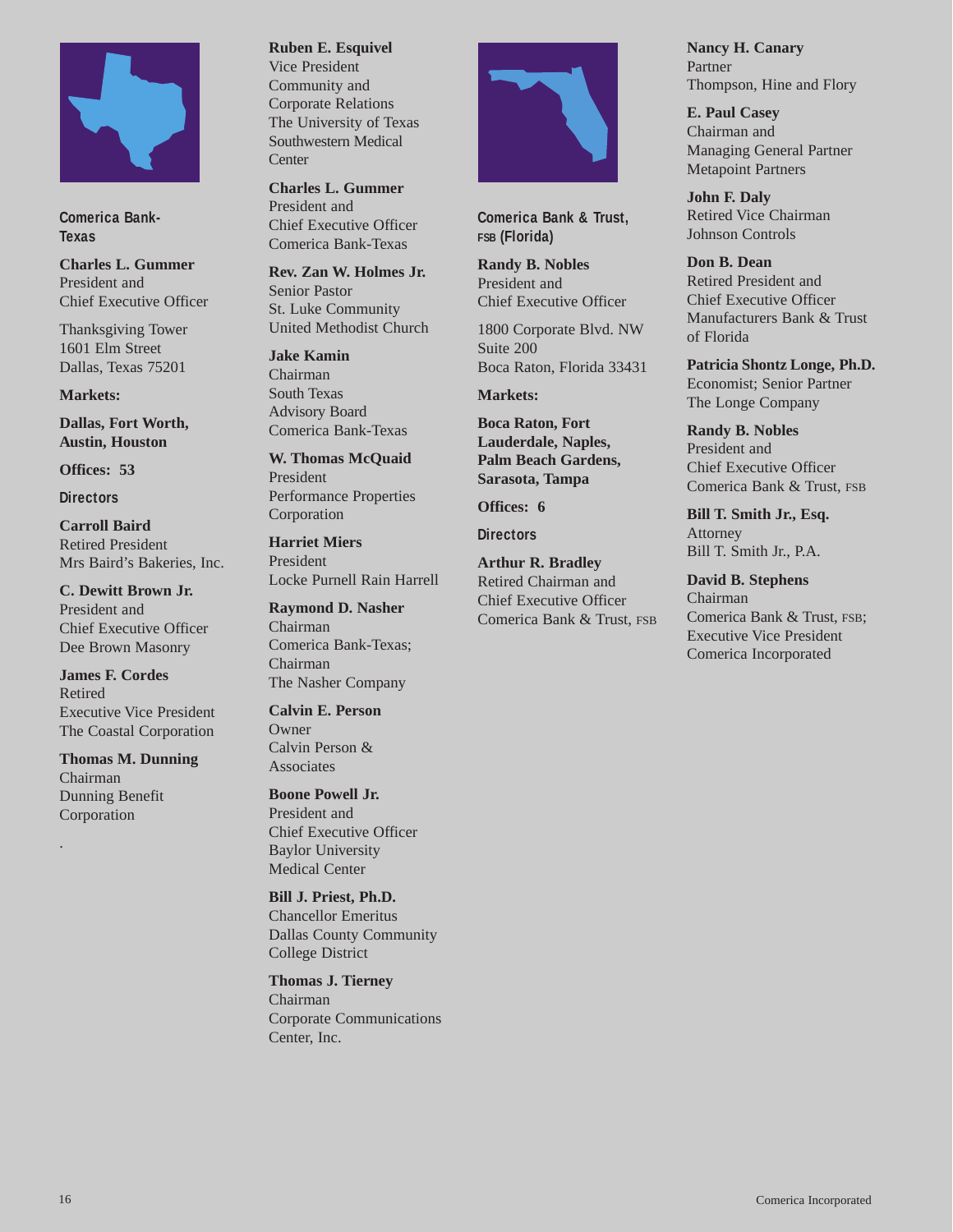### **Other Comerica Components**

**Comerica Bank-Midwest, N.A.** Specializes in revolving credit loans; based in Toledo, Ohio.

#### **Comerica Leasing Corporation**

Provides equipment leasing and financing services for businesses throughout the United States.

#### **Comerica Trust Company of Bermuda Ltd.**

Offers trust services for captive insurance companies and offshore mutual funds.

### **Comerica Bank Mexico**

Provides a wide range of corporate banking and trade finance services to middle market and large corporate companies.

### **Comerica Community Development Center**

A non-conventional financial resource for housing rehabilitation and small business enterprise in Comerica's Michigan markets.

# **Comerica West Incorporated**

U.S. Banking-West Group originates mid-sized loans to business customers with specific emphasis on the Western United States.

**Comerica Investment Services**

# **Comerica Insurance**

**Services, Inc.**  Offers life, disability, long-term care, group benefits, and property and casualty insurance to businesses and individuals.

# **Professional Life**

**Underwriters Services, Inc. (PLUS)**  Provides life insurance, annuities and disability insurance products to independent insurance agents.

# **Comerica Investment Services**

**Comerica Securities, Inc.** A full service broker-dealer that offers stocks, bonds, mutual funds and annuities to individual investors, along with investment banking services.

# **Wilson, Kemp &**

**Associates, Inc.** Offers individualized investment portfolio management services to customers in the Midwest and Florida.

#### **W. Y. Campbell & Company**

Provides investment banking and corporate finance services to Fortune 500 companies and middle market firms.

Partnership Interest:

**Munder Capital Management** An independent investment advisory firm.

**Units of Comerica Incorporated** *(select business offices located outside of Comerica's primary markets)*

#### **Comerica Business Credit** Denver

Cleveland Dayton Indianapolis

**International Finance**

Chicago Hong Kong Toronto

**National Dealer Services** Chicago Denver

**Personal Trust** New York City Memphis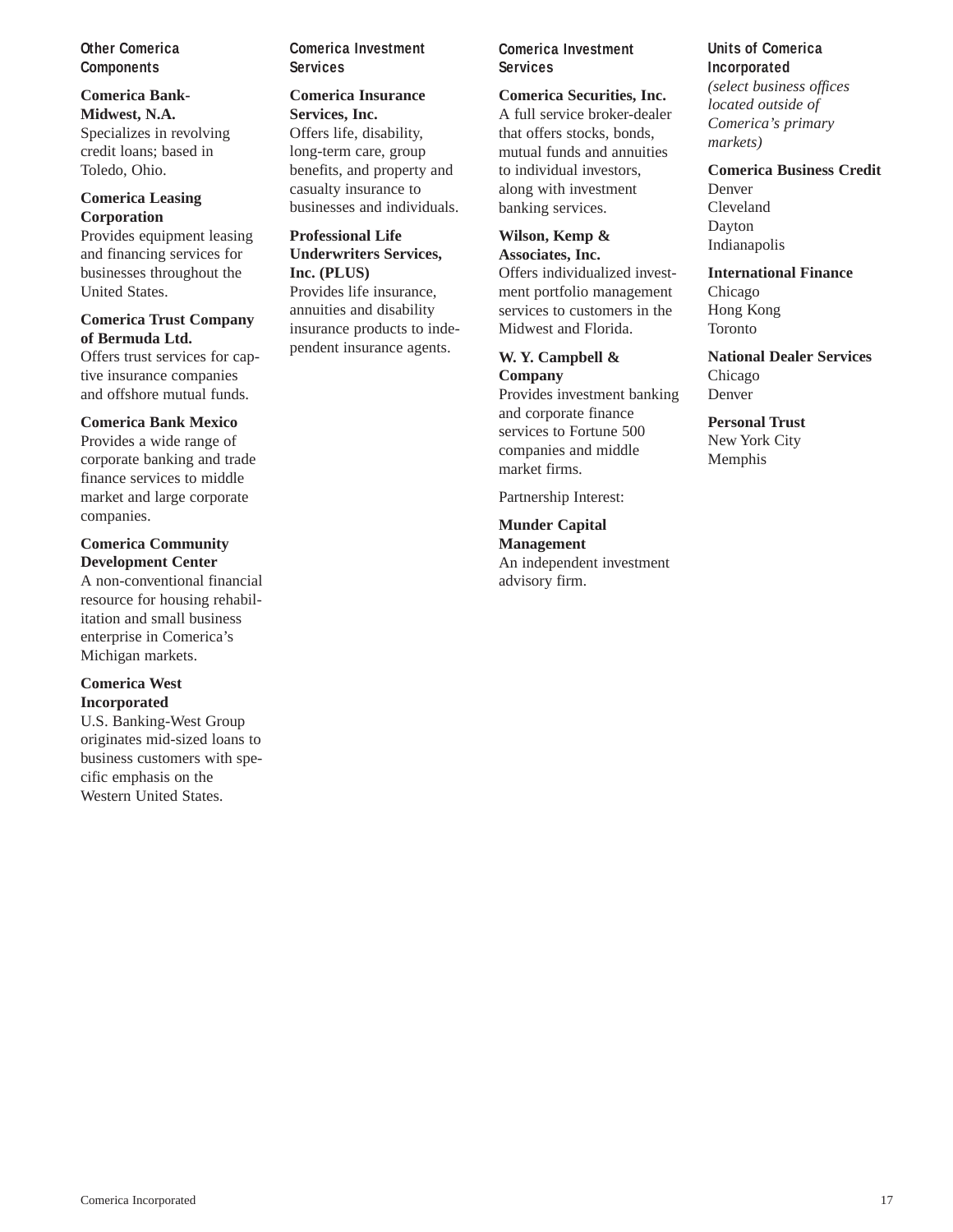# **Financial Review and Reports**

| 1997 Financial<br>Highlights                          | 20 |
|-------------------------------------------------------|----|
| Earnings<br>Performance                               | 20 |
| <b>Strategic Lines</b><br>of Business                 | 26 |
| <b>Balance Sheet</b><br>and Capital Funds<br>Analysis | 28 |
| <b>Asset Quality</b>                                  | 30 |
| Asset and<br><b>Liability Management</b>              | 32 |
| Consolidated<br><b>Financial Statements</b>           | 37 |
| Notes to Consolidated<br><b>Financial Statements</b>  | 41 |
| <b>Report of Management</b>                           | 60 |
| Report of<br><b>Independent Auditors</b>              | 60 |
| <b>Historical Review</b>                              | 61 |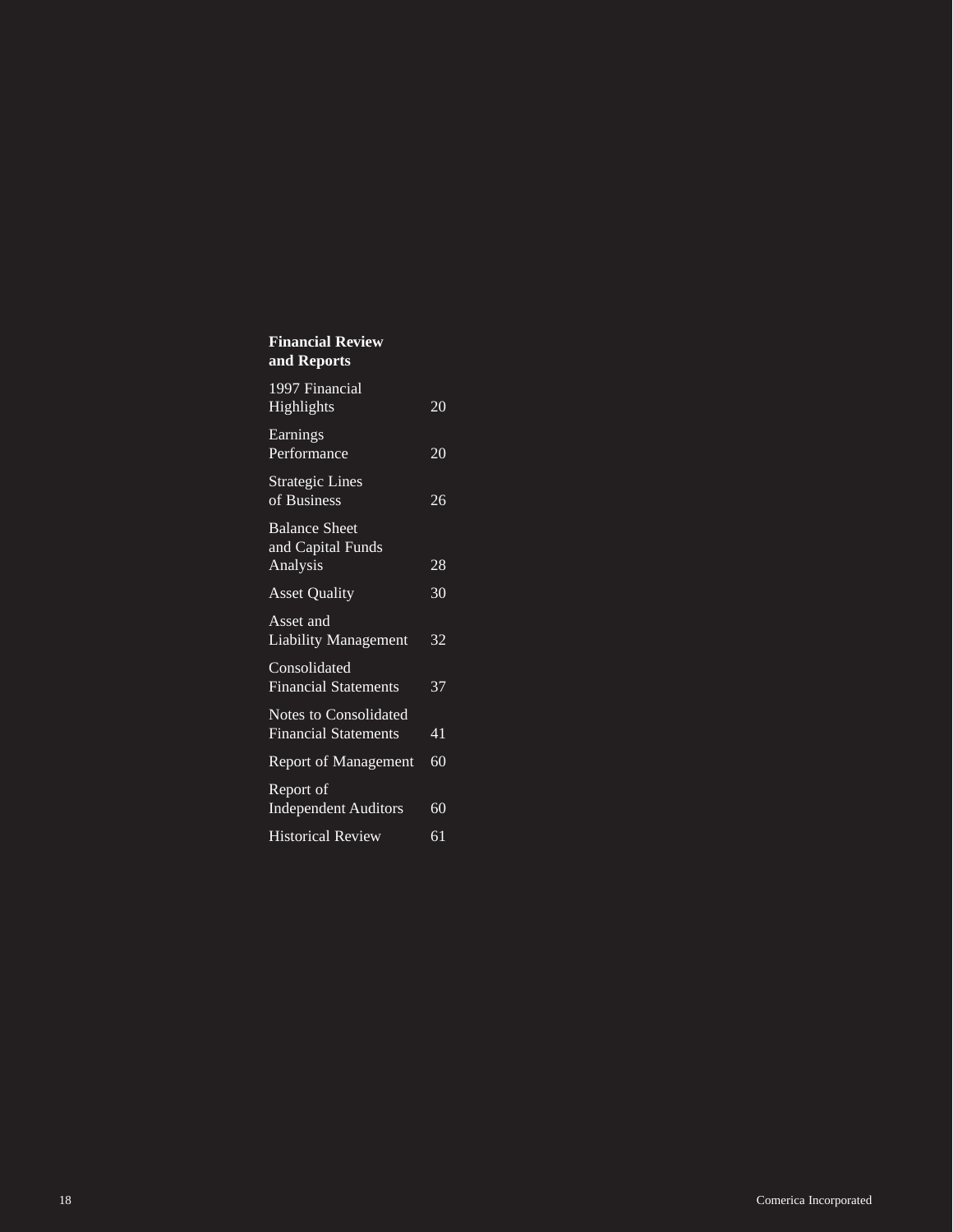# **Table 1: Selected Financial Data**

| Year Ended December 31                              |            |            |            |            |            |
|-----------------------------------------------------|------------|------------|------------|------------|------------|
| (dollar amounts in millions, except per share data) | 1997       | 1996       | 1995       | 1994       | 1993       |
| <b>Earnings Summary</b>                             |            |            |            |            |            |
| Total interest income                               | \$2,648    | \$2,563    | \$2,614    | \$2,092    | \$1,783    |
| Net interest income                                 | 1,443      | 1,412      | 1,300      | 1,230      | 1,134      |
| Provision for loan losses                           | 146        | 114        | 87         | 56         | 69         |
| Securities gains                                    | 6          | 14         | 12         | 3          | 2          |
| Noninterest income                                  |            |            |            |            |            |
| (excluding securities gains)                        | 522        | 493        | 487        | 447        | 447        |
| Restructuring charge                                |            | 90         |            | 7          | 22         |
| Noninterest expenses                                |            |            |            |            |            |
| (excluding restructuring charge)                    | 1,008      | 1,069      | 1,086      | 1,035      | 1,003      |
| Net income                                          | 530        | 417        | 413        | 387        | 341        |
| <b>Per Share of Common Stock</b>                    |            |            |            |            |            |
| Basic net income*                                   | \$<br>3.24 | \$<br>2.41 | \$<br>2.38 | \$<br>2.20 | \$<br>1.92 |
| Diluted net income*                                 | 3.19       | 2.38       | 2.37       | 2.19       | 1.90       |
| Cash dividends declared                             | 1.15       | 1.01       | 0.91       | 0.83       | 0.71       |
| Common shareholders' equity                         | 16.02      | 14.70      | 15.17      | 13.64      | 12.66      |
| Market value                                        | 60.17      | 34.92      | 26.67      | 16.25      | 17.75      |
| <b>Year-end Balances</b>                            |            |            |            |            |            |
|                                                     |            |            |            |            |            |
| Total assets                                        | \$36,292   | \$34,206   | \$35,470   | \$33,430   | \$30,295   |
| Total earning assets                                | 33,104     | 31,110     | 32,051     | 30,606     | 27,852     |
| Total loans                                         | 28,895     | 26,207     | 24,442     | 22,209     | 19,100     |
| Total deposits                                      | 22,586     | 22,367     | 23,167     | 22,432     | 20,950     |
| Total borrowings                                    | 10,479     | 8,731      | 9,319      | 8,303      | 6,861      |
| Medium- and long-term debt                          | 7,286      | 4,242      | 4,644      | 4,098      | 1,461      |
| Common shareholders' equity                         | 2,512      | 2,366      | 2,608      | 2,392      | 2,182      |
| <b>Daily Average Balances</b>                       |            |            |            |            |            |
| Total assets                                        | \$34,869   | \$34,195   | \$34,129   | \$31,451   | \$27,236   |
| Total earning assets                                | 32,025     | 31,370     | 31,537     | 29,038     | 25,012     |
| Total loans                                         | 27,209     | 25,352     | 23,561     | 20,211     | 18,307     |
| Total deposits                                      | 21,946     | 22,258     | 21,655     | 21,325     | 20,721     |
| Total borrowings                                    | 9,798      | 8,850      | 9,639      | 7,527      | 4,105      |
| Medium- and long-term debt                          | 5,980      | 4,745      | 4,510      | 2,708      | 1,087      |
| Common shareholders' equity                         | 2,408      | 2,554      | 2,511      | 2,313      | 2,136      |
| <b>Ratios</b>                                       |            |            |            |            |            |
| Return on average assets                            | 1.52%      | 1.22%      | 1.21%      | 1.23%      | 1.25%      |
| Return on average common shareholders' equity       | 21.32      | 15.98      | 16.46      | 16.74      | 15.94      |
| Efficiency ratio                                    | 51.05      | 60.36      | 60.09      | 61.28      | 63.68      |
| Dividend payout ratio                               | 36         | 42         | 38         | 38         | 37         |
| Common shareholders' equity as                      |            |            |            |            |            |
| a percent of average assets                         | 6.91       | 7.47       | 7.36       | 7.35       | 7.84       |
| <b>Excluding 1996 Restructuring Charge</b>          |            |            |            |            |            |
| Net income                                          |            | \$<br>477  |            |            |            |
| Basic net income per share of common stock          |            | 2.77       |            |            |            |
| Diluted net income per share of common stock        |            | 2.73       |            |            |            |
| Return on average assets                            |            | 1.40%      |            |            |            |
| Return on average common shareholders' equity       |            | 18.33      |            |            |            |
| Efficiency ratio                                    |            | 55.67      |            |            |            |
| Dividend payout ratio                               |            | 37         |            |            |            |

\*Net income per share in this annual report is calculated in accordance with FASB Statement 128, "Earnings Per Share." All prior period amounts have been restated.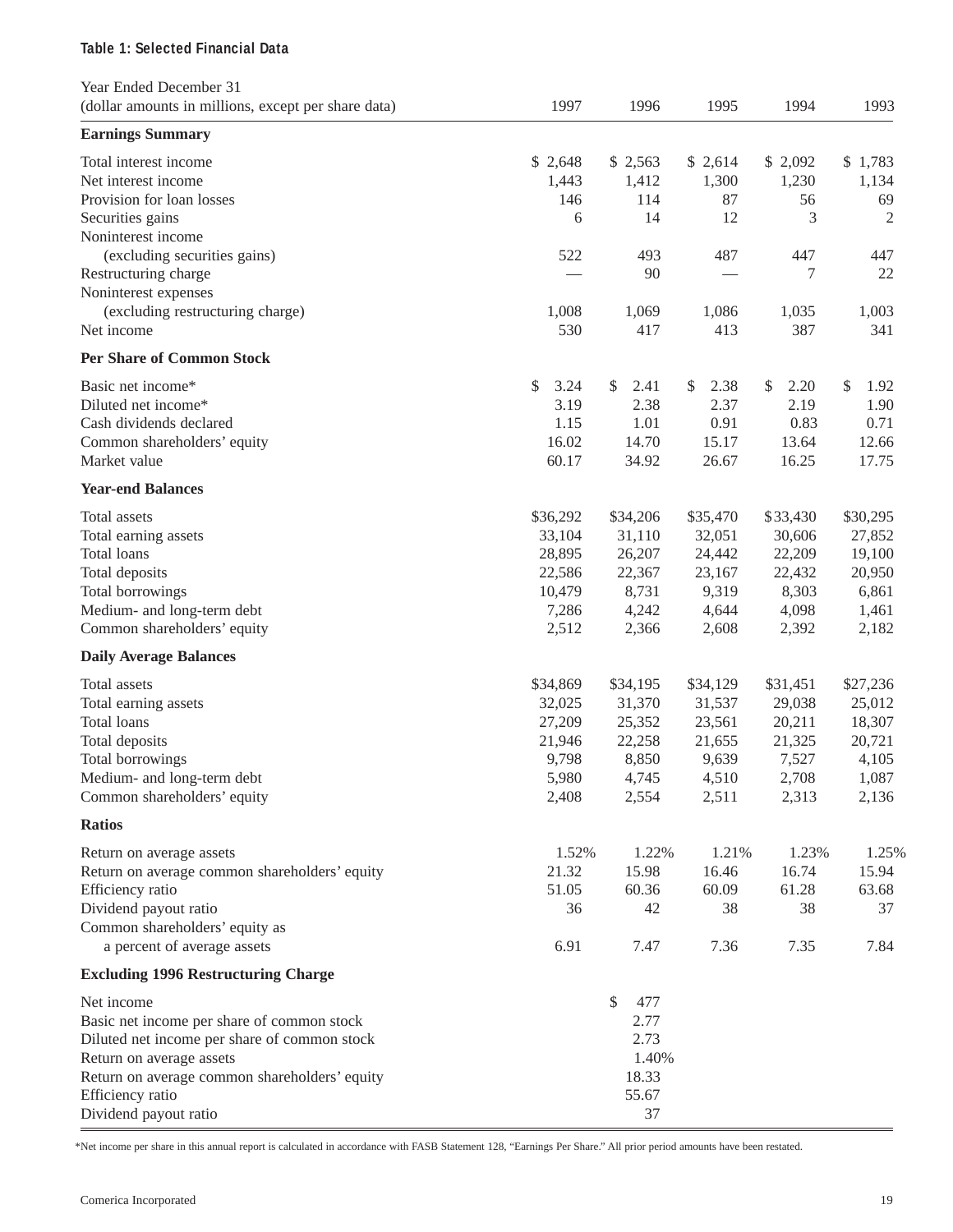#### **1997 Financial Highlights**

# **Focused on Performance**

- Earned 21.32 percent on average common shareholders' equity, compared to 15.98 percent (18.33 percent excluding the restructuring charge) in 1996.
- Returned 1.52 percent on average assets, compared to 1.22 percent (1.40 percent excluding the restructuring charge) in 1996.

# **Reported Record Earnings**

- Reported net income of \$530 million, or \$3.19 per share, compared with \$417 million, or \$2.38 per share (excluding the restructuring charge, net income increased \$53 million from \$477 million, or \$2.73 per share) in 1996.
- On January 15, 1998, the Corporation declared a threefor-two stock split to be effected in the form of a stock dividend on April 1, 1998. All per share amounts have been adjusted to reflect the split.

# **Sustained Growth**

- Grew average total assets slightly to \$35 billion (increased 4 percent excluding the sale of Comerica Bank-Illinois).
- Reached \$21 billion in average non-consumer loans, a 12 percent increase (15 percent increase excluding the sale of Comerica Bank-Illinois).
- Averaged \$22 billion in total deposits, in both 1997 and 1996 (1 percent increase excluding the sale of Comerica Bank-Illinois).
- Maintained average shareholders' equity of \$2.7 billion.

# **Enhanced Shareholders' Return**

- Repurchased 3.6 million shares (or 5.4 million shares on a post-split basis) in 1997.
- Raised the quarterly cash dividend 12 percent to \$0.29 per share.
- Declared annual cash dividends of \$1.15 per share.

# **Implemented Key Strategies**

- Sold the bond indenture services business and recorded a \$23 million pre-tax gain.
- Maintained revenue momentum while implementing Phase III of Direction 2000.

# **Return on Average Assets**

(in percentages)



- **.**Comerica
- **.**Excluding restructuring charge
- **.**Industry average (based on 50 largest U.S. bank holding companies)

**Earnings Performance**

#### **Net Interest Income**

Net interest income, on a fully taxable equivalent (FTE) basis, is the difference between interest earned on assets, including certain yield related fees, and interest paid on liabilities. Adjustments are made to the yields on tax-exempt assets in order to present tax-exempt income and fully taxable income on a comparable basis. Net interest income (FTE) comprised 73 percent of net revenues, compared to 74 percent in 1996 and 73 percent in 1995.

#### **Net Interest Income**



- **.**Net Interest Income (FTE) (in millions)
- **.**Net Interest Margin (FTE) (percent of earning assets)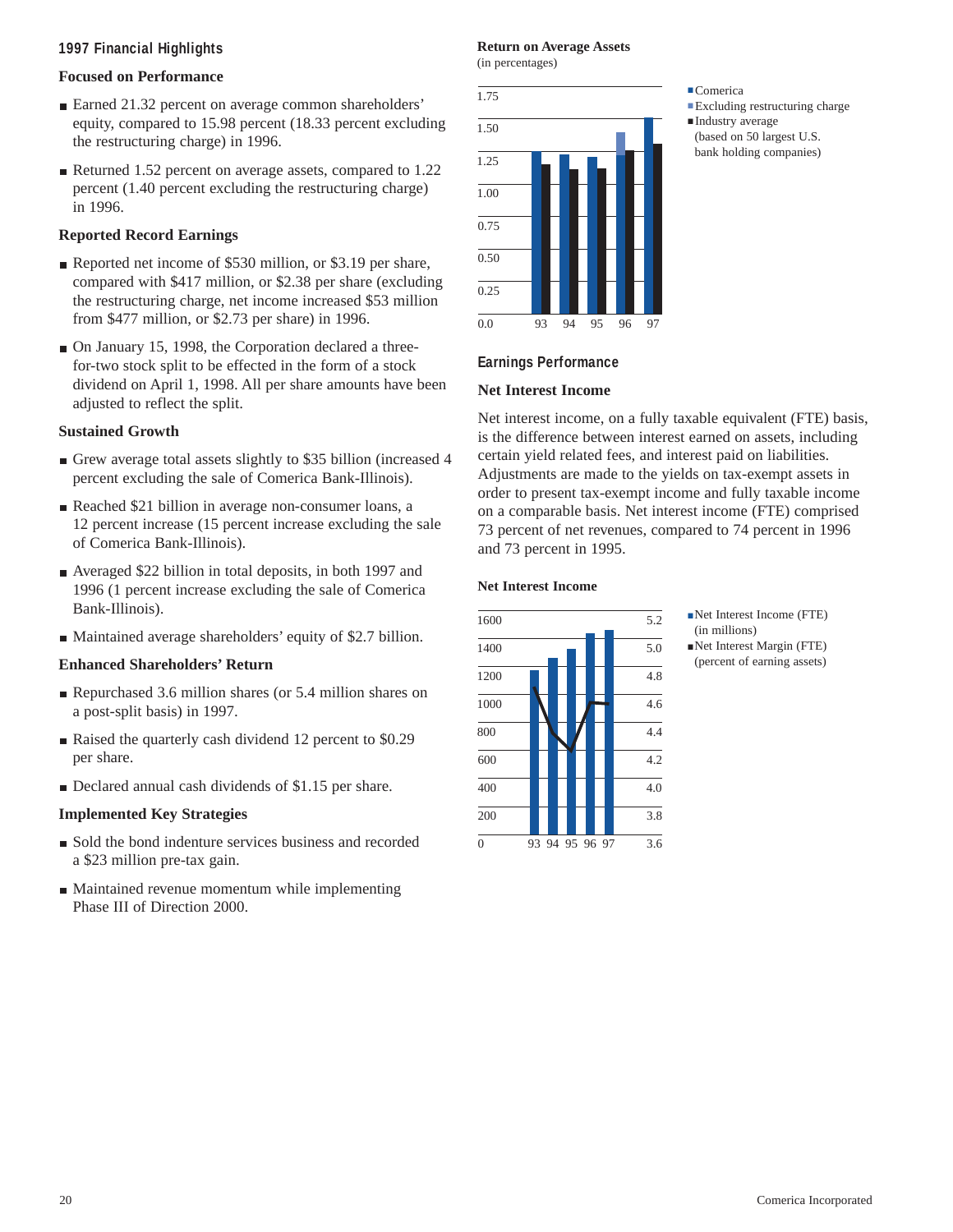### **Table 2: Analysis of Net Interest Income–Fully Taxable Equivalent**

|                                             |                         | 1997    |         |                         | 1996    |                   |                  | 1995                 |                          |
|---------------------------------------------|-------------------------|---------|---------|-------------------------|---------|-------------------|------------------|----------------------|--------------------------|
|                                             | Average                 |         | Average | Average                 |         | Average           | Average          |                      | Average                  |
| (dollar amounts in millions)                | <b>Balance Interest</b> |         | Rate    | <b>Balance Interest</b> |         | Rate              | Balance Interest |                      | Rate                     |
| Commercial loans                            | \$14,234 \$1,174        |         | 8.25%   | \$12,686 \$1,041        |         | 8.21%             | \$11,302         | $\mathcal{S}$<br>989 | 8.75%                    |
| International loans                         | 1,953                   | 138     | 7.07    | 1,541                   | 102     | 6.64              | 1,257            | 89                   | 7.06                     |
| Real estate construction loans              | 866                     | 81      | 9.38    | 707                     | 65      | 9.22              | 541              | 52                   | 9.52                     |
| Commercial mortgage loans                   | 3,547                   | 322     | 9.08    | 3,483                   | 324     | 9.29              | 3,157            | 297                  | 9.40                     |
| Residential mortgage loans                  | 1,676                   | 133     | 7.90    | 1,960                   | 153     | 7.83              | 2,450            | 191                  | 7.80                     |
| Consumer loans                              | 4,486                   | 440     | 9.81    | 4,624                   | 457     | 9.88              | 4,569            | 461                  | 10.10                    |
| Lease financing                             | 447                     | 33      | 7.48    | 351                     | 24      | 6.82              | 285              | 19                   | 6.65                     |
| Total loans (1)                             | 27,209                  | 2,321   | 8.53    | 25,352                  | 2,166   | 8.54              | 23,561           | 2,098                | 8.90                     |
| Taxable securities                          | 4,490                   | 309     | 6.84    | 5,528                   | 371     | 6.63              | 7,226            | 473                  | 6.52                     |
| Securities exempt from federal income taxes | 197                     | 18      | 9.32    | 295                     | 28      | 9.96              | 399              | 41                   | 10.43                    |
| Total investment securities                 | 4,687                   | 327     | 6.94    | 5,823                   | 399     | 6.79              | 7,625            | 514                  | 6.72                     |
| Short-term investments                      | 129                     | 9       | 6.59    | 195                     | 13      | 6.23              | 351              | 23                   | 6.61                     |
| Total earning assets                        | 32,025                  | 2,657   | 8.29    | 31,370                  | 2,578   | 8.20              | 31,537           | 2,635                | 8.35                     |
| Cash and due from banks                     | 1,686                   |         |         | 1,576                   |         |                   | 1,500            |                      |                          |
| Allowance for loan losses                   | (402)                   |         |         | (361)                   |         |                   | (340)            |                      |                          |
| Accrued income and other assets             | 1,560                   |         |         | 1,610                   |         |                   | 1,432            |                      |                          |
| Total assets                                | \$34,869                |         |         | \$34,195                |         |                   | \$34,129         |                      |                          |
| Money market and NOW accounts               | \$6,926                 | 232     | 3.35    | \$6,913                 | 231     | 3.33              | \$6,411          | 217                  | 3.39                     |
| Savings deposits                            | 1,701                   | 34      | 2.02    | 2,026                   | 44      | 2.18              | 2,277            | 48                   | 2.14                     |
| Certificates of deposit                     | 6,699                   | 361     | 5.39    | 6,887                   | 365     | 5.30              | 6,358            | 344                  | 5.41                     |
| Foreign office deposits (2)                 | 805                     | 46      | 5.68    | 843                     | 46      | 5.46              | 1,842            | 112                  | 6.07                     |
| Total interest-bearing deposits             | 16,131                  | 673     | 4.17    | 16,669                  | 686     | 4.11              | 16,888           | 721                  | 4.27                     |
| Federal funds purchased and securities      |                         |         |         |                         |         |                   |                  |                      |                          |
| sold under agreements to repurchase         | 2,017                   | 111     | 5.49    | 2,106                   | 112     | 5.31              | 2,816            | 166                  | 5.88                     |
| Other borrowed funds                        | 1,801                   | 98      | 5.45    | 1,999                   | 107     | 5.36              | 2,313            | 136                  | 5.87                     |
| Medium- and long-term debt                  | 5,980                   | 374     | 6.26    | 4,745                   | 295     | 6.22              | 4,510            | 289                  | 6.41                     |
| Other $(3)$                                 |                         | (51)    |         |                         | (49)    | $\hspace{0.05cm}$ |                  | $\overline{c}$       | $\overline{\phantom{a}}$ |
| Total interest-bearing sources              | 25,929                  | 1,205   | 4.65    | 25,519                  | 1,151   | 4.51              | 26,527           | 1,314                | 4.95                     |
| Noninterest-bearing deposits                | 5,815                   |         |         | 5,589                   |         |                   | 4,767            |                      |                          |
| Accrued expenses and other liabilities      | 467                     |         |         | 400                     |         |                   | 324              |                      |                          |
| Preferred stock                             | 250                     |         |         | 133                     |         |                   |                  |                      |                          |
| Common shareholders' equity                 | 2,408                   |         |         | 2,554                   |         |                   | 2,511            |                      |                          |
| Total liabilities and shareholders' equity  | \$34,869                |         |         | \$34,195                |         |                   | \$34,129         |                      |                          |
| Net interest income/rate spread (FTE)       |                         | \$1,452 | 3.64    |                         | \$1,427 | 3.69              |                  | \$1,321              | 3.40                     |
| FTE adjustment (4)                          |                         | \$<br>9 |         |                         | S<br>15 |                   |                  | 21                   |                          |
| Impact of net noninterest-bearing           |                         |         |         |                         |         |                   |                  |                      |                          |
| sources of funds                            |                         |         | 0.89    |                         |         | 0.85              |                  |                      | 0.79                     |
| Net interest margin (as a percent of        |                         |         |         |                         |         |                   |                  |                      |                          |
| average earning assets) (FTE)               |                         |         | 4.53%   |                         |         | 4.54%             |                  |                      | 4.19%                    |

(1) Nonaccrual loans are included in average balances reported and are used to calculate rates.

(2) Includes substantially all deposits by foreign depositors; deposits are in excess of \$100,000.

(3) Net interest rate swap (income)/expense. If swap (income)/expense were allocated, average rates on total loans would have been 8.63% in 1997, 8.66% in 1996 and 8.84% in 1995; average rates on medium- and long-term debt would have been 5.85% in 1997, 5.80% in 1996 and 6.14% in 1995. (4) The FTE adjustment is computed using a federal income tax rate of 35%.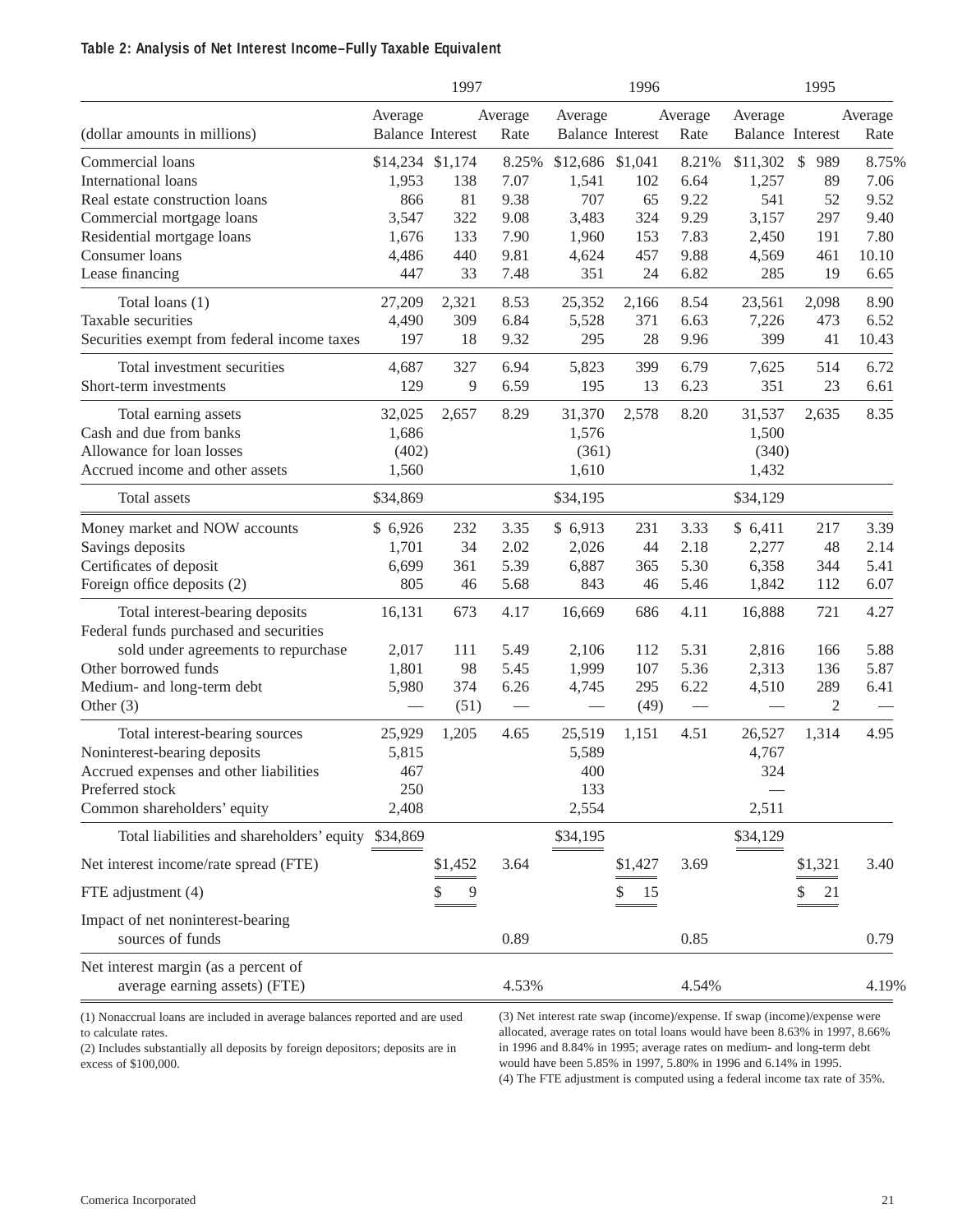Net interest income (FTE) rose 2 percent to \$1,452 million in 1997. This increase was due primarily to a 2 percent increase in average earning assets, which was concentrated in commercial loans. The significant increase in commercial loans was offset by consumer loan runoff and sales and runoff of investment securities.

Net interest margin for 1997 declined slightly to 4.53 percent from 4.54 percent last year. Comerica (the "Corporation") experienced higher funding costs in 1997 as a result of a greater reliance on purchased funds in the mix of interestbearing liabilities. This was offset by a favorable shift in earning assets to higher spread loans funded by the sales and runoff of lower yielding investment securities.

#### **Table 3: Rate-Volume Analysis–Fully Taxable Equivalent**

|                                             |                        | 1997 / 1996                                          |                          | 1996 / 1995            |                                                                 |                                      |  |  |
|---------------------------------------------|------------------------|------------------------------------------------------|--------------------------|------------------------|-----------------------------------------------------------------|--------------------------------------|--|--|
| (in millions)                               | Increase<br>(Decrease) | Increase<br>(Decrease)<br>Due to Rate Due to Volume* | <b>Net</b><br>Increase   | Increase<br>(Decrease) | Increase<br>(Decrease)<br>(Decrease) Due to Rate Due to Volume* | <b>Net</b><br>Increase<br>(Decrease) |  |  |
| Interest income (FTE)                       |                        |                                                      |                          |                        |                                                                 |                                      |  |  |
| Commercial loans                            | \$5                    | \$128                                                | \$133                    | \$ (62)                | \$114                                                           | \$<br>52                             |  |  |
| International loans                         |                        | 29                                                   | 36                       | (6)                    | 19                                                              | 13                                   |  |  |
| Real estate construction loans              | 1                      | 15                                                   | 16                       | (2)                    | 15                                                              | 13                                   |  |  |
| Commercial mortgage loans                   | (7)                    | 5                                                    | (2)                      | (3)                    | 30                                                              | 27                                   |  |  |
| Residential mortgage loans                  | 2                      | (22)                                                 | (20)                     | 1                      | (39)                                                            | (38)                                 |  |  |
| Consumer loans                              | (3)                    | (14)                                                 | (17)                     | (10)                   | 6                                                               | (4)                                  |  |  |
| Lease financing                             | 2                      | 7                                                    | 9                        |                        | 5                                                               | 5                                    |  |  |
| <b>Total loans</b>                          | 7                      | 148                                                  | 155                      | (82)                   | 150                                                             | 68                                   |  |  |
| Taxable securities                          | 10                     | (72)                                                 | (62)                     | 12                     | (114)                                                           | (102)                                |  |  |
| Securities exempt from federal income taxes | (1)                    | (9)                                                  | (10)                     | (3)                    | (10)                                                            | (13)                                 |  |  |
| Total investment securities                 | 9                      | (81)                                                 | (72)                     | 9                      | (124)                                                           | (115)                                |  |  |
| Short-term investments                      | 1                      | (5)                                                  | (4)                      | (1)                    | (9)                                                             | (10)                                 |  |  |
| Total interest income (FTE)                 | 17                     | 62                                                   | 79                       | (74)                   | 17                                                              | (57)                                 |  |  |
| Interest expense                            |                        |                                                      |                          |                        |                                                                 |                                      |  |  |
| Money market and NOW accounts               | 1                      |                                                      | 1                        | (3)                    | 17                                                              | 14                                   |  |  |
| Savings deposits                            | (3)                    | (7)                                                  | (10)                     | $\mathbf{1}$           | (5)                                                             | (4)                                  |  |  |
| Certificates of deposit                     | 6                      | (10)                                                 | (4)                      | (7)                    | 28                                                              | 21                                   |  |  |
| Foreign office deposits                     | 2                      | (2)                                                  | $\overline{\phantom{0}}$ | (11)                   | (55)                                                            | (66)                                 |  |  |
| Total interest-bearing deposits             | 6                      | (19)                                                 | (13)                     | (20)                   | (15)                                                            | (35)                                 |  |  |
| Federal funds purchased and securities      |                        |                                                      |                          |                        |                                                                 |                                      |  |  |
| sold under agreements to repurchase         | 4                      | (5)                                                  | (1)                      | (16)                   | (38)                                                            | (54)                                 |  |  |
| Other borrowed funds                        | $\mathfrak{2}$         | (11)                                                 | (9)                      | (12)                   | (17)                                                            | (29)                                 |  |  |
| Medium- and long-term debt                  | $\mathfrak{2}$         | 77                                                   | 79                       | (9)                    | 15                                                              | 6                                    |  |  |
| Other $(1)$                                 | (2)                    |                                                      | (2)                      | (51)                   |                                                                 | (51)                                 |  |  |
| Total interest expense                      | 12                     | 42                                                   | 54                       | (108)                  | (55)                                                            | (163)                                |  |  |
| Net interest income (FTE)                   | \$5                    | \$20                                                 | $\mathbb{S}$<br>25       | \$34                   | \$72                                                            | \$106                                |  |  |

\*Rate/volume variances are allocated to variances due to volume.

(1) Net interest rate swap income.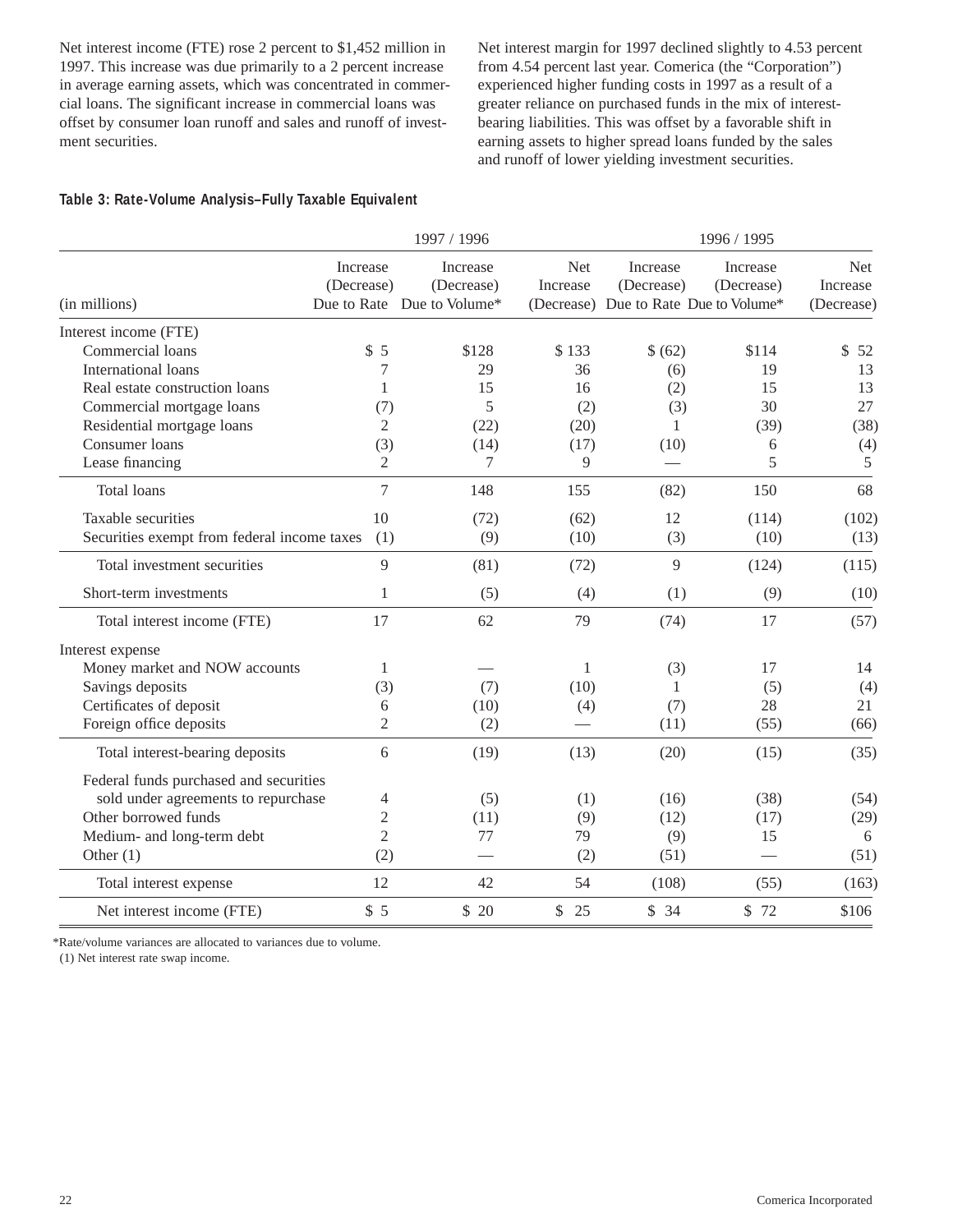The Corporation implemented various asset and liability management strategies in 1997 to minimize exposure to net interest margin risk, which represents the potential reduction in net interest income that may result from rate spread compression between, for example, prime and market rates or core deposit and money market rates. Such strategies included permitting investment securities to run off in order to facilitate growth in higher yielding loans. Off-balance sheet interest rate swaps were also entered into during the year to effectively fix the high yields on certain variable rate loans and alter the interest rate characteristics of debt issued throughout the year. Refer to page 32 of this financial review for additional information regarding the Corporation's asset and liability management policies.

In 1996, net interest income (FTE) increased 8 percent over 1995, benefiting from strong growth in average earning assets, primarily commercial loans. The net interest margin for 1996 increased 35 basis points from 1995, principally due to a favorable shift in the mix of earning assets. The Corporation primarily funded the growth in higher yielding loans with sales of thin margin, floating rate investment securities and runoff of fixed rate investment securities. This shifted the structure of the balance sheet, placing a greater emphasis on higher spread loans and reducing the reliance on investment securities.

#### **Provision and Allowance for Loan Losses**

The allowance for loan losses represents management's assessment of possible losses inherent in the Corporation's loan portfolio and is determined based on the application of projected loss ratios to risk-rated loans, both individually and by category. Projected loss ratios incorporate factors such as recent loan loss experience, current economic conditions and trends, geographic dispersion of borrowers, trends with respect to past due and nonaccrual amounts, risk characteristics of various categories and concentrations of loans and transfer risks. However, there can be no assurance that the actual loss ratios will not vary from those projected. The provision for loan losses reflects management's evaluation of the adequacy of the allowance for loan losses. This evaluation is performed on a quarterly basis.

The provision for loan losses was \$146 million in 1997, compared to \$114 million in 1996 and \$87 million in 1995. The provision increase in 1997 primarily reflected loan growth and management's intention to increase reserve ratios.

Total net charge-offs increased to \$89 million in 1997, compared to \$85 million and \$76 million in 1996 and 1995, respectively. The ratio of net loans charged off to average total loans was 0.33 percent in both 1997 and 1996. Commercial loan net charge-offs as a percentage of average commercial loans were 0.10 percent and 0.12 percent for 1997 and 1996, respectively. Consumer loan net charge-offs as a percentage of average consumer loans were 1.79 percent and 1.57 percent for 1997 and 1996, respectively.

At December 31, 1997, the allowance for loan losses was \$424 million, an increase of \$57 million since year-end 1996. The allowance as a percentage of total loans increased to 1.47 percent from 1.40 percent at December 31, 1996. The allowance as a percentage of total nonperforming assets increased significantly to 413 percent at December 31, 1997, from 263 percent at year-end 1996.

An estimated allocation of the allowance for loan losses is provided in Table 9 on page 29. The allocations are made for analytical purposes. The total allowance is available to absorb losses from any segment of the portfolio.

# **Net Loans Charged Off to Average Loans**

(in percentages)



**.**Comerica **.**Industry average (based on 50 largest U.S. bank holding companies)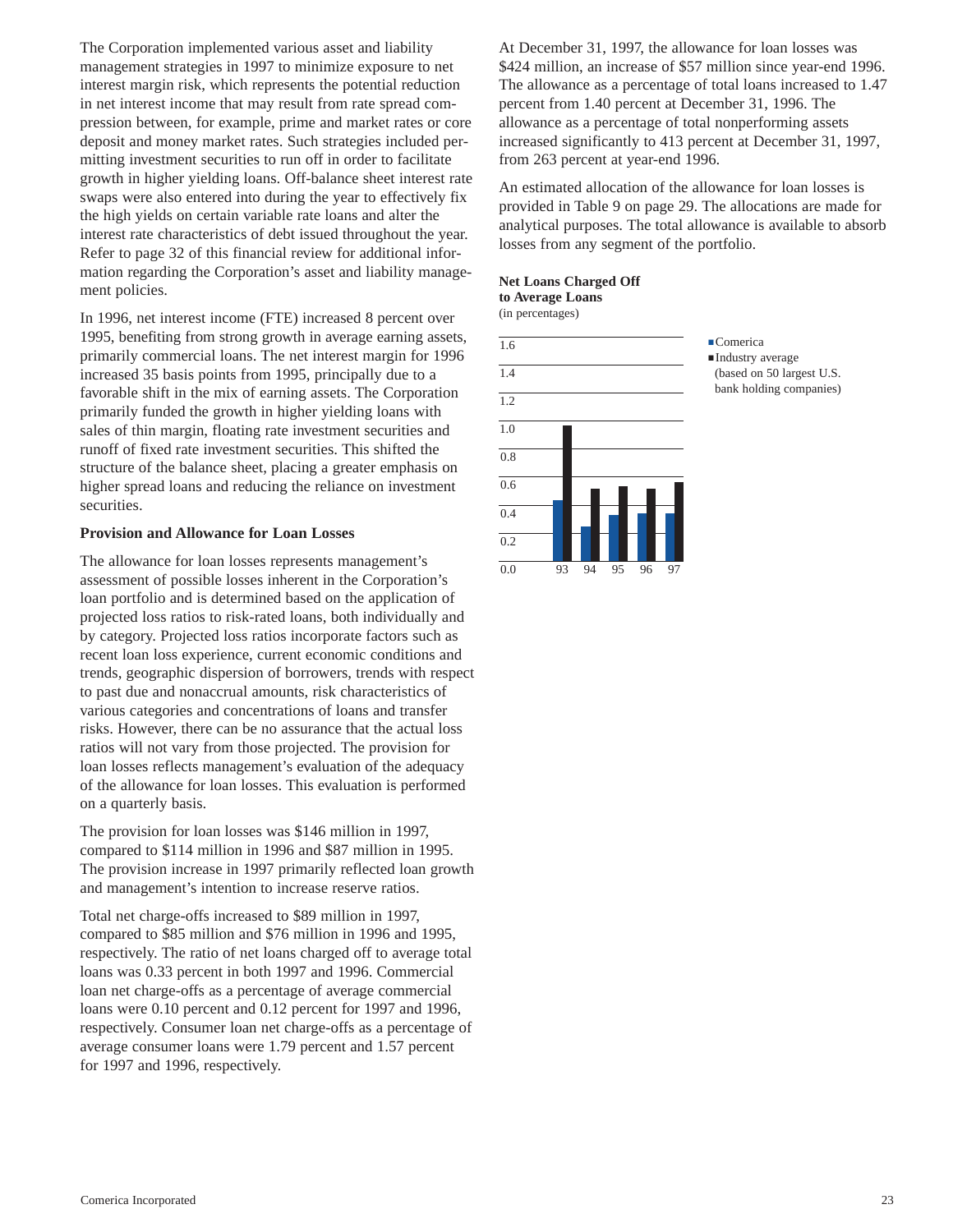#### **Table 4: Analysis of the Allowance for Loan Losses**

| Year Ended December 31                             |       |                          |                |                               |       |
|----------------------------------------------------|-------|--------------------------|----------------|-------------------------------|-------|
| (dollar amounts in millions)                       | 1997  | 1996                     | 1995           | 1994                          | 1993  |
| Balance at beginning of period                     | \$367 | \$341                    | \$326          | \$299                         | \$308 |
| Allowance of institutions and loans purchased/sold |       | (3)                      | $\overline{4}$ | 19                            |       |
| Loans charged off                                  |       |                          |                |                               |       |
| Domestic                                           |       |                          |                |                               |       |
| Commercial                                         | 33    | 33                       | 33             | 25                            | 36    |
| Real estate construction                           | 1     | 1                        | 3              | 1                             | 1     |
| Commercial mortgage                                | 4     | 5                        | 8              | 17                            | 20    |
| Residential mortgage                               |       | 1                        | $\overline{2}$ |                               | 1     |
| Consumer                                           | 92    | 86                       | 73             | 40                            | 52    |
| International                                      | 1     | $\overline{\phantom{0}}$ |                | $\overbrace{\phantom{13333}}$ |       |
| Total loans charged off                            | 131   | 126                      | 119            | 83                            | 110   |
| Recoveries                                         |       |                          |                |                               |       |
| Domestic                                           |       |                          |                |                               |       |
| Commercial                                         | 19    | 18                       | 19             | 15                            | 18    |
| Real estate construction                           | 1     | 1                        | 3              |                               |       |
| Commercial mortgage                                | 10    | 9                        | 8              | 5                             | 2     |
| Consumer                                           | 12    | 13                       | 13             | 14                            | 12    |
| International                                      |       |                          |                | 1                             |       |
| Total recoveries                                   | 42    | 41                       | 43             | 35                            | 32    |
| Net loans charged off                              | 89    | 85                       | 76             | 48                            | 78    |
| Provision for loan losses                          | 146   | 114                      | 87             | 56                            | 69    |
| Balance at end of period                           | \$424 | \$367                    | \$341          | \$326                         | \$299 |
| Ratio of allowance for loan losses to total loans  |       |                          |                |                               |       |
| at end of period                                   | 1.47% | 1.40%                    | 1.40%          | 1.47%                         | 1.56% |
| Ratio of net loans charged off during the period   |       |                          |                |                               |       |
| to average loans outstanding during the period     | 0.33% | 0.33%                    | 0.32%          | 0.24%                         | 0.43% |

#### **Noninterest Income**

| Year Ended December 31              |       |       |       |
|-------------------------------------|-------|-------|-------|
| (in millions)                       | 1997  | 1996  | 1995  |
| Income from fiduciary activities    | \$147 | \$126 | \$119 |
| Service charges on deposit accounts | 141   | 140   | 130   |
| Revolving credit fees               | 20    | 23    | 36    |
| Securities gains                    | 6     | 14    | 12    |
| Other                               | 191   | 186   | 160   |
| Subtotal                            | 505   | 489   | 457   |
| Bond indenture income               | 23    |       | 6     |
| Customhouse broker fees             |       | 11    | 36    |
| Total noninterest income            | \$528 | \$507 | \$499 |

Noninterest income increased \$21 million, or 4 percent, to \$528 million in 1997, compared to \$507 million and \$499 million in 1996 and 1995, respectively. After adjusting for divestitures, securities gains and the large nonrecurring items discussed below, noninterest income rose \$53 million, or 12 percent, in 1997.

Income from fiduciary activities increased \$14 million, or 10 percent, in 1997, compared to an increase of \$8 million, or 7 percent, in 1996. The increase in 1997 reflects a significant increase in both personal trust and institutional trust income due to an expanded customer base and market performance of assets under management. Total trust assets under management increased to \$117 billion at December 31, 1997, from \$107 billion at year-end 1996. Discretionary funds, which represent trust assets over which the Corporation has investment management authority, increased \$4 billion to \$30 billion from \$26 billion in 1996. This increase resulted primarily from increases in the institutional trust category.

Service charges on deposit accounts rose \$1 million, or 1 percent, in 1997 compared to an increase of \$10 million, or 8 percent, in 1996. This increase is net of a \$3 million reduction in service charges resulting from the divestiture of the Illinois subsidiary in 1996. The majority of the 1997 increase related to revisions of the commercial account fee structure, growth in demand deposit activity and lower earnings credit allowances.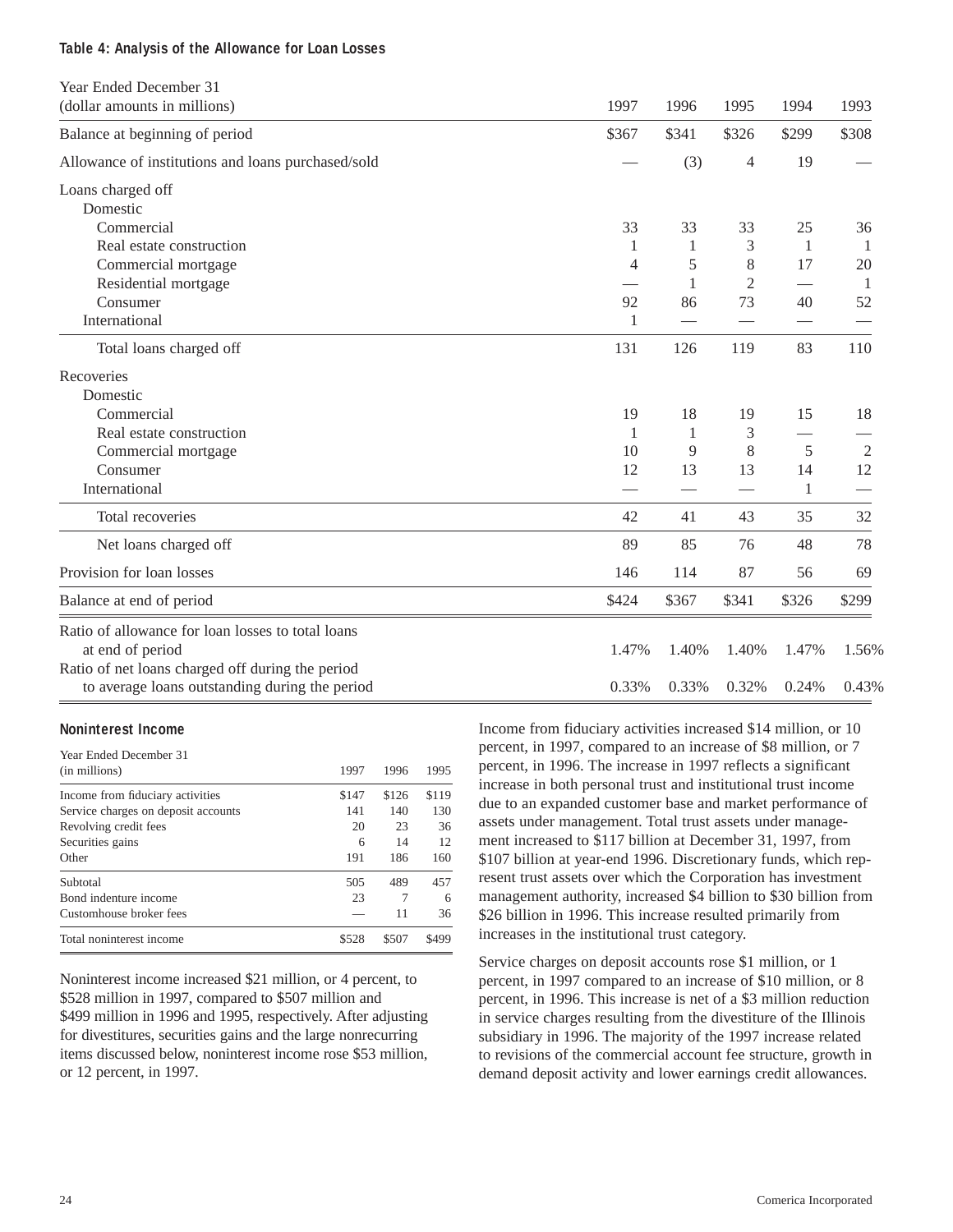#### **Noninterest Income**

(in millions)



Customhouse brokerage fees decreased \$11 million in 1997, due to the sale of John V. Carr & Son, Inc. in the second quarter of 1996.

Revolving credit fee income decreased \$3 million, or 14 percent, in 1997 compared to a \$13 million, or 37 percent decrease in 1996. The lower fees in 1997 were primarily due to the transfer of fees and associated costs to a merchant services joint venture in early 1996.

Income from securities gains/(losses) decreased \$8 million between 1997 and 1996, primarily representing decreases in gains on the sale of Latin American debt (principally Brady bonds) and U.S. government agency securities.

Other noninterest income grew \$28 million, or 15 percent, in 1997. Excluding the impact of divestitures and large nonrecurring items in both periods, other noninterest income rose 17 percent. Accounting for the majority of this increase were higher levels of security trading and commercial fee income, as well as the implementation of new retail fees. Other noninterest income also increased due to management's continued emphasis on revenue growth through sales of nontraditional bank products. Commissions and fees related to these products increased \$3 million, or 19 percent, in 1997 from \$20 million in 1996. Significant nonrecurring items in other noninterest income include a \$23 million gain on the sale of the Corporation's bond indentures services business in 1997. Significant nonrecurring items in 1996 include a \$13 million gain on the transfer of merchant services to a joint venture, \$9 million of interest on a state tax refund and a \$6 million gain on the sale of Comerica Bank-Illinois; offset by a \$9 million write-off related to the sale of John V. Carr & Son, Inc. There were no significant nonrecurring items included in other noninterest income in 1995.

#### **Noninterest Expenses**

| Year Ended December 31     |           |           |          |
|----------------------------|-----------|-----------|----------|
| (in millions)              | 1997      | 1996      | 1995     |
| <b>Salaries</b>            | \$<br>464 | £.<br>475 | S<br>466 |
| Employee benefits          | 75        | 86        | 96       |
| Total salaries and         |           |           |          |
| employee benefits          | 539       | 561       | 562      |
| Net occupancy expense      | 89        | 99        | 99       |
| Equipment expense          | 62        | 69        | 68       |
| FDIC insurance expense     | 3         | 8         | 24       |
| Telecommunications expense | 28        | 29        | 29       |
| Other                      | 287       | 303       | 304      |
| Subtotal                   | 1,008     | 1,069     | 1,086    |
| Restructuring charge       |           | 90        |          |
| Total noninterest expenses | \$1,008   | \$1,159   | \$1,086  |

Noninterest expenses decreased 13 percent to \$1,008 million in 1997 (decreased 6 percent from \$1,069 million, excluding the 1996 restructuring charge), compared to \$1,159 million in 1996 and \$1,086 million in 1995. Excluding the effect of divestitures and the large nonrecurring items discussed later, noninterest expenses remained essentially unchanged in 1997.

A pre-tax restructuring charge of \$90 million was recorded in 1996 in connection with a major program to improve efficiency, revenue and customer service. The charge included \$48 million for termination benefits, \$21 million for occupancy and equipment write-offs and \$21 million for other costs. Estimated annual benefits of \$110 million (cost savings of \$85 million and revenue enhancements of \$25 million) are anticipated from the program. Projected completion of the implementation plan is the end of the first quarter of 1998, so a substantial portion of the estimated benefits will not impact annual results until 1998, and full annual realization is not expected until 1999. As a result of the program, 1,890 employee positions, about 15 percent of total positions at year-end 1996, were identified to be eliminated by the end of Direction 2000. As of December 31, 1997, all but approximately 300 of the positions have been eliminated. Reinvestment opportunities during the implementation phase have created 300 new positions. Implementation of the major components of the program are progressing as anticipated. During 1997, \$61 million of termination benefits, occupancy and equipment write-offs and other costs were incurred and charged against the restructuring reserve. Additional information regarding the Corporation's restructuring reserve can be found in Note 15 on page 50.

Total salaries expense decreased \$11 million, or 2 percent, in 1997 versus an increase of \$9 million, or 2 percent, in 1996. Excluding the effect of divestitures, salaries increased slightly during the year reflecting increased incentives tied to performance and annual merit increases. The number of full-time equivalent employees decreased 1,078, or 10 percent, from year-end 1996, excluding divestitures.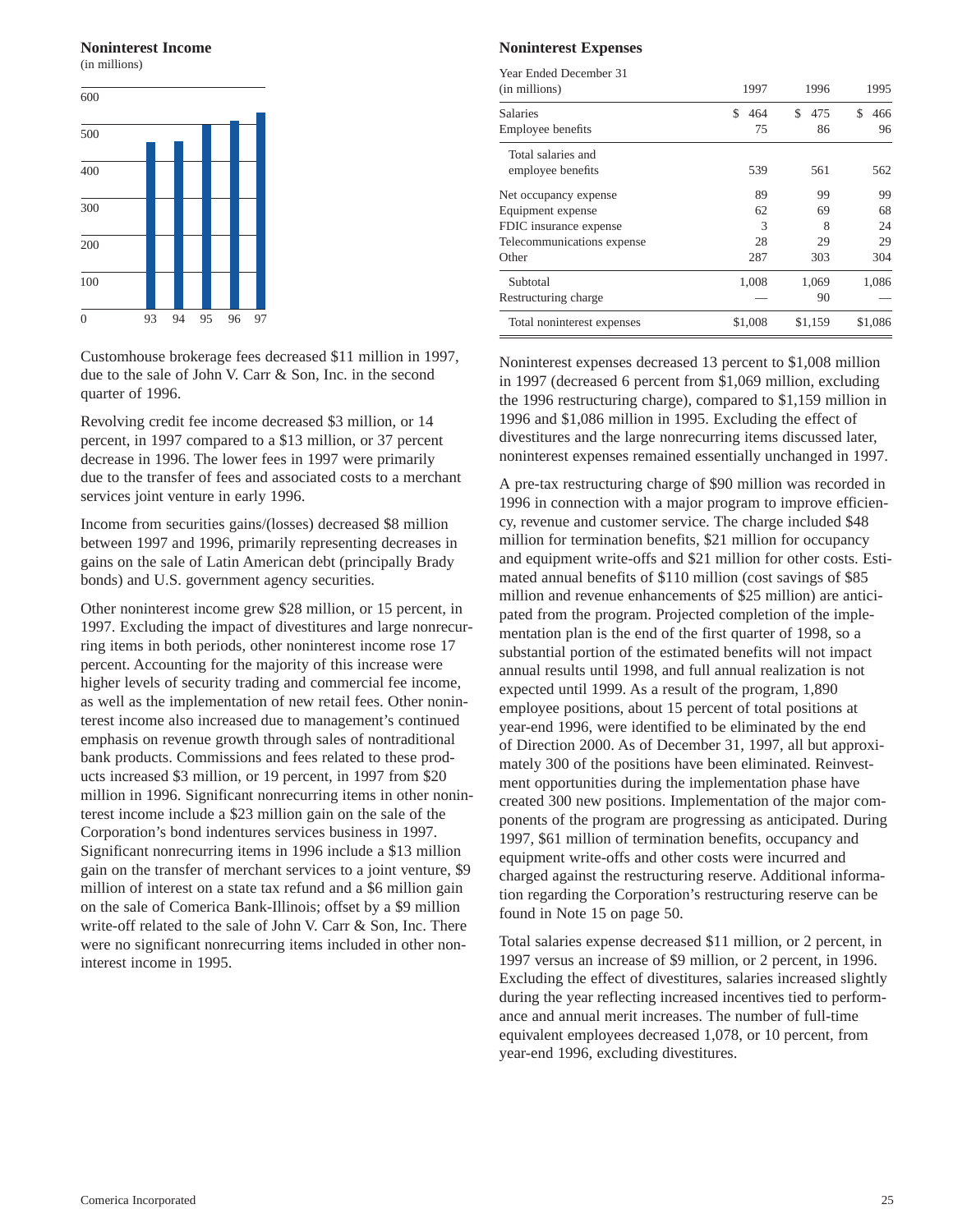#### **Noninterest Expenses**

(in millions)



Employee benefits expense decreased \$11 million, or 12 percent, in 1997 versus an increase of \$10 million, or 10 percent, in 1996. After adjusting for divestitures, employee benefits decreased 7 percent, largely due to the reduction in full-time equivalent staff levels.

Net occupancy and equipment expenses, on a combined basis, decreased \$17 million, or 10 percent, in 1997 versus virtually no change in 1996. After adjusting for divestitures, net occupancy and equipment expenses declined 6 percent.

The Federal Deposit Insurance Corporation (FDIC) expenses decreased significantly, by \$5 million, or 63 percent, in 1997, and \$16 million, or 66 percent, in 1996, primarily due to the FDIC adopting a new assessment rate schedule for Bank Insurance Fund (BIF) members in the third quarter of 1995. The new rate schedule, which continues to determine assessments based on a bank's risk-based capital levels, virtually eliminated each bank's 1996 BIF annual deposit insurance premium. Beginning in 1997, each subsidiary bank's deposit insurance assessment rate is predicated upon the level of insurance premiums necessary to maintain the bank insurance fund ratio at a level of 1.25 percent of insured deposits, plus an amount representing interest due on the Financing Corporation bonds issued during the savings and loan crisis. The BIF rate reduction described above translated into a \$21 million reduction in FDIC insurance expense for the Corporation in 1996. Offsetting this savings in 1996 was a one-time charge of \$5 million, representing the Corporation's portion of an assessment levied on banks with Savings Association Insurance Fund (SAIF) insured deposits in order to recapitalize the SAIF. Deposit insurance expense will approximate \$3 million in 1998 based on current deposit levels and current deposit assessment rates.

Other noninterest expenses decreased \$16 million in 1997, compared to a \$1 million decrease in 1996. Included in other noninterest expenses in 1997 were \$5 million of incremental litigation accruals. Other noninterest expenses in 1997, 1996 and 1995, included losses of \$2 million, \$18 million and \$15 million (excluding \$1 million of costs to sell), respectively, on the sale of a portion of the bankcard portfolio. Loss-sharing provisions in the sales agreement

expose the Corporation to maximum losses of \$50 million over the first 42 months following the sale (December 1995). Loss rates in 1996 and 1997 exceeded estimates, resulting in the additional charge for projected losses. Excluding divestitures and the above large nonrecurring items, other noninterest expenses increased \$3 million, or less than 1 percent. The minimal increase reflects management's continued efforts to control expenses.

The Corporation's efficiency ratio is defined as total noninterest expenses divided by the sum of net interest revenue (FTE) and noninterest income, excluding securities gains/(losses). The ratio was 51.05 percent in 1997, compared to 60.36 percent in 1996 (55.67 percent excluding the restructuring charge) and 60.09 percent in 1995.

#### **Income Taxes**

The provision for income taxes was \$287 million in 1997, compared to \$229 million in 1996 and \$213 million in 1995. The effective tax rate, computed by dividing the provision for income taxes by income before taxes, was 35.0 percent for 1997, compared to 35.4 percent in 1996 and 33.9 percent in 1995. The decrease in the effective tax over the prior year reflects greater levels of low-income housing credits.

#### **Strategic Lines of Business**

The Corporation has strategically aligned its operations into three major lines of business: the Business Bank, the Individual Bank and the Investment Bank. Table 5 on page 27 presents the financial results of these business lines for the years ended December 31, 1997 and 1996.

Lines of business results are produced by the Corporation's internal management accounting system. This system measures financial results based on the internal organizational structure of the Corporation; therefore, the information presented is not necessarily comparable with similar information for any other financial institution. The management accounting system assigns balance sheet and income statement items to each line of business using certain methodologies which are constantly being refined. For comparability purposes, both 1997 and 1996 amounts are based on methodologies in effect at December 31, 1997. These methodologies, which are briefly summarized in the following paragraph, may be modified as management accounting systems are enhanced and changes occur in the organizational structure or product lines.

The Corporation's internal funds transfer pricing system records cost of funds or credit for funds using a combination of matched maturity funding for certain assets and liabilities and a blended rate based on various maturities for the remaining assets and liabilities. The loan loss provision is assigned based on the amount necessary to maintain an allowance for loan losses adequate for that line of business. Noninterest income and expenses directly attributable to a line of business are assigned to that business. Direct expenses incurred by areas whose services support the overall Corporation are allocated to the business lines as follows: Product processing expenditures are allocated based on standard unit costs applied to actual volume measurements; administrative expenses are allocated based on estimated time expended; and corporate overhead is assigned based on the ratio of a line of business' noninter-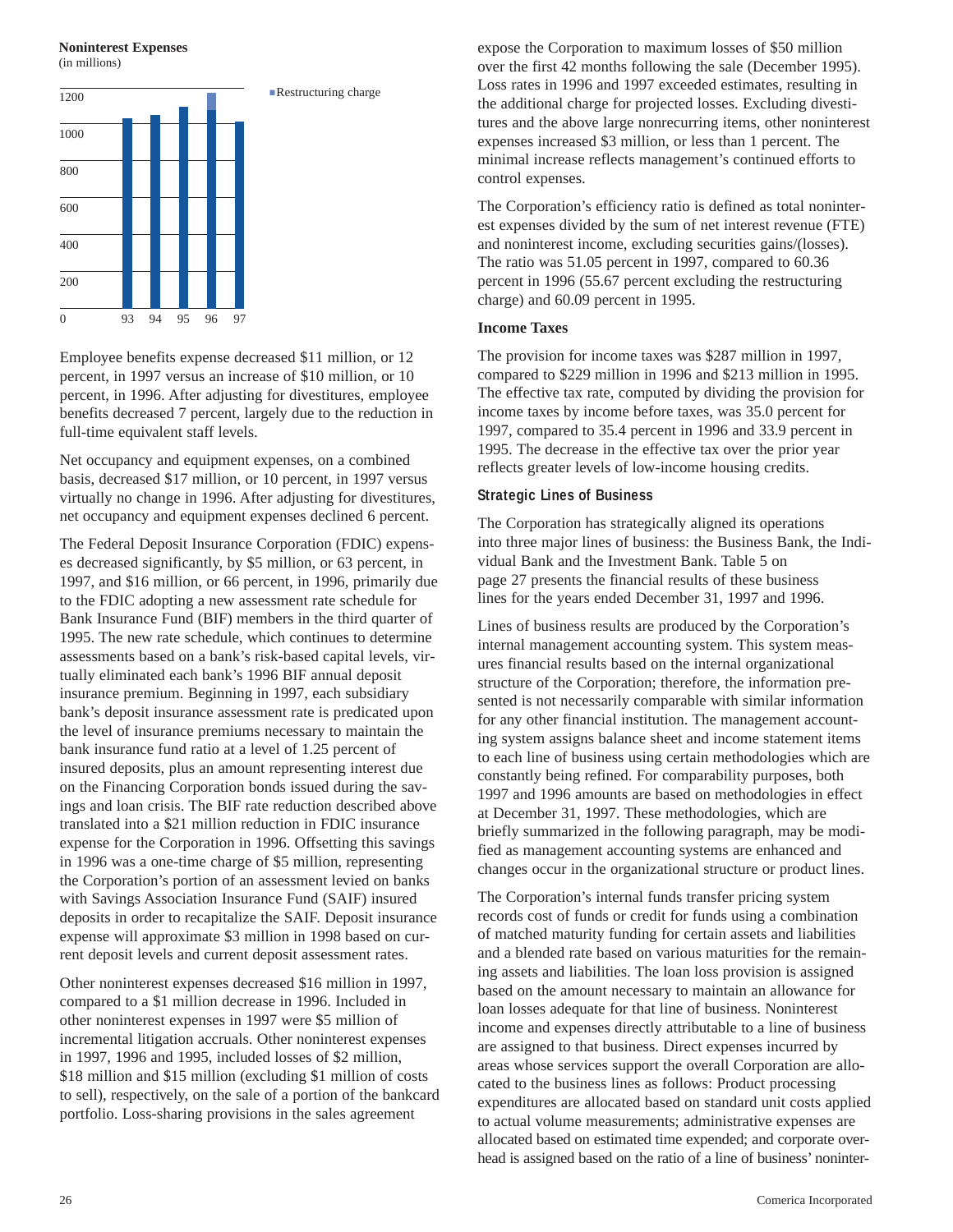#### **Table 5: Strategic Lines of Business Financial Results**

|                                       |        |        | <b>Business Bank</b> |           |              | <b>Individual Bank</b> | Investment Bank* |           |                       | Other    |                   | Total          |
|---------------------------------------|--------|--------|----------------------|-----------|--------------|------------------------|------------------|-----------|-----------------------|----------|-------------------|----------------|
| (dollar amounts in millions)          | 1997   |        | 1996                 | 1997      |              | 1996                   | 1997             | 1996      | 1997                  | 1996     | 1997              | 1996           |
| Earnings Summary                      |        |        |                      |           |              |                        |                  |           |                       |          |                   |                |
| Net interest income (FTE)             | \$     | 653 \$ | 621                  | \$<br>759 | -S           | 776                    | \$(2)            | $$(1)$ \$ | 42                    | \$<br>31 | $\mathbb{S}^-$    | 1,452 \$ 1,427 |
| Provision for loan losses             |        | (11)   | $\overline{2}$       | 82        |              | 109                    | n/a              | n/a       | 75                    | 3        | 146               | 114            |
| Noninterest income                    | 129    |        | 122                  | 268       |              | 277                    | 107              | 94        | 24                    | 14       | 528               | 507            |
| Noninterest expenses                  | 298    |        | 293                  | 602       |              | 655                    | 101              | 95        | 7                     | 116      | 1,008             | 1,159          |
| Provision for income taxes            | 180    |        | 163                  | 120       |              | 102                    | 1                | (1)       | (5)                   | (20)     | 296               | 244            |
| Net income (loss)                     | 315    |        | 285                  | 223       |              | 187                    | 3                | (1)       | (11)                  | (54)     | 530               | 417            |
| <b>Selected Average Balances</b>      |        |        |                      |           |              |                        |                  |           |                       |          |                   |                |
| Assets                                |        |        | \$19,781 \$17,397    | \$9,644   | $\mathbb{S}$ | 9,881                  | \$27             |           | \$22 \$5,417          | \$6,895  | \$34,869 \$34,195 |                |
| Loans                                 | 18,172 |        | 16,156               | 9,042     |              | 9,201                  |                  |           | (5)                   | (5)      | 27,209            | 25,352         |
| Deposits                              | 3,911  |        | 3,914                | 17,084    |              | 17,262                 | 40               | 48        | 911                   | 1,034    | 21,946            | 22,258         |
| Common equity                         | 1,057  |        | 941                  | 774       |              | 707                    | 23               | 17        | 554                   | 889      | 2,408             | 2,554          |
| <b>Statistical Data</b>               |        |        |                      |           |              |                        |                  |           |                       |          |                   |                |
| Return on average assets<br>Return on |        | 1.59%  | 1.64%                | 1.24%     |              | 1.04%                  | 4.21%            |           | $(1.78)\%$ $(0.09)\%$ | (0.49)%  | 1.52%             | 1.22%          |
| average common equity                 | 29.85  |        | 30.24                | 28.76     |              | 26.45                  | 12.62            | (7.34)    | (1.90)                | (5.98)   | 21.32             | 15.98          |
| Efficiency ratio                      | 38.27  |        | 39.58                | 58.55     |              | 62.12                  | n/m              | n/m       | n/m                   | n/m      | 51.05             | 60.36          |

\*Included in noninterest expenses are fees internally transferred to other lines of business for referrals to the Investment Bank. If excluded, Investment Bank net income would have been \$6 million and \$2 million and return on average common equity would have been 27.89% and 11.01%, in 1997 and 1996, respectively. n/m Not meaningful

n/a Not applicable

est expenses to total noninterest expenses incurred by all business lines. Common equity is allocated based on credit, operational and business risks.

The following discussion provides information about each line of business, along with an explanation of factors impacting 1997 performance. Overall comparability of results is impacted because of the inclusion of the results of Comerica Bank-Illinois for the first seven months of 1996.

The Business Bank is comprised of middle market lending, assetbased lending, large corporate banking and international financial services. This line of business meets the needs of medium-size businesses, multinational corporations and governmental entities by offering various products and services, including commercial loans and lines of credit, deposits, cash management, capital market products, international trade finance, letters of credit, foreign exchange management services and loan syndication services.

Net income increased \$30 million, or 11 percent, in 1997, principally due to additional net interest income resulting from 12 percent average loan growth, and a lower provision for loan losses.

The Individual Bank includes consumer lending, consumer deposit gathering, mortgage loan origination and servicing, small business banking (annual sales under \$5 million) and private banking. This line of business offers a variety of consumer products, including deposit accounts, direct and indirect installment loans, credit cards, home equity lines of credit and residential mortgage loans. In addition, a full range of financial services is provided to small businesses and municipalities. Private lending

and personal trust services are also provided to meet the personal financial needs of affluent individuals (as defined by individual net income or wealth).

Net income increased \$36 million, or 19 percent, in 1997, principally due to lower noninterest expenses resulting from the sale of the Corporation's Illinois subsidiary, a one-time loss on a bankcard portfolio sale and a one-time SAIF assessment charge for thrift bailout in 1996. Lower net interest income and noninterest income are offset by a lower provision for loan losses. Noninterest income in 1996 includes a \$13 million gain on the sale of the merchant services business.

The Investment Bank is responsible for the sale of mutual fund and annuity products, as well as life, disability and longterm care insurance products. This line of business also offers institutional trust products, retirement services and provides investment management and advisory services, investment banking and discount securities brokerage services.

Net income increased \$4 million in 1997, principally due to higher levels of institutional trust and discount brokerage fees.

The Other category includes divested business lines, the income and expense impact of cash and loan loss reserves not assigned to specific business lines, miscellaneous other items of a corporate nature and certain direct expenses not allocated to business lines. The Corporation's securities portfolio and asset and liability management activities are also reflected in these amounts. Noninterest income for 1997 includes a \$23 million gain on the sale of the Corporation's bond indenture services business. Noninterest expenses in 1996 include a \$90 million restructuring charge.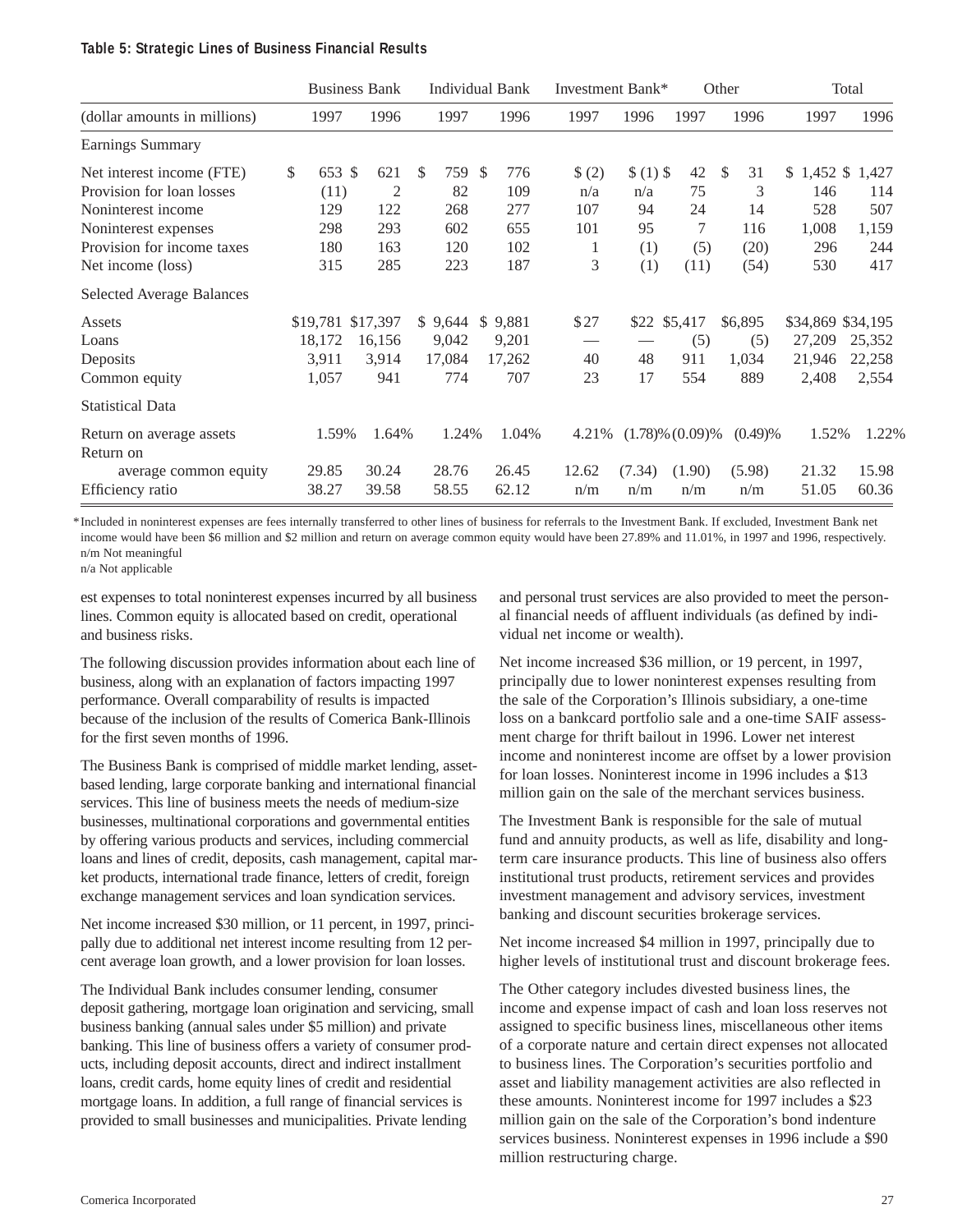#### **Table 6: Analysis of Investment Securities and Loans**

| December 31<br>(in millions)                   | 1997     | 1996     | 1995     | 1994     | 1993     |
|------------------------------------------------|----------|----------|----------|----------|----------|
| Investment securities available for sale       |          |          |          |          |          |
| U.S. government and agency securities          | \$ 3,239 | \$3,968  | \$6,038  | \$2,674  | \$2,164  |
| State and municipal securities                 | 170      | 228      | 371      |          |          |
| Other securities                               | 597      | 604      | 450      | 232      | 158      |
| Total investment securities available for sale | 4,006    | 4,800    | 6,859    | 2,906    | 2,322    |
| Investment securities held to maturity         |          |          |          |          |          |
| U.S. government and agency securities          |          |          |          | 4,462    | 3,232    |
| State and municipal securities                 |          |          |          | 422      | 513      |
| Other securities                               |          |          |          | 86       | 233      |
| Total investment securities held to maturity   |          |          |          | 4,970    | 3,978    |
| Total investment securities                    | \$4,006  | \$4,800  | \$6,859  | \$ 7,876 | \$6,300  |
| Commercial loans                               | \$15,805 | \$13,520 | \$12,041 | \$10,634 | \$9,087  |
| <b>International loans</b>                     |          |          |          |          |          |
| Government and official institutions           | 6        | 11       | 6        | 18       | 143      |
| Banks and other financial institutions         | 339      | 323      | 583      | 660      | 671      |
| Other                                          | 1.740    | 1,372    | 796      | 517      | 322      |
| Total international loans                      | 2,085    | 1,706    | 1,385    | 1,195    | 1,136    |
| Real estate construction loans                 | 941      | 751      | 641      | 414      | 437      |
| Commercial mortgage loans                      | 3,634    | 3,446    | 3,254    | 3,056    | 2,700    |
| Residential mortgage loans                     | 1,565    | 1,744    | 2,221    | 2,436    | 1,857    |
| Consumer loans                                 | 4,348    | 4,634    | 4,570    | 4,215    | 3,674    |
| Lease financing                                | 517      | 406      | 330      | 259      | 209      |
| <b>Total loans</b>                             | \$28,895 | \$26,207 | \$24,442 | \$22,209 | \$19,100 |

In June 1997, the Financial Accounting Standards Board (FASB) issued Statement on Financial Accounting Standards (SFAS) No. 131, "Disclosures about Segments of an Enterprise and Related Information." The statement establishes standards for the way public business enterprises report information about operating segments in annual financial statements and requires that those enterprises report selected information about operating segments in interim financial reports issued to shareholders. The statement is effective for fiscal years beginning after December 15, 1997, but need not be applied to interim financial statements in the initial year of application. Subsequent adoption of SFAS No. 131 will not have a material impact to the Corporation.

#### **Balance Sheet and Capital Funds Analysis**

Total assets were \$36.3 billion at year-end 1997, representing a \$2.1 billion increase from \$34.2 billion on December 31, 1996. On an average basis, total assets remained relatively flat with \$34.9 billion in 1997, compared to \$34.2 billion in 1996.

#### **Earning Assets**

Total earning assets were \$33.1 billion at year-end 1997, representing a \$2.0 billion increase from \$31.1 billion at December 31, 1996. On an average basis, total earning assets were \$32.0 billion in 1997, compared to \$31.4 billion in 1996. The average balance of domestic commercial loans, which is comprised of commercial and commercial mortgage loans, increased \$1.6 billion, or 10 percent, from 1996. Real estate construction loans also rose an average \$159 million, or 22 percent, in 1997. The commercial portfolio, especially small business and middle market loans, continues to grow in all the Corporation's markets. This growth, along with an increase of approximately 30 percent in commercial loan commitments to extend credit, is attributable to effective marketing efforts, strong customer relationships and continued economic strength in the commercial loan markets.

Average international loans increased \$412 million, consisting largely of loans originated to facilitate trade with limited cross-border risk. The growth also reflects the increasing global activity of the Corporation's traditional customer base. Risk management practices in international lending include structuring bilateral arrangements or participating in bank facilities which secure repayment from sources external to the borrower's country. Accordingly, such international outstandings are excluded from cross-border risk of that country. Mexican cross-border risk of \$414 million, or 1.14 percent of assets, was the only country exposure exceeding 1.00 percent of assets at December 31, 1997. There were no countries with exposure between 0.75 percent and 1.00 percent of total assets at year-end 1997. Table 7 on page 29 provides additional information on the Corporation's Mexican cross-border risk.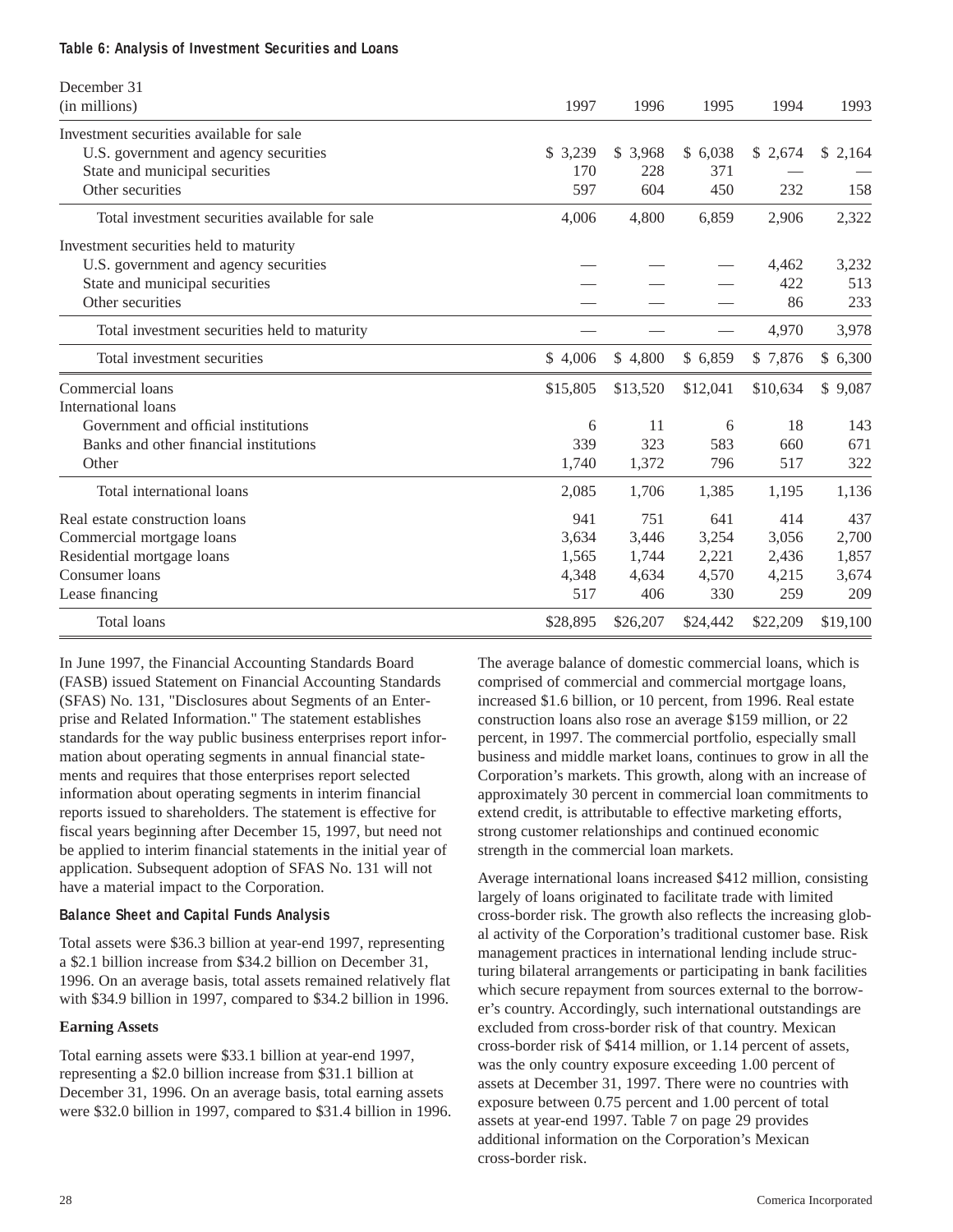#### **Table 7: Mexican Cross-Border Risk**

| December 31                            |       |       |       |
|----------------------------------------|-------|-------|-------|
| (in millions)                          | 1997  | 1996  | 1995  |
| Governments and official institutions  | \$41  | \$192 | \$142 |
| Banks and other financial institutions | 78    | 26    | 42    |
| Commercial and industrial              | 295   | 50    | 32    |
| Total                                  | \$414 | \$268 | \$216 |

#### **Table 8: Loan Maturities and Interest Rate Sensitivity**

|                                |           | After One         |                     |          |
|--------------------------------|-----------|-------------------|---------------------|----------|
| December 31, 1997              | Within    | <b>But Within</b> | After               |          |
| (in millions)                  | One Year* | <b>Five Years</b> | <b>Five Years</b>   | Total    |
| Commercial loans               | \$12,059  | \$3,043           | 703<br>$\mathbb{S}$ | \$15,805 |
| Commercial mortgage loans      | 1,281     | 1,701             | 652                 | 3,634    |
| International loans            | 1,993     | 90                | 2                   | 2,085    |
| Real estate construction loans | 650       | 213               | 78                  | 941      |
| Total                          | \$15,983  | \$5,047           | \$1,435             | \$22,465 |
| Loans maturing after one year  |           |                   |                     |          |
| Predetermined interest rates   |           | \$2,064           | 863<br>$\mathbb{S}$ |          |
| Floating interest rates        |           | 2,983             | 572                 |          |
| Total                          |           | \$5,047           | \$1,435             |          |

\* Includes demand loans, loans having no stated repayment schedule or maturity and overdrafts.

#### **Table 9: Allocation of the Allowance for Loan Losses**

|                                             | 1997                   |                              | 1996                   |                              | 1995                   |                              | 1994                   |                              | 1993                   |                              |
|---------------------------------------------|------------------------|------------------------------|------------------------|------------------------------|------------------------|------------------------------|------------------------|------------------------------|------------------------|------------------------------|
| December 31<br>(dollar amounts in millions) | Allocated<br>Allowance | Percent<br>of Total<br>Loans | Allocated<br>Allowance | Percent<br>of Total<br>Loans | Allocated<br>Allowance | Percent<br>of Total<br>Loans | Allocated<br>Allowance | Percent<br>of Total<br>Loans | Allocated<br>Allowance | Percent<br>of Total<br>Loans |
| Domestic                                    |                        |                              |                        |                              |                        |                              |                        |                              |                        |                              |
| Commercial                                  | \$94                   | 55%                          | \$98                   | 52%                          | \$118                  | 49%                          | \$119                  | 48%                          | \$123                  | 48%                          |
| Real estate construction                    |                        | 3                            | 6                      | 3                            |                        | 3                            | 6                      | 2                            | 4                      | $\overline{c}$               |
| Commercial mortgage                         | 18                     | 13                           | 27                     | 13                           | 33                     | 13                           | 35                     | 14                           | 26                     | 14                           |
| Residential mortgage                        |                        |                              | $\overline{2}$         |                              | 2                      | 9                            | $\overline{c}$         | 11                           | 3                      | 10                           |
| Consumer                                    | 116                    | 15                           | 120                    | 18                           | 84                     | 19                           | 60                     | 19                           | 60                     | 19                           |
| Lease financing                             |                        | $\overline{2}$               |                        |                              |                        |                              |                        |                              |                        |                              |
| International                               |                        | 7                            | 3                      | 6                            | $\mathfrak{D}$         | 6                            | 3                      | 5                            | 18                     | 6                            |
| Unallocated                                 | 182                    |                              | 110                    |                              | 96                     |                              | 100                    |                              | 64                     |                              |
| Total                                       | \$424                  | 100%                         | \$367                  | 100%                         | \$341                  | 100%                         | \$326                  | 100%                         | \$299                  | 100%                         |

Average residential mortgage loans decreased \$284 million primarily due to management's decision to sell the majority of mortgage originations. Average consumer loans, comprised of installment, revolving credit and bankcard loans, declined \$138 million. Average installment loan balances decreased \$106 million, while average revolving credit loans decreased \$39 million. Average bankcard loans were relatively unchanged during the period.

Average investment securities declined to \$4.7 billion in 1997, compared to \$5.8 billion in 1996, reflecting sales and runoff

of securities primarily to fund growth in higher-yielding loans and to divest lower earning variable rate assets. Average U.S. government and agency securities decreased \$1.2 billion and average state and municipal securities decreased \$97 million, while average other securities increased \$194 million. The Corporation shifted away from purchasing on-balance sheet securities to balance interest rate sensitivity and preserve net interest margin to purchasing off-balance sheet interest rate swaps that accomplish the same interest risk reduction objective. The decline in U.S. government and agency securities principally resulted from sales and paydowns, while the tax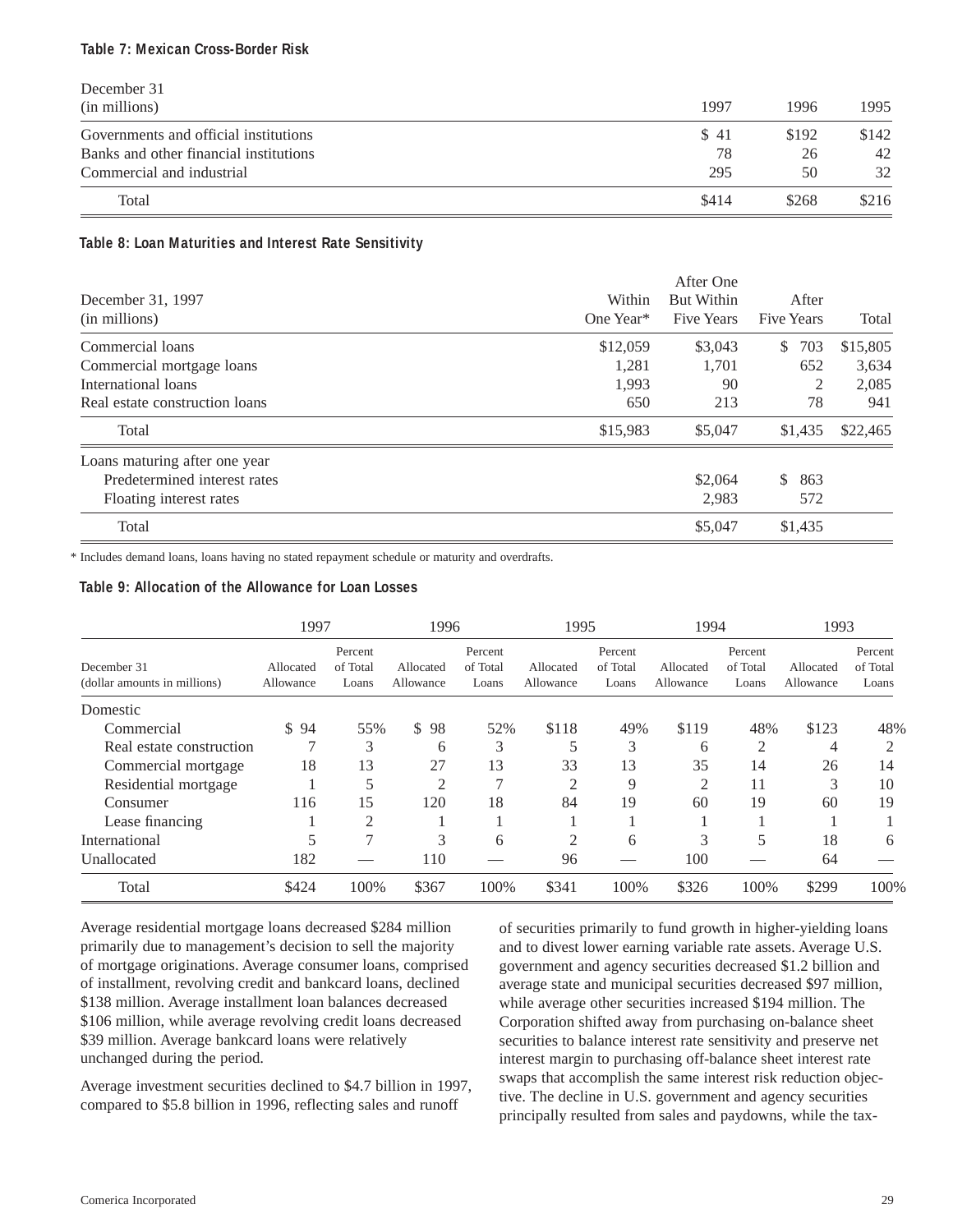exempt portfolio of state and municipal securities continued to decrease as reduced tax advantages for these types of securities deterred additional investment. Other securities consist primarily of collateralized mortgage obligations (CMOs), Brady bonds and Eurobonds. The increase in other securities during the year was largely a result of Eurobonds.

### **Other Earning Assets**

Short-term investments in interest-bearing deposits with banks, federal funds sold and securities purchased under agreements to resell provide a range of maturities under one year to supplement corporate liquidity. Interest-bearing deposits with banks are investments with banks in developed countries or foreign banks' international banking facilities located in the United States. Federal funds sold provide a vehicle to control the reserve position and serve correspondent banks, as well as offer supplemental earnings opportunities. As a result of the emphasis on higher-yielding loans, shortterm investments declined on average \$37 million during 1997.

Loans held for sale totaled \$41 million at the end of 1997, up slightly from \$38 million in 1996.

### **Table 10: Maturity Distribution of Domestic Certificates of Deposit of \$100,000 and Over**

| (in millions)<br>Three months or less<br>Over three months to six months<br>Over six months to twelve months | 1997    |
|--------------------------------------------------------------------------------------------------------------|---------|
|                                                                                                              |         |
|                                                                                                              | \$1,380 |
|                                                                                                              | 395     |
|                                                                                                              | 350     |
| Over twelve months                                                                                           | 171     |
| Total                                                                                                        | \$2,296 |

#### **Deposits and Borrowed Funds**

Average deposits declined \$312 million, or 1 percent, from 1996. Excluding the impact of divestitures, deposits increased 1 percent.

Average demand deposits grew \$226 million, or 4 percent, from 1996, largely due to the growth in related commercial loan business. Average certificates of deposit decreased \$188 million, or 3 percent, from 1996.

With deposit balances declining slightly, there was increased reliance on medium-term debt (both domestic and European), and long-term debt to provide the necessary funding to support expanding loan volumes. Medium-term debt provides the Corporation a funding source with maturities ranging from one month to 15 years and durations that are similar to deposit liabilities. Long-term subordinated notes help maintain the bank's total capital ratio at the level that qualifies for the lowest FDIC riskbased insurance premium and allow the Corporation to take advantage of acquisition activity. Medium-term debt increased \$2.8 billion representing the net result of the issuance of \$5.4 billion and the maturity of \$2.6 billion of notes during 1997. Long-term debt increased \$200 million from the issuance of subordinated notes during 1997. Further information on the Corporation's medium- and long-term debt is included in Note 9 of the consolidated financial statements on page 46.

# **Capital**

Shareholders' equity was \$2.8 billion at December 31, 1997. During the year, the Corporation authorized the repurchase of up to 12 million shares (or 18 million shares on a post-split basis) of Comerica common stock. Coupled with other authorizations to acquire shares, Comerica repurchased 4 million shares equaling more than \$242 million of capital during 1997. At December 31, 1997, the Corporation had remaining authorization to purchase 15 million shares (or 22 million shares on a post-split basis) of common stock.

The remaining change in capital is the net effect of increases in capital from retained earnings of \$332 million, \$36 million of common stock for employee stock plans and a change of \$21 million in nonowner equity, principally a change in value of available for sale securities.

The Corporation declared common dividends totaling \$181 million on net income applicable to common stock of \$513 million, representing a dividend payout ratio of 36 percent. The payout ratio in 1996 was 42 percent (37 percent excluding the after-tax impact of the restructuring charge). The Corporation has targeted a payout ratio of between 30 to 40 percent, although this target is constantly reassessed by the board of directors in light of changing market and industry conditions.

On January 15, 1998, the Corporation's board of directors declared a three-for-two stock split, effected in the form of a 50 percent stock dividend to be paid April 1, 1998, as well as increased the quarterly cash dividend 10 percent to \$0.32 per share.

At December 31, 1997, the Corporation and all of its banking subsidiaries exceeded the capital ratios required for an institution to be considered "well capitalized" by the standards developed under the Federal Deposit Insurance Corporation Improvement Act of 1991. See Note 17 of the consolidated financial statements on page 51 for the capital ratios.

#### **Asset Quality**

#### **Nonperforming Assets**

The Corporation's policies regarding nonaccrual loans reflect the importance of identifying troubled loans early. Consumer loans are directly charged off no later than 180 days past due,

#### **Nonperforming Assets to Loans and Other Real Estate** (in percentages)



**.**Comerica **.**Industry average

(based on 50 largest U.S. bank holding companies)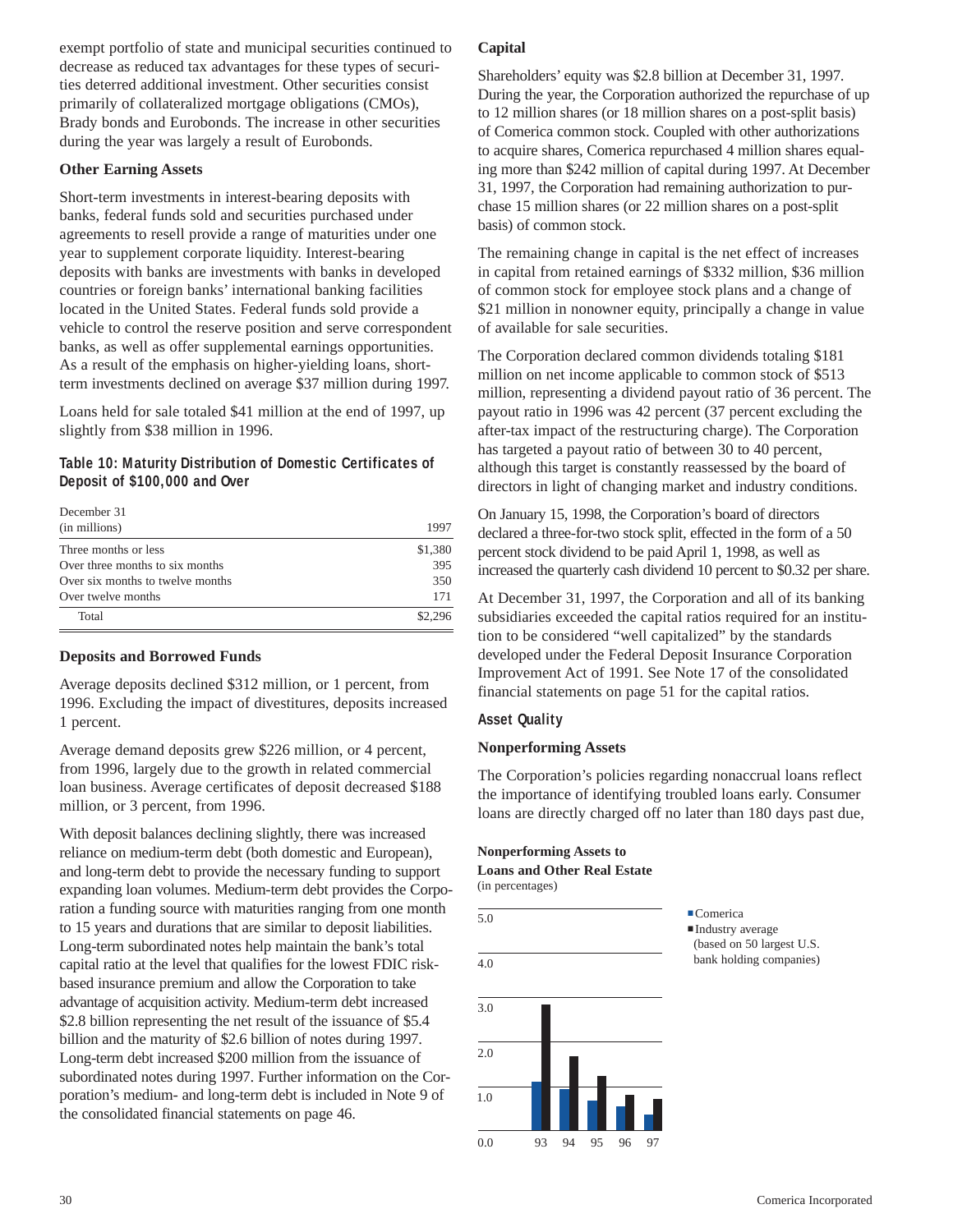#### **Table 11: Analysis of Investment Securities Portfolio–Fully Taxable Equivalent**

|                                                   | Maturity      |          |               |       |                |          |                |          |         |       |                                 |
|---------------------------------------------------|---------------|----------|---------------|-------|----------------|----------|----------------|----------|---------|-------|---------------------------------|
| December 31, 1997<br>(dollar amounts in millions) | Within 1 Year |          | $1 - 5$ Years |       | 5 - 10 Years   |          | After 10 Years |          | Total   |       | Weighted<br>Average<br>Maturity |
|                                                   | Amount        | Yield    | Amount        | Yield | Amount         | Yield    | Amount         | Yield    | Amount  | Yield | Yrs./Mos.                       |
| Available for sale                                |               |          |               |       |                |          |                |          |         |       |                                 |
| U.S. Treasury                                     | \$46          | $6.09\%$ | \$27          | 5.54% | $\mathbf{s} =$ | $-$ % \$ |                | $-$ % \$ | 73      | 5.90% | 1/1                             |
| U.S. government                                   |               |          |               |       |                |          |                |          |         |       |                                 |
| and agency                                        | 125           | 7.08     | 194           | 7.10  | 185            | 7.02     | 2,662          | 6.57     | 3,166   | 6.65  | 10/8                            |
| State and municipal                               |               |          |               |       |                |          |                |          |         |       |                                 |
| securities                                        | 43            | 5.90     | 87            | 6.41  | 32             | 6.23     | 8              | 6.40     | 170     | 6.25  | 3/3                             |
| Other bonds, notes                                |               |          |               |       |                |          |                |          |         |       |                                 |
| and debentures                                    | 108           | 9.36     | 177           | 7.71  | 127            | 7.43     | 84             | 8.85     | 496     | 8.19  | 6/3                             |
| <b>Federal Reserve</b>                            |               |          |               |       |                |          |                |          |         |       |                                 |
| Bank stock and                                    |               |          |               |       |                |          |                |          |         |       |                                 |
| other investments*                                |               |          |               |       | 2              |          | 99             |          | 101     |       |                                 |
| Total investment<br>securities available          |               |          |               |       |                |          |                |          |         |       |                                 |
| for sale                                          | \$322         | 7.55%    | \$485         | 7.08% | \$346          | 7.10%    | \$2,853        | 6.64%    | \$4,006 | 6.81% | 9/8                             |

\* Balances are excluded in the calculation of total yield.

† Based on final contractual maturity.

#### **Table 12: Summary of Nonperforming Assets and Past Due Loans**

| December 31                                         |       |          |       |       |       |
|-----------------------------------------------------|-------|----------|-------|-------|-------|
| (dollar amounts in millions)                        | 1997  | 1996     | 1995  | 1994  | 1993  |
| Nonperforming assets                                |       |          |       |       |       |
| Nonaccrual loans                                    |       |          |       |       |       |
| Commercial loans                                    | \$59  | \$<br>72 | \$87  | \$89  | \$71  |
| International loans                                 | 1     |          |       |       |       |
| Real estate construction loans                      | 3     | 3        | 7     | 17    | 19    |
| Real estate mortgage loans (principally commercial) | 15    | 28       | 37    | 56    | 64    |
| Total nonaccrual loans                              | 78    | 103      | 131   | 162   | 154   |
| Reduced-rate loans                                  | 8     | 8        | 3     | 2     | 5     |
| Total nonperforming loans                           | 86    | 111      | 134   | 164   | 159   |
| Other real estate                                   | 17    | 29       | 29    | 40    | 50    |
| Total nonperforming assets                          | \$103 | \$140    | \$163 | \$204 | \$209 |
| Nonperforming loans as a percentage of total loans  | 0.30% | 0.42%    | 0.55% | 0.74% | 0.83% |
| Nonperforming assets as a percentage of total loans |       |          |       |       |       |
| and other real estate                               | 0.36% | 0.53%    | 0.67% | 0.92% | 1.09% |
| Allowance for loan losses as a percentage of total  |       |          |       |       |       |
| nonperforming assets                                | 413%  | 263%     | 209%  | 160%  | 143%  |
| Loans past due 90 days—domestic                     | \$53  | \$52     | \$57  | \$39  | \$46  |

or earlier if deemed uncollectible. Loans other than consumer are generally placed on nonaccrual status when management determines that principal or interest may not be fully collectible, but no later than when the loan is 90 days past due on principal or interest unless it is fully collateralized and in the process of collection. Loan amounts in excess of probable future cash collections are charged off at the time the loan is placed on nonaccrual status to an amount that represents management's assessment of the ultimate collectibility of the loan. Interest previously accrued but not collected on nonaccrual loans is charged against current income. Income on such loans is then recognized only to the extent that cash is received and where the future collection of principal is probable.

Nonperforming assets as a percent of total loans and other real estate were 0.36 percent and 0.53 percent at year-end 1997 and 1996, respectively. This decline reflects the continued improvement in the quality of the loan portfolio, favorable economic conditions in the Corporation's markets, and other real estate sales.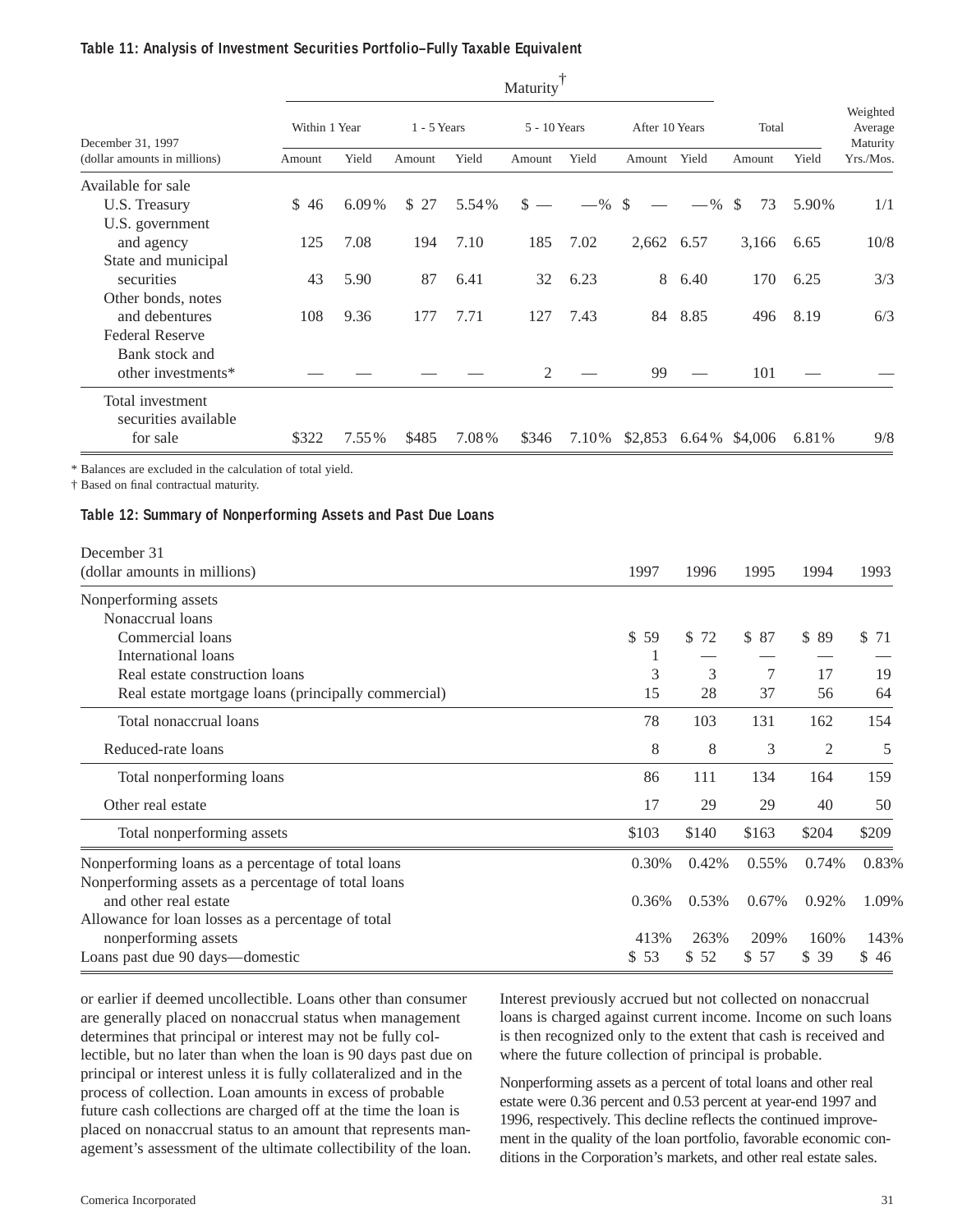Nonaccrual loans at December 31, 1997, decreased 24 percent to \$78 million from year-end 1996.

The nonaccrual loan table below indicates the percentage of nonaccrual loan value to original contractual value and demonstrates the conservative and prompt nature of the corporate charge-off and payment application policy.

Other real estate owned (ORE) declined significantly to \$17 million, as two large sales more than offset ORE additions.

#### **Nonaccrual Loans**

| December 31                    |      |       |
|--------------------------------|------|-------|
| (dollar amounts in millions)   | 1997 | 1996  |
| Carrying value                 | \$78 | \$103 |
| Contractual value              | 119  | 147   |
| Carrying value as a percentage |      |       |
| of contractual value           | 66%  | 70%   |

#### **Concentration of Credit**

Loans to companies and individuals involved with the automotive industry, including suppliers, manufacturers and dealers, represented the largest significant industry concentration at December 31, 1997. These loans totaled \$4.3 billion, or 15 percent of total loans at December 31, 1997, and included floor plan loans to automobile dealers of \$1,408 million and \$1,209 million at December 31, 1997 and 1996, respectively. All other industry concentrations individually represented less than 5 percent of total loans at year-end 1997. Automotive industry loans at year-end 1996 totaled approximately \$4.3 billion, or 16 percent, of total loans.

The Corporation has successfully operated in the Michigan economy in spite of a loan concentration and several downturns in the auto industry. There were no automotive industryrelated loans larger than \$6 million on nonaccrual status as of year-end 1997. In addition, there were no significant automotive industry-related charge-offs during the year.

#### **Commercial Real Estate Lending**

The real estate construction loan portfolio contains loans made to long-time customers in local markets with satisfactory project completion experience. The portfolio has approximately 922 loans, of which 72 percent have balances of less than \$1 million. The largest real estate construction loan has a balance of approximately \$28 million.

The commercial mortgage loan portfolio, 45 percent of which relates to owner-occupied properties, also consists of loans to long-time customers. Of the approximately 7,229 loans in the portfolio, 89 percent have balances under \$1 million and the largest loan has a balance of approximately \$28 million. Additionally, the Corporation's policy requires a 75 percent or less loan-to-value (LTV) ratio for all commercial mortgage and real estate construction loans. This policy is within bank regulatory limits.

The geographic distribution of the real estate construction and commercial mortgage loan portfolios is also an important determinant in evaluating credit risk. The following table indicates the diversification of the portfolios throughout the markets served by the Corporation.

#### **Geographic Distribution**

| December 31, 1997<br>(in millions) | Real Estate<br>Construction | Commercial<br>Mortgage |
|------------------------------------|-----------------------------|------------------------|
| Michigan                           | \$396                       | \$2,189                |
| California                         | 160                         | 565                    |
| Texas                              | 303                         | 375                    |
| Florida                            | 19                          | 150                    |
| Other                              | 63                          | 355                    |
| Total                              | \$941                       | \$3,634                |

#### **Asset and Liability Management**

The Corporation has a material exposure to interest rate risk, which it actively manages. The principle objective of asset and liability management is to maximize net interest income while operating within acceptable limits established for interest rate risk and maintaining adequate levels of funding and liquidity. The Corporation utilizes various on- and off-balance sheet financial instruments to manage the extent to which net interest income may be affected by fluctuations in interest rates. Corporate policies and risk limits pertaining to asset and liability management activities are established by the Asset Liability Policy Committee (ALPC) and approved by the board of directors. Adherence to these policies is governed by the ALPC, which is comprised of executive and senior management from various areas of the Corporation, including finance, lending, investments and deposit gathering, who meet regularly to execute asset and liability management strategies.

#### **Interest Rate Sensitivity**

Interest rate risk arises in the normal course of business due to differences in the repricing and maturity characteristics of assets and liabilities. Since no single measurement system satisfies all management objectives, a combination of techniques are used to manage interest rate risk, including simulation analysis, asset and liability repricing schedules and duration of equity. The results of these interest rate risk measurement systems are reviewed regularly by the ALPC.

Net interest income is frequently evaluated under various balance sheet and interest rate scenarios. The results of this analysis provide the information needed to assess the proper balance sheet structure. An unexpected change in the pace of economic activity, whether domestically or internationally, could translate into a materially different interest rate environment than currently expected. A process is maintained where management evaluates "base" net interest income under what is believed to be the most likely balance sheet structure and interest rate environment. This "base" net interest income is then evaluated against interest rate scenarios that are taken up and down 200 basis points from the most likely rate environment. In addition, adjustments to asset prepayment levels, yield curves and overall balance sheet mix and growth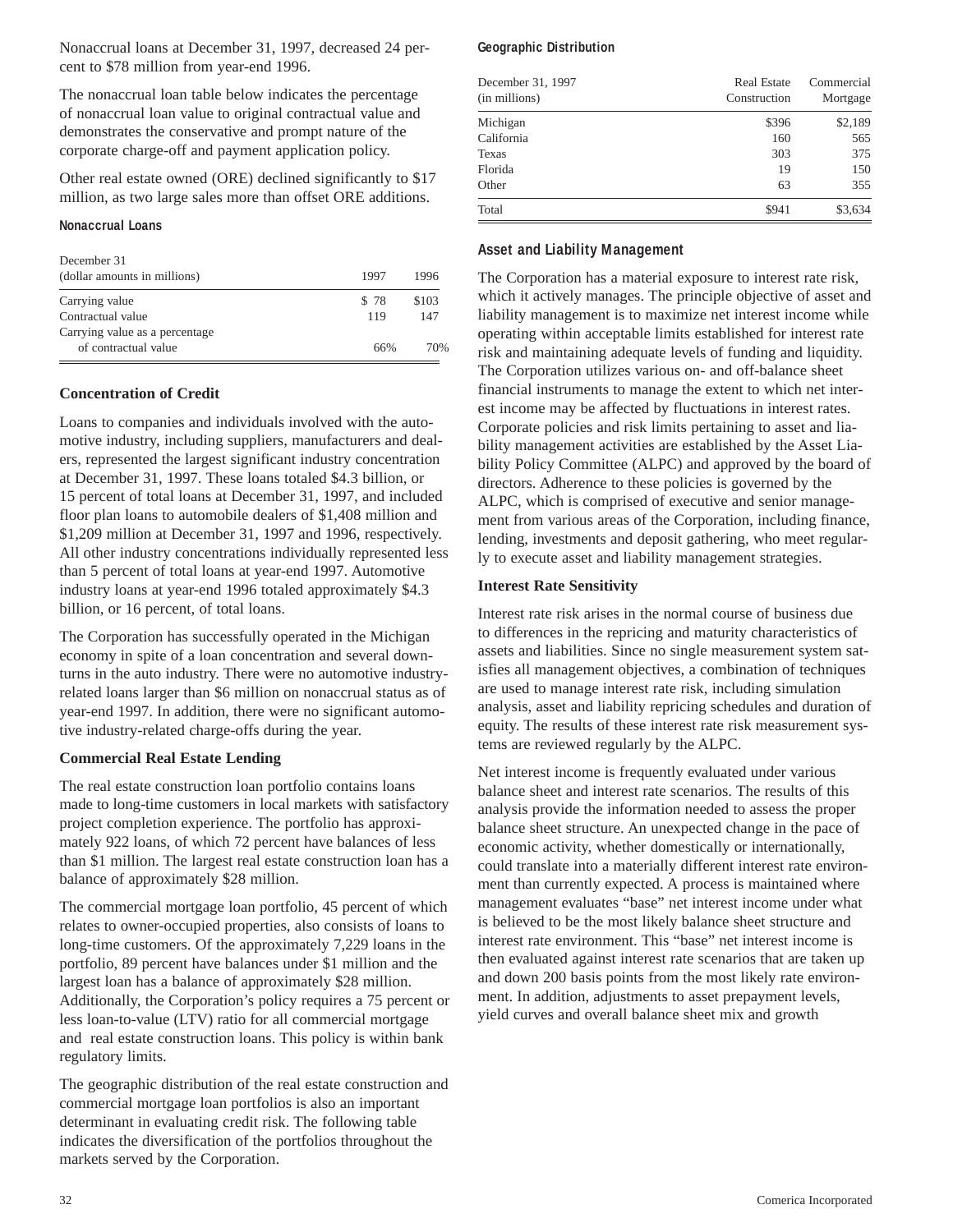assumptions are made to be consistent with each interest rate environment. These assumptions are inherently uncertain and, as a result, the model cannot precisely predict the impact of higher or lower interest rates on net interest income. Actual results may differ from simulated results due to timing, magnitude and frequency of interest rate changes and changes in market conditions and management strategies, among other factors. Derivative financial instruments and other financial instruments used for purposes other than trading are included in this analysis. The measurement of risk exposure at year-end 1997 for a 200-basis-point decline in short-term interest rates identified approximately \$35 million of net interest income at risk during 1998. If short-term interest rates rise 200 basis points, the Corporation would have approximately \$22 million of net interest income at risk. Year-end 1996 net interest income at risk was measured at \$9 million and \$15 million, respectively, for a 200-basis-point decline and rise in interest rates. The change in exposure is the result of differences in the economic scenarios in the shocked environments, and therefore differences in the timing and magnitude of rate changes. Further, yield curve differences create faster amortization on certain loans, securities and interest rate swaps in the 1997 rate shock. Corporate policy limits adverse change to no more than 5 percent of management's most likely net interest income forecast. In either case, the Corporation is within the policy guideline.

While most assets and liabilities reprice either at maturity or in accordance with their contractual terms, several balance sheet components demonstrate characteristics that require adjustments to more accurately reflect repricing and cash flow behavior. Assumptions based on historical pricing relationships and anticipated market reactions are made to certain core deposit categories to reflect the elasticity of the changes in the related interest rates relative to changes in market interest rates. In addition, estimates are made concerning early loan and security repayments. Prepayment assumptions are based on the expertise of portfolio managers along with input from financial markets. Consideration is given to current and future interest rate levels. While management recognizes the limited ability of a traditional gap schedule to accurately portray interest rate risk, adjustments are made to provide a more accurate picture of the Corporation's interest rate risk profile. This additional interest rate risk measurement tool provides a directional outlook on the impact of changes in interest rates.

As market rates approach expected turning points, management adjusts the interest rate sensitivity of the Corporation. This sensitivity is measured as a percentage of earning assets. The operating range for interest rate sensitivity, on an elasticity-adjusted basis, is between an asset sensitive position of 10 percent of earning assets and a liability sensitive position of 10 percent of earning assets.

The table on page 34 shows the interest sensitivity gap as of year-end 1997 and 1996. The report reflects the contractual repricing and payment schedules of assets and liabilities, including an estimate of all early loan and security repayments which adds \$1.0 billion of rate sensitivity to the 1997 year-end gap. In addition, the schedule identifies the adjustment for the price elasticity on certain core deposits.

#### **Risk Management Derivative Financial Instruments and Foreign Exchange Contracts**

#### **Risk Management Notional Activity**

| (in millions)                 | Interest<br>Rate<br>Contracts | Foreign<br>Exchange<br>Contracts | <b>Totals</b> |
|-------------------------------|-------------------------------|----------------------------------|---------------|
| Balances at December 31, 1995 | \$6,119                       | \$279                            | \$6,398       |
| Additions                     | 4,026                         | 4,762                            | 8,788         |
| Maturities/amortizations      | (1,925)                       | (4,559)                          | (6, 484)      |
| Balances at December 31, 1996 | \$8,220                       | 482<br>S.                        | \$8,702       |
| Additions                     | 3.857                         | 5,715                            | 9.572         |
| Maturities/amortizations      | (3,510)                       | (5,598)                          | (9,108)       |
| Balances at December 31, 1997 | \$8,567                       | 599                              | \$9,166       |

The Corporation remained modestly asset sensitive throughout 1997, as asset sensitivity generated by continued investment security amortization was offset by a shortening in the average maturity of the certificate of deposit portfolio. The Corporation had a one-year asset sensitive gap of \$1,156 million, or 3 percent of earning assets, as of December 31, 1997. This compares to a \$547 million asset sensitive gap, or 2 percent of earning assets, on December 31, 1996. Management anticipates material growth in asset sensitivity throughout 1998, and will continue to look at both on- and off-balance sheet alternatives to hedge this increased asset sensitivity and achieve the desired interest rate risk profile for the Corporation.

The Corporation utilizes interest rate swaps predominantly as asset and liability management tools with the overall objectives of managing the sensitivity of net interest income to changes in interest rates. To accomplish this objective, interest rate swaps are used primarily to modify the interest rate characteristics of certain assets and liabilities (e.g., from a floating rate to a fixed rate, a fixed rate to a floating rate, or from one floating rate index to another). This strategy assists management in achieving interest rate risk objectives.

At December 31, 1997 and 1996, the notional amount of risk management interest rate swaps totaled \$8,515 million and \$8,015 million, respectively. The fair value of risk management interest rate swaps at December 31, 1997, was a positive \$123 million, compared to a negative \$55 million at December 31, 1996. For the year ended December 31, 1997, risk management interest rate swaps generated \$52 million in net interest income, compared to \$49 million in net interest income for the year ended December 31, 1996. These off-balance sheet instruments represented 74 percent and 82 percent of total derivative financial instruments and foreign exchange contracts, including commitments, at year-end 1997 and 1996, respectively.

Table 14 on page 35 summarizes the expected maturity distribution of the notional amount of risk management interest rate swaps and provides the weighted average interest rates associated with amounts to be received or paid as of December 31, 1997. The swaps have been grouped by the assets and liabilities to which they have been designated.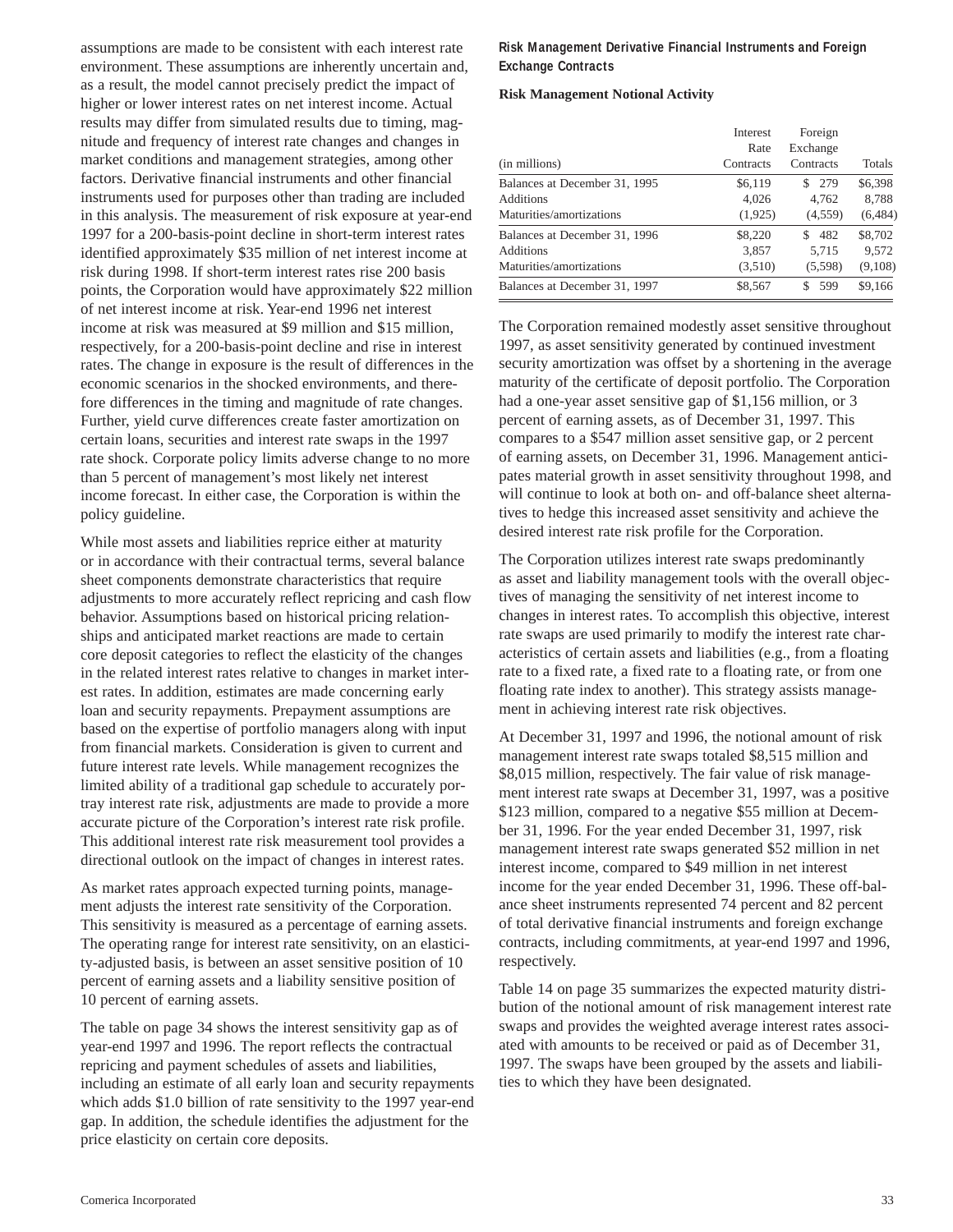### **Table 13: Schedule of Rate Sensitive Assets and Liabilities**

|                                                      |              | December 31, 1997<br><b>Interest Sensitivity Period</b> |              | December 31, 1996<br><b>Interest Sensitivity Period</b> |                        |              |
|------------------------------------------------------|--------------|---------------------------------------------------------|--------------|---------------------------------------------------------|------------------------|--------------|
|                                                      | Within       | Over                                                    |              | Within                                                  | Over                   |              |
| (dollar amounts in millions)                         | One Year     | One Year                                                | Total        | One Year                                                | One Year               | Total        |
| <b>Assets</b>                                        |              |                                                         |              |                                                         |                        |              |
| Cash and due from banks                              | \$           | \$1,927                                                 | \$1,927      | \$                                                      | \$1,902                | \$1,902      |
| Short-term investments                               | 196          | 7                                                       | 203          | 98                                                      | 5                      | 103          |
| Investment securities                                | 1,223        | 2,783                                                   | 4,006        | 1,428                                                   | 3,372                  | 4,800        |
| Commercial loans                                     |              |                                                         |              |                                                         |                        |              |
| (including lease financing)                          | 14,742       | 1,580                                                   | 16,322       | 12,489                                                  | 1,437                  | 13,926       |
| International loans                                  | 2,085        |                                                         | 2,085        | 1,706                                                   |                        | 1,706        |
| Real estate related loans                            | 3,907        | 2,233                                                   | 6,140        | 3,662                                                   | 2,279                  | 5,941        |
| Consumer loans                                       | 2,100        | 2,248                                                   | 4,348        | 2,201                                                   | 2,433                  | 4,634        |
| Total loans                                          | 22,834       | 6,061                                                   | 28,895       | 20,058                                                  | 6,149                  | 26,207       |
| Other assets                                         | 742          | 519                                                     | 1,261        | 615                                                     | 579                    | 1,194        |
| Total assets                                         | \$24,995     | \$11,297                                                | \$36,292     | \$22,199                                                | \$12,007               | \$34,206     |
| <b>Liabilities</b>                                   |              |                                                         |              |                                                         |                        |              |
| Deposits                                             |              |                                                         |              |                                                         |                        |              |
| Noninterest-bearing                                  | \$<br>459    | \$6,302                                                 | \$6,761      | \$<br>570                                               | \$6,143                | \$6,713      |
| Savings                                              |              | 1,601                                                   | 1,601        |                                                         | 1,770                  | 1,770        |
| Money market and NOW                                 | 5,570        | 1,724                                                   | 7,294        | 5,351                                                   | 1,631                  | 6,982        |
| Certificates of deposit                              | 5,562<br>309 | 1,059                                                   | 6,621<br>309 | 5,056<br>295                                            | 1,550                  | 6,606<br>296 |
| Foreign office                                       |              |                                                         |              |                                                         | 1                      |              |
| Total deposits                                       | 11,900       | 10,686                                                  | 22,586       | 11,272                                                  | 11,095                 | 22,367       |
| Short-term borrowings                                | 3,193        |                                                         | 3,193        | 4,489                                                   |                        | 4,489        |
| Medium- and long-term debt                           | 5,961        | 1,325                                                   | 7,286        | 2,842                                                   | 1,400                  | 4,242        |
| Other liabilities                                    | 149          | 316                                                     | 465          | 177                                                     | 315                    | 492          |
| <b>Total liabilities</b>                             | 21,203       | 12,327                                                  | 33,530       | 18,780                                                  | 12,810                 | 31,590       |
| Shareholders' equity                                 | (1)          | 2,763                                                   | 2,762        | (23)                                                    | 2,639                  | 2,616        |
| Total liabilities and shareholders' equity           | \$21,202     | \$15,090                                                | \$36,292     | \$18,757                                                | \$15,449               | \$34,206     |
| Sensitivity impact of interest rate swaps            | \$(4,377)    | \$4,377                                                 |              | \$ (4,676)                                              | \$4,676                |              |
| Sensitivity impact of unsettled swap                 |              |                                                         |              |                                                         |                        |              |
| and security purchases                               |              |                                                         |              | (43)                                                    | 43                     |              |
| Interest sensitivity gap                             | (584)        | 584                                                     |              | (1,277)                                                 | 1,277                  |              |
| Gap as a percentage of earning assets                | (2)%         | 2%                                                      |              | (4)%                                                    | 4%                     |              |
| Sensitivity impact from elasticity adjustments (1)   | 1,740        | (1,740)                                                 |              | 1,824                                                   | (1,824)                |              |
| Interest sensitivity gap with elasticity adjustments | \$1,156      | \$(1,156)                                               |              | \$<br>547                                               | $\mathcal{S}$<br>(547) |              |
| Gap as a percentage of earning assets                | 3%           | (3)%                                                    |              | 2%                                                      | (2)%                   |              |

(1) Elasticity adjustments for NOW, savings and money market deposit accounts are based on historical pricing relationships dating back to 1985 as well as expected future pricing relationships.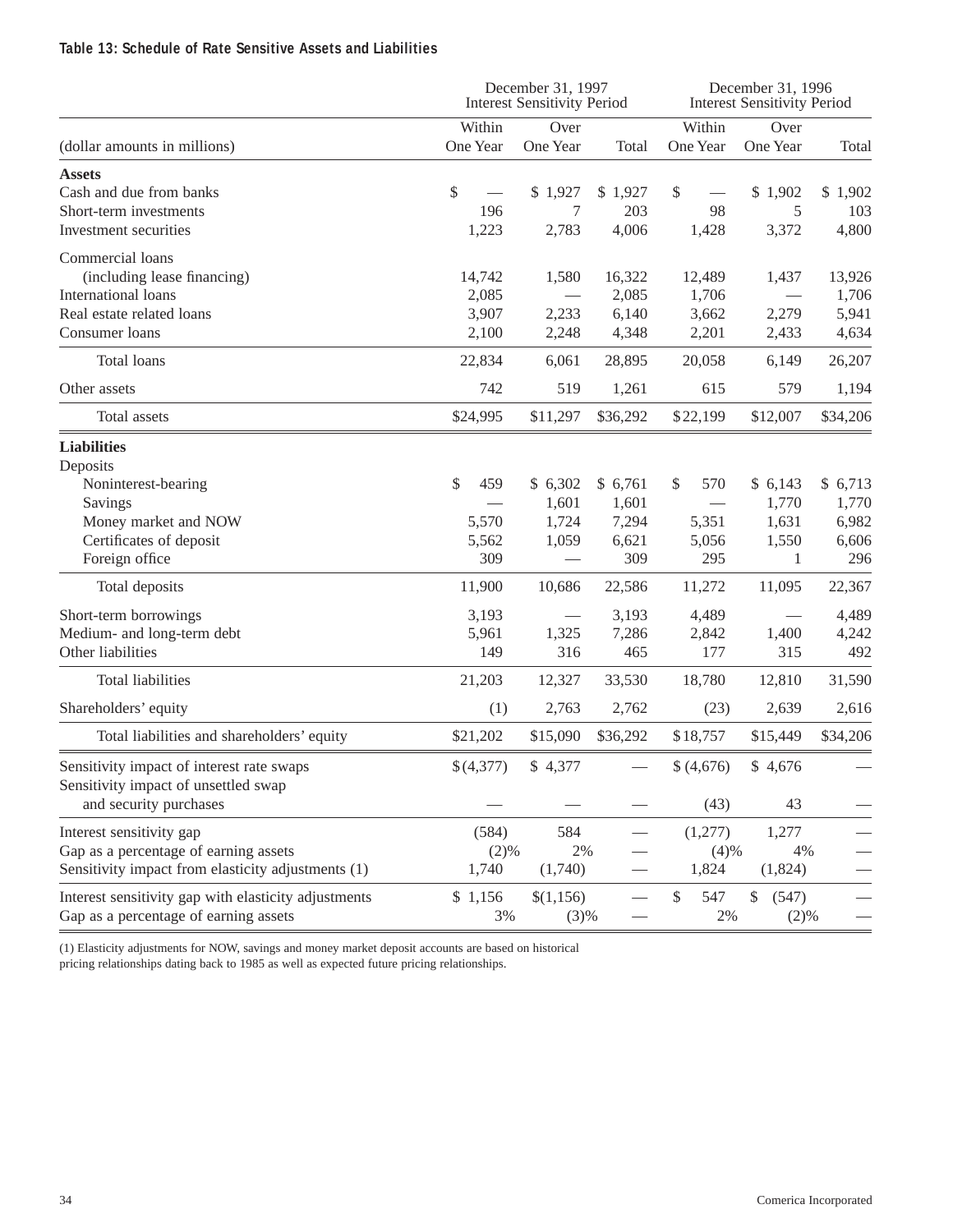### **Table 14: Remaining Expected Maturity of Risk Management Interest Rate Swaps**

| (amounts in millions)                                            | 1998                | 1999                           | 2000                | 2001                                     | 2002                           | 2003-<br>2026        | Total                      | Dec. 31<br>1996     |
|------------------------------------------------------------------|---------------------|--------------------------------|---------------------|------------------------------------------|--------------------------------|----------------------|----------------------------|---------------------|
| <b>Variable Rate Asset Designation:</b>                          |                     |                                |                     |                                          |                                |                      |                            |                     |
| Receive fixed swaps<br>Generic<br>Amortizing<br>Index amortizing | \$<br>100<br>1,054  | \$<br>1,054                    | \$<br>700<br>736    | $\mathcal{S}$<br>300                     | \$<br>235                      | \$<br>125            | \$<br>700<br>100<br>3,504  | \$<br>184<br>5,014  |
| Weighted average: (1)<br>Receive rate<br>Pay rate                | 6.27%<br>5.88%      | 6.36%<br>5.88%                 | 6.33%<br>5.91%      | 6.42%<br>5.86%                           | 6.49%<br>5.93%                 | 6.22%<br>5.99%       | 6.33%<br>5.90%             | 6.11%<br>5.56%      |
| Floating/floating swaps (3)                                      | \$                  | \$<br>$\overline{\phantom{m}}$ | $\mathcal{S}$<br>55 | $\mathbb{S}$<br>$\overline{\phantom{0}}$ | \$<br>$\overline{\phantom{m}}$ | \$                   | $\mathbb{S}$<br>55         | $\mathcal{S}$<br>25 |
| <b>Fixed Rate Asset Designation:</b>                             |                     |                                |                     |                                          |                                |                      |                            |                     |
| Pay fixed swaps<br>Generic<br>Index amortizing                   | \$<br>5             | \$<br>2<br>$\overline{3}$      | \$<br>9             | $\$\,$                                   | \$                             | \$                   | \$<br>$\overline{2}$<br>17 | \$<br>2<br>40       |
| Weighted average: (1)<br>Receive rate<br>Pay rate                | 5.97%<br>5.34%      | 5.95%<br>6.70%                 | 5.97%<br>5.34%      | $-$ %<br>$-$ %                           | $-$ %<br>$-$ %                 | $-$ %<br>$-$ %       | 5.97%<br>5.85%             | 5.60%<br>5.35%      |
| <b>Medium- and Long-term</b><br><b>Debt Designation:</b>         |                     |                                |                     |                                          |                                |                      |                            |                     |
| Generic receive fixed swaps                                      | $\mathbb{S}$<br>950 | $\mathbb{S}$                   | \$<br>200           | $\mathcal{S}$                            | \$<br>150                      | $\mathcal{S}$<br>900 | \$2,200                    | \$2,350             |
| Weighted average: (1)<br>Receive rate<br>Pay rate                | 5.97%<br>5.75%      | $-$ %<br>$-$ %                 | 6.91%<br>5.88%      | $-$ %<br>$-$ %                           | 7.37%<br>5.85%                 | 7.66%<br>5.89%       | 6.84%<br>5.83%             | 6.62%<br>5.53%      |
| Floating/floating swaps                                          | \$1,900             | $\mathcal{S}$                  | $\mathcal{S}$<br>37 | $\mathcal{S}$                            | \$                             | $\mathcal{S}$        | \$1,937                    | \$<br>400           |
| Weighted average: (2)<br>Receive rate<br>Pay rate                | 5.73%<br>5.77%      | $-$ %<br>$-$ %                 | 5.92%<br>5.77%      | $-$ %<br>$-$ %                           | $-$ %<br>$-$ %                 | $-$ %<br>$-$ %       | 5.73%<br>5.77%             | 5.32%<br>5.39%      |
| Total notional amount                                            | \$4,009             | \$1,059                        | \$1,737             | $\mathcal{S}$<br>300                     | \$<br>385                      | \$1,025              | \$8,515                    | \$8,015             |

(1) Variable rates paid or received are based primarily on one-month and three-month LIBOR rates paid or received at December 31, 1997.

(2) Variable rates paid are based on LIBOR at December 31, 1997, while variable rates received are based on prime.

(3) Variable rate paid was 5.85%, based on LIBOR at December 31, 1997, while variable rate received represents the return on a principal only total return swap. This return is based on principal paydowns of the referenced security as well as changes in market value.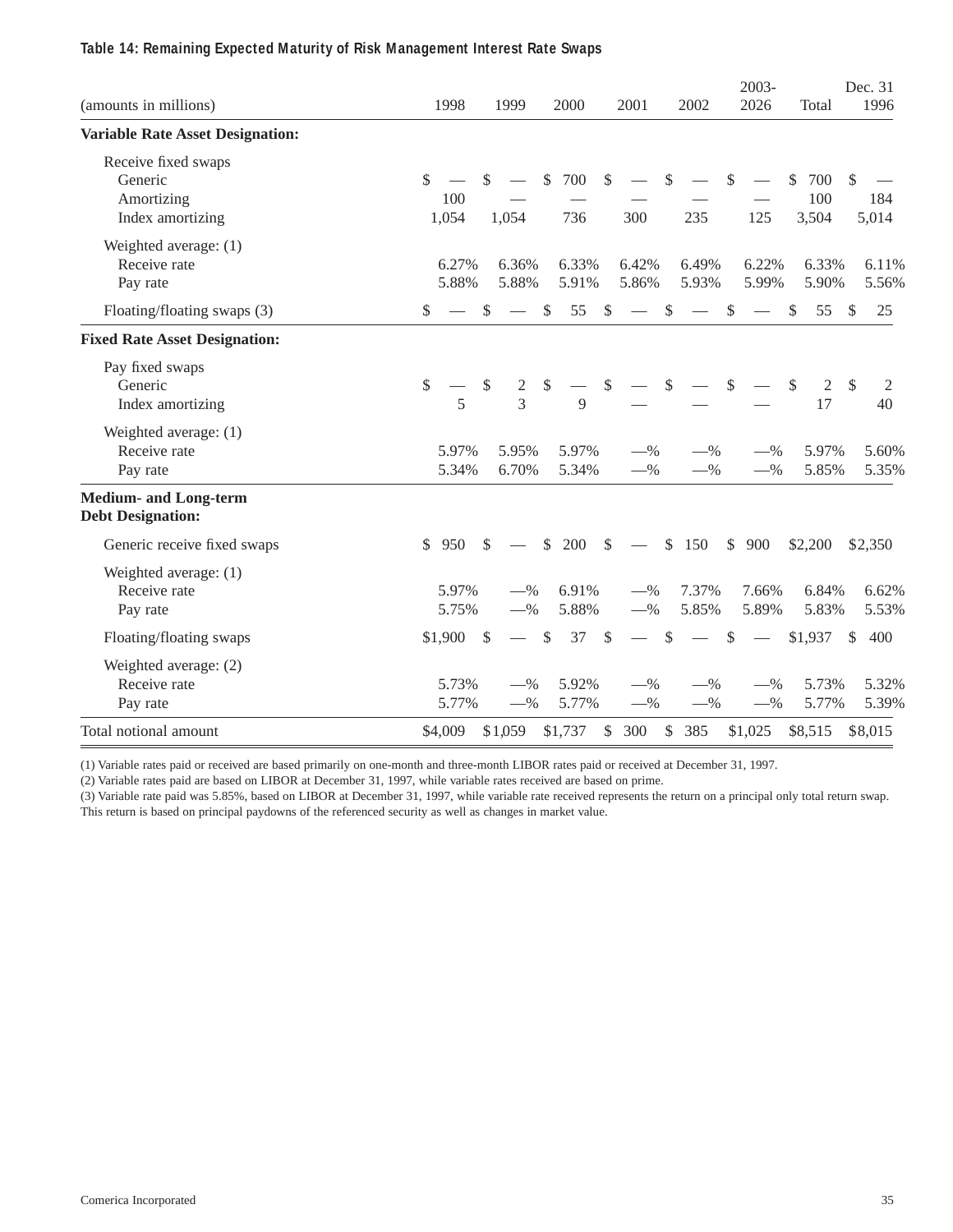In addition to interest rate swaps, the Corporation employs various other types of off-balance sheet derivative and foreign exchange contracts to mitigate exposures to interest rate and foreign currency risks associated with specific assets and liabilities (e.g., loans or deposits denominated in foreign currencies, mortgages held for sale and originated mortgage servicing rights). Such instruments include interest rate caps and floors, purchased put options, foreign exchange forward contracts, foreign exchange generic swap agreements and cross-currency swaps. The aggregate notional amounts of these risk management derivative and foreign exchange contracts at December 31, 1997 and 1996, were \$651 million and \$687 million, respectively.

In 1997, the FASB issued a revised Exposure Draft on accounting for derivative and similar financial instruments and for hedging activities. This Exposure Draft would introduce significant volatility in earnings and could affect how the Corporation balances interest rate sensitivity in the future. Management has expressed concern to the FASB of the potential adverse impact on managing interest rate risk and earnings from this Exposure Draft. Further information regarding risk management derivative financial instruments and foreign currency exchange contracts is provided in Notes 1, 8, 9 and 18 to the consolidated financial statements.

#### **Liquidity**

Liquidity is the ability to meet financial obligations through the maturity or sale of existing assets or acquisition of additional funds. Liquidity requirements are satisfied with various funding sources, including a \$7.5 billion medium-term note program which allows the Michigan, California and Texas banks to issue debt between one month and 15 years. The Michigan bank has an additional \$2 billion European note program. At year-end 1997, unissued debt related to the two programs totaled \$3.1 billion. In addition, liquid assets totaled \$6.1 billion, at December 31, 1997. The Corporation also had available \$1.1 billion from a collateralized borrowing account with the Federal Reserve Bank at year-end 1997. Purchased funds at December 31, 1997, excluding certificates of deposit with maturities beyond one year and medium- and long-term debt, approximated \$5.6 billion.

Another source of liquidity for the parent company is dividends from its subsidiaries. As discussed in Note 17 to the consolidated financial statements on page 51, subsidiary banks are subject to regulation and may be limited in their ability to pay dividends or transfer funds to the holding company. During 1998, the subsidiary banks can pay dividends up to \$361 million plus current net profits without prior regulatory approval. One measure of current parent company liquidity is investment in subsidiaries, as a percent of shareholders' equity. An amount over 100 percent represents the reliance on subsidiary dividends to repay liabilities. As of December 31, 1997, the ratio was 109 percent.

### **Customer Initiated and Other Derivative Financial Instruments and Foreign Exchange Contracts**

On a limited basis, the Corporation writes interest rate caps and enters into foreign exchange contracts and interest rate swaps to accommodate the needs of customers requesting

#### **Customer Initiated and Other Notional Activity**

| (in millions)                                                          | Interest<br>Rate<br>Contracts | Foreign<br>Exchange<br>Contracts  | Totals                          |
|------------------------------------------------------------------------|-------------------------------|-----------------------------------|---------------------------------|
| Balances at December 31, 1995<br>Additions<br>Maturities/amortizations | \$363<br>237<br>(210)         | 320<br>S<br>37,571<br>(37, 247)   | 683<br>S<br>37,808<br>(37, 457) |
| Balances at December 31, 1996<br>Additions<br>Maturities/amortizations | \$390<br>464<br>(358)         | \$.<br>644<br>43,462<br>(42, 269) | \$1,034<br>43,926<br>(42, 627)  |
| Balances at December 31, 1997                                          | \$496                         | \$1,837                           | \$2,333                         |

such services. At December 31, 1997 and 1996, customerinitiated activity represented 20 percent and 11 percent, respectively, of total derivative and foreign exchange contracts, including commitments. Refer to Note 18 to the consolidated financial statements on page 51 for further information regarding customer-initiated and other derivative financial instruments and foreign exchange contracts.

# **Other Matters**

In February, 1997, the FASB issued Statement on Financial Accounting Standards (SFAS) No. 128 on "Earnings Per Share." The statement changes the computation, presentation and disclosure requirements for earnings per share and is effective for the 1997 financial statements. The Corporation has adopted the statement and all prior period earnings per share presented have been restated in accordance with the new disclosure requirements.

The Corporation recognizes the need to manage its operations so that year 2000 software failures, miscalculations or errors will not adversely impact its business. The Corporation, with the assistance of outside consultants, is working to identify, evaluate, implement and test changes to computer systems and applications necessary to achieve a year 2000 date conversion with no impact on customers or disruption to business operations. The Corporation expects to conclude remediation of the majority of its systems by the end of 1998, with completion of the remaining systems in the first half of 1999. Testing, which is ongoing, will be completed on these last systems in the second half of 1999. The Corporation projects the amount of year 2000 expense to be in the range of \$25-\$30 million, of which approximately 25 percent was expensed in 1996 and 1997. The problem caused by the year 2000 creates risk for the Corporation from unforeseen problems in its own computer systems and from third parties such as customers or vendors. Such failures of the Corporation and/or third parties' computer systems could have a material impact on the Corporation's ability to conduct its business.

Forward looking statements in this annual report to shareholders are based on current expectations and/or the assumptions made in the earnings simulation analyses, but numerous factors could cause variances in these projections, and their underlying assumptions, such as changes in interest rates, year 2000 expenses and changes in industries where the Corporation has a concentration in loans.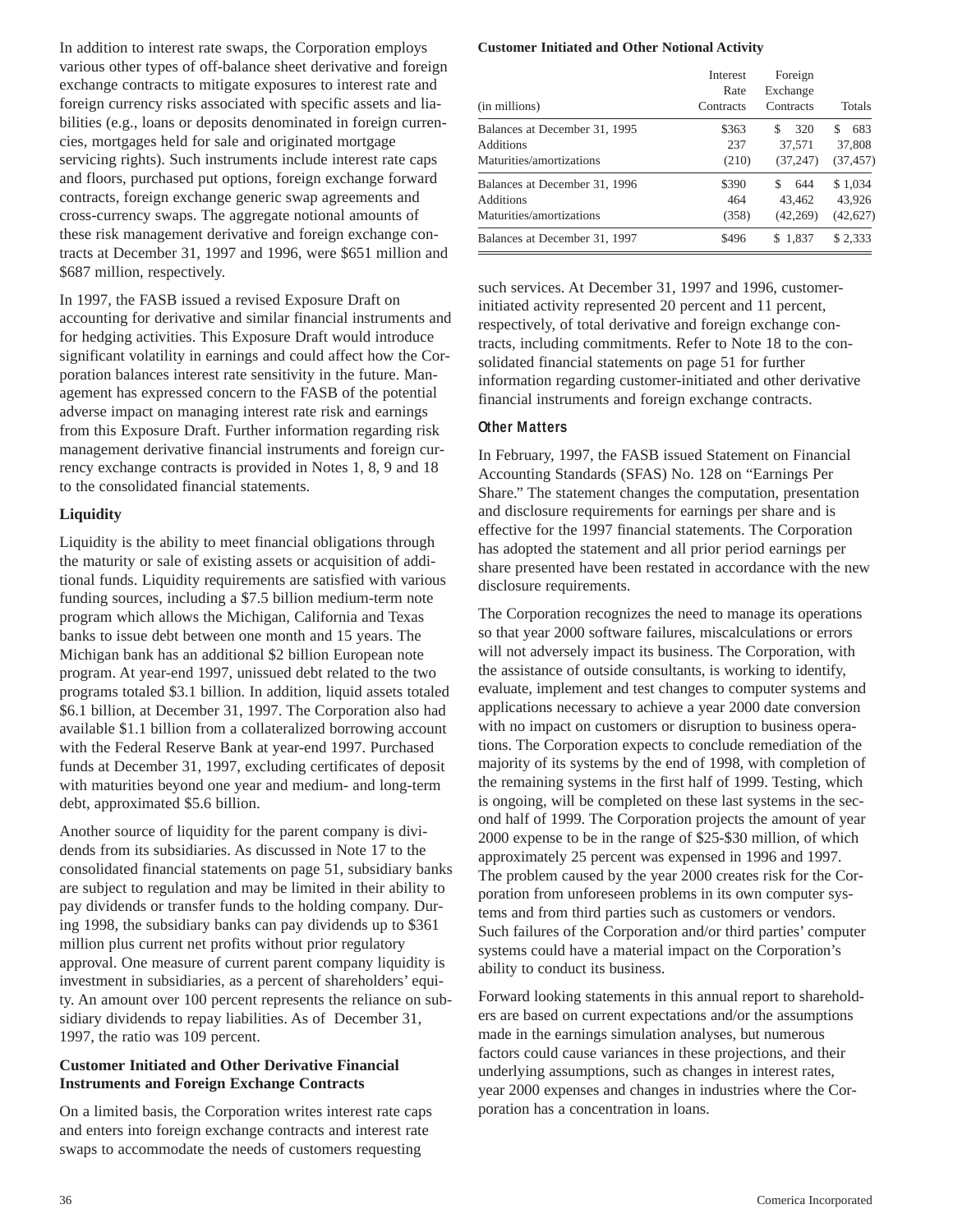# **Consolidated Balance Sheets Comerica Incorporated and Subsidiaries**

| December 31<br>(in thousands, except share data)                                                                                                                                                         | 1997                                                                                 | 1996                                                                                 |
|----------------------------------------------------------------------------------------------------------------------------------------------------------------------------------------------------------|--------------------------------------------------------------------------------------|--------------------------------------------------------------------------------------|
| <b>Assets</b>                                                                                                                                                                                            |                                                                                      |                                                                                      |
| Cash and due from banks                                                                                                                                                                                  | \$1,927,087                                                                          | \$1,901,760                                                                          |
| Short-term investments                                                                                                                                                                                   | 202,957                                                                              | 103,607                                                                              |
| Investment securities available for sale                                                                                                                                                                 | 4,005,962                                                                            | 4,800,034                                                                            |
| Commercial loans<br>International loans<br>Real estate construction loans<br>Commercial mortgage loans<br>Residential mortgage loans<br>Consumer loans<br>Lease financing                                | 15,805,549<br>2,085,090<br>940,910<br>3,633,785<br>1,565,445<br>4,347,665<br>516,600 | 13,520,246<br>1,706,388<br>750,760<br>3,445,562<br>1,743,876<br>4,634,258<br>405,618 |
| <b>Total loans</b>                                                                                                                                                                                       | 28,895,044                                                                           | 26,206,708                                                                           |
| Less allowance for loan losses                                                                                                                                                                           | (424, 147)                                                                           | (367, 165)                                                                           |
| Net loans                                                                                                                                                                                                | 28,470,897                                                                           | 25,839,543                                                                           |
| Premises and equipment<br>Customers' liability on acceptances outstanding<br>Accrued income and other assets                                                                                             | 380,157<br>18,392<br>1,286,946                                                       | 407,663<br>33,102<br>1,120,362                                                       |
| Total assets                                                                                                                                                                                             | \$36,292,398                                                                         | \$34,206,071                                                                         |
| <b>Liabilities and Shareholders' Equity</b>                                                                                                                                                              |                                                                                      |                                                                                      |
| Demand deposits (noninterest-bearing)<br>Interest-bearing deposits                                                                                                                                       | \$6,761,202<br>15,825,115                                                            | \$6,712,985<br>15,654,188                                                            |
| Total deposits                                                                                                                                                                                           | 22,586,317                                                                           | 22,367,173                                                                           |
| Federal funds purchased and securities sold<br>under agreements to repurchase<br>Other borrowed funds<br>Acceptances outstanding<br>Accrued expenses and other liabilities<br>Medium- and long-term debt | 592,860<br>2,600,041<br>18,392<br>446,625<br>7,286,387                               | 1,395,540<br>3,093,651<br>33,102<br>459,267<br>4,241,769                             |
| <b>Total liabilities</b>                                                                                                                                                                                 | 33,530,622                                                                           | 31,590,502                                                                           |
| Nonredeemable preferred stock-\$50 stated value<br>Authorized-5,000,000 shares<br>Issued-5,000,000 shares in 1997 and 1996<br>Common stock—\$5 par value<br>Authorized-250,000,000 shares                | 250,000                                                                              | 250,000                                                                              |
| Issued-156,815,367 shares in 1997 and 107,297,345 shares in 1996<br>Capital surplus                                                                                                                      | 784,077                                                                              | 536,487                                                                              |
| Unrealized gains and losses on investment securities available for sale<br>Retained earnings<br>Deferred compensation                                                                                    | (1,937)<br>1,731,419<br>(1,783)                                                      | (22,789)<br>1,854,116<br>(2,245)                                                     |
| Total shareholders' equity                                                                                                                                                                               | 2,761,776                                                                            | 2,615,569                                                                            |
| Total liabilities and shareholders' equity                                                                                                                                                               | \$36,292,398                                                                         | \$34,206,071                                                                         |

See notes to consolidated financial statements.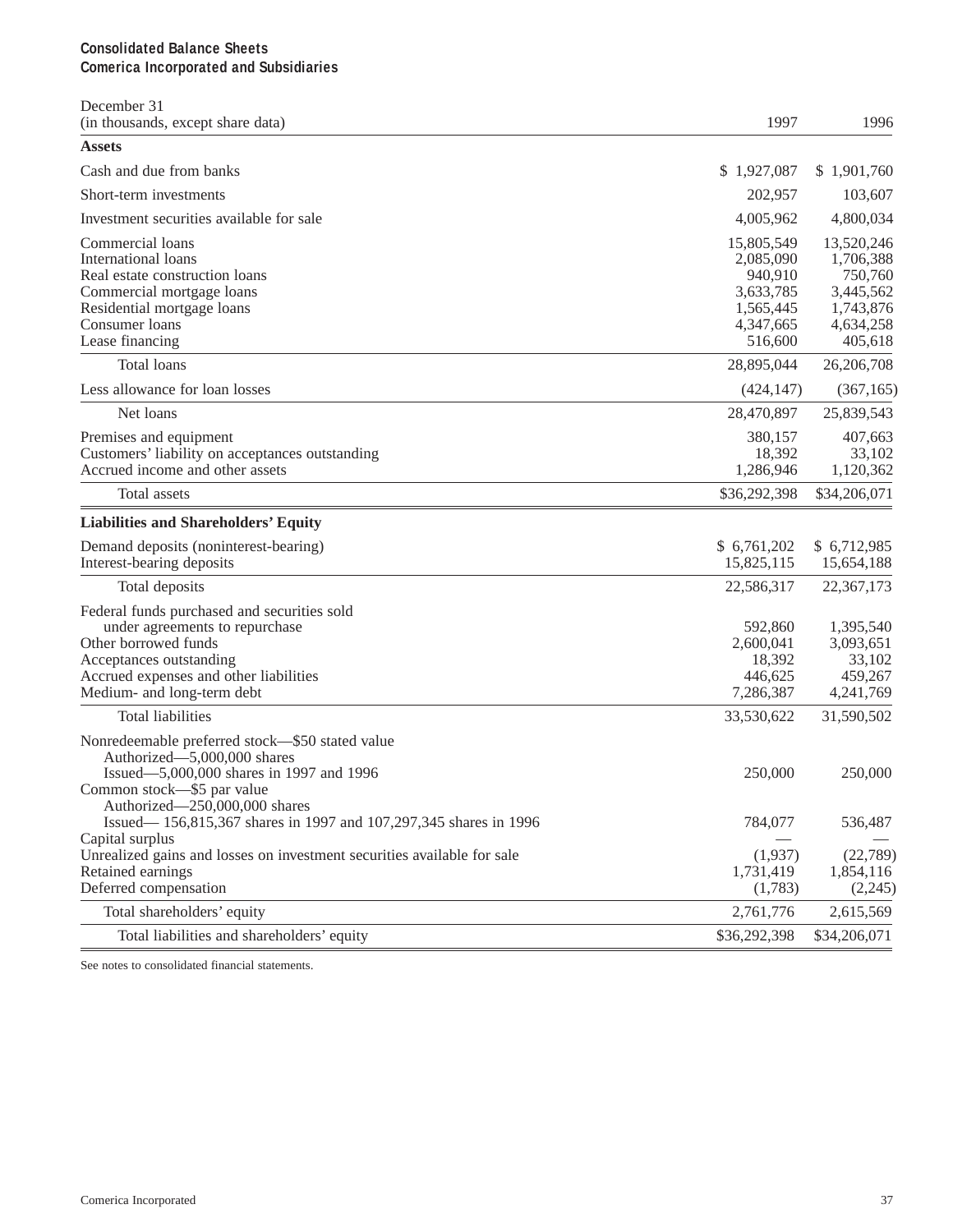# **Consolidated Statements of Income Comerica Incorporated and Subsidiaries**

| Year Ended December 31<br>(in thousands, except per share data) | 1997          | 1996          | 1995                    |
|-----------------------------------------------------------------|---------------|---------------|-------------------------|
| <b>Interest Income</b>                                          |               |               |                         |
| Interest and fees on loans                                      | \$2,317,844   | \$2,160,981   | \$2,090,854             |
| Interest on investment securities                               |               |               |                         |
| Taxable                                                         | 310,399       | 372,331       | 473,759                 |
| Exempt from federal income tax                                  | 10,797        | 17,443        | 26,189                  |
| Total interest on investment securities                         | 321,196       | 389,774       | 499,948                 |
| Interest on short-term investments                              | 8,363         | 12,025        | 23,122                  |
| Total interest income                                           | 2,647,403     | 2,562,780     | 2,613,924               |
| <b>Interest Expense</b>                                         |               |               |                         |
| Interest on deposits                                            | 673,265       | 685,539       | 721,475                 |
| Interest on short-term borrowings                               |               |               |                         |
| Federal funds purchased and securities                          |               |               |                         |
| sold under agreements to repurchase                             | 110,752       | 111,729       | 165,544                 |
| Other borrowed funds                                            | 98,258        | 107,155       | 135,667                 |
| Interest on medium- and long-term debt                          | 374,022       | 294,990       | 288,990                 |
| Net interest rate swap (income)/expense                         | (51,670)      | (48,911)      | 2,365                   |
| Total interest expense                                          | 1,204,627     | 1,150,502     | 1,314,041               |
| Net interest income                                             | 1,442,776     | 1,412,278     | 1,299,883               |
| Provision for loan losses                                       | 146,000       | 114,000       | 86,500                  |
| Net interest income after provision for loan losses             | 1,296,776     | 1,298,278     | 1,213,383               |
| <b>Noninterest Income</b>                                       |               |               |                         |
| Income from fiduciary activities                                | 147,336       | 133,482       | 125,038                 |
| Service charges on deposit accounts                             | 141,078       | 140,436       | 130,249                 |
| Customhouse broker fees                                         |               | 10,764        | 36,086                  |
| Revolving credit fees                                           | 19,439        | 22,670        | 36,248                  |
| Securities gains                                                | 5,695         | 13,588        | 11,748                  |
| Other noninterest income                                        | 214,404       | 186,014       | 159,356                 |
| Total noninterest income                                        | 527,952       | 506,954       | 498,725                 |
| <b>Noninterest Expenses</b>                                     |               |               |                         |
| Salaries and employee benefits                                  | 538,926       | 560,784       | 562,159                 |
| Net occupancy expense                                           | 89,380        | 99,211        | 98,945                  |
| Equipment expense                                               | 61,759        | 68,827        | 67,872                  |
| FDIC insurance expense                                          | 3,029         | 8,139         | 23,817                  |
| Telecommunications expense                                      | 28,010        | 29,092        | 29,644                  |
| Restructuring charge                                            |               | 90,000        |                         |
| Other noninterest expenses                                      | 286,882       | 302,973       | 303,977                 |
| Total noninterest expenses                                      | 1,007,986     | 1,159,026     | 1,086,414               |
| Income before income taxes                                      | 816,742       | 646,206       | 625,694                 |
| Provision for income taxes                                      | 286,266       | 229,045       | 212,328                 |
| <b>Net Income</b>                                               | 530,476<br>\$ | 417,161<br>\$ | 413,366<br>$\mathbb{S}$ |
| Net income applicable to common stock                           | \$513,376     | \$408,136     | \$413,366               |
| Basic net income per common share                               | \$3.24        | \$2.41        | \$2.38                  |
| Diluted net income per common share                             | 3.19          | 2.38          | 2.37                    |
| Cash dividends declared on common stock                         | 181,272<br>\$ | 170,067<br>\$ | 158,309<br>\$           |
| Dividends per common share                                      | \$1.15        | \$1.01        | \$0.91                  |

See notes to consolidated financial statements.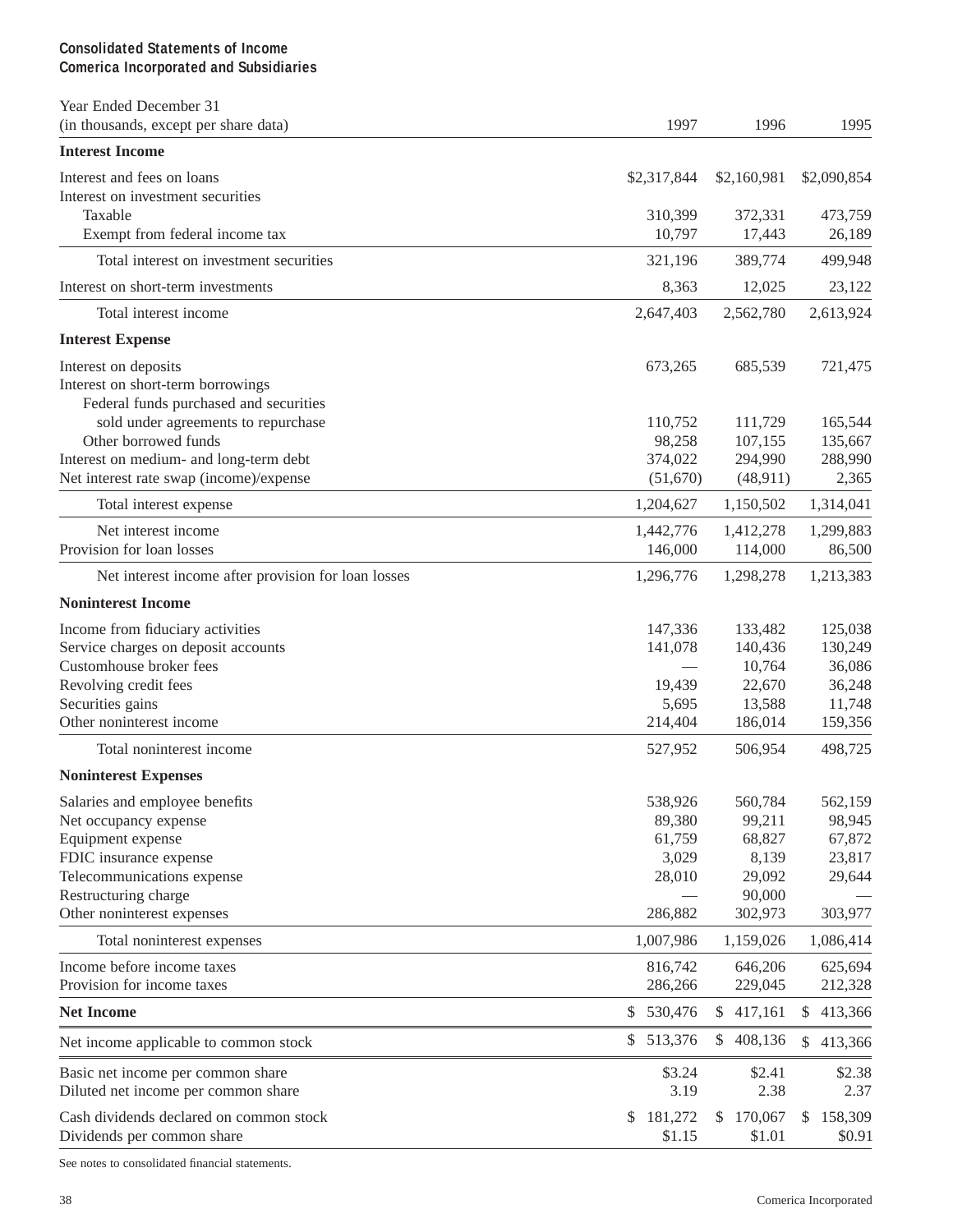#### **Consolidated Statements of Changes in Shareholders' Equity Comerica Incorporated and Subsidiaries**

| (in thousands, except share data)                                                                                              | Non-<br>redeemable<br>Stock    | Preferred Common<br>Stock | Surplus        | <b>Unrealized Gains</b><br>and (Losses) on<br>Capital Investment Securities<br>Available for Sale | Retained               | Earnings Compensation | Stock                    | Total<br>Deferred Treasury Shareholders'<br>Equity |
|--------------------------------------------------------------------------------------------------------------------------------|--------------------------------|---------------------------|----------------|---------------------------------------------------------------------------------------------------|------------------------|-----------------------|--------------------------|----------------------------------------------------|
| <b>Balances at January 1, 1995</b>                                                                                             | \$                             | \$596,473                 | \$526,838      |                                                                                                   | \$(55,039) \$1,390,405 |                       | $(1,786)$ $(65,111)$     | \$2,391,780                                        |
| Net income for 1995<br>Nonowner changes in equity:<br>Unrealized holding gains/(losses) arising                                |                                |                           |                |                                                                                                   | 413,366                |                       |                          | 413,366                                            |
| during the period<br>Less: Reclassification adjustment for<br>gains/(losses) included in net income                            |                                |                           |                | 90,053<br>11,748                                                                                  |                        |                       |                          | 90,053<br>11,748                                   |
| Nonowner changes in equity before<br>income taxes                                                                              |                                |                           |                | 78,305                                                                                            |                        |                       |                          | 78,305                                             |
| Provision for income taxes related to<br>nonowner changes in equity                                                            |                                |                           |                | 27,407                                                                                            |                        |                       |                          | 27,407                                             |
| Nonowner changes in equity, net of tax<br>Net income and nonowner changes in equity                                            |                                |                           |                | 50,898                                                                                            |                        |                       |                          | 50,898<br>464,264                                  |
| Cash dividends declared on common stock<br>Purchase of 1,405,500 shares of                                                     |                                |                           |                |                                                                                                   | (158, 309)             |                       |                          | (158, 309)                                         |
| common stock<br>Purchase and retirement of 4,200,000                                                                           |                                |                           |                |                                                                                                   |                        |                       | (38, 725)                | (38, 725)                                          |
| shares of common stock<br>Issuance of common stock for:                                                                        |                                | (21,000)                  | (118, 931)     |                                                                                                   |                        |                       |                          | (139, 931)                                         |
| Employee stock plans<br>Acquisitions                                                                                           |                                |                           | 1,261<br>1,450 |                                                                                                   | (4,482)                | (1,034)               | 14,957<br>75,650         | 10,702<br>77,100                                   |
| Amortization of deferred compensation                                                                                          |                                |                           | $\equiv$       | $\overline{\phantom{0}}$                                                                          |                        | 846                   | $\overline{\phantom{0}}$ | 846                                                |
| <b>Balances at December 31, 1995</b>                                                                                           | \$<br>$\overline{\phantom{0}}$ | \$575,473 \$410,618       |                |                                                                                                   | $(4,141)$ \$1,640,980  |                       | $(1,974)$ $(13,229)$     | \$2,607,727                                        |
| Net income for 1996<br>Nonowner changes in equity:<br>Unrealized holding gains/(losses) arising                                |                                |                           |                |                                                                                                   | 417,161                |                       |                          | 417,161                                            |
| during the period<br>Less: Reclassification adjustment for                                                                     |                                |                           |                | (15, 101)                                                                                         |                        |                       |                          | (15,101)                                           |
| gains/(losses) included in net income<br>Nonowner changes in equity before                                                     |                                |                           |                | 13,588                                                                                            |                        |                       |                          | 13,588                                             |
| income taxes<br>Provision for income taxes related to                                                                          |                                |                           |                | (28, 689)                                                                                         |                        |                       |                          | (28, 689)                                          |
| nonowner changes in equity<br>Nonowner changes in equity, net of tax                                                           |                                |                           |                | (10,041)<br>(18, 648)                                                                             |                        |                       |                          | (10,041)<br>(18, 648)                              |
| Net income and nonowner changes in equity                                                                                      |                                |                           |                |                                                                                                   |                        |                       | $\overline{\phantom{0}}$ | 398,513                                            |
| Issuance of preferred stock<br>Cash dividends declared:                                                                        | 250,000                        |                           | (3,256)        |                                                                                                   |                        |                       |                          | 246,744                                            |
| Preferred stock<br>Common stock                                                                                                |                                |                           |                |                                                                                                   | (9,025)<br>(170,067)   |                       |                          | (9,025)<br>(170,067)                               |
| Purchase and retirement of 12,176,496                                                                                          |                                |                           |                |                                                                                                   |                        |                       |                          |                                                    |
| shares of common stock<br>Issuance of common stock for:                                                                        |                                | (60, 883)                 | (519, 924)     |                                                                                                   | (5,065)                |                       | (36, 324)                | (622, 196)                                         |
| Employee stock plans                                                                                                           |                                | 897                       | 14,090         |                                                                                                   | (20,076)               | (1, 197)              | 40,295                   | 34,009                                             |
| Acquisitions<br>Amortization of deferred compensation                                                                          |                                | 21,000                    | 98,472         |                                                                                                   | 208                    | 926                   | 9,258                    | 128,938<br>926                                     |
| <b>Balances at December 31, 1996</b>                                                                                           |                                | \$250,000 \$536,487 \$    |                |                                                                                                   | \$(22,789) \$1,854,116 | $$(2,245)$ \          |                          | \$2,615,569                                        |
| Net income for 1997<br>Nonowner changes in equity:                                                                             |                                |                           |                |                                                                                                   | 530,476                |                       |                          | 530,476                                            |
| Unrealized holding gains/(losses) arising<br>during the period<br>Less: Reclassification adjustment for                        |                                |                           |                | 37,775                                                                                            |                        |                       |                          | 37,775                                             |
| gains/(losses) included in net income<br>Nonowner changes in equity before                                                     |                                |                           |                | 5,695                                                                                             |                        |                       |                          | $-5,695$                                           |
| income taxes<br>Provision for income taxes related to                                                                          |                                |                           |                | 32,080                                                                                            |                        |                       |                          | 32,080                                             |
| nonowner changes in equity                                                                                                     |                                |                           |                | 11,228                                                                                            |                        |                       |                          | 11,228                                             |
| Nonowner changes in equity, net of tax<br>Net income and nonowner changes in equity                                            |                                |                           |                | 20,852                                                                                            |                        |                       |                          | 20,852<br>551,328                                  |
| Cash dividends declared:<br>Preferred stock<br>Common stock                                                                    |                                |                           |                |                                                                                                   | (17,100)<br>(181, 273) |                       |                          | (17,100)<br>(181, 273)                             |
| Purchase and retirement of 3,618,479<br>shares of common stock                                                                 |                                | (18,092)                  | (30,750)       |                                                                                                   | (193, 450)             |                       |                          | (242, 292)                                         |
| Issuance of common stock under<br>Employee stock plans<br>Amortization of deferred compensation<br>Stock split (three-for-two) |                                | 4,323<br>261,359          | 30,750         |                                                                                                   | 9<br>(261, 359)        | (531)<br>993          |                          | 34,551<br>993                                      |
| <b>Balances at December 31, 1997</b>                                                                                           |                                | \$250,000 \$784,077 \$    |                |                                                                                                   | $(1,937)$ \$ 1,731,419 | $$(1,783)$ \$         | $\equiv$                 | \$2,761,776                                        |
|                                                                                                                                |                                |                           |                |                                                                                                   |                        |                       |                          |                                                    |

( ) Indicates deduction.

See notes to consolidated financial statements.

Comerica Incorporated 39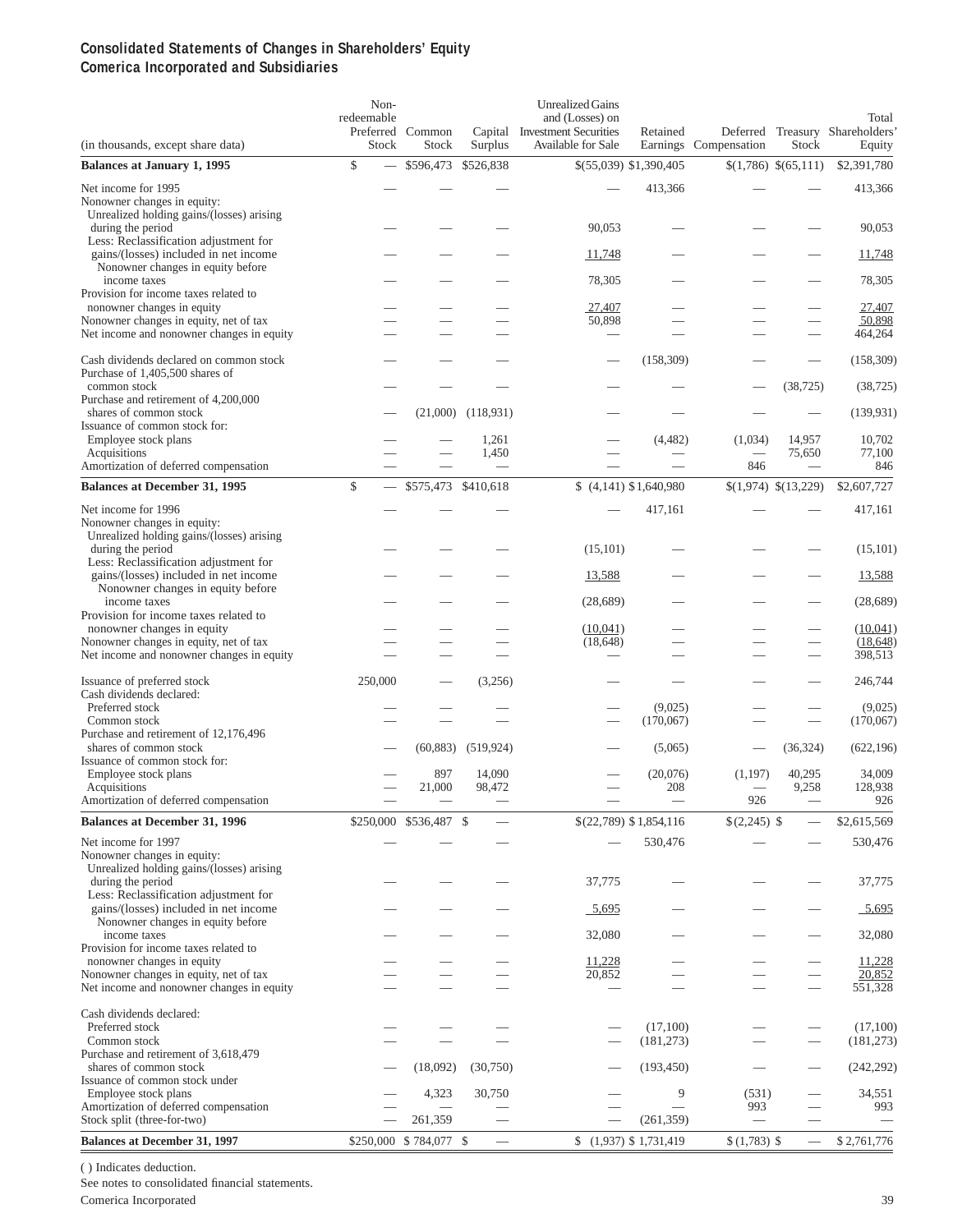# **Consolidated Statements of Cash Flows Comerica Incorporated and Subsidiaries**

| Year Ended December 31                                                                                                      |                      |                        |                       |
|-----------------------------------------------------------------------------------------------------------------------------|----------------------|------------------------|-----------------------|
| (in thousands)                                                                                                              | 1997                 | 1996                   | 1995                  |
| <b>Operating Activities</b>                                                                                                 |                      |                        |                       |
| Net income                                                                                                                  | 530,476<br>S.        | \$417,161              | \$413,366             |
| Adjustments to reconcile net income to                                                                                      |                      |                        |                       |
| net cash provided by operating activities                                                                                   |                      |                        |                       |
| Provision for loan losses                                                                                                   | 146,000              | 114,000                | 86,500                |
| Depreciation                                                                                                                | 58,529               | 66,776<br>90,000       | 64,014<br>(6,127)     |
| Restructuring charge<br>Net (increase) decrease in trading account securities                                               | (61, 237)<br>(3,093) | 4,659                  | (6, 336)              |
| Net (increase) decrease in loans held for sale                                                                              | (2,666)              | 473,493                | (420, 015)            |
| Net (increase) decrease in accrued income receivable                                                                        | (23,730)             | 924                    | (26,749)              |
| Net increase (decrease) in accrued expenses                                                                                 | 54,330               | (39,720)               | 96,645                |
| Net amortization of intangibles                                                                                             | 28,375               | 30,803                 | 29,016                |
| Funding for employee benefit plans                                                                                          |                      | (25,000)               | (200,000)             |
| Other, net                                                                                                                  | (121, 519)           | 187,438                | (178, 874)            |
| Total adjustments                                                                                                           | 74,989               | 903,373                | (561, 926)            |
| Net cash provided by (used in) operating activities                                                                         | 605,465              | 1,320,534              | (148, 560)            |
| <b>Investing Activities</b>                                                                                                 |                      |                        |                       |
|                                                                                                                             |                      |                        |                       |
| Net (increase) decrease in interest-bearing deposits with banks                                                             | 24,010               | (3,705)                | 363,870               |
| Net (increase) decrease in federal funds sold and securities                                                                |                      |                        |                       |
| purchased under agreements to resell                                                                                        | (117,601)            | 4,898                  | (122, 498)            |
| Proceeds from sale of investment securities available for sale                                                              | 238,506<br>1,456,447 | 1,211,250<br>1,531,012 | 103,531<br>837,412    |
| Proceeds from maturity of investment securities available for sale<br>Purchases of investment securities available for sale |                      |                        |                       |
|                                                                                                                             | (924, 509)           | (643,796)              | (211, 222)<br>788,620 |
| Proceeds from maturity of investment securities held to maturity<br>Purchases of investment securities held to maturity     |                      |                        | (223, 579)            |
| Net increase in loans (other than loans purchased)                                                                          | (2,615,226)          | (1,852,199)            | (1,908,266)           |
| Purchase of loans                                                                                                           | (162, 128)           | (77, 805)              | (48, 349)             |
| Fixed assets, net                                                                                                           | (31,023)             | (46,038)               | (62, 334)             |
| Net (increase) decrease in customers' liability on acceptances outstanding                                                  | 14,710               | (12, 341)              | 13,097                |
| Net cash provided by acquisitions/sales                                                                                     |                      | 200,459                | 19,224                |
| Net cash provided by (used in) investing activities                                                                         | (2,116,814)          | 311,735                | (450, 494)            |
| <b>Financing Activities</b>                                                                                                 |                      |                        |                       |
| Net increase (decrease) in deposits                                                                                         | 219,144              | (825, 859)             | 130,276               |
| Net increase (decrease) in short-term borrowings                                                                            | (1,296,290)          | (129, 056)             | 468,754               |
| Net increase (decrease) in acceptances outstanding                                                                          | (14,710)             | 12,341                 | (13,097)              |
| Proceeds from issuance of medium- and long-term debt                                                                        | 5,600,000            | 2,251,000              | 2,960,000             |
| Repayments and purchases of medium- and long-term debt                                                                      | (2,555,382)          | (2,553,650)            | (2,418,171)           |
| Proceeds from issuance of preferred stock                                                                                   |                      | 246,744                |                       |
| Proceeds from issuance of common stock                                                                                      | 22,584               | 35,206                 | 11,736                |
| Purchase of common stock for treasury and retirement                                                                        | (243, 258)           | (622, 196)             | (178, 656)            |
| Dividends paid                                                                                                              | (195, 412)           | (173, 414)             | (155, 726)            |
| Net cash provided by (used in) financing activities                                                                         | 1,536,676            | (1,758,884)            | 805,116               |
| Net increase (decrease) in cash and due from banks                                                                          | 25,327               | (126, 615)             | 206,062               |
| Cash and due from banks at beginning of year                                                                                | 1,901,760            | 2,028,375              | 1,822,313             |
| Cash and due from banks at end of year                                                                                      | \$1,927,087          | \$1,901,760            | \$2,028,375           |
| Interest paid                                                                                                               | \$1,161,812          | \$1,201,146            | \$1,274,101           |
| Income taxes paid                                                                                                           | \$ 266,428           | \$ 212,530             | \$180,134             |
| Noncash investing and financing activities<br>Loan transfers to other real estate                                           | \$<br>7,076          | 10,534<br>\$           | \$<br>23,908          |
| Stock issued for acquisitions                                                                                               | \$                   | \$128,938              | \$<br>77,100          |

See notes to consolidated financial statements.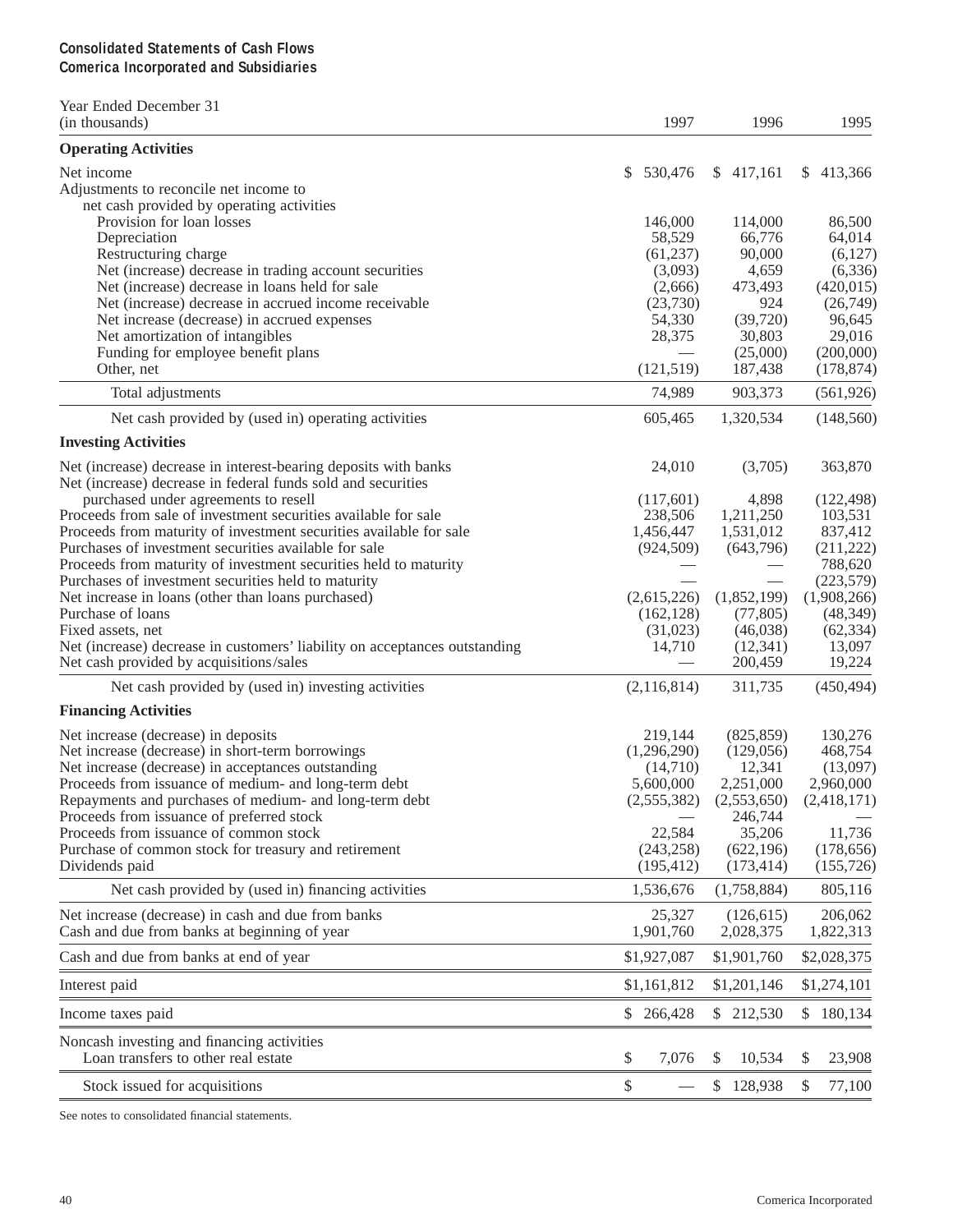# **1**

#### **Accounting Policies**

#### **Organization**

Comerica Incorporated is a registered bank holding company headquartered in Detroit, Michigan. The Corporation's principal lines of business are the Business Bank, the Individual Bank and the Investment Bank. The core businesses are tailored to each of the Corporation's four primary geographic markets: Michigan, Texas, California and Florida.

The accounting and reporting policies of Comerica Incorporated and its subsidiaries conform to generally accepted accounting principles and prevailing practices within the banking industry. Management makes estimates and assumptions that affect the amounts reported in the financial statements and accompanying footnotes. Actual results could differ from these estimates.

The following is a summary of the more significant accounting and reporting policies.

#### **Consolidation**

The consolidated financial statements include the accounts of the Corporation and its subsidiaries after elimination of all significant intercompany accounts and transactions. Prior years' financial statements are reclassified to conform with current financial statement presentation.

For acquisitions accounted for as pooling-of-interests combinations, the historical consolidated financial statements are restated to include the accounts and results of operations. For acquisitions using the purchase method of accounting, the assets acquired and liabilities assumed are adjusted to fair market values at the date of acquisition, and the resulting net discount or premium is accreted or amortized into income over the remaining lives of the relevant assets and liabilities. Goodwill representing the excess of cost over the net book value of identifiable assets acquired is amortized on a straightline basis over periods ranging from 10 to 30 years (weighted average of 17 years). Core deposit intangible assets are amortized on an accelerated method over 10 years.

#### **Loans Held for Sale**

Loans held for sale, normally mortgages, are carried at the lower of cost or market. Market value is determined in the aggregate.

#### **Securities**

Investment securities held to maturity are those securities which management has the ability and positive intent to hold to maturity. Investment securities held to maturity are stated at cost, adjusted for amortization of premium and accretion of discount.

Investment securities that fail to meet the ability and positive intent criteria are accounted for as securities available for sale, and stated at fair value with unrealized gains and losses, net of income taxes, reported as a component of shareholders' equity.

Trading account securities are carried at market value. Realized and unrealized gains or losses on trading securities are included in noninterest income.

Gains or losses on the sale of securities are computed based on the adjusted cost of the specific security.

### **Premises and Equipment**

Premises and equipment are stated at cost, less accumulated depreciation and amortization. Depreciation, computed on the straight-line method, is charged to operations over the estimated useful lives of the properties. Leasehold improvements are amortized over the terms of their respective leases or the estimated useful lives of the improvements, whichever is shorter.

#### **Allowance for Loan Losses**

The allowance is maintained at a level adequate to absorb losses inherent in the loan portfolio. Management determines the adequacy of the allowance by applying projected loss ratios to the risk ratings of loans both individually and by category. The projected loss ratios incorporate such factors as recent loss experience, current economic conditions, the risk characteristics of the various categories and concentrations of loans, transfer risk and other pertinent factors. However, there can be no assurance that the actual loss ratios will not vary from those projected. Loans which are deemed uncollectible are charged off and deducted from the allowance. The provision for loan losses and recoveries on loans previously charged off are added to the allowance.

#### **Nonperforming Assets**

Nonperforming assets are comprised of loans for which the accrual of interest has been discontinued, loans for which the terms have been renegotiated to less than market rates due to a serious weakening of the borrower's financial condition and other real estate which has been acquired primarily through foreclosure and is awaiting disposition.

Consumer loans are generally not placed on nonaccrual status and are directly charged off no later than 180 days past due, or earlier if deemed uncollectible. Loans other than consumer are generally placed on nonaccrual status when principal or interest is past due 90 days or more and/or when, in the opinion of management, full collection of principal or interest is unlikely. At the time a loan is placed on nonaccrual status, interest previously accrued but not collected is charged against current income. Income on such loans is then recognized only to the extent that cash is received and where future collection of principal is probable.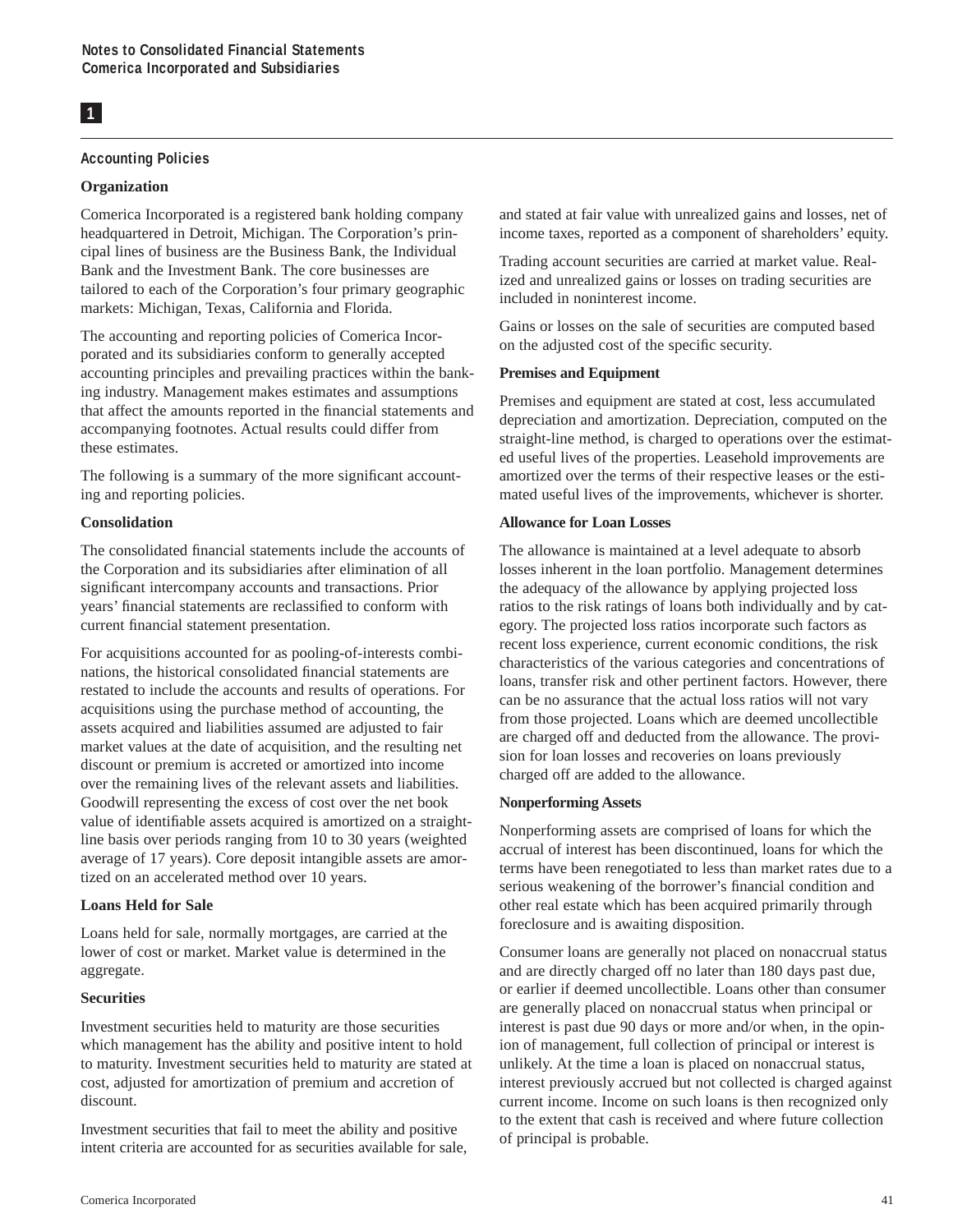#### **Accounting Policies (continued)**

Other real estate acquired is carried at the lower of cost or fair value, minus estimated costs to sell. When the property is acquired through foreclosure, any excess of the related loan balance over fair value is charged to the allowance for loan losses. Subsequent write-downs, operating expenses and losses upon sale, if any, are charged to noninterest expenses.

#### **Stock-Based Compensation**

In 1996, the Corporation adopted SFAS No. 123, "Accounting for Stock-Based Compensation." Under the provisions of this statement, the Corporation elected to continue to apply Accounting Principles Board (APB) opinion No. 25, "Accounting for Stock Issued to Employees," and related interpretations in measuring and recognizing compensation expense for its stock-based compensation plans, and to disclose the pro forma effect of applying the fair value method contained in SFAS No. 123. Information on the Corporation's stock-based compensation plans is included in Note 12.

#### **Pension Costs**

Pension costs are charged to salaries and employee benefits expense and funded consistent with the requirements of federal law and regulations.

#### **Postretirement Benefits**

Postretirement benefits are recognized in the financial statements during the employee's active service period.

### **Derivative Financial Instruments and Foreign Exchange Contracts**

Interest rate and foreign exchange swaps, interest rate caps and floors, and futures and forward contracts may be used to manage the Corporation's exposure to interest rate and foreign currency risks. These instruments, with the exception of futures and forwards, are accounted for on an accrual basis since there is a high correlation with the on-balance sheet instrument being hedged. If this correlation ceases to exist, the existing unrealized gain or loss is amortized over the remaining term of the instrument, and future changes in fair value are accounted for in other income or expense. Net interest income or expense, including premiums paid or received, is recognized over the life of the contract and reported as an adjustment to interest expense. Realized gains and losses on futures and forwards are generally deferred and amortized over the life of the contract as an adjustment to net interest income. Gains or losses on early termination of risk manage-

#### **2**

#### **Acquisitions**

During the years ended December 31, 1996 and 1995, Comerica made the following acquisitions, which were accounted for as purchases:

ment derivative financial instruments are deferred and amortized as an adjustment to the yields of the related assets or liabilities over their remaining contractual life. If the designated asset or liability matures, or is disposed of or extinguished, any unrealized gains or losses on the related derivative instrument are recognized currently and reported as an adjustment to interest expense.

Foreign exchange futures and forward contracts, foreign currency options, interest rate caps and interest rate swap agreements executed as a service to customers are accounted for on a fair value basis. As a result, the fair values of these instruments are recorded in the consolidated balance sheet with both realized and unrealized gains and losses recognized currently in noninterest income.

#### **Income Taxes**

Provisions for income taxes are based on amounts reported in the statements of income (after exclusion of nontaxable income such as interest on state and municipal securities) and include deferred income taxes on temporary differences between the tax basis and financial reporting basis of assets and liabilities.

#### **Statements of Cash Flows**

For the purpose of presentation in the statements of cash flows, cash and cash equivalents are defined as those amounts included in the balance sheet caption, "Cash and due from banks."

#### **Loan Origination Fees and Costs**

Loan origination and commitment fees are deferred and recognized over the life of the related loan or over the commitment period as a yield adjustment. Loan fees on unused commitments and fees related to loans sold are recognized currently as other noninterest income.

#### **Nonowner Changes in Equity**

In 1997, the Corporation adopted SFAS No. 130, "Reporting Comprehensive Income." This statement establishes standards for the reporting and display of net income and nonowner changes in equity and its components in a full set of generalpurpose financial statements. The Corporation has elected to present information regarding this statement in the Consolidated Statements of Changes in Shareholders' Equity on page 39. The caption "Net income and nonowner changes in equity," represents total comprehensive income as defined in the statement.

| (in millions)                                                  | FMV of<br>Assets<br>Acquired | FMV of<br>Liabilities<br>Assumed | Purchase<br>Price | Intangibles<br>Recorded |
|----------------------------------------------------------------|------------------------------|----------------------------------|-------------------|-------------------------|
| During 1996<br>Metrobank                                       | \$1,083                      | \$1,020                          | \$125             | \$62                    |
| During 1995<br>University Bank & Trust<br>QuestStar Bank, N.A. | 456<br>205                   | 422<br>193                       | 69<br>25          | 35<br>13                |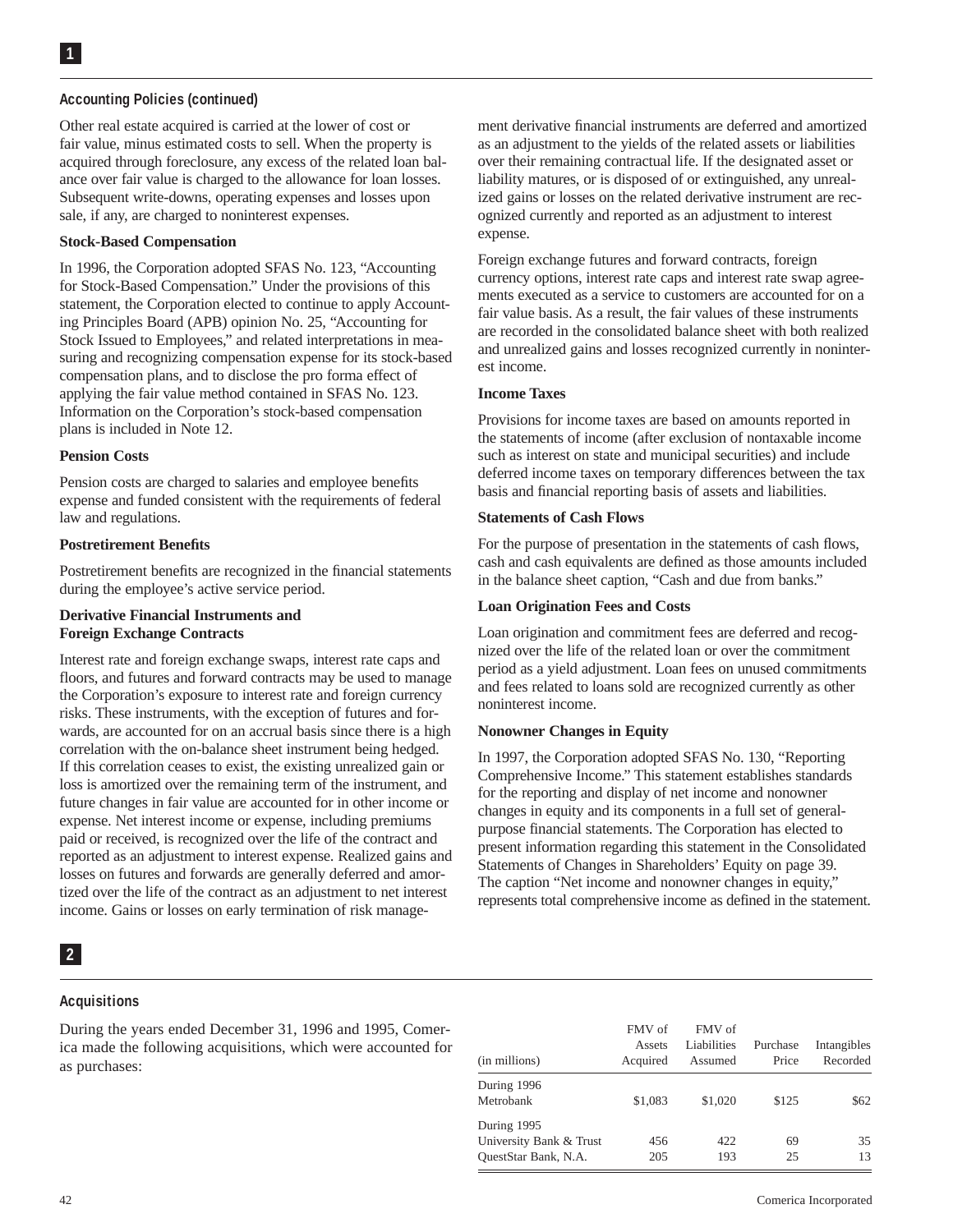#### **Investment Securities**

Information concerning investment securities as shown in the consolidated balance sheets of the Corporation was as follows:

| (in thousands)      | Cost        | Gross<br>Gains | Gross<br>Unrealized Unrealized<br>Losses | Estimated<br>Fair Value |
|---------------------|-------------|----------------|------------------------------------------|-------------------------|
| December 31, 1997   |             |                |                                          |                         |
| U.S. government and |             |                |                                          |                         |
| agency securities   | \$3,239,423 | \$24,223       | \$24,994                                 | \$3,238,652             |
| State and municipal |             |                |                                          |                         |
| securities          | 164,394     | 5,902          | 244                                      | 170,052                 |
| Other securities    | 603,176     | 7,584          | 13,502                                   | 597,258                 |
| Total securities    |             |                |                                          |                         |
| available for sale  | \$4,006,993 | \$37,709       | \$38,740                                 | \$4,005,962             |
| December 31, 1996   |             |                |                                          |                         |
| U.S. government and |             |                |                                          |                         |
| agency securities   | \$4,011,022 | \$22,702       | \$65,375                                 | \$3,968,349             |
| State and municipal |             |                |                                          |                         |
| securities          | 220,173     | 7,866          | 196                                      | 227,843                 |
| Other securities    | 603,873     | 654            | 685                                      | 603,842                 |
| Total securities    |             |                |                                          |                         |
| available for sale  | \$4,835,068 | \$31.222       |                                          | \$66,256 \$4,800,034    |

The cost and estimated fair values of debt securities by contractual maturity were as follows (securities with multiple maturity dates are classified in the period of final maturity). Expected maturities will differ from contractual maturities because borrowers may have the right to call or prepay obligations with or without call or prepayment penalties.

| December 31, 1997<br>(in thousands) | Cost          | Estimated<br><b>Fair Value</b> |
|-------------------------------------|---------------|--------------------------------|
| Contractual maturity                |               |                                |
| Within one year                     | 205,857<br>S. | 206,165<br>\$                  |
| Over one year to                    |               |                                |
| five years                          | 284,387       | 283,331                        |
| Over five years to                  |               |                                |
| ten years                           | 162,991       | 159,140                        |
| Over ten years                      | 61,554        | 66,350                         |
| Subtotal securities                 | 714,789       | 714,986                        |
| Mortgage-backed                     |               |                                |
| securities                          | 3,190,530     | 3.189.879                      |
| Equity and other                    |               |                                |
| nondebt securities                  | 101,674       | 101,097                        |
| Total securities                    |               |                                |
| available for sale                  | \$4,006,993   | \$4,005,962                    |

Sales and calls of investment securities available for sale resulted in realized gains and losses as follows:

| Year Ended December 31<br>(in thousands) | 1997               | 1996                |
|------------------------------------------|--------------------|---------------------|
| Securities gains<br>Securities losses    | \$ 8,890 \$14,945  | $(3,195)$ $(1,357)$ |
| Total                                    | $$5,695$ $$13,588$ |                     |

Assets, principally securities, carried at approximately \$2.7 billion at December 31, 1997, were pledged to secure public deposits (including State of Michigan deposits of \$40 million at December 31, 1997) and for other purposes as required by law.

All held to maturity securities were redesignated to the available for sale category in December 1995 in accordance with the one-time provisions issued in conjunction with the FASB's Special Report, "A Guide to Implementation of Statement 115 on Accounting for Certain Investments in Debt and Equity Securities." At the date of transfer the amortized cost of the held to maturity securities was \$4.6 billion. The net unrealized loss related to the redesignated securities totaled \$9 million.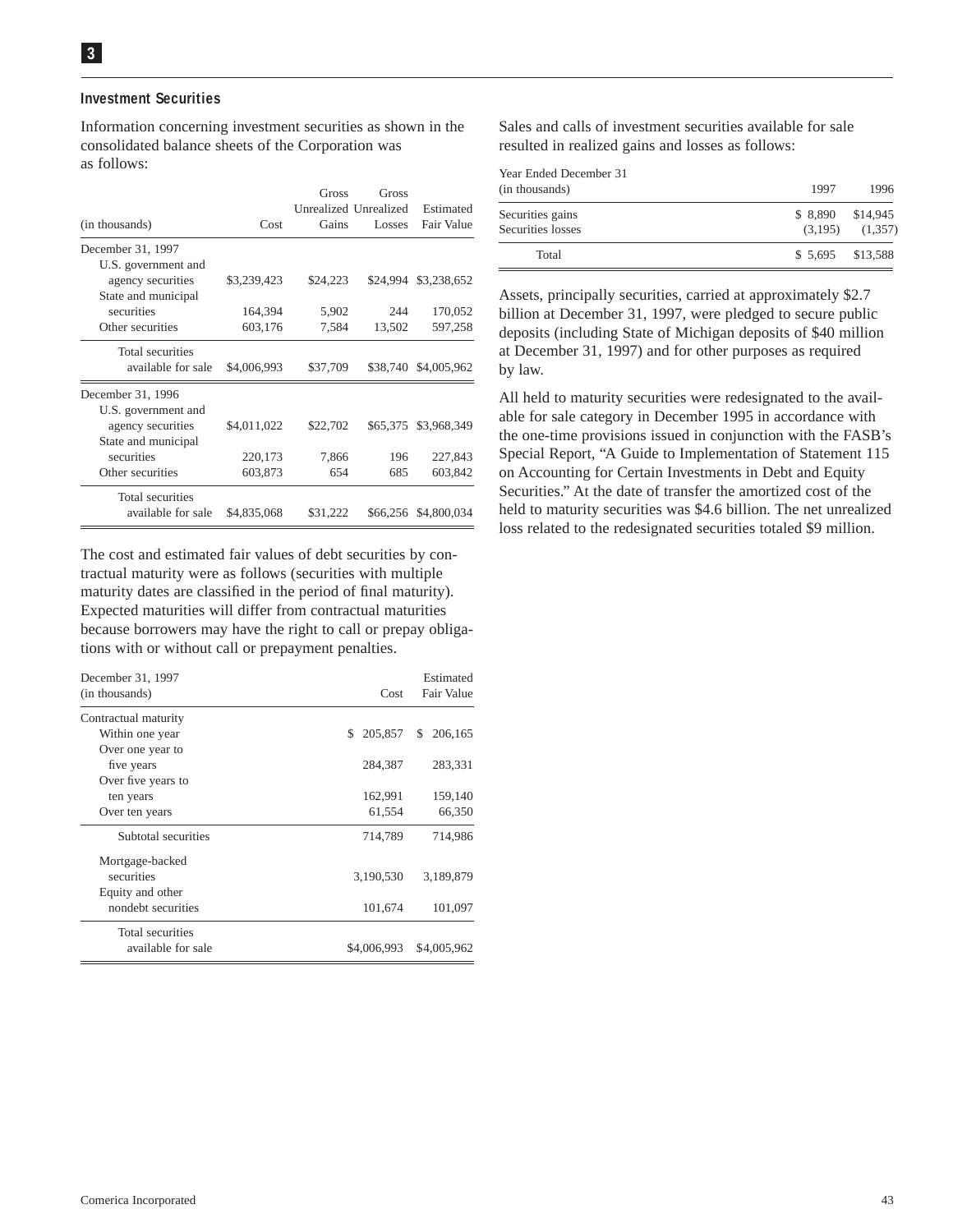#### **Nonperforming Assets**

The following table summarizes nonperforming assets and loans which are contractually past due 90 days or more as to interest or principal payments. Nonperforming assets consist of nonaccrual loans, reduced-rate loans and other real estate. Nonaccrual loans are those on which interest is not being recognized. Reduced-rate loans are those on which interest has been renegotiated to lower than market rates because of the weakened financial condition of the borrower.

Nonaccrual and reduced-rate loans are included in loans on the consolidated balance sheet.

| December 31                      |              |             |
|----------------------------------|--------------|-------------|
| (in thousands)                   | 1997         | 1996        |
| Nonaccrual loans                 |              |             |
| Commercial loans                 | 58,914<br>S. | \$71,991    |
| International loans              | 1,000        |             |
| Real estate construction loans   | 3,438        | 3,576       |
| Commercial mortgage loans        | 11,088       | 22,567      |
| Residential mortgage loans       | 3,719        | 5,160       |
| Total                            | 78,159       | 103,294     |
| Reduced-rate loans               | 7,583        | 8,009       |
| Total nonperforming loans        | 85,742       | 111,303     |
| Other real estate                | 17,046       | 28,398      |
| Total nonperforming assets       | \$102,788    | \$139,701   |
| Loans past due 90 days           | \$52,805     | \$51,748    |
| Gross interest income that would |              |             |
| have been recorded had the       |              |             |
| nonaccrual and reduced-rate      |              |             |
| loans performed in accordance    |              |             |
| with original terms              | \$10,088     | \$11,119    |
| Interest income recognized       | \$<br>2,399  | \$<br>2,681 |

A loan is impaired when it is probable that payment of interest and principal will not be made in accordance with the contractual terms of the loan agreement. Consistent with this definition, all nonaccrual and reduced-rate loans (with the exception of residential mortgage and consumer loans) are impaired.

| December 31                         |          |           |           |
|-------------------------------------|----------|-----------|-----------|
| (in thousands)                      | 1997     | 1996      | 1995      |
| Average impaired loans for the year | \$73,502 | \$114,253 | \$148,087 |
| Total period-end impaired loans     | 70.470   | 98,050    | 135,034   |
| Period-end impaired loans           |          |           |           |
| requiring an allowance              | 60,376   | 59,960    | 89,209    |
| Impairment allowance                | 20,358   | 19,528    | 26,578    |

Those impaired loans not requiring an allowance represent loans for which the fair value exceeded the recorded investment in the loan. Sixty-four percent of the total impaired loans at December 31, 1997, are evaluated based on fair value of related collateral. Remaining loan impairment is based on the present value of expected future cash flows discounted at the loan's effective interest rate.

# **5**

#### **Allowance for Loan Losses**

An analysis of changes in the allowance for loan losses follows:

| (in thousands)                 | 1997       | 1996       | 1995      |
|--------------------------------|------------|------------|-----------|
| Balance at January 1           | \$367,165  | \$341,344  | \$326,195 |
| Allowance of institutions and  |            |            |           |
| loans purchased/sold           |            | (3,630)    | 4,668     |
| Loans charged off              | (131, 140) | (125, 912) | (119,028) |
| Recoveries on loans previously |            |            |           |
| charged off                    | 42,122     | 41.363     | 43,009    |
| Net loans charged off          | (89,018)   | (84, 549)  | (76, 019) |
| Provision for loan losses      | 146,000    | 114,000    | 86,500    |
| Balance at December 31         | \$424,147  | \$367,165  | \$341.344 |
| As a percent of total loans    | 1.47%      | 1.40%      | 1.40%     |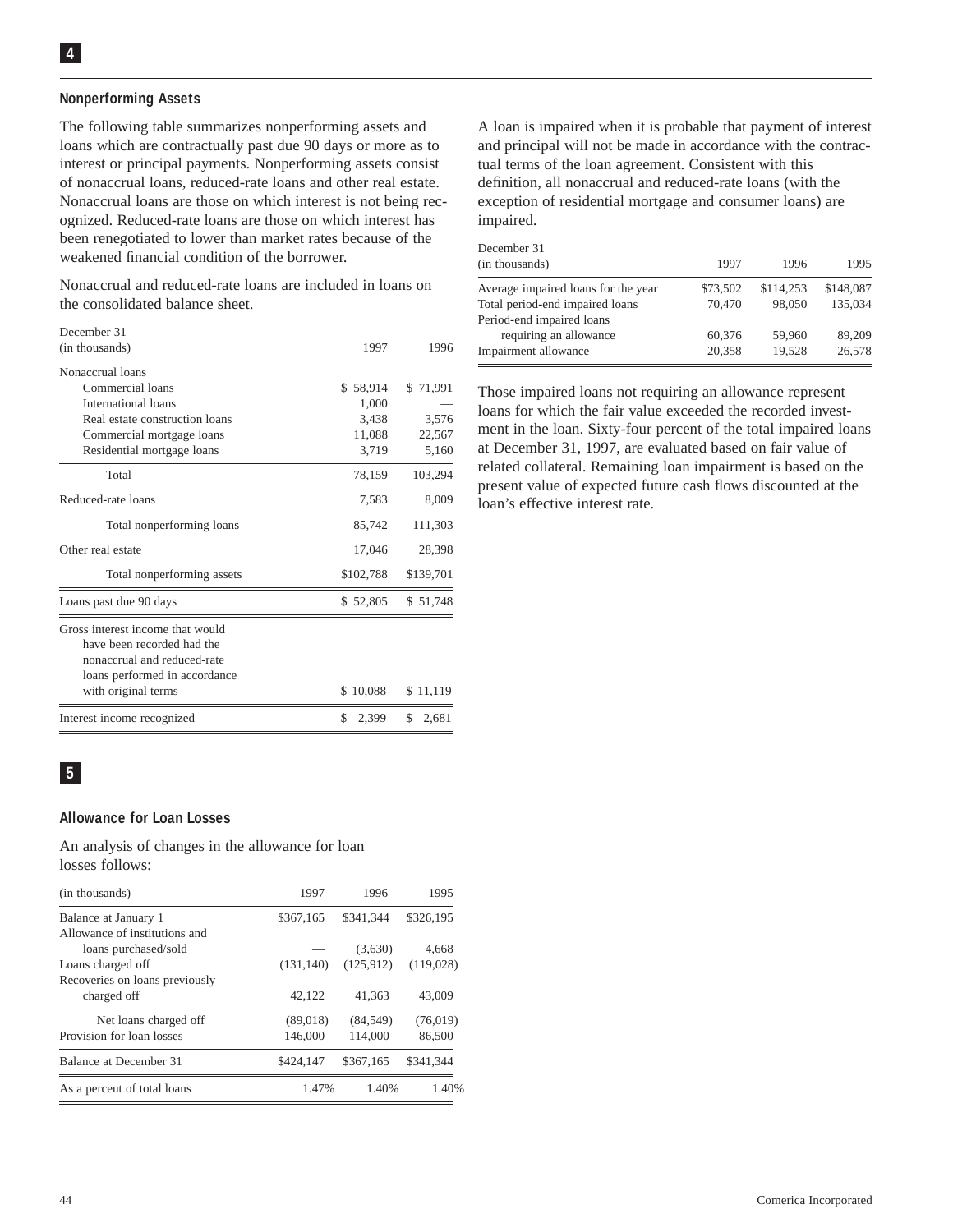#### **Significant Group Concentrations of Credit Risk**

Concentrations of both on-balance sheet and off-balance sheet credit risk are controlled and monitored as part of credit policies. The Corporation is a regional bank holding company with a geographic concentration of its on-balance sheet and off-balance sheet activities centered in Michigan. In addition, the Corporation has an industry concentration with the automotive industry, which includes manufacturers and their finance subsidiaries, suppliers, dealers and company executives.

# **7**

#### **Premises and Equipment**

A summary of premises and equipment at December 31 by major category follows:

| (in thousands)                                 | 1997       | 1996       |
|------------------------------------------------|------------|------------|
| Land                                           | \$52,934   | \$54,635   |
| Buildings and improvements                     | 353,308    | 366,618    |
| Furniture and equipment                        | 344,681    | 436,133    |
| Total cost                                     | 750,923    | 857,386    |
| Less accumulated depreciation and amortization | (370, 766) | (449, 723) |
| Net book value                                 | \$380,157  | \$407,663  |

involved mortgages on owner-occupied properties. Those borrowers are involved in business activities other than real estate, and the sources of repayment are not dependent on the performance of the real estate market.

At December 31, 1997 and 1996, exposure from loan

commitments and guarantees to companies related to the automotive industry totaled \$8.3 billion and \$8.2 billion, respectively. Additionally, commercial real estate loans, including commercial mortgages and construction loans, totaled \$4.6 billion in 1997 and \$4.2 billion in 1996. Approximately \$2.0 billion of commercial real estate loans at December 31, 1997,

Rental expense for leased properties and equipment amounted to \$41 million in 1997 and \$44 million in 1996 and 1995. Future minimum lease rentals under noncancelable operating lease obligations are as follows:

|  | (in thousands) |  |
|--|----------------|--|
|--|----------------|--|

| 1998           | \$41,189 |
|----------------|----------|
| 1999           | 38,379   |
| 2000           | 35,429   |
| 2001           | 31,649   |
| 2002           | 26,333   |
| 2003 and later | 117,813  |

# **8**

#### **Short-term Borrowings**

Federal funds purchased and securities sold under agreements to repurchase generally mature within one to four days from the transaction date. Other borrowed funds, consisting of commercial paper, borrowed securities, term federal funds purchased, short-term notes and treasury tax and loan deposits, generally mature within one to 120 days from the transaction date. The following is a summary of short-term borrowings at December 31, 1997 and 1996:

|                                            | <b>Federal Funds Purchased</b> |                         |                 |             |  |
|--------------------------------------------|--------------------------------|-------------------------|-----------------|-------------|--|
|                                            | and Securities Sold            | Other                   |                 |             |  |
|                                            |                                | <b>Under Agreements</b> | <b>Borrowed</b> |             |  |
| (in thousands)                             | to Repurchase                  |                         |                 | Funds       |  |
| December 31, 1997                          |                                |                         |                 |             |  |
| Amount outstanding at year-end             |                                |                         | \$592,860       | \$2,600,041 |  |
| Weighted average interest rate at year-end |                                |                         | 5.26%           | 5.30%       |  |
| December 31, 1996                          |                                |                         |                 |             |  |
| Amount outstanding at year-end             |                                |                         | \$1,395,540     | \$3,093,651 |  |
| Weighted average interest rate at year-end |                                |                         | 5.80%           | 5.14%       |  |

The 1996 amounts outstanding include \$700 million of shortterm notes. The Corporation entered into interest rate swap contracts that converted the rates paid on notes from the bank prime rate minus 2.96% and the one-month London Interbank Offered Rate (LIBOR) (5.29% and 5.53% at December 31, 1996, respectively) to a three-month LIBOR (5.56% at December 31, 1996) based rate.

At December 31, 1997, the parent company had available additional credit totaling \$100 million under a line of credit agreement, all of which was unused. Under the current agreement the line will expire in April of 2000.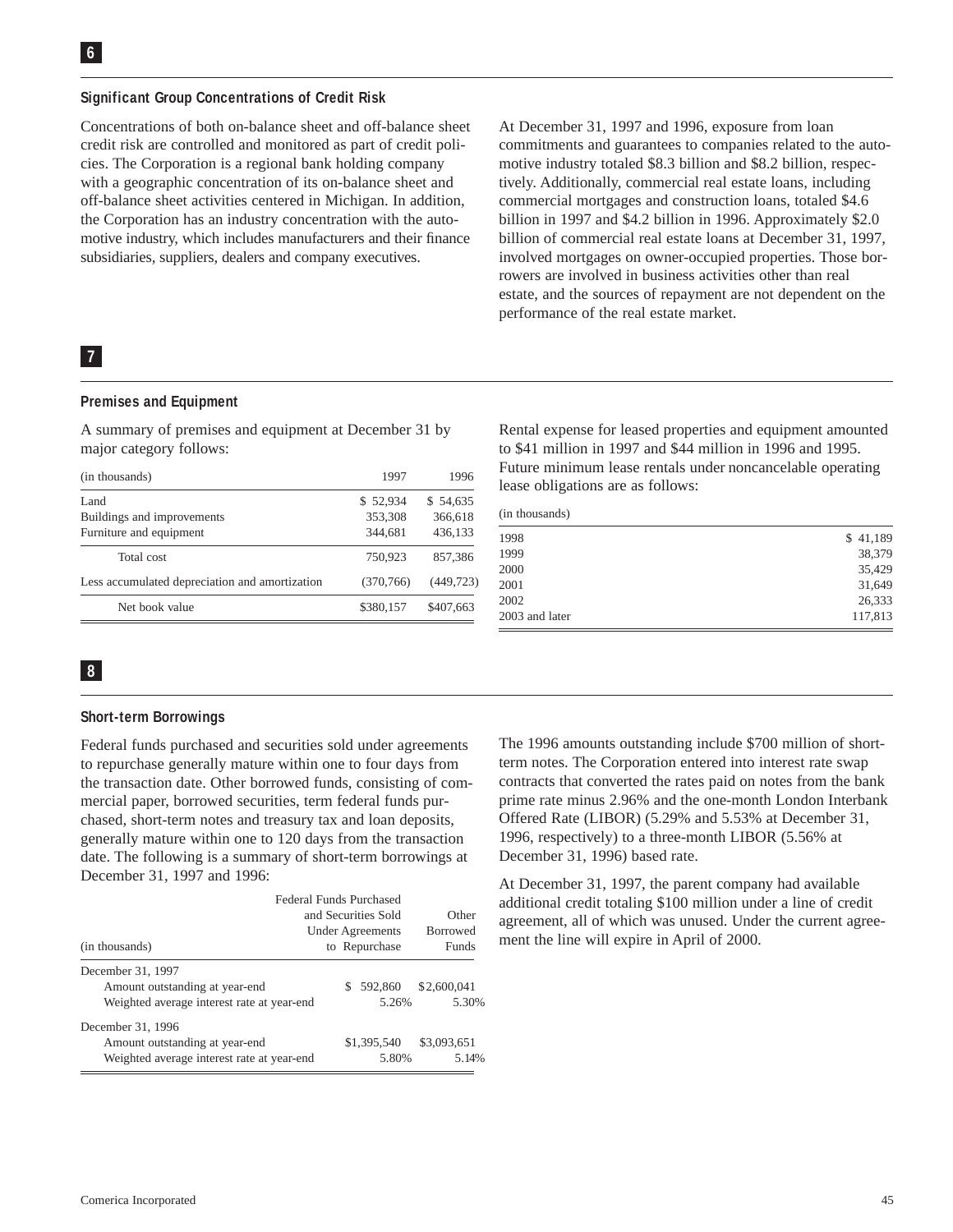#### **Medium- and Long-term Debt**

Medium- and long-term debt consisted of the following at December 31:

| (in thousands)                               | 1997          | 1996          |
|----------------------------------------------|---------------|---------------|
| Parent Company                               |               |               |
| 7.25% subordinated notes due 2007            | \$<br>148,509 | \$<br>148,548 |
| 9.75% subordinated notes due 1999            | 74,877        | 74,782        |
| 10.125% subordinated debentures due 1998     | 74,965        | 74,880        |
| Total parent company                         | 298,351       | 298,210       |
| <b>Subsidiaries</b>                          |               |               |
| Subordinated notes:                          |               |               |
| 7.25% subordinated notes due 2007            | 198,100       |               |
| 8.375% subordinated notes due 2024           | 147,938       | 147,860       |
| 7.25% subordinated notes due 2002            | 149.246       | 149,089       |
| 6.875% subordinated notes due 2008           | 99,220        | 99,143        |
| 7.125% subordinated notes due 2013           | 148,224       | 148,112       |
| 7.875% subordinated notes due 2026           | 146,914       | 146,814       |
| Total subordinated notes                     | 889,642       | 691,018       |
| Medium-term notes:                           |               |               |
| Floating rate based on LIBOR indices         | 2,811,793     | 1,448,947     |
| Floating rate based on Treasury bill indices | 487,000       | 399,955       |
| Floating rate based on Prime indices         | 1,100,007     |               |
| Floating rate based on Federal Funds indices | 349,998       |               |
| Fixed rate notes with interest rates ranging |               |               |
| from 5.75% to 6.875%                         | 1,349,596     | 1,399,040     |
| Total medium-term notes                      | 6,098,394     | 3,247,942     |
| Notes payable                                |               | 4.599         |
| Total subsidiaries                           | 6,988,036     | 3,943,559     |
| Total medium- and long-term debt             | \$7,286,387   | \$4,241,769   |
|                                              |               |               |

Concurrent with the issuance of certain of the medium- and longterm debt presented above, the Corporation entered into interest rate swap agreements to convert the stated rate of the debt to a rate based on the indices identified in the following table:

|                                                            | Principal      |                  |             |
|------------------------------------------------------------|----------------|------------------|-------------|
|                                                            | Amount         |                  | <b>Base</b> |
|                                                            | of Debt        |                  | Rate at     |
| (in thousands)                                             | Converted      | <b>Base Rate</b> | 12/31/97    |
| Parent Company                                             |                |                  |             |
| 7.25% subordinated notes                                   | 150,000<br>\$. | 6-month LIBOR    | 5.91%       |
| 9.75% subordinated notes                                   | 50,000         | 3-month LIBOR    | 5.91        |
| <b>Subsidiaries</b>                                        |                |                  |             |
| Subordinated notes:                                        |                |                  |             |
| 7.25% subordinated notes                                   | 200,000        | 6-month LIBOR    | 5.91        |
| 8.375% subordinated notes                                  | 150,000        | 6-month LIBOR    | 5.91        |
| 7.25% subordinated notes                                   | 150,000        | 6-month LIBOR    | 5.91        |
| 6.875% subordinated notes                                  | 100,000        | 6-month LIBOR    | 5.91        |
| 7.125% subordinated notes                                  | 150,000        | 6-month LIBOR    | 5.91        |
| 7.875% subordinated notes                                  | 150,000        | 6-month LIBOR    | 5.91        |
| Medium-term notes:                                         |                |                  |             |
| Floating rate based on                                     |                |                  |             |
| LIBOR indices                                              | 600,000        | 1-month LIBOR    | 5.94        |
|                                                            | 1,895,000      | 3-month LIBOR    | 5.91        |
| Fixed rate notes with interest<br>rates ranging from 5.80% |                |                  |             |
| to 6.65%                                                   | 100,000        | 1-month LIBOR    | 5.94        |
|                                                            | 1,050,000      | 3-month LIBOR    | 5.91        |
|                                                            |                |                  |             |

All subordinated notes and debentures with maturities greater than one year qualify as Tier 2 capital.

The Corporation currently has two medium-term note programs: a senior note program and a European note program. Under these programs, certain of the bank subsidiaries may offer an aggregate principal amount of up to \$9.5 billion. The notes can be issued as fixed or floating rate notes and with terms from one month to 15 years. The interest rates on the floating rate medium-term notes based on LIBOR ranged from three-month LIBOR minus 0.14% to three-month LIBOR plus 0.10%. The notes are due from 1998 to 2002. The interest rates on the floating rate medium-term notes based on U.S. Treasury indices ranged from the three-month U.S. Treasury bill bond equivalent rate plus 0.54% to the two-year Constant Treasury Maturity Rate plus 0.01%. The notes are due from 1998 to 2000. The interest rates on the floating rate mediumterm notes based on prime ranged from prime minus 2.87% to prime minus 2.82% and are due in 1998. The interest rates on the floating rate medium-term notes based on the federal funds rate ranged from the federal funds rate plus 0.055% to the federal funds rate plus 0.0625% and are also due in 1998. The maturities of the fixed rate notes range from 1998 to 2000. The medium-term notes do not qualify as Tier 2 capital and are not insured by the FDIC. The principal maturities of medium- and long-term debt are as follows:

|  |  | (in thousands) |
|--|--|----------------|
|--|--|----------------|

| 1998           | \$5,273,441 |
|----------------|-------------|
| 1999           | 73,636      |
| 2000           | 265,744     |
| 2001           | 298,958     |
| 2002           | 482,135     |
| 2003 and later | 892,473     |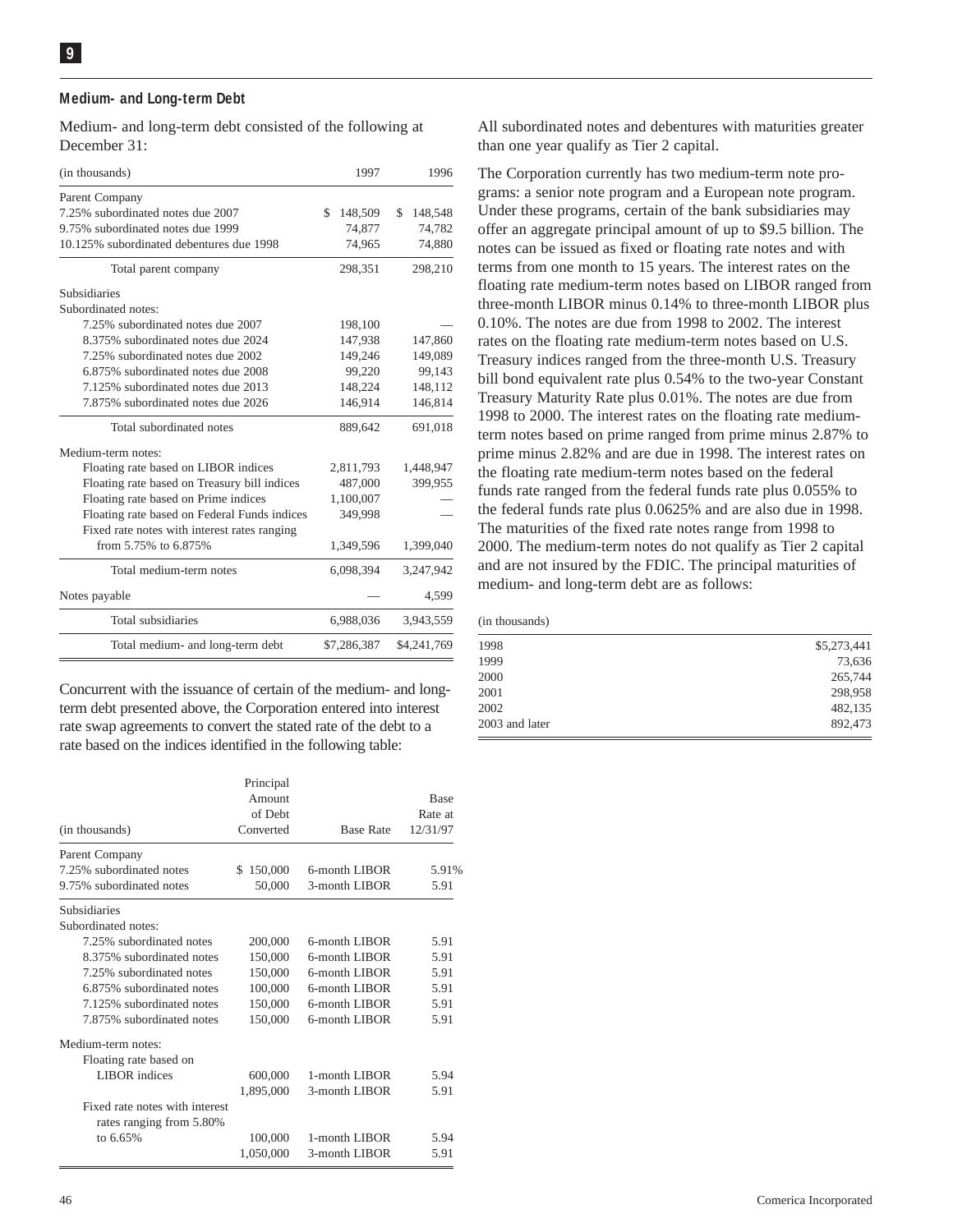#### **Shareholders' Equity**

The board of directors has authorized the repurchase of up to 27 million shares (or 40.5 million shares on a post-split basis) of Comerica Incorporated common stock for general corporate purposes, acquisitions and employee benefit plans. At December 31, 1997, 12.2 million shares (or 18.3 million shares on a post-split basis) had been repurchased under this program.

At December 31, 1997, the Corporation had reserved 7.7 million shares of common stock for issuance to employees and directors under the long-term incentive plans.

In January 1998, the Corporation declared a three-for-two stock split, effected in the form of a 50 percent stock dividend to be paid April 1, 1998. All per share data included in the consolidated financial statements and in the related notes thereto have been retroactively adjusted to reflect the split.

During 1996, the Corporation issued 5 million shares of Fixed/Adjustable Rate Noncumulative Preferred Stock, Series E, with a stated value of \$50 per share. Dividends are payable quarterly, at a rate of 6.84% per annum through July 1, 2001. Thereafter, the rate will be equal to 0.625% plus an effective rate, but not less than 7.34% nor greater than 13.34%. The effective rate will be equal to the highest of the Treasury Bill Rate, the Ten Year Constant Treasury Maturity Rate and the Thirty Year Constant Treasury Maturity Rate (as defined in the prospectus). The Corporation, at its option, may redeem all or part of the outstanding shares on or after July 1, 2001.

# **11**

#### **Net Income per Common Share**

SFAS No. 128, "Earnings per Share," was adopted in 1997. The statement simplifies the standards for computing earnings per share. Basic net income per common share is computed by dividing net income applicable to common stock by the weighted average number of shares of common stock outstanding during the period. Diluted net income per common share is computed by dividing net income applicable to common stock by the weighted average number of shares, nonvested stock and dilutive common stock equivalents outstanding during the period. Common stock equivalents consist of common stock issuable under the assumed exercise of stock options granted under the Corporation's stock plans, using the treasury stock method. A computation of earnings per share follows:

| Year Ended December 31<br>(in thousands, except per share data) | 1997      | 1996      | 1995      |
|-----------------------------------------------------------------|-----------|-----------|-----------|
| <b>Basic</b><br>Average shares outstanding                      | 158,333   | 169,076   | 173,532   |
|                                                                 |           |           |           |
| Net income                                                      | \$530,476 | \$417,161 | \$413,366 |
| Less preferred stock dividends                                  | 17,100    | 9,025     |           |
| Net income applicable to                                        |           |           |           |
| common stock                                                    | \$513,376 | \$408,136 | \$413,366 |
| Basic net income per share                                      | \$3.24    | \$2.41    | \$2.38    |
| Diluted                                                         |           |           |           |
| Average shares outstanding                                      | 158,333   | 169,076   | 173,532   |
| Nonvested stock                                                 | 204       | 195       | 163       |
| Common stock equivalents                                        |           |           |           |
| Net effect of the assumed                                       |           |           |           |
| exercise of stock options                                       | 2,503     | 1,956     | 1,070     |
| Diluted average shares                                          | 161,040   | 171,227   | 174,765   |
| Net income                                                      | \$530,476 | \$417,161 | \$413,366 |
| Less preferred stock dividends                                  | 17,100    | 9,025     |           |
| Net income applicable to                                        |           |           |           |
| common stock                                                    | \$513,376 | \$408,136 | \$413,366 |
| Diluted net income per share                                    | \$3.19    | \$2.38    | \$2.37    |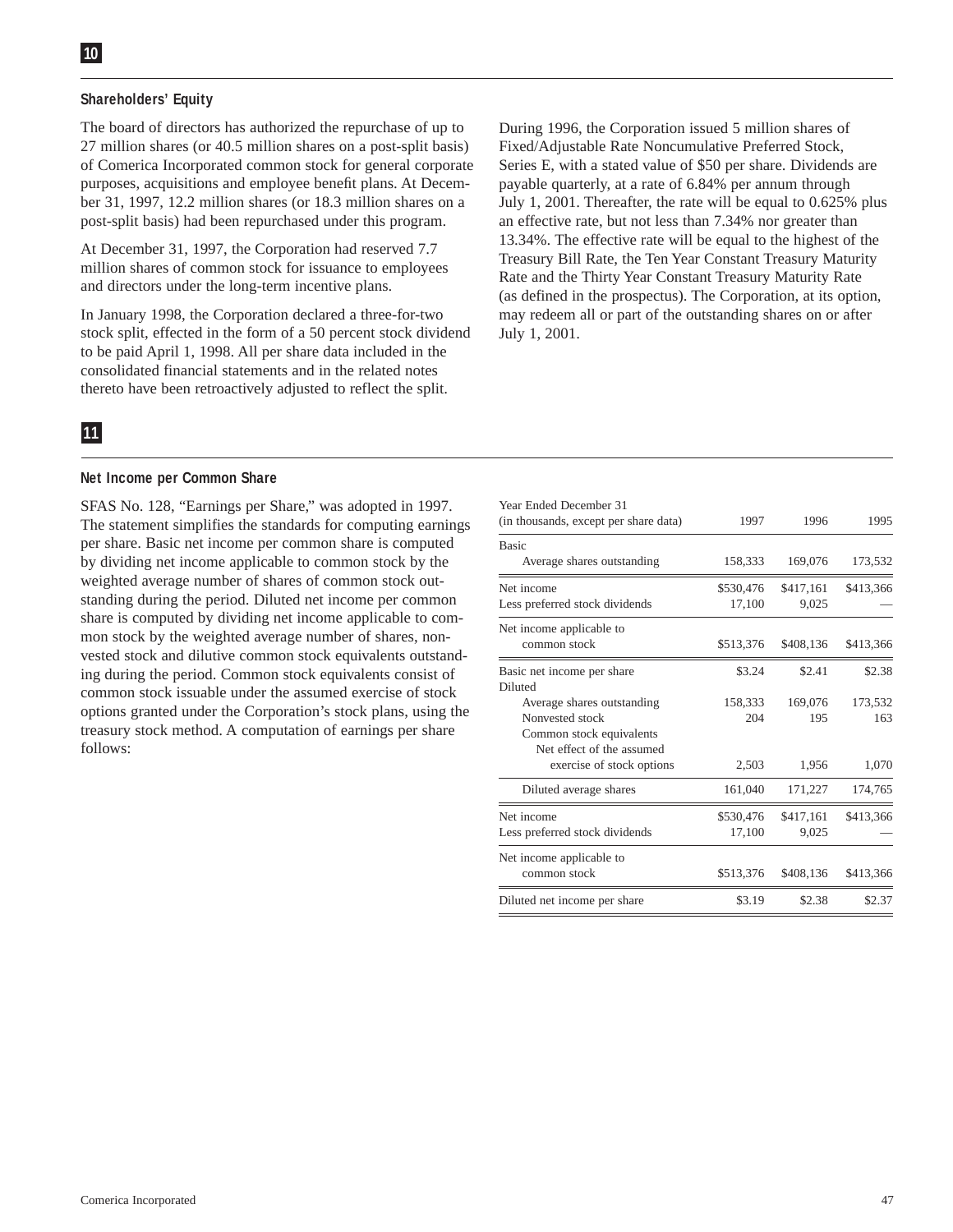#### **Long-term Incentive Plans**

The Corporation has long-term incentive plans under which it has awarded both shares of restricted stock to key executive officers and stock options to executive officers, directors and key personnel of the Corporation and its subsidiaries. The exercise price of the stock options is equal to the fair market value at the time the options are granted and the options may have restrictions regarding exercisability. The maturity of each option is determined at the date of grant; however, no options may be exercised later than ten years from the date of grant. The Corporation adopted the disclosure-only option under SFAS No. 123, "Accounting for Stock-Based Compensation," as of December 31, 1996. If the recognition provisions of the new statement had been adopted as of the beginning of 1997, the effect on 1997 net income would have been immaterial.

|                                           |             | Average per Share |                 |
|-------------------------------------------|-------------|-------------------|-----------------|
|                                           | Number      | Exercise<br>Price | Market<br>Price |
| Outstanding-December 31, 1994             | 5,982,030   | \$15.42           | \$16.25         |
| Granted                                   | 1,659,270   | 18.64             | 18.64           |
| Cancelled                                 | (331, 112)  | 19.43             | 21.25           |
| Exercised                                 | (771, 370)  | 10.74             | 21.04           |
| Expired                                   |             |                   |                 |
| Acquisition of                            |             |                   |                 |
| University Bank & Trust                   | 229,679     | 10.70             | 18.33           |
| Outstanding-December 31, 1995             | 6,768,497   | \$16.39           | \$26.67         |
| Granted                                   | 1,894,143   | 25.61             | 25.61           |
| Cancelled                                 | (321, 119)  | 18.95             | 28.95           |
| Exercised                                 | (1,775,613) | 12.78             | 29.34           |
| Expired                                   |             |                   |                 |
| <b>Acquisition of Metrobank</b>           | 595,718     | 8.49              | 26.42           |
| Outstanding-December 31, 1996             | 7,161,626   | \$18.95           | \$34.92         |
| Granted                                   | 1,994,182   | 40.28             | 40.28           |
| Cancelled                                 | (266, 295)  | 26.00             | 43.07           |
| Exercised                                 | (1,252,170) | 15.93             | 44.81           |
| Expired                                   |             |                   |                 |
| Outstanding-December 31, 1997             | 7,637,343   | \$24.77           | \$60.17         |
| Exercisable—December 31, 1997             | 3,599,513   |                   |                 |
| Available for grant—<br>December 31, 1997 | 98,393      |                   |                 |

The following table summarizes information about stock options outstanding at December 31, 1997:

|          |                |             |               | Outstanding           |                              |               | Exercisable                  |
|----------|----------------|-------------|---------------|-----------------------|------------------------------|---------------|------------------------------|
| Exercise |                | Price Range | <b>Shares</b> | Average<br>Life $(a)$ | Average<br>Exercise<br>Price | <b>Shares</b> | Average<br>Exercise<br>Price |
| \$7.66   | $\overline{a}$ | \$10.29     | 772,229       | 2.4                   | \$9.57                       | 772,229       | \$9.57                       |
| 10.37    | ٠              | 18.00       | 953,303       | 5.3                   | 16.65                        | 722.615       | 16.22                        |
| 18.59    | ٠              | 18.75       | 1.161.279     | 7.2                   | 18.59                        | 521,637       | 18.59                        |
| 19.00    | $\overline{a}$ | 25.17       | 1.205.404     | 4.9                   | 20.79                        | 1,173,154     | 20.75                        |
| 25.42    | ٠              | 40.09       | 1.688.751     | 8.2                   | 26.29                        | 409,278       | 26.05                        |
| 40.25    |                | 52.67       | 1,856,377     | 9.2                   | 40.33                        | 600           | 40.25                        |
| Total    |                |             | 7.637.343     | 6.8                   | \$24.77                      | 3.599.513     | \$17.73                      |

(a) Average contractual life remaining in years.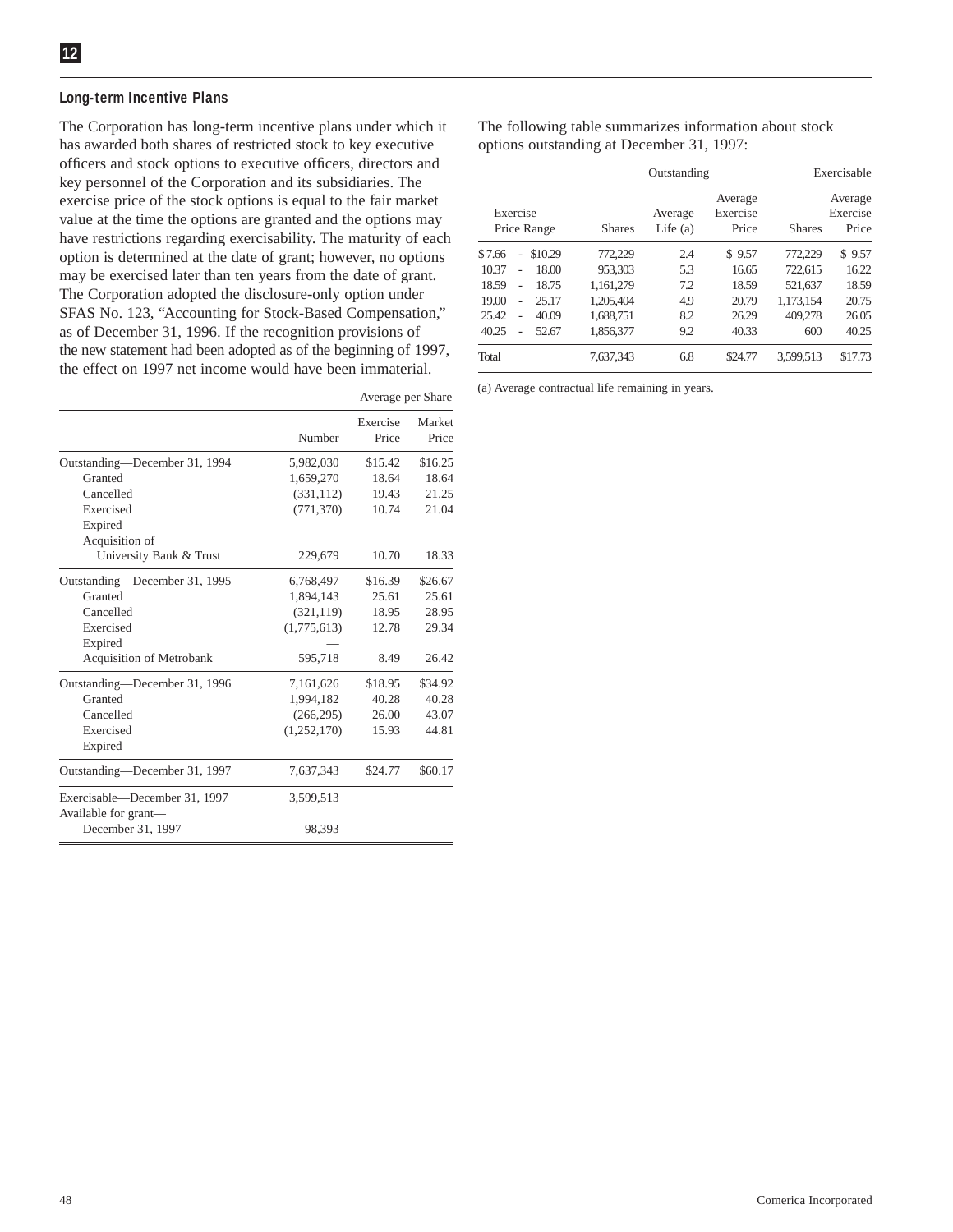#### **Employee Benefit Plans**

The Corporation has a defined benefit pension plan in effect for substantially all full-time employees. Staff expense includes income of \$0.3 million in 1997, \$1.4 million in 1996 and \$1.0 million in 1995 for the plan. Benefits under the plan are based primarily on years of service and the levels of compensation during the five highest paid consecutive calendar years occurring during the last ten years before retirement. The plan's assets primarily consist of units of certain collective investment funds administered by Munder Capital Management, equity securities, U.S. government and agency securities and corporate bonds and notes.

Net periodic pension cost/(income) consisted of the following:

| (in thousands)                                    | 1997      | 1996      | 1995       |
|---------------------------------------------------|-----------|-----------|------------|
| Service cost—benefits earned<br>during the period | \$12,400  | \$11,675  | 8.857<br>S |
| Interest cost on projected<br>benefit obligation  | 33.823    | 31.572    | 29.231     |
| Actual return on plan assets                      | (89, 528) | (62,710)  | (93,650)   |
| Net amortization and (deferral)                   | 43,006    | 18,072    | 54,585     |
| Net pension income                                | (299)     | \$(1,391) |            |

The following table sets forth the funded status of the defined benefit pension plans and amounts recognized on the Corporation's balance sheet:

| December 31                                                                                                                                         |             |           |
|-----------------------------------------------------------------------------------------------------------------------------------------------------|-------------|-----------|
| (in thousands)                                                                                                                                      | 1997        | 1996      |
| Accumulated benefit obligation                                                                                                                      |             |           |
| Vested                                                                                                                                              | \$411,688   | \$367,376 |
| Nonvested                                                                                                                                           | 17,797      | 16,483    |
| Accumulated benefit obligation                                                                                                                      | 429,485     | 383,859   |
| Effect of projected future compensation levels                                                                                                      | 95,844      | 78,917    |
| Projected benefit obligation                                                                                                                        | 525,329     | 462,776   |
| Plan assets at fair value                                                                                                                           | 585,215     | 515,164   |
| Plan assets in excess of projected benefit obligation<br>Unrecognized net gain due to past experience<br>different from that assumed and effects of | 59,886      | 52,388    |
| changes in assumptions                                                                                                                              | (25,790)    | (17,672)  |
| Unrecognized net assets being amortized                                                                                                             |             |           |
| over 15 years                                                                                                                                       | (15,358)    | (20, 191) |
| Prepaid pension                                                                                                                                     | 18,738<br>S | \$14,525  |

Actuarial assumptions were as follows:

|                                         | 1997 | 1996         | 1995 |
|-----------------------------------------|------|--------------|------|
| Discount rate used in determining       |      |              |      |
| projected benefit obligation            |      | 7% 7.5% 7.5% |      |
| Rate of increase in compensation levels | 5%   | 5%           | .5%  |
| Long-term rate of return on assets      | 9%   | 9%           | 8%   |

The Corporation has a savings  $("401(k)")$  plan which is a defined contribution plan. All of the Corporation's salaried and regular part-time employees are eligible to participate in the plan. The Corporation makes matching contributions based on a declining percentage of employee contributions (currently, maximum per employee is \$1,000) as well as a performancebased matching contribution based on the Corporation's financial performance. Staff expense includes expense of \$9.7 million in 1997, \$10.4 million in 1996 and \$7.1 million in 1995 for the plan.

The Corporation's postretirement benefits plan continues postretirement health care and life insurance benefits for retirees as of December 31, 1992, provides a phase-out for employees over 50 as of that date and substantially reduces all benefits for remaining employees. The Corporation has funded the plan with a company-owned life insurance contract purchased in 1995.

Net periodic postretirement benefit cost included the following components:

| (in thousands)                        | 1997     | 1996      | 1995     |
|---------------------------------------|----------|-----------|----------|
| Service cost                          | \$273    | 402<br>S. | 383<br>S |
| Interest cost on accumulated          |          |           |          |
| postretirement benefit obligation     | 5,710    | 5.597     | 6.652    |
| Return on plan assets                 | (7, 941) | (3,094)   | (2, 453) |
| Amortization of transition obligation | 4,628    | 4.628     | 4.628    |
| Net amortization and (deferral)       | 2.472    | (2, 488)  | (1,511)  |
| Net periodic postretirement           |          |           |          |
| benefit cost                          | \$5.142  | \$5.045   | \$7.699  |

The following table sets forth the status of the postretirement plan at December 31:

| (in thousands)                         | 1997     | 1996     |
|----------------------------------------|----------|----------|
| Retirees                               | \$72,175 | \$65,711 |
| Other fully eligible plan participants | 5,543    | 4,910    |
| Other active plan participants         | 3,866    | 5,799    |
| Total accumulated postretirement       |          |          |
| benefit obligation                     | 81,584   | 76,420   |
| Plan assets at fair value              | 86,727   | 80.547   |
| Funded status                          | 5.143    | 4.127    |
| Unrecognized net gain                  | (8,294)  | (11,800) |
| Unrecognized transition obligation     | 69.105   | 73,733   |
| Prepaid postretirement benefit         | \$65,954 | \$66,060 |

Actuarial assumptions were as follows:

|                                    | 1997 1996 1995 |  |
|------------------------------------|----------------|--|
| Discount rate used in determining  |                |  |
| accumulated postretirement         |                |  |
| benefit obligation                 | 7% 7.5% 7.5%   |  |
| Long-term rate of return on assets | 6.7% 6.7% 6.7% |  |

A 7 percent health care cost trend rate was projected for 1997 and is assumed to decrease gradually to 5 percent by 1999, remaining constant thereafter. Increasing each health care rate by one percentage point would increase the accumulated postretirement benefit obligation by \$6 million at December 31, 1997, and the aggregate of the service and interest cost components by \$384 thousand for the year ended December 31, 1997.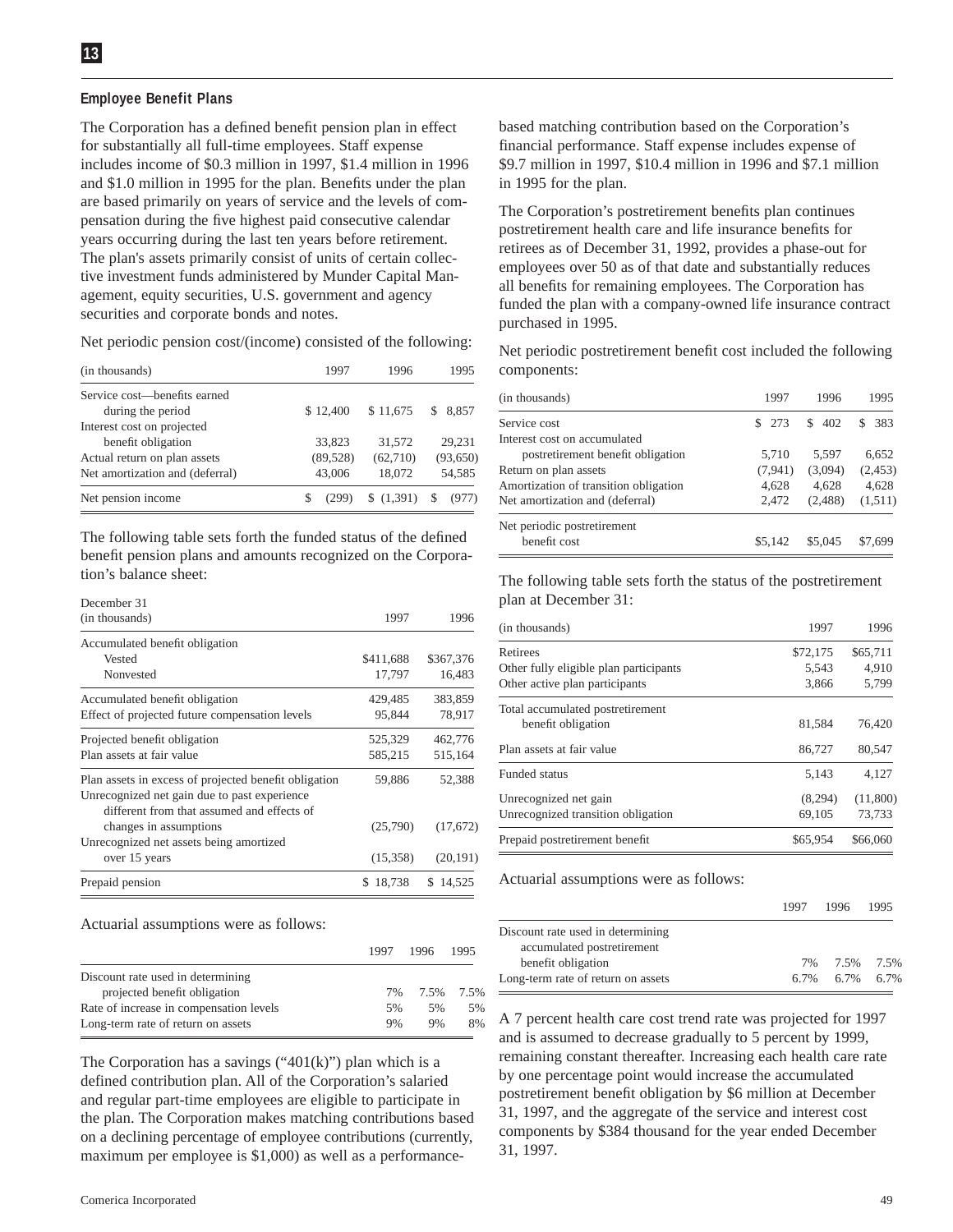#### **Income Taxes**

The current and deferred components of income taxes were as follows:

| (in thousands)                    | 1997      | 1996      | 1995      |
|-----------------------------------|-----------|-----------|-----------|
| Currently payable                 |           |           |           |
| Federal                           | \$239,680 | \$225,863 | \$192,899 |
| Foreign                           | 30,723    | 5.912     | 1.015     |
| State and local                   | 15.584    | 11.039    | 7,595     |
|                                   | 285,987   | 242,814   | 201.509   |
| Deferred federal, state and local | 279       | (13,769)  | 10,819    |
| Total                             | \$286,266 | \$229,045 | \$212,328 |

There were \$2.0 million, \$4.8 million and \$4.1 million of income taxes provided on securities transactions in 1997, 1996 and 1995, respectively.

The principal components of deferred tax (assets) liabilities at December 31 were as follows:

| (in thousands)                           | 1997        | 1996         |
|------------------------------------------|-------------|--------------|
| Allowance for loan losses                | \$(132,990) | \$(116, 816) |
| Lease financing transactions             | 122,127     | 105,805      |
| Allowance for depreciation               | 15,567      | 18,972       |
| Deferred loan origination fees and costs | (20,088)    | (11, 408)    |
| Investment securities available for sale | (149)       | (11, 562)    |
| Employee benefits                        | (7,625)     | (3, 132)     |
| Restructuring charge                     | (10, 150)   | (15, 178)    |
| Other temporary differences, net         | (34, 440)   | (35, 825)    |
| Total                                    | \$ (67,748) | \$ (69, 144) |
|                                          |             |              |

The provision for income taxes differs from that computed by applying the federal statutory rate of 35 percent for the reasons in the following analysis:

| (in thousands)                       | 1997      | 1996      | 1995      |
|--------------------------------------|-----------|-----------|-----------|
| Tax based on federal statutory rate  | \$285,860 | \$226,172 | \$218,993 |
| Effect of tax-exempt interest income | (5,687)   | (8, 842)  | (12, 538) |
| Other                                | 6.093     | 11.715    | 5.873     |
| Provision for income taxes           | \$286,266 | \$229,045 | \$212,328 |

### **15**

#### **Restructuring**

The Corporation recorded a restructuring charge of \$90 million in 1996 in connection with a program to improve efficiency, revenue and customer service. The charge only includes direct and incremental costs associated with the program. The following table provides details on the restructuring-related reserve as of December 31:

|                                  |                         | Occupancy            |                      |                      |
|----------------------------------|-------------------------|----------------------|----------------------|----------------------|
| (in thousands)                   | Employee<br>Termination | and<br>Equipment     | Other                | Total                |
| Balances at 12/31/96<br>Activity | \$48,000<br>(38,000)    | \$21,000<br>(10,000) | \$21,000<br>(13,000) | \$90,000<br>(61,000) |
| Balances at 12/31/97             | \$10,000                | \$11,000             | \$8,000              | \$29,000             |

# Termination benefits primarily include severance payments. The occupancy and equipment portion consists of lease termination costs, space consolidation and estimated losses on the disposal of vacated properties. Other charges consist primarily of the project costs incurred during the assessment phase of the program.

#### **16**

#### **Transactions With Related Parties**

The bank subsidiaries have had, and expect to have in the future, transactions with the Corporation's directors and their affiliates. Such transactions were made in the ordinary course of business and included extensions of credit, all of which were made on substantially the same terms, including interest rates and collateral, as those prevailing at the same time for comparable transactions with other customers and did not, in

management's opinion, involve more than normal risk of collectibility or present other unfavorable features. The aggregate amount of loans attributable to persons who were related parties at December 31, 1997, approximated \$138 million at the beginning and \$226 million at the end of 1997. During 1997, new loans to related parties aggregated \$124 million and repayments totaled \$36 million.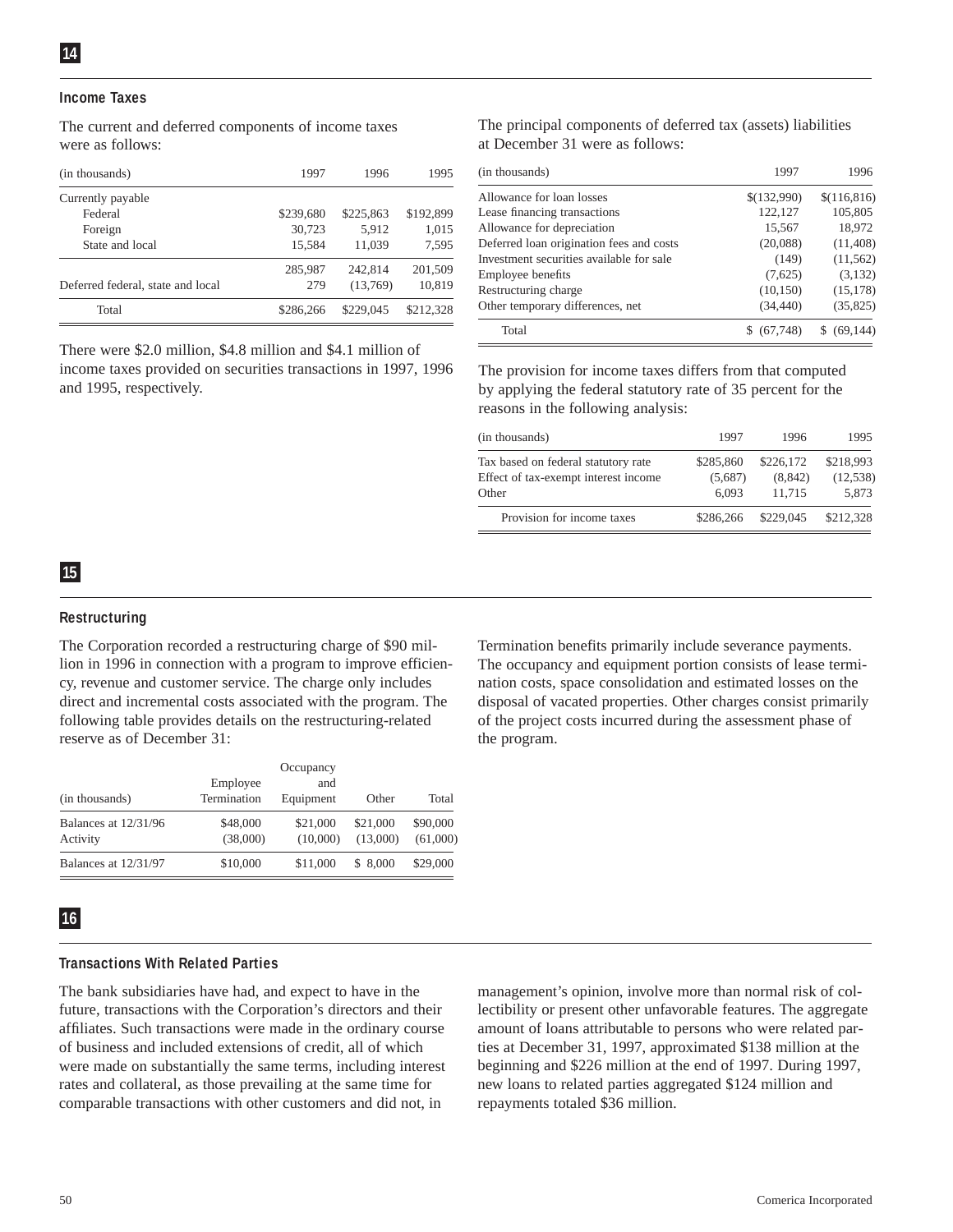#### **Regulatory Capital and Banking Subsidiaries**

Banking regulations limit the transfer of assets in the form of dividends, loans or advances from the bank subsidiaries to the Corporation. Under the most restrictive of these regulations, the aggregate amount of dividends which can be paid to the Corporation without obtaining prior approval from bank regulatory agencies approximated \$361 million at January 1, 1998, plus current year's earnings. Substantially all the assets of the Corporation's subsidiaries are restricted from transfer to the Corporation in the form of loans or advances.

Dividends paid to the Corporation by its banking subsidiaries amounted to \$354 million in 1997, \$322 million in 1996 and \$184 million in 1995.

The Corporation and its banking subsidiaries are subject to various regulatory capital requirements administered by the federal banking agencies. Quantitative measures established by regulation to ensure capital adequacy require the maintenance of minimum amounts and ratios of Tier 1 and total capital (as defined in the regulations) to average and risk-weighted assets. At December 31, 1997, the Corporation and all of its banking subsidiaries exceeded the ratios required for an institution to be considered "well capitalized" (total capital ratio greater than 10 percent). The following is a summary of the capital position of the Corporation and its significant banking subsidiaries:

|                                        | Comerica Inc.  | Comerica    | Comerica Bank- | Comerica Bank- |
|----------------------------------------|----------------|-------------|----------------|----------------|
| (in thousands)                         | (Consolidated) | Bank        | Texas          | California     |
| December 31, 1997                      |                |             |                |                |
| Tier 1 capital                         | \$2,513,820    | \$2,037,217 | \$325,394      | \$329,963      |
| Total capital                          | 3,961,243      | 3,243,206   | 359,674        | 370,531        |
| Tier 1 capital to average assets       |                |             |                |                |
| $(\text{minimum} - 3.0\%)$             | 7.09%          | 7.15%       | 8.92%          | 9.07%          |
| Tier 1 capital to risk–weighted assets |                |             |                |                |
| $(\text{minimum} - 4.0\%)$             | 7.07           | 6.85        | 9.59           | 9.20           |
| Total capital to risk-weighted assets  |                |             |                |                |
| $(\text{minimum} - 8.0\%)$             | 11.14          | 10.90       | 10.60          | 10.33          |
| December 31, 1996                      |                |             |                |                |
| Tier 1 capital                         | \$2,366,342    | \$1,930,830 | \$275,895      | \$282,108      |
| Total capital                          | 3,617,961      | 2,914,832   | 309,627        | 319,109        |
| Tier 1 capital to average assets       |                |             |                |                |
| $(\text{minimum} - 3.0\%)$             | 7.07%          | 7.23%       | 8.42%          | 7.40%          |
| Tier 1 capital to risk–weighted assets |                |             |                |                |
| $(\text{minimum} - 4.0\%)$             | 7.18           | 7.12        | 9.49           | 8.95           |
| Total capital to risk-weighted assets  |                |             |                |                |
| $(\text{minimum} - 8.0\%)$             | 10.99          | 10.75       | 10.65          | 10.12          |

# **18**

#### **Financial Instruments With Off-Balance Sheet Risk**

In the normal course of business, the Corporation enters into various off-balance sheet transactions involving derivative financial instruments, foreign exchange contracts and creditrelated financial instruments to manage exposure to fluctuations in interest rate, foreign currency and other market risks and to meet the financing needs of customers. These financial instruments involve, to varying degrees, elements of credit and market risk in excess of the amount reflected in the consolidated balance sheets.

Credit risk is the possible loss that may occur in the event of nonperformance by the counterparty to a financial instrument. The Corporation attempts to minimize credit risk arising from off-balance sheet financial instruments by evaluating the creditworthiness of each counterparty adhering to the same credit

approval process used for traditional lending activities. Counterparty risk limits and monitoring procedures have also been established to facilitate the management of credit risk. Collateral is obtained, if deemed necessary, based on the results of management's credit evaluation. Collateral varies, but may include cash, investment securities, accounts receivable, inventory, property, plant and equipment or real estate.

Derivative financial instruments and foreign exchange contracts are traded over an organized exchange or negotiated over-the-counter. Credit risk associated with exchange-traded contracts is typically assumed by the organized exchange. Over-the-counter contracts are tailored to meet the needs of the counterparties involved and, therefore, contain a greater degree of credit risk and liquidity risk than exchange-traded contracts which have standardized terms and readily available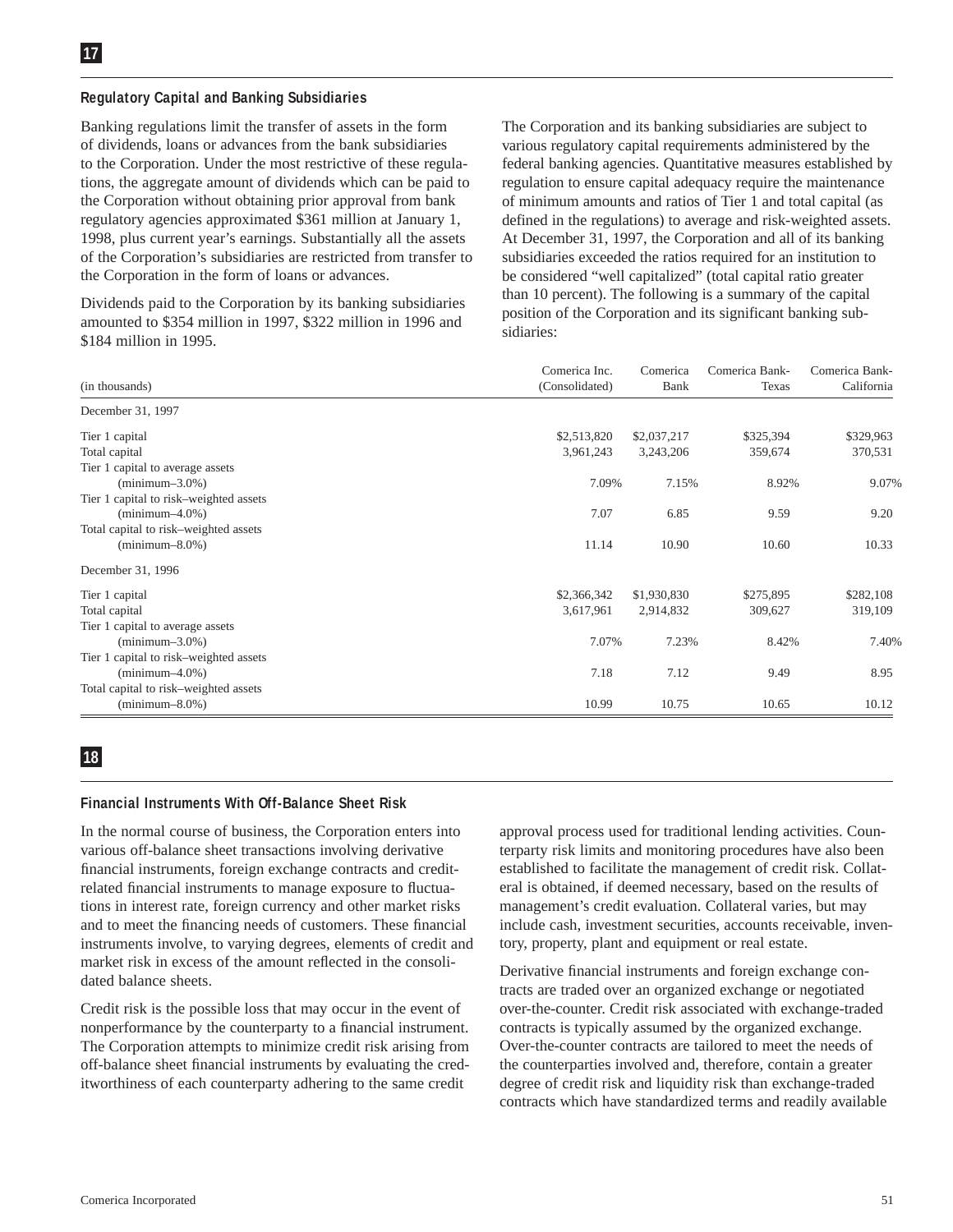#### **Financial Instruments With Off-Balance Sheet Risk (continued)**

price information. The Corporation reduces exposure to credit and liquidity risks from over-the-counter derivative and foreign exchange contracts by conducting such transactions with investment-grade domestic and foreign investment banks or commercial banks.

Market risk is the potential loss that may result from movements in interest or foreign currency rates which cause an unfavorable change in the value of a financial instrument. The Corporation manages this risk by establishing counterparty and monetary exposure limits and monitoring compliance with those limits. Market risk arising from derivative and foreign exchange positions entered into on behalf of customers is reflected in the consolidated financial statements and may be mitigated by entering into offsetting transactions. Market risk inherent in off-balance sheet derivative and foreign exchange contracts held or issued for risk management purposes is generally offset by changes in the value of rate sensitive on-balance sheet assets or liabilities. Termination of derivative contracts, other than by a counterparty, is unlikely as a particular instrument can be offset by entering into an oppositeeffect derivative product to facilitate risk management strategies.

#### **Derivative Financial Instruments and Foreign Exchange Contracts**

The Corporation, as an end-user, employs a variety of off-balance sheet financial instruments for risk management purposes. Activity related to these instruments is centered predominantly in the interest rate markets and mainly involves interest rate swaps. Various other types of instruments are also used to manage exposures to market risks, including interest rate caps and floors, total return swaps, foreign exchange forward contracts and foreign exchange swap agreements. Refer to the section entitled "Risk Management Derivative Financial Instruments and Foreign Exchange Contracts" in the financial review on page 33 for further information about the Corporation's objectives for using such instruments.

The following table presents the composition of off-balance sheet derivative financial instruments and foreign exchange contracts, excluding commitments, held or issued for risk management purposes at December 31, 1997 and 1996.

Notional amounts, which represent the extent of involvement in the derivatives market, are generally used to determine the contractual cash flows required in accordance with the terms of the agreement. These amounts are typically not exchanged, significantly exceed amounts subject to credit or market risk and are not reflected in the consolidated balance sheets.

| (in millions)                                                    | Notional/<br>Contract<br>Amount | Unrealized<br>Gains | Unrealized<br>Losses | Fair<br>Value |
|------------------------------------------------------------------|---------------------------------|---------------------|----------------------|---------------|
| December 31, 1997<br>Risk management                             |                                 |                     |                      |               |
| Interest rate contracts:<br>Swaps<br>Options, caps and           | \$8,515                         | \$137               | \$(14)               | \$123         |
| floors purchased<br>Caps written                                 | 52                              |                     |                      |               |
| Total interest rate<br>contracts                                 | 8,567                           | 137                 | (14)                 | 123           |
| Foreign exchange<br>contracts:                                   |                                 |                     |                      |               |
| Spot and forwards<br>Swaps                                       | 445<br>154                      | 12<br>5             | (9)                  | 3<br>5        |
| Total foreign<br>exchange contracts                              | 599                             | 17                  | (9)                  | 8             |
| Total risk management                                            | \$9,166                         | \$154               | \$ (23)              | \$131         |
| December 31, 1996<br>Risk management<br>Interest rate contracts: |                                 |                     |                      |               |
| Swaps<br>Options, caps and                                       | \$8,015                         | \$42                | \$ (97)              | \$(55)        |
| floors purchased<br>Caps written                                 | 53<br>152                       |                     |                      |               |
| Total interest rate<br>contracts                                 | 8,220                           | 42                  | (97)                 | (55)          |
| Foreign exchange<br>contracts:                                   |                                 |                     |                      |               |
| Spot and forwards<br>Swaps                                       | 444<br>38                       | 26                  | (4)<br>(1)           | 22<br>(1)     |
| Total foreign<br>exchange contracts                              | 482                             | 26                  | (5)                  | 21            |
| Total risk management                                            | \$8,702                         | \$68                | \$(102)              | \$(34)        |

Credit risk, which excludes the effects of any collateral or netting arrangements, is measured as the cost to replace, at current market rates, contracts in a profitable position. The amount of this exposure is represented by the gross unrealized gains on derivative and foreign exchange contracts. Bilateral collateral agreements with counterparties covered 93 percent of the notional amount of interest rate derivative contracts at December 31, 1997 and 1996. These agreements reduce credit risk by providing for the exchange of marketable investment securities to secure amounts due on contracts in an unrealized gain position. In addition, at December 31, 1997, master netting arrangements had been established with all interest rate swap counterparties and certain foreign exchange counterparties. These arrangements effectively reduce credit risk by permitting settlement, on a net basis, of contracts entered into with the same counterparty. The Corporation has not experienced any credit losses associated with derivative or foreign exchange contracts.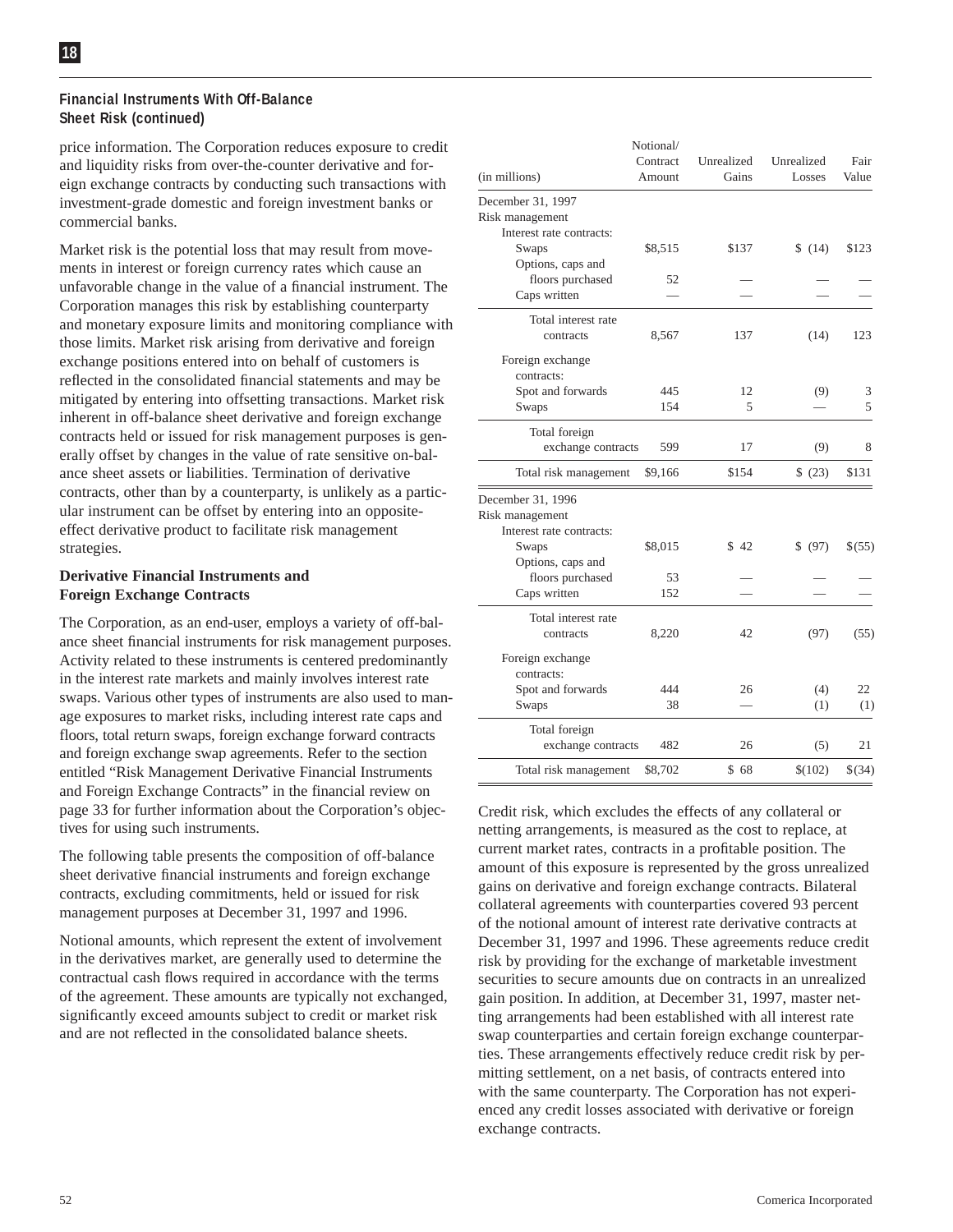#### **Financial Instruments With Off-Balance Sheet Risk (continued)**

On a limited scale, fee income is earned from entering into various transactions, principally foreign exchange contracts and interest rate caps, at the request of customers. The Corporation does not speculate in derivative financial instruments for the purpose of profiting in the short-term from favorable movements in market rates.

Fair values for customer-initiated and other derivative and foreign exchange contracts represent the net unrealized gains or losses on such contracts and are recorded in the consolidated balance sheets. Changes in fair value are recognized in the consolidated income statements. For the year ended December 31, 1997, unrealized gains and unrealized losses on customer-initiated and other foreign exchange contracts averaged \$23 million and \$18 million, respectively. For the year ended December 31, 1996, unrealized gains and unrealized losses averaged \$10 million and \$9 million, respectively. These contracts also generated \$7 million of noninterest income for both years ended December 31, 1997 and 1996. Average positive and negative fair values and income related to customer-initiated and other interest rate contracts were not material for 1997 and 1996.

The following table presents the composition of off-balance sheet derivative financial instruments and foreign exchange contracts held or issued in connection with customer-initiated and other activities at December 31, 1997 and 1996.

|                                                                               | Notional/<br>Contract | Unrealized | Unrealized | Fair      |
|-------------------------------------------------------------------------------|-----------------------|------------|------------|-----------|
| (in millions)                                                                 | Amount                | Gains      | Losses     | Value     |
| December 31, 1997                                                             |                       |            |            |           |
| Customer-initiated and other                                                  |                       |            |            |           |
| Interest rate contracts:                                                      |                       |            |            |           |
| Caps written                                                                  | \$<br>314             | $S -$      | \$ -       | S         |
| Floors purchased                                                              | 32                    |            |            |           |
| Swaps                                                                         | 150                   | 6          | (6)        |           |
| Total interest rate                                                           |                       |            |            |           |
| contracts                                                                     | 496                   | 6          | (6)        |           |
| Foreign exchange<br>contracts:<br>Spot, forwards, futures                     |                       |            |            |           |
| and options                                                                   | 1,837                 | 37         | (33)       | 4         |
| Total customer-                                                               |                       |            |            |           |
| initiated and other                                                           | \$2,333               | \$43       | \$(39)     | \$        |
| December 31, 1996<br>Customer-initiated and other<br>Interest rate contracts: |                       |            |            |           |
| Caps written                                                                  | 358<br>S.             | \$ -       | \$ -       |           |
| Floors purchased                                                              | $\overline{2}$        |            |            |           |
| Swaps                                                                         | 30                    | 5          | (5)        |           |
| Total interest rate<br>contracts                                              | 390                   | 5          | (5)        |           |
| Foreign exchange<br>contracts:<br>Spot, forwards, futures                     |                       |            |            |           |
| and options                                                                   | 644                   | 19         | (18)       | 1         |
| Total customer-<br>initiated and other                                        | \$1,034               | \$24       | \$(23)     | \$<br>- 1 |

Detailed discussions of each class of derivative financial instrument and foreign exchange contract held or issued by the Corporation for both risk management and customerinitiated and other activities are provided below.

#### **Interest Rate Swaps**

Interest rate swaps are agreements in which two parties periodically exchange fixed cash payments for variable payments based on a designated market rate or index (or variable payments based on two different rates or indices for basis swaps), applied to a specified notional amount until a stated maturity. In some cases, the payments may be based on the change in the value of an underlying security. The Corporation's swap agreements are structured such that variable payments are primarily based on one-month and three-month LIBOR. These instruments are principally negotiated over-thecounter and are subject to credit risk, market risk and liquidity risk.

#### **Interest Rate Options, Including Caps and Floors**

Option contracts grant the option holder the right to buy or sell an underlying financial instrument for a predetermined price before the contract expires. Interest rate caps and floors are option-based contracts which entitle the buyer to receive cash payments based on the difference between a designated reference rate and the strike price, applied to a notional amount. Written options, primarily caps, expose the Corporation to market risk but not credit risk. A fee is received at inception for assuming the risk of unfavorable changes in interest rates. Purchased options contain both credit and market risk; however, market risk is limited to the fee paid. Options are either exchange-traded or negotiated overthe-counter. All interest rate caps and floors are over-thecounter agreements.

#### **Foreign Exchange Contracts**

The Corporation uses foreign exchange rate swaps, including generic receive variable swaps and cross-currency swaps, for risk management purposes. Generic receive variable swaps involve payment, in a foreign currency, of the difference between a contractually fixed exchange rate and an average exchange rate determined at settlement, applied to a notional amount. Cross-currency swaps involve the exchange of both interest and principal amounts in two different currencies. Other foreign exchange contracts such as futures, forwards and options are primarily entered into as a service to customers and to offset market risk arising from such positions. Futures and forward contracts require the delivery or receipt of foreign currency at a specified date and exchange rate. Foreign currency options allow the holder to purchase or sell a foreign currency at a specified date and price. Foreign exchange futures are exchange-traded, while forwards, swaps and most options are negotiated over-the-counter. Foreign exchange contracts expose the Corporation to both market risk and credit risk.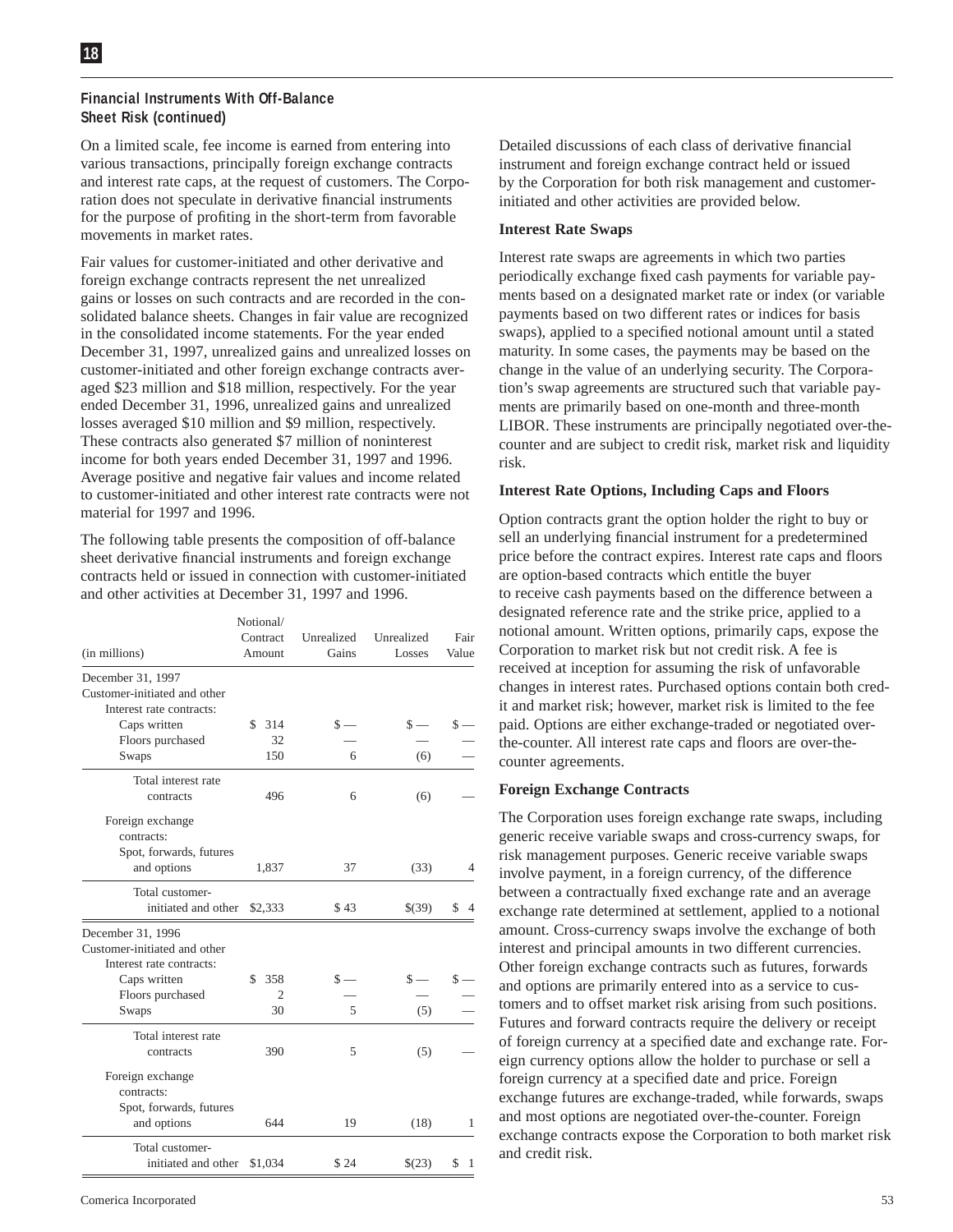#### **Financial Instruments With Off-Balance Sheet Risk (continued)**

#### **Commitments**

The Corporation also enters into commitments to purchase or sell earning assets for risk management purposes. These transactions, which are similar in nature to forward contracts, did not have a material impact on the consolidated financial statements for the years ended December 31, 1997 and 1996. Commitments to purchase investment securities are executed to secure certain rates on primarily U.S. government and agency securities. No such commitments were outstanding at year-end 1997, while \$50 million were outstanding at yearend 1996. Commitments to purchase and sell U.S. Treasury and municipal bond securities related to the Corporation's trading account totaled \$2 million and \$18 million at December 31, 1997 and 1996, respectively. At December 31, 1997 and 1996, \$30 million and \$23 million, respectively, of commitments with settlement terms of up to 120 days had been initiated to reduce interest rate risk on fixed rate residential mortgage loans originated or held for sale. Outstanding commitments expose the Corporation to both credit risk and market risk.

Available credit lines on fixed rate credit card and check product accounts, which have characteristics similar to option contracts, totaled \$1.8 billion and \$2.0 billion at December 31, 1997 and 1996, respectively. These commitments expose the Corporation to the risk of a reduction in net interest income as interest rates increase. Market risk exposure arising from fixed rate revolving credit commitments is very limited, however, since it is unlikely that a significant number of customers with these accounts will simultaneously borrow up to their maximum available credit lines. Additional information concerning unused commitments to extend credit is provided in the "Credit-Related Financial Instruments" section below.

#### **Credit-Related Financial Instruments**

The Corporation issues off-balance sheet financial instruments in connection with commercial and consumer lending activities. Credit risk associated with these instruments is represented by the contractual amounts indicated in the following table:

| (in millions)                                      | 1997     | 1996     |
|----------------------------------------------------|----------|----------|
| Unused commitments to extend credit                | \$27,528 | \$22,118 |
| Standby letters of credit and financial guarantees | 3.088    | 2.684    |
| Commercial letters of credit                       | 449      | 335      |

#### **Unused Commitments to Extend Credit**

Commitments to extend credit are legally binding agreements to lend to a customer, provided there is no violation of any condition established in the contract. These commitments generally have fixed expiration dates or other termination clauses and may require payment of a fee. Since many commitments expire without being drawn upon, the total contractual amount of commitments does not necessarily represent future cash requirements of the Corporation. Total unused commitments to extend credit at December 31, 1997 and 1996, included \$4 billion of variable and fixed rate revolving credit commitments. Other unused loan commitments, primarily variable rate, totaled \$24 billion at December 31, 1997, and \$18 billion at December 31, 1996.

#### **Standby and Commercial Letters of Credit and Financial Guarantees**

Standby and commercial letters of credit and financial guarantees represent conditional obligations of the Corporation which guarantee the performance of a customer to a third party. Standby letters of credit and financial guarantees are primarily issued to support public and private borrowing arrangements, including commercial paper, bond financing and similar transactions. Long-term standby letters of credit and financial guarantees, defined as those maturing beyond one year, expire in decreasing amounts through the year 2012, and were \$1,309 million and \$1,192 million at December 31, 1997 and 1996, respectively. The remaining standby letters of credit and financial guarantees, which mature within one year, totaled \$1,779 million and \$1,492 million at December 31, 1997 and 1996, respectively. Commercial letters of credit are issued to finance foreign or domestic trade transactions.

# **19**

# **Contingent Liabilities**

The Corporation and its subsidiaries are parties to litigation and claims arising in the normal course of their activities. Although the amount of ultimate liability, if any, with respect to such matters cannot be determined with reasonable certainty, management, after consultation with legal counsel, believes that the litigation and claims, some of which are substantial, will not have a materially adverse effect on the Corporation's consolidated financial position or results of operations.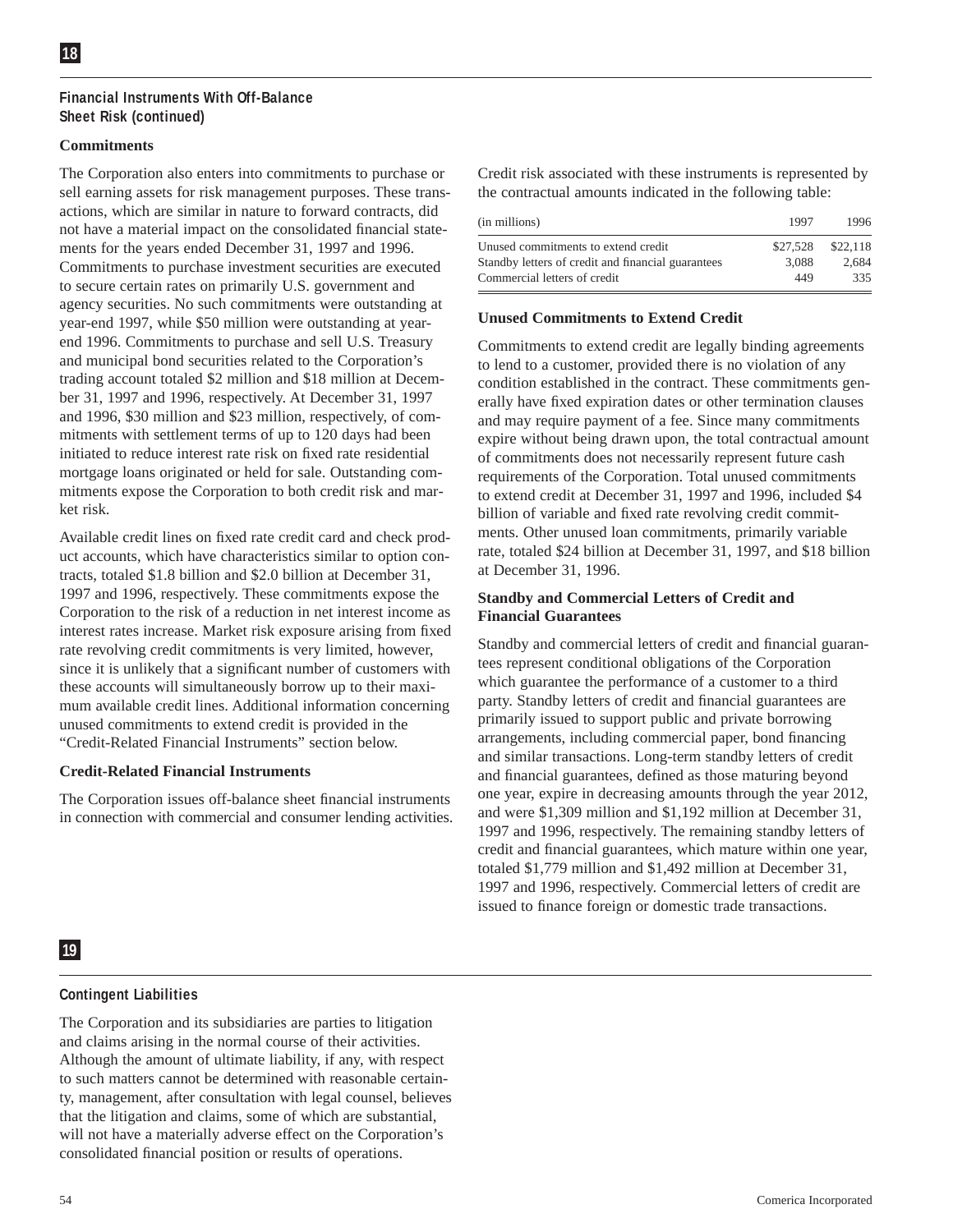#### **Usage Restrictions**

Included in cash and due from banks are amounts required to be deposited with the Federal Reserve Bank. These reserve balances vary, depending on the level of customer deposits in the Corporation's subsidiary banks. At December 31, 1997 and 1996, the Federal Reserve balances were \$587 million and \$534 million, respectively.

# **21**

#### **Estimated Fair Values of Financial Instruments**

Disclosure of the estimated fair values of financial instruments, which differ from carrying values, often requires the use of estimates. In cases where quoted market values are not available, the Corporation uses present value techniques and other valuation methods to estimate the fair values of its financial instruments. These valuation methods require considerable judgment, and the resulting estimates of fair value can be significantly affected by the assumptions made and methods used. Accordingly, the estimates provided herein do not necessarily indicate amounts which could be realized in a current exchange. Furthermore, as the Corporation normally intends to hold the majority of its financial instruments until maturity, it does not expect to realize many of the estimated amounts disclosed. The disclosures also do not include estimated fair value amounts for items which are not defined as financial instruments, but which have significant value. These include such items as core deposit intangibles, the future earnings potential of significant customer relationships and the value of trust operations and other fee generating businesses. The Corporation does not believe that it would be practicable to estimate a representational fair value for these types of items.

The Corporation used the following methods and assumptions:

Cash and short-term investments: The carrying amount approximates the estimated fair value of these instruments, which consist of cash and due from banks, interest-bearing deposits with banks and federal funds sold.

Trading account securities: These securities are carried at quoted market value or the market value for comparable securities, which represents estimated fair value.

Loans held for sale: The market value of these loans represents estimated fair value. The market value is determined on the basis of existing forward commitments or the market values of similar loans.

Investment securities: The market value of investment securities, which is based on quoted market values or the market values for comparable securities, represents estimated fair value.

Domestic commercial loans: These consist of commercial, real estate construction, commercial mortgage and equipment lease financing loans. The estimated fair value of the Corporation's variable rate commercial loans is represented by their carrying value, adjusted by an amount which estimates the change in fair value caused by changes in the credit quality of borrowers since the loans were originated. The estimated fair value of fixed rate commercial loans is calculated by discounting the contractual cash flows of the loans using yearend origination rates derived from the Treasury yield curve or other representative bases. The resulting amounts are adjusted to estimate the effect of changes in the credit quality of borrowers since the loans were originated.

International loans: The estimated fair value of the Corporation's short-term international loans which consist of traderelated loans, or loans which have no cross-border risk due to the existence of domestic guarantors or liquid collateral, is represented by their carrying value, adjusted by an amount which estimates the effect on fair value of changes in the credit quality of borrowers or guarantors. The estimated fair value of long-term international loans is based on the quoted market values of these loans or on the market values of international loans with similar characteristics.

Retail loans: This category consists of residential mortgage, consumer and auto lease financing loans. The estimated fair value of residential mortgage loans is based on discounted contractual cash flows or market values of similar loans sold in conjunction with securitized transactions. For consumer loans, the estimated fair values are calculated by discounting the contractual cash flows of the loans using rates representative of year-end origination rates. The resulting amounts are adjusted to estimate the effect of changes in the credit quality of borrowers since the loans were originated.

Customers' liability on acceptances outstanding: The carrying amount approximates the estimated fair value.

Loan servicing rights: The estimated fair value represents those servicing rights recorded under SFAS No. 125, "Accounting for Transfers and Servicing of Financial Assets and Extinguishments of Liabilities." Fair value is computed using discounted cash flow analyses, using interest rates and prepayment speed assumptions currently quoted for comparable instruments.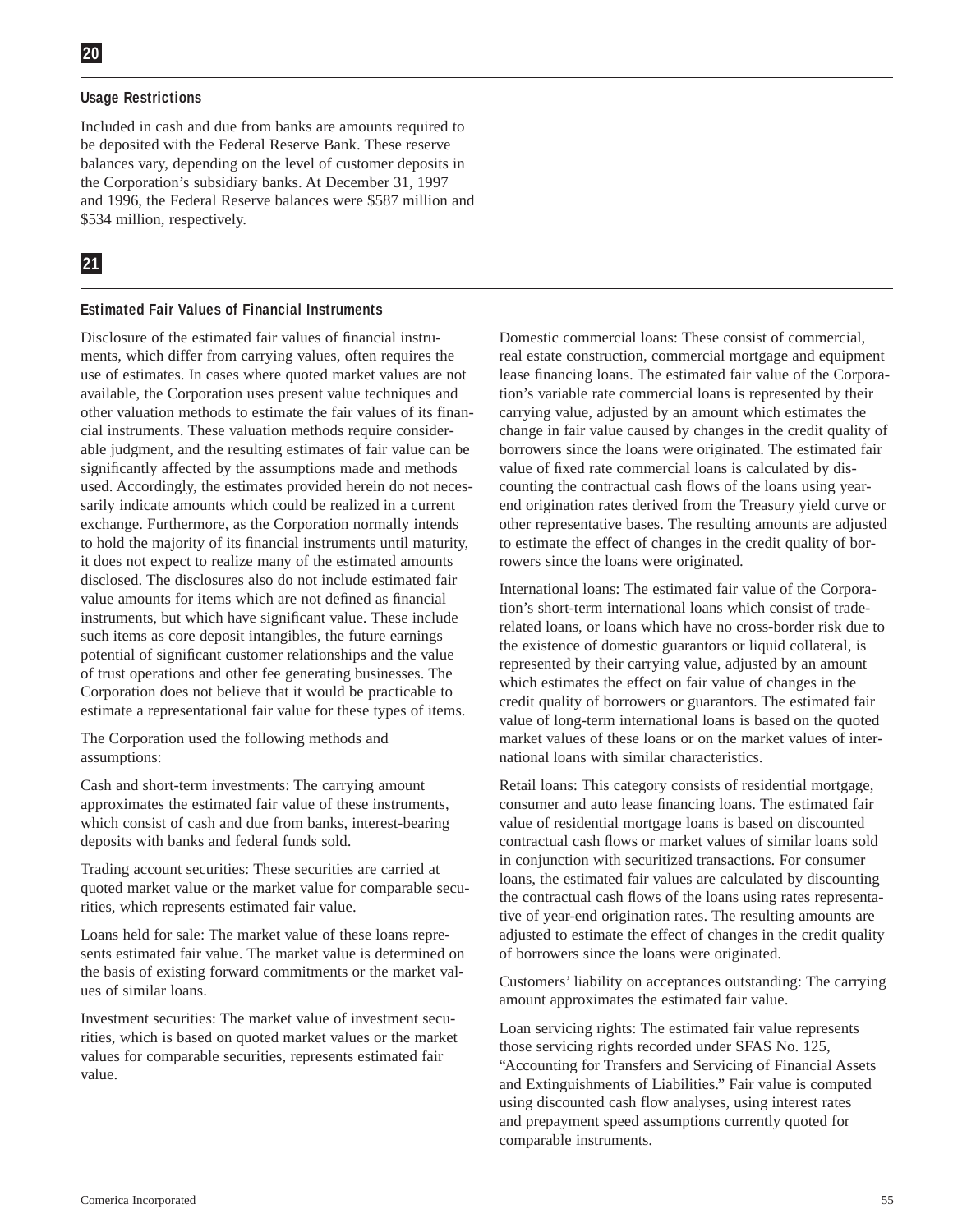#### **Estimated Fair Values of Financial Instruments (continued)**

Deposit liabilities: The estimated fair value of demand deposits, consisting of checking, savings and certain money market deposit accounts, is represented by the amounts payable on demand. The carrying amount of deposits in foreign offices approximates their estimated fair value, while the estimated fair value of term deposits is calculated by discounting the scheduled cash flows using the year-end rates offered on these instruments.

Short-term borrowings: The carrying amount of federal funds purchased, securities sold under agreements to repurchase and other borrowings approximates estimated fair value.

Acceptances outstanding: The carrying amount approximates the estimated fair value.

Medium- and long-term debt: The estimated fair value of the Corporation's variable rate medium- and long-term debt is represented by its carrying value. The estimated fair value of the fixed rate medium- and long-term debt is based on quoted market values. If quoted market values are not available, the estimated fair value is based on the market values of debt with similar characteristics.

Derivative financial instruments and foreign exchange contracts: The estimated fair value of interest rate swaps represents the amount the Corporation would receive or pay to terminate or otherwise settle the contracts at the balance sheet date, taking into consideration current unrealized gains and losses on open contracts. The estimated fair value of foreign exchange futures and forward contracts and commitments to purchase or sell financial instruments are based on quoted market prices. The estimated fair value of interest rate and foreign currency options (including interest rate caps and floors) are determined using option pricing models.

Credit-related financial instruments: The estimated fair value of unused commitments to extend credit and standby and commercial letters of credit is represented by the estimated cost to terminate or otherwise settle the obligations with the counterparties. This amount is approximated by the fees currently charged to enter into similar arrangements, considering the remaining terms of the agreements and any changes in the credit quality of counterparties since the agreements were entered into. This estimate of fair value does not take into account the significant value of the customer relationships and the future earnings potential involved in such arrangements as the Corporation does not believe that it would be practicable to estimate a representational fair value for these items.

The estimated fair values of the Corporation's financial instruments at December 31, 1997 and 1996 are as follows:

|                                                                                                                                   | 1997               |                         |                    | 1996                    |
|-----------------------------------------------------------------------------------------------------------------------------------|--------------------|-------------------------|--------------------|-------------------------|
| (in millions)                                                                                                                     | Carrying<br>Amount | Estimated<br>Fair Value | Carrying<br>Amount | Estimated<br>Fair Value |
| Assets                                                                                                                            |                    |                         |                    |                         |
| Cash and short-term                                                                                                               |                    |                         |                    |                         |
| investments                                                                                                                       | \$2,080            | \$2,080                 | \$1,961            | \$1,961                 |
| Trading account securities                                                                                                        | 9                  | 9                       | 6                  | 6                       |
| Loans held for sale                                                                                                               | 41                 | 41                      | 38                 | 38                      |
| Investment securities                                                                                                             |                    |                         |                    |                         |
| available for sale                                                                                                                | 4,006              | 4,006                   | 4,800              | 4,800                   |
| Commercial loans                                                                                                                  | 15,805             | 15,743                  | 13,520             | 13,445                  |
| <b>International loans</b>                                                                                                        | 2,085              | 2,080                   | 1,706              | 1,704                   |
| Real estate construction                                                                                                          |                    |                         |                    |                         |
| loans                                                                                                                             | 941                | 933                     | 751                | 744                     |
| Commercial mortgage                                                                                                               |                    |                         |                    |                         |
| loans                                                                                                                             | 3,634              | 3,617                   | 3,446              | 3,413                   |
| Residential mortgage                                                                                                              |                    |                         |                    |                         |
| loans                                                                                                                             | 1,565              | 1,608                   | 1,744              | 1,771                   |
| Consumer loans                                                                                                                    | 4,348              | 4,231                   | 4,634              | 4,498                   |
| Lease financing                                                                                                                   | 517                | 518                     | 406                | 406                     |
| <b>Total loans</b><br>Less allowance for                                                                                          | 28,895             | 28,730                  | 26,207             | 25,981                  |
| loan losses                                                                                                                       | (424)              |                         | (367)              |                         |
| Net loans                                                                                                                         | 28,471             | 28,730                  | 25,840             | 25,981                  |
| Customers' liability on                                                                                                           |                    |                         |                    |                         |
| acceptances outstanding                                                                                                           | 18                 | 18                      | 33                 | 33                      |
| Loan servicing rights                                                                                                             | 28                 | 31                      | 23                 | 25                      |
| <b>Liabilities</b><br>Demand deposits<br>(noninterest-bearing)<br>Interest-bearing deposits                                       | 6,761<br>15,825    | 6,761<br>15,840         | 6,713<br>15,654    | 6,713<br>15,664         |
|                                                                                                                                   |                    |                         |                    |                         |
| Total deposits                                                                                                                    | 22,586             | 22,601                  | 22,367             | 22,377                  |
| Short-term borrowings                                                                                                             | 3,193              | 3,193                   | 4,489              | 4,489                   |
| Acceptances outstanding<br>Medium- and                                                                                            | 18                 | 18                      | 33                 | 33                      |
| long-term debt                                                                                                                    | 7,286              | 7,395                   | 4,242              | 4,268                   |
| <b>Off-balance Sheet</b><br><b>Financial Instruments</b><br>Derivative financial<br>instruments and foreign<br>exchange contracts |                    |                         |                    |                         |
| Risk management:                                                                                                                  |                    |                         |                    |                         |
| Unrealized gains<br>Unrealized losses                                                                                             |                    | 154<br>(23)             |                    | 68<br>(102)             |
| Customer-initiated<br>and other:<br>Unrealized gains<br><b>Unrealized</b> losses                                                  | 43<br>(39)         | 43<br>(39)              | 24<br>(23)         | 24<br>(23)              |
| Credit-related financial                                                                                                          |                    |                         |                    |                         |
| instruments                                                                                                                       |                    | (13)                    |                    | (10)                    |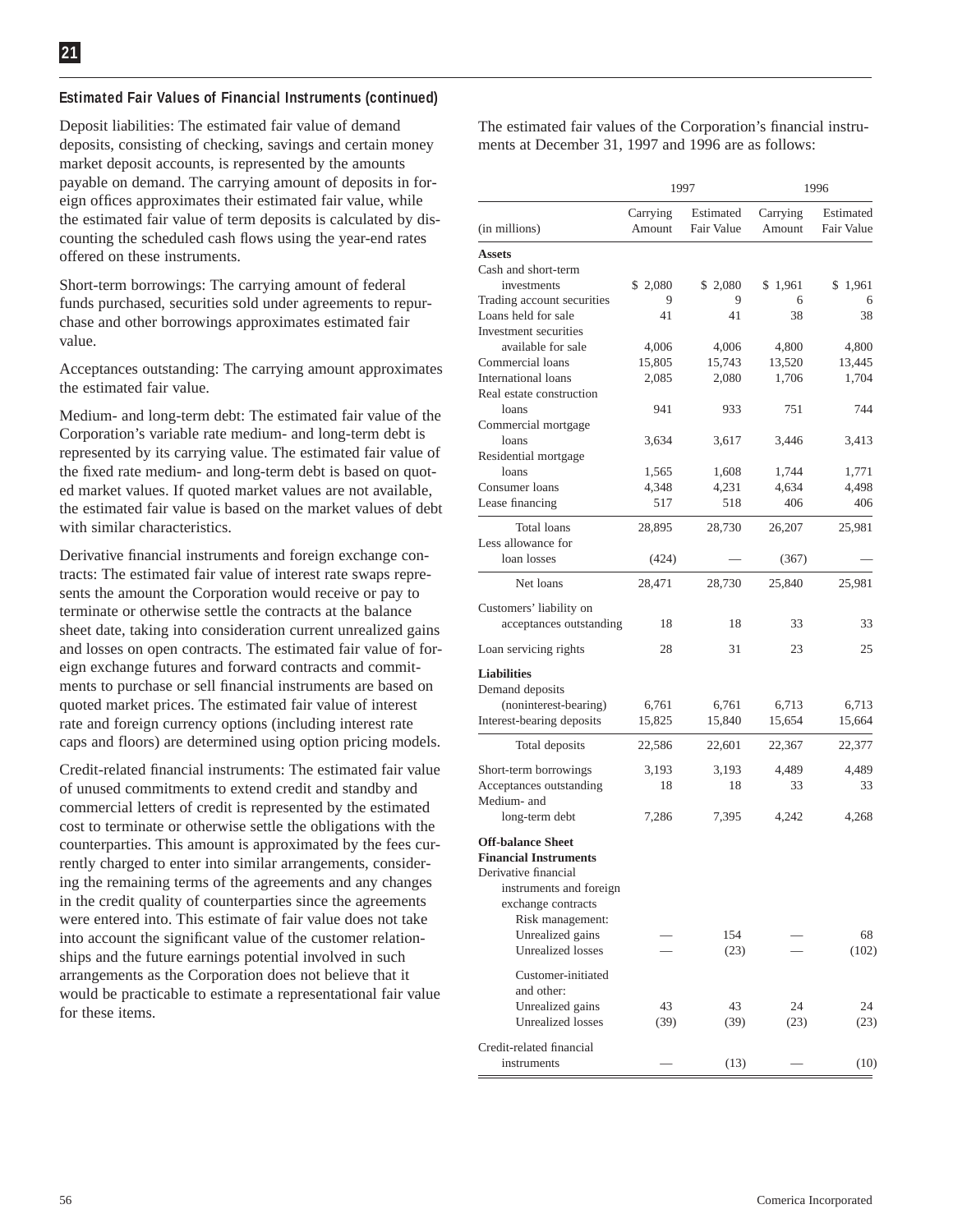# **Parent Company Financial Statements**

| BALANCE SHEETS-Comerica Incorporated<br>December 31 (in thousands, except share data)             |                  | 1997               | 1996              |
|---------------------------------------------------------------------------------------------------|------------------|--------------------|-------------------|
| <b>Assets</b>                                                                                     |                  |                    |                   |
| Cash and due from banks                                                                           |                  | \$<br>372          | \$<br>263         |
| Time deposits with subsidiary bank                                                                |                  | 80,400             | 105,700           |
| Investment securities available for sale                                                          |                  | 20,822             | 17,074            |
| Investment in subsidiaries, principally banks                                                     |                  | 3,017,058          | 2,829,906         |
| Receivables from subsidiaries                                                                     |                  | 375                |                   |
| Premises and equipment                                                                            |                  | 6,566              | 53,347            |
| Other assets                                                                                      |                  | 39,634             | 31,345            |
| Total assets                                                                                      |                  | \$3,165,227        | \$3,037,635       |
| <b>Liabilities and Shareholders' Equity</b><br>Long-term debt                                     |                  | \$298,351          | 298,210<br>\$     |
| Other borrowed funds                                                                              |                  |                    | 842               |
| Advances from nonbanking subsidiaries                                                             |                  | 4,054              | 236               |
| Other liabilities                                                                                 |                  | 101,046            | 122,778           |
| Total liabilities                                                                                 |                  | 403,451            | 422,066           |
| Nonredeemable preferred stock-\$50 stated value                                                   |                  |                    |                   |
| Authorized-5,000,000 shares                                                                       |                  |                    |                   |
| Issued-5,000,000 shares in 1997 and 1996                                                          |                  | 250,000            | 250,000           |
| Common stock-\$5 par value                                                                        |                  |                    |                   |
| Authorized-250,000,000 shares<br>Issued-156,815,367 shares in 1997 and 107,297,345 shares in 1996 |                  | 784,077            | 536,487           |
| Capital surplus                                                                                   |                  |                    |                   |
| Unrealized gains and losses on investment securities available for sale                           |                  | (1,937)            | (22, 789)         |
| Retained earnings                                                                                 |                  | 1,731,419          | 1,854,116         |
| Deferred compensation                                                                             |                  | (1,783)            | (2,245)           |
| Total shareholders' equity                                                                        |                  | 2,761,776          | 2,615,569         |
| Total liabilities and shareholders' equity                                                        |                  | \$3,165,227        | \$3,037,635       |
|                                                                                                   |                  |                    |                   |
| STATEMENTS OF INCOME-Comerica Incorporated                                                        |                  |                    |                   |
| Year Ended December 31 (in thousands)                                                             | 1997             | 1996               | 1995              |
| <b>Income</b>                                                                                     |                  |                    |                   |
| Income from subsidiaries                                                                          |                  |                    |                   |
| Dividends from subsidiaries                                                                       | \$353,500        | \$322,000          | \$183,700         |
| Other interest income<br>Intercompany management fees                                             | 3,626<br>166,952 | 3,372<br>264,368   | 7,113<br>293,292  |
| Other interest income                                                                             | 559              | 1,773              |                   |
| Other noninterest income                                                                          | 2,070            | 5,278              | 2,680             |
| Total income                                                                                      | 526,707          | 596,791            | 486,785           |
| <b>Expenses</b>                                                                                   |                  |                    |                   |
| Interest on long-term debt and other borrowed funds                                               | 26,129           | 26,328             | 19,948            |
| Net interest rate swap income                                                                     | (2,818)          | (2,794)            | (785)             |
| Interest on advances from subsidiaries                                                            | 18               | 86                 | 243               |
| Salaries and employee benefits                                                                    | 65,766           | 123,271            | 127,261           |
| Occupancy expense                                                                                 | 9,373            | 22,483             | 22,778            |
| Equipment expense                                                                                 | 2,053            | 24,806             | 25,600            |
| Restructuring charge                                                                              | 54,244           | 27,000             |                   |
| Other noninterest expenses                                                                        |                  | 63,224             | 76,319            |
| Total expenses                                                                                    | 154,765          | 284,404            | 271,364           |
| Income before income taxes and equity                                                             |                  |                    |                   |
| in undistributed net income of subsidiaries<br>Income tax expense (credit)                        | 371,942<br>6,111 | 312,387<br>(1,931) | 215,421<br>10,705 |
|                                                                                                   |                  |                    |                   |
| Equity in undistributed net income of                                                             | 365,831          | 314,318            | 204,716           |
| subsidiaries, principally banks                                                                   | 164,645          | 102,843            | 208,650           |
| <b>Net Income</b>                                                                                 | \$530,476        | \$417,161          | \$413,366         |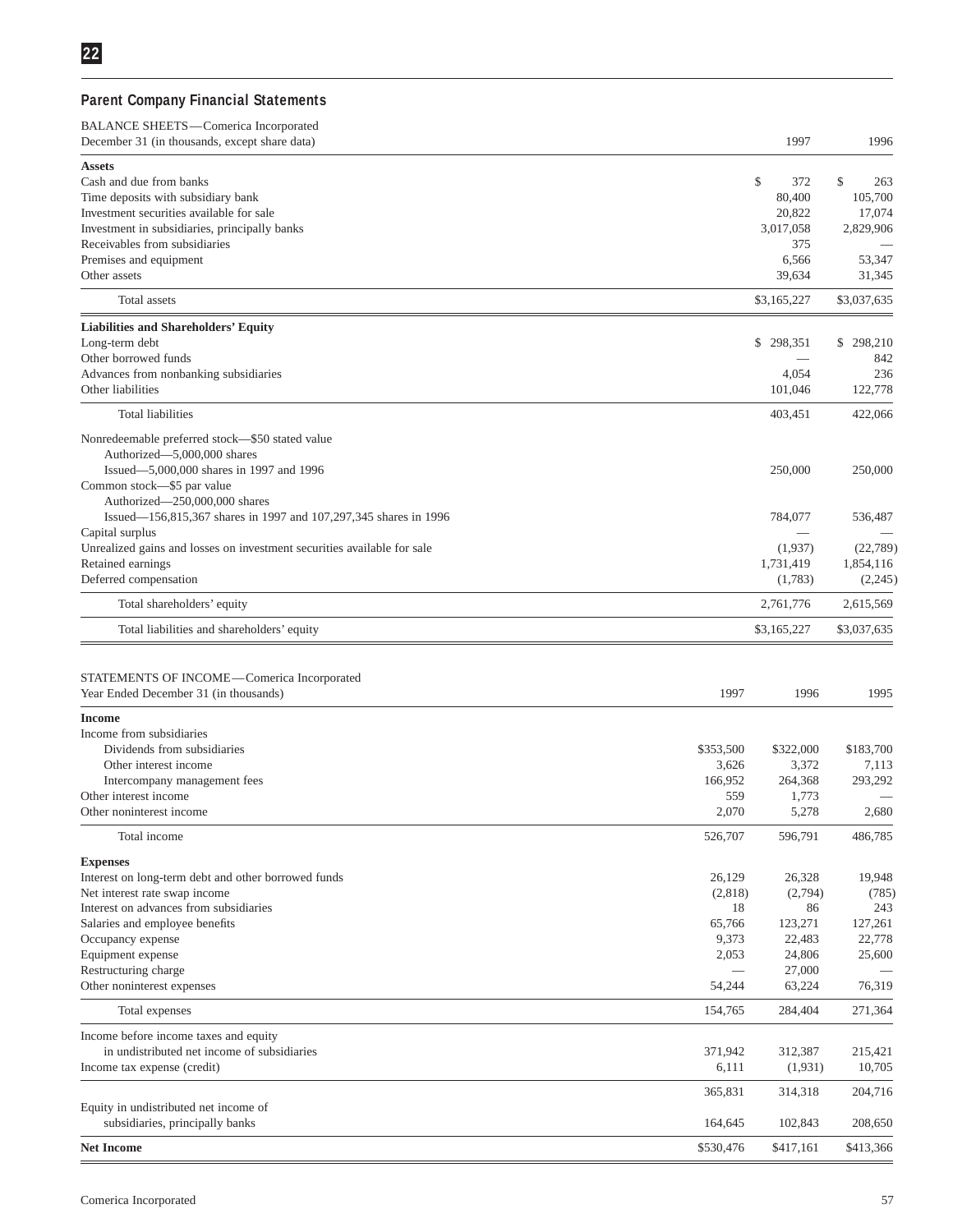# **Parent Company Financial Statements (continued)**

| STATEMENTS OF CASH FLOWS-Comerica Incorporated                 |                          |                          |                     |
|----------------------------------------------------------------|--------------------------|--------------------------|---------------------|
| Year Ended December 31 (in thousands)                          | 1997                     | 1996                     | 1995                |
| <b>Operating Activities</b>                                    |                          |                          |                     |
| Net income                                                     | \$530,476                | \$417.161                | \$413,366           |
| Adjustments to reconcile net income to                         |                          |                          |                     |
| net cash provided by operating activities                      |                          |                          |                     |
| Undistributed earnings of                                      |                          |                          |                     |
| subsidiaries, principally banks                                | (164, 645)               | (102, 843)               | (208, 650)          |
| Depreciation                                                   | 1,800                    | 20,595                   | 20,447              |
| Restructuring charge                                           | (20,992)                 | 27,000                   | (6,078)             |
| Other, net                                                     | 20,928                   | 23,091                   | 16,694              |
| Total adjustments                                              | (162,909)                | (32, 157)                | (177, 587)          |
| Net cash provided by operating activities                      | 367,567                  | 385,004                  | 235,779             |
| <b>Investing Activities</b>                                    |                          |                          |                     |
| Purchase of investment securities available for sale           | (4,092)                  | (4,820)                  | (6,097)             |
| Proceeds from sale of investment securities available for sale | 427                      |                          |                     |
| Proceeds from sales of fixed assets and other real estate      | 28,958                   | 603                      | 3,439               |
| Purchases of fixed assets                                      | (1,424)                  | (20, 345)                | (16, 413)           |
| Net (increase) decrease in bank time deposits                  | 25,300                   | 25,100                   | (41,200)            |
| Net (increase) in receivables from subsidiaries                | (375)                    |                          |                     |
| Capital transactions with subsidiaries                         | (3,283)                  | 131,871                  | (1,400)             |
| Net cash provided by (used in) investing activities            | 45,511                   | 132,409                  | (61, 671)           |
| <b>Financing Activities</b>                                    |                          |                          |                     |
| Net increase (decrease) in advances from subsidiaries          | 3.818                    | (3,523)                  | (4,064)             |
| Proceeds from issuance of long-term debt                       |                          |                          | 210,000             |
| Repayments and purchases of long-term debt                     | 141                      | (259)                    | (59, 147)           |
| Net decrease in short-term borrowings                          | (842)                    | $\overline{\phantom{0}}$ |                     |
| Proceeds from issuance of preferred stock                      | $\overline{\phantom{0}}$ | 246,744                  |                     |
| Proceeds from issuance of common stock                         | 22,584                   | 35,206                   | 11,736              |
| Purchase of common stock for treasury and retirement           | (243, 258)               | (622, 196)               | (178, 656)          |
| Dividends paid                                                 | (195, 412)               | (173, 414)               | (155, 726)          |
| Net cash used in financing activities                          | (412,969)                | (517, 442)               | (175, 857)          |
| Net increase (decrease) in cash on deposit at bank subsidiary  | 109                      | (29)                     | (1,749)             |
| Cash on deposit at bank subsidiary at beginning of year        | 263                      | 292                      | 2,041               |
| Cash on deposit at bank subsidiary at end of year              | \$<br>372                | $\mathcal{S}$<br>263     | $\mathbb{S}$<br>292 |
| Interest paid                                                  | \$25,799                 | \$25,942                 | \$15,623            |
| Income taxes recovered (paid)                                  | (1,145)                  | \$11,150                 | \$3,275             |
| Noncash investing and financing activities                     |                          |                          |                     |
| Stock issued for acquisitions                                  | \$                       | \$128,938                | \$77,100            |

The preceding parent company financial statements reflect the sale of the Corporation's information services,

transaction processing and operations services departments to a subsidiary, Comerica Bank, on January 1, 1997.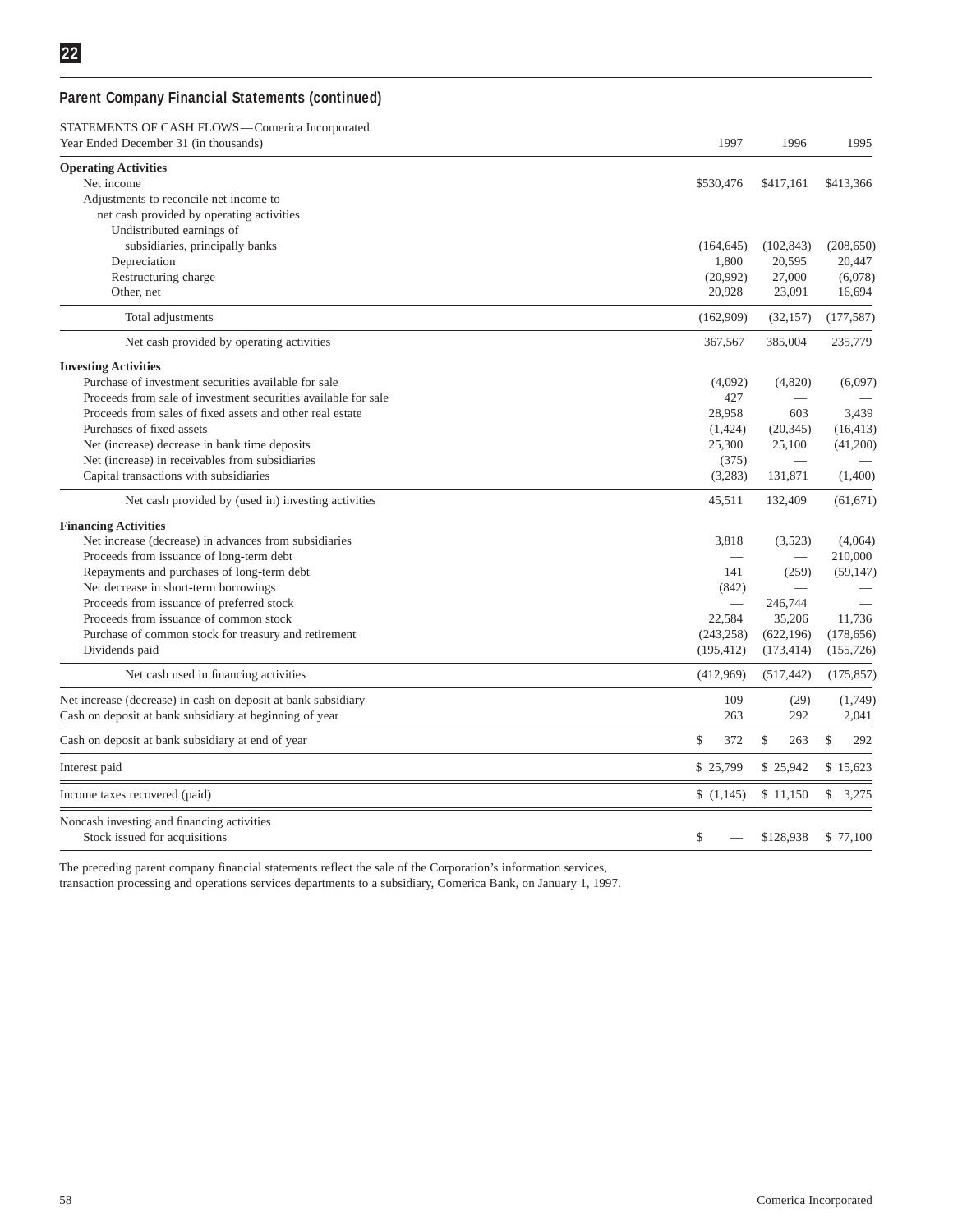### **Summary of Quarterly Financial Information**

The following quarterly information is unaudited. However, in the opinion of management, the information reflects all adjustments which are necessary for the fair presentation of the results of operations for the periods presented.

|                                          |                          | 1997                    |                   |                  |
|------------------------------------------|--------------------------|-------------------------|-------------------|------------------|
| (in thousands,<br>except per share data) | Fourth<br><b>Ouarter</b> | Third<br><b>Ouarter</b> | Second<br>Quarter | First<br>Quarter |
| Interest income                          | \$682,163                | \$674,671               | \$663,326         | \$627,243        |
| Interest expense                         | 316,281                  | 313,090                 | 299,798           | 275,458          |
| Net interest income                      | 365,882                  | 361,581                 | 363,528           | 351,785          |
| Provision for loan losses                | 37,000                   | 34,000                  | 34,000            | 41,000           |
| Securities gains/(losses)                | 5,836                    | 1,096                   | (1,359)           | 122              |
| Noninterest income                       |                          |                         |                   |                  |
| (excluding securities gains)             | 134,928                  | 135,251                 | 122,806           | 129,272          |
| Noninterest expenses                     | 257,368                  | 252,622                 | 249,259           | 248,737          |
| Net income                               | 139,927                  | 137,067                 | 129,710           | 123,772          |
| Basic net income per share               | \$0.86                   | \$0.84                  | \$0.79            | \$0.75           |
| Diluted net income per share             | 0.85                     | 0.83                    | 0.78              | 0.74             |
|                                          |                          | 1996                    |                   |                  |
| (in thousands,                           | Fourth                   | Third                   | Second            | First            |
| except per share data)                   | Quarter                  | Quarter                 | Quarter           | Quarter          |
| Interest income                          | \$632,737                | \$633,421               | \$642,192         | \$654,430        |
| Interest expense                         | 279,476                  | 280,154                 | 285,703           | 305,169          |
| Net interest income                      | 353,261                  | 353,267                 | 356,489           | 349,261          |
| Provision for loan losses                | 32,000                   | 28,500                  | 25,000            | 28,500           |
| Securities gains/(losses)                | 10,194                   | (276)                   | 3,310             | 360              |
| Noninterest income                       |                          |                         |                   |                  |
| (excluding securities gains)             | 122,214                  | 116,604                 | 117,480           | 137,068          |
| Restructuring charge                     | 90,000                   |                         |                   |                  |
| Noninterest expenses                     |                          |                         |                   |                  |
| (excluding restructuring charge)         | 266,220                  | 253,635                 | 270,196           | 278,975          |

| Net income                   | 60.816 | 121.518 | 118.221 | 116,606 |
|------------------------------|--------|---------|---------|---------|
| Basic net income per share   | \$0.35 | \$0.71  | \$0.68  | \$0.66  |
| Diluted net income per share | 0.35   | 0.70    | 0.67    | 0.66    |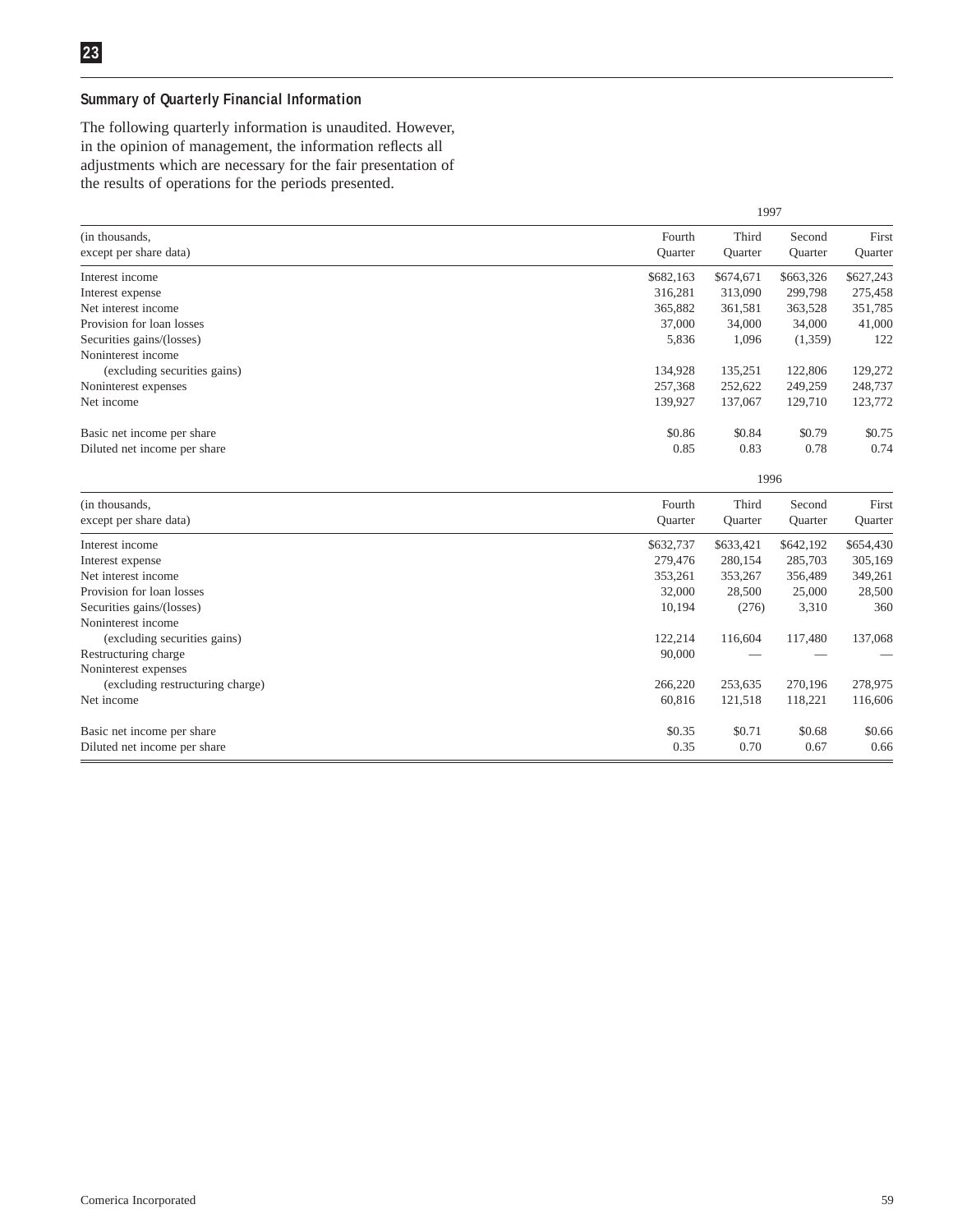#### **Report of Management**

Management is responsible for the accompanying financial statements and all other financial information in this Annual Report. The financial statements have been prepared in conformity with generally accepted accounting principles and include amounts which of necessity are based on management's best estimates and judgments and give due consideration to materiality. The other financial information herein is consistent with that in the financial statements.

In meeting its responsibility for the reliability of the financial statements, management develops and maintains systems of internal accounting controls. These controls are designed to provide reasonable assurance that assets are safeguarded and transactions are executed and recorded in accordance with management's authorization. The concept of reasonable assurance is based on the recognition that the cost of internal accounting control systems should not exceed the related benefits. The systems of control are continually monitored by the internal auditors whose work is closely coordinated with and supplements in many instances the work of independent auditors.

The financial statements have been audited by independent auditors Ernst & Young LLP. Their role is to render an independent professional opinion on management's financial statements based upon performance of procedures they deem appropriate under generally accepted auditing standards.

The Corporation's Board of Directors oversees management's internal control and financial reporting responsibilities through its Audit Committee as well as various other committees. The Audit Committee, which consists of directors who are not officers or employees of the Corporation, meets periodically with management and internal and independent auditors to assure that they and the Committee are carrying out their responsibilities, and to review auditing, internal control and financial reporting matters.

# **Report of Independent Auditors**

Board of Directors, Comerica Incorporated

We have audited the accompanying consolidated balance sheets of Comerica Incorporated and subsidiaries as of December 31, 1997 and 1996, and the related consolidated statements of income, changes in shareholders' equity and cash flows for each of the three years in the period ended December 31, 1997. These financial statements are the responsibility of the Corporation's management. Our responsibility is to express an opinion on these financial statements based on our audits.

We conducted our audits in accordance with generally accepted auditing standards. Those standards require that we plan and perform the audit to obtain reasonable assurance about whether the financial statements are free of material misstatement. An audit includes examining, on a test basis, evidence supporting the amounts and disclosures in the financial statements. An audit also includes assessing the accounting principles used and significant estimates made by management, as well as evaluating the overall financial statement presentation. We believe that our audits provide a reasonable basis for our opinion.

In our opinion, the financial statements referred to above present fairly, in all material respects, the consolidated financial position of Comerica Incorporated and subsidiaries at December 31, 1997 and 1996, and the consolidated results of their operations and their cash flows for each of the three years in the period ended December 31, 1997, in conformity with generally accepted accounting principles.

Detroit, Michigan January 20, 1998

Eugene A. Miller Chairman and Chief Executive Officer

Ralph W. Babb Jr. Executive Vice President and Chief Financial Officer

Mauron J Elenhaas

Marvin J. Elenbaas First Vice President and Controller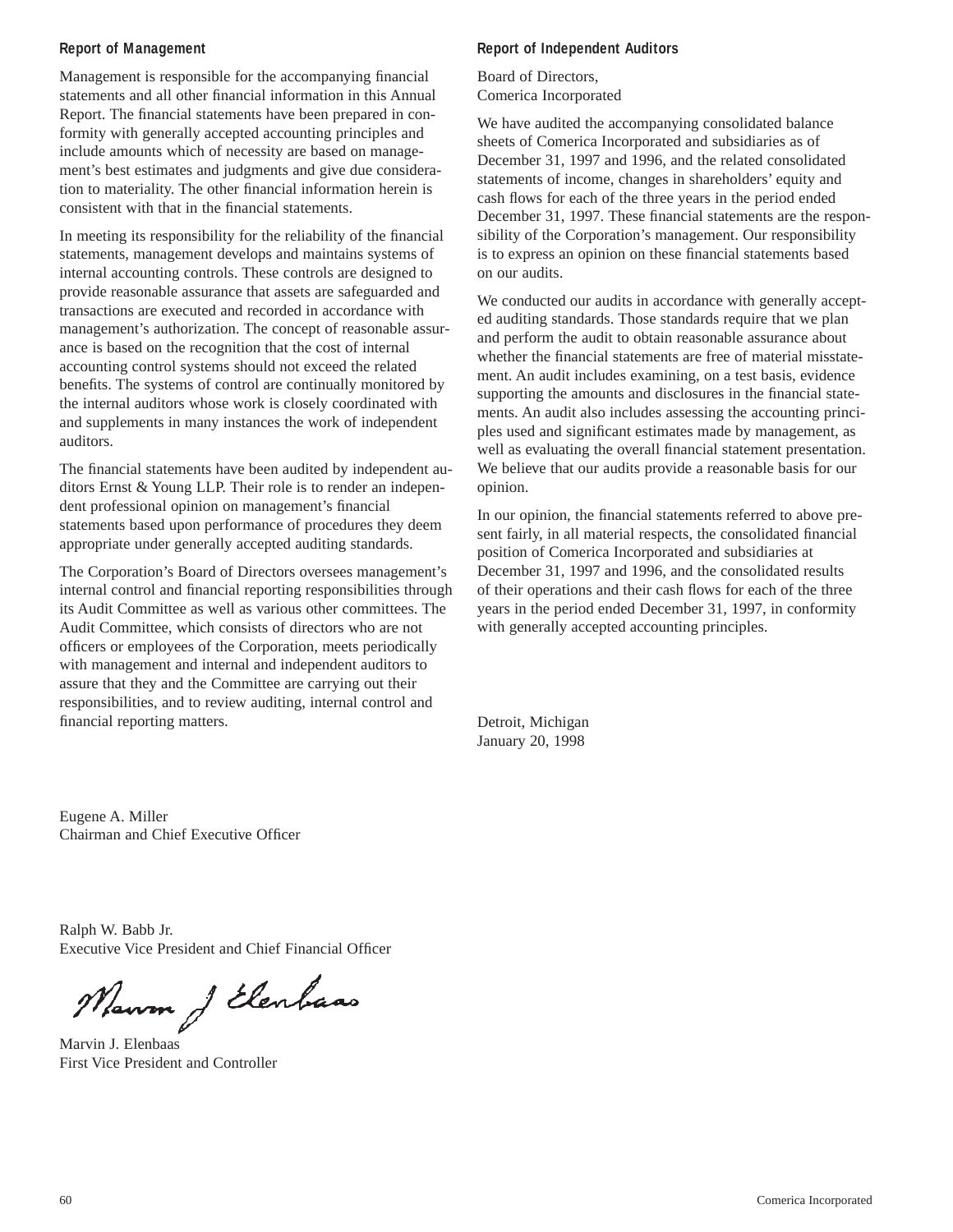### **Historical Review–Average Balance Sheets Comerica Incorporated and Subsidiaries**

Consolidated Financial Information

| (in millions)                               | 1997   | 1996                                         | 1995   | 1994   | 1993   |
|---------------------------------------------|--------|----------------------------------------------|--------|--------|--------|
| <b>Assets</b>                               |        |                                              |        |        |        |
| Cash and due from banks                     |        | \$1,686 \$1,576 \$1,500 \$1,532 \$1,490      |        |        |        |
| Short-term investments                      | 129    | 195                                          | 351    | 823    | 1,193  |
| Investment securities                       | 4,687  | 5,823                                        | 7,625  | 8,004  | 5,512  |
| Commercial loans                            | 14,234 | 12,686                                       | 11,302 | 9,598  | 8,473  |
| International loans                         | 1,953  | 1,541                                        | 1,257  | 1,107  | 897    |
| Real estate construction loans              | 866    | 707                                          | 541    | 403    | 441    |
| Commercial mortgage loans                   | 3,547  | 3,483                                        | 3,157  | 2,916  | 2,629  |
| Residential mortgage loans                  | 1,676  | 1,960                                        | 2,450  | 2,175  | 1,979  |
| Consumer loans                              | 4,486  | 4,624                                        | 4,569  | 3,795  | 3,697  |
| Lease financing                             | 447    | 351                                          | 285    | 217    | 191    |
| <b>Total loans</b>                          | 27,209 | 25,352                                       | 23,561 | 20,211 | 18,307 |
| Less allowance for loan losses              | (402)  | (361)                                        | (340)  | (322)  | (311)  |
| Net loans                                   | 26,807 | 24,991                                       | 23,221 | 19,889 | 17,996 |
| Accrued income and other assets             | 1,560  | 1,610                                        | 1,432  | 1,203  | 1,045  |
| Total assets                                |        | \$34,869 \$34,195 \$34,129 \$31,451 \$27,236 |        |        |        |
| <b>Liabilities and Shareholders' Equity</b> |        |                                              |        |        |        |
| Demand deposits (noninterest-bearing)       |        | \$5,815 \$5,589 \$4,767 \$4,700 \$4,380      |        |        |        |
| Interest-bearing deposits                   | 15,326 | 15,826                                       | 15,046 | 14,809 | 15,035 |
| Deposits in foreign offices                 | 805    | 843                                          | 1,842  | 1,816  | 1,306  |
| Total deposits                              | 21,946 | 22,258                                       | 21,655 | 21,325 | 20,721 |
| Federal funds purchased and securities sold |        |                                              |        |        |        |
| under agreements to repurchase              | 2,017  | 2,106                                        | 2,816  | 2,817  | 1,586  |
| Other borrowed funds                        | 1,801  | 1,999                                        | 2,313  | 2,002  | 1,432  |
| Accrued expenses and other liabilities      | 467    | 400                                          | 324    | 286    | 274    |
| Medium- and long-term debt                  | 5,980  | 4,745                                        | 4,510  | 2,708  | 1,087  |
| <b>Total liabilities</b>                    | 32,211 | 31,508                                       | 31,618 | 29,138 | 25,100 |
| Shareholders' equity                        | 2,658  | 2,687                                        | 2,511  | 2,313  | 2,136  |
| Total liabilities and shareholders' equity  |        | \$34,869 \$34,195 \$34,129 \$31,451 \$27,236 |        |        |        |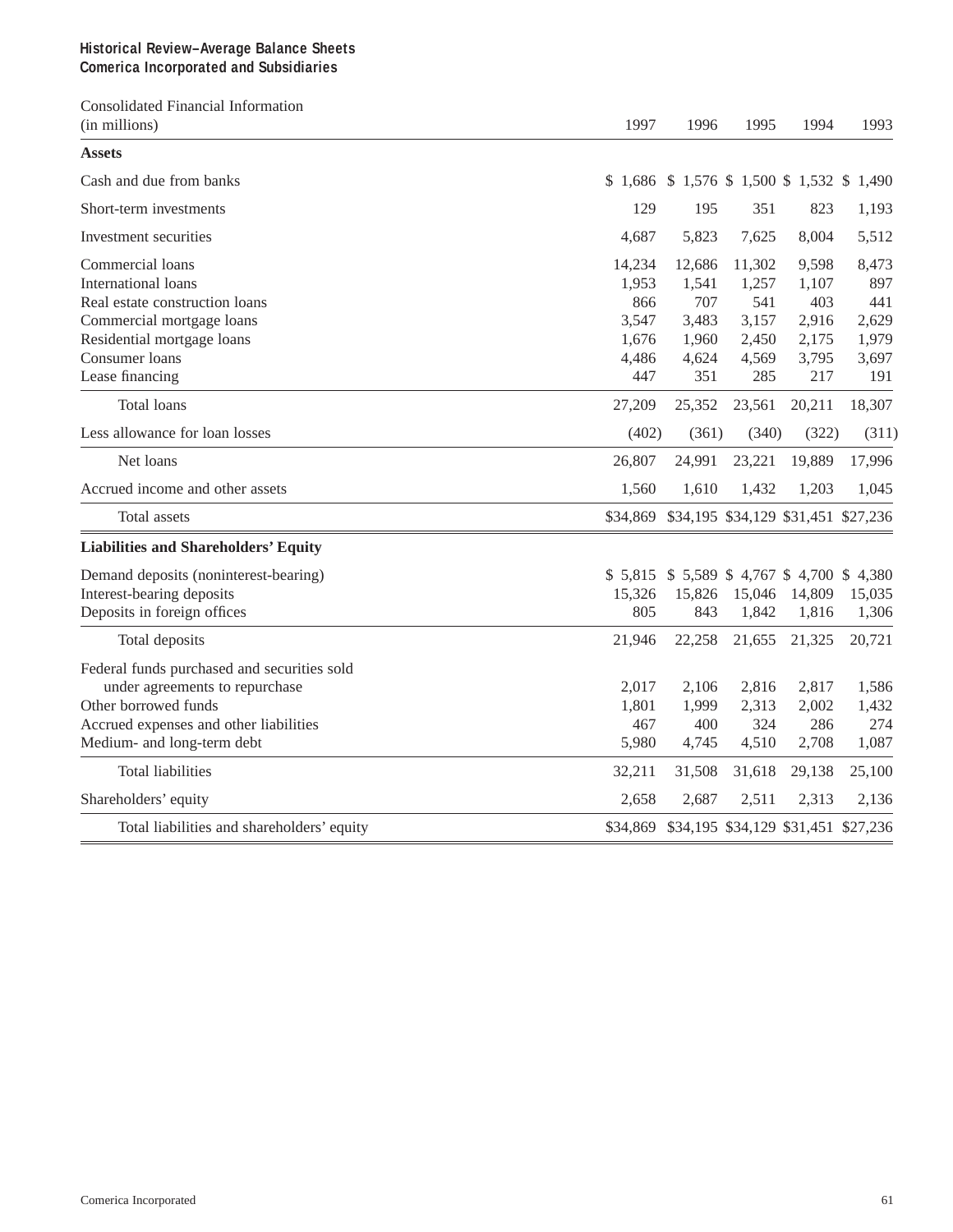# **Historical Review–Statements of Income Comerica Incorporated and Subsidiaries**

| <b>Consolidated Financial Information</b>                     |                      |            |                     |           |                |
|---------------------------------------------------------------|----------------------|------------|---------------------|-----------|----------------|
| (in millions, except per share data)                          | 1997                 | 1996       | 1995                | 1994      | 1993           |
| <b>Interest Income</b>                                        |                      |            |                     |           |                |
| Interest and fees on loans                                    | \$2,318              | \$2,161    | \$2,091             | \$1,577   | \$1,388        |
| Interest on investment securities                             |                      |            |                     |           |                |
| Taxable                                                       | 310                  | 372        | 474                 | 446       | 307            |
| Exempt from federal income tax                                | 11                   | 18         | 26                  | 31        | 40             |
| Total interest on investment securities                       | 321                  | 390        | 500                 | 477       | 347            |
| Interest on short-term investments                            | 9                    | 12         | 23                  | 38        | 48             |
| Total interest income                                         | 2,648                | 2,563      | 2,614               | 2,092     | 1,783          |
| <b>Interest Expense</b>                                       |                      |            |                     |           |                |
| Interest on deposits                                          | 673                  | 686        | 721                 | 543       | 530            |
| Interest on short-term borrowings                             |                      |            |                     |           |                |
| Federal funds purchased and securities                        |                      |            |                     |           |                |
| sold under agreements to repurchase                           | 111                  | 112        | 166                 | 121       | 47             |
| Other borrowed funds                                          | 98                   | 107        | 136                 | 79        | 41             |
| Interest on medium- and long-term debt                        | 374                  | 295        | 289                 | 148       | 63             |
| Net interest rate swap (income)/expense                       | (51)                 | (49)       | 2                   | (29)      | (32)           |
| Total interest expense                                        | 1,205                | 1,151      | 1,314               | 862       | 649            |
| Net interest income                                           | 1,443                | 1,412      | 1,300               | 1,230     | 1,134          |
| Provision for loan losses                                     | 146                  | 114        | 87                  | 56        | 69             |
| Net interest income after provision for loan losses           | 1,297                | 1,298      | 1,213               | 1,174     | 1,065          |
| <b>Noninterest Income</b>                                     |                      |            |                     |           |                |
| Income from fiduciary activities                              | 147                  | 133        | 125                 | 122       | 122            |
| Service charges on deposit accounts                           | 141                  | 140        | 130                 | 124       | 120            |
| Customhouse broker fees                                       |                      | 11         | 36                  | 41        | 40             |
| Revolving credit fees                                         | 20                   | 23         | 36                  | 24        | 23             |
| Securities gains                                              | 6                    | 14         | 12                  | 3         | $\overline{2}$ |
| Other noninterest income                                      | 214                  | 186        | 160                 | 136       | 142            |
| Total noninterest income                                      | 528                  | 507        | 499                 | 450       | 449            |
|                                                               |                      |            |                     |           |                |
| <b>Noninterest Expenses</b><br>Salaries and employee benefits | 539                  | 561        | 562                 | 549       | 529            |
| Net occupancy expense                                         | 89                   | 99         | 99                  | 99        | 96             |
|                                                               | 62                   | 69         | 68                  | 68        | 62             |
| Equipment expense<br>FDIC insurance expense                   | 3                    |            | 24                  | 44        | 44             |
|                                                               | 28                   | 8<br>29    | 29                  | 27        |                |
| Telecommunications expense                                    |                      |            |                     |           | 21             |
| Restructuring charge<br>Other noninterest expenses            | 287                  | 90<br>303  | 304                 | 7<br>248  | $22\,$<br>251  |
| Total noninterest expenses                                    | 1,008                | 1,159      | 1,086               | 1,042     | 1,025          |
| Income before income taxes                                    | 817                  |            | 626                 | 582       | 489            |
| Provision for income taxes                                    | 287                  | 646<br>229 | 213                 | 195       | 148            |
| <b>Net Income</b>                                             | $\mathcal{S}$<br>530 | \$417      | \$<br>413           | \$<br>387 | \$<br>341      |
| Net income applicable to common stock                         | \$513                | \$408      | 413<br>$\mathbb{S}$ | \$<br>387 | \$341          |
|                                                               |                      |            |                     |           |                |
| Basic net income per common share                             | \$3.24               | \$2.41     | \$2.38              | \$2.20    | \$1.92         |
| Diluted net income per common share                           | 3.19                 | 2.38       | 2.37                | 2.19      | 1.90           |
| Cash dividends declared on common stock                       | \$181                | \$170      | \$158               | \$145     | \$125          |
| Dividends per common share                                    | \$1.15               | \$1.01     | \$0.91              | \$0.83    | \$0.71         |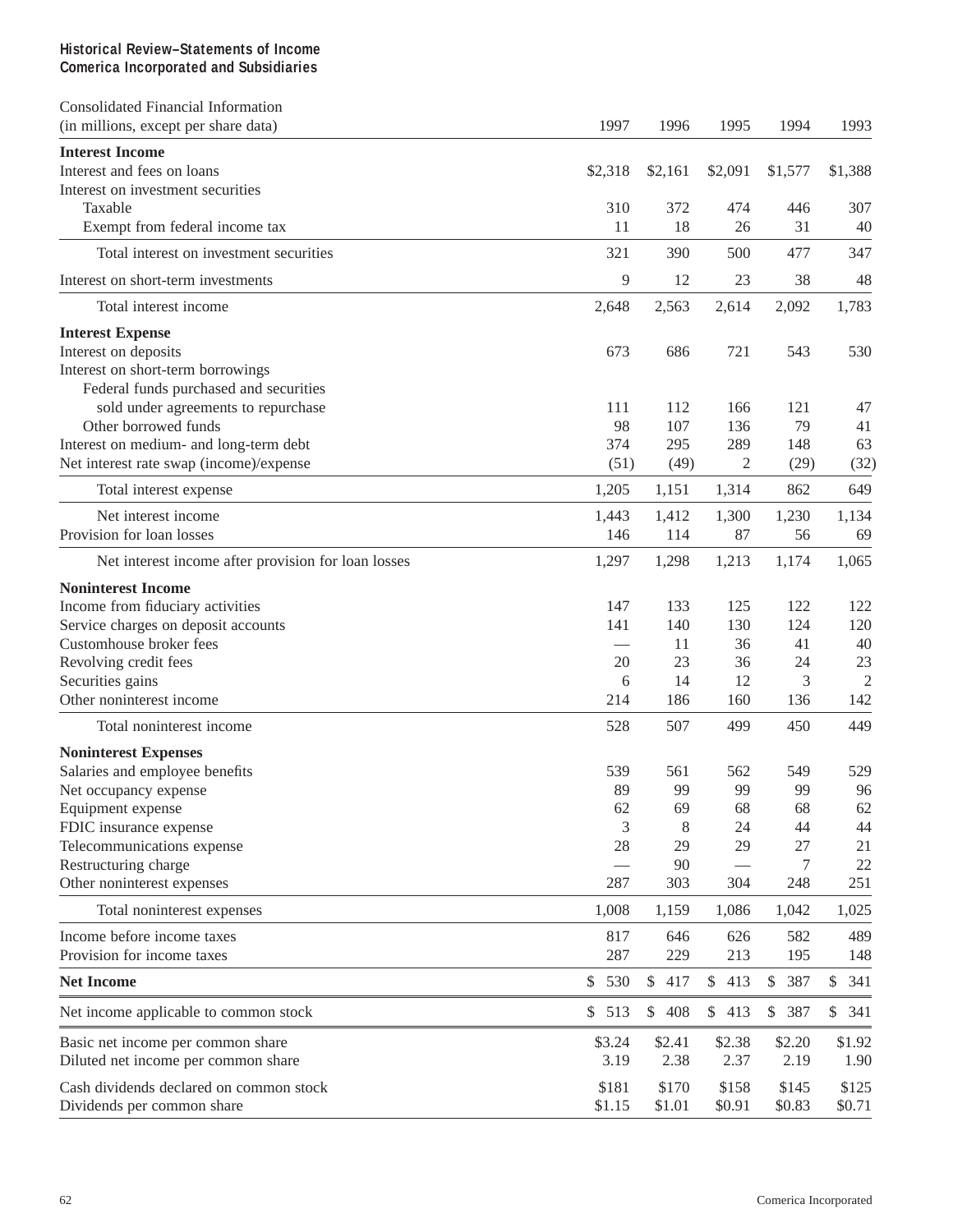# **Historical Review-Statistical Data Comerica Incorporated and Subsidiaries**

| <b>Consolidated Financial Information</b>             | 1997    | 1996    | 1995      | 1994      | 1993      |
|-------------------------------------------------------|---------|---------|-----------|-----------|-----------|
| <b>Average Rates (Fully Taxable Equivalent Basis)</b> |         |         |           |           |           |
| Short-term investments                                | 6.59%   | 6.23%   | 6.61%     | 4.57%     | 3.97%     |
| Investment securities                                 | 6.94    | 6.79    | 6.72      | 6.15      | 6.70      |
| Commercial loans                                      | 8.25    | 8.21    | 8.75      | 7.38      | 6.56      |
| International loans                                   | 7.07    | 6.64    | 7.06      | 5.58      | 5.04      |
| Real estate construction loans                        | 9.38    | 9.22    | 9.52      | 7.85      | 6.63      |
| Commercial mortgage loans                             | 9.08    | 9.29    | 9.40      | 8.52      | 8.10      |
| Residential mortgage loans                            | 7.90    | 7.83    | 7.80      | 7.46      | 8.57      |
| Consumer loans                                        | 9.81    | 9.88    | 10.10     | 9.44      | 9.98      |
| Lease financing                                       | 7.48    | 6.82    | 6.65      | 6.48      | 7.34      |
| Total loans                                           | 8.53    | 8.54    | 8.90      | 7.84      | 7.62      |
| Interest income as a percent of earning assets        | 8.29    | 8.20    | 8.35      | 7.28      | 7.25      |
| Domestic deposits                                     | 4.09    | 4.04    | 4.05      | 3.14      | 3.24      |
| Deposits in foreign offices                           | 5.68    | 5.46    | 6.07      | 4.28      | 3.29      |
| Total interest-bearing deposits                       | 4.17    | 4.11    | 4.27      | 3.26      | 3.24      |
| Federal funds purchased and securities sold           |         |         |           |           |           |
| under agreements to repurchase                        | 5.49    | 5.31    | 5.88      | 4.31      | 3.01      |
| Other borrowed funds                                  | 5.45    | 5.36    | 5.87      | 3.92      | 2.88      |
| Medium- and long-term debt                            | 6.26    | 6.22    | 6.41      | 5.46      | 5.77      |
| Interest expense as a percent of                      |         |         |           |           |           |
| interest-bearing sources                              | 4.65    | 4.51    | 4.95      | 3.57      | 3.18      |
| Interest rate spread                                  | 3.64    | 3.69    | 3.40      | 3.71      | 4.07      |
| Impact of net noninterest-bearing                     |         |         |           |           |           |
| sources of funds                                      | 0.89    | 0.85    | 0.79      | 0.61      | 0.58      |
| Net interest margin as a percent of                   |         |         |           |           |           |
| earning assets                                        | 4.53    | 4.54    | 4.19      | 4.32      | 4.65      |
| <b>Return on Average Common</b>                       |         |         |           |           |           |
| <b>Shareholders' Equity</b>                           | 21.32   | 15.98   | 16.46     | 16.74     | 15.94     |
| <b>Return on Average Assets</b>                       | 1.52    | 1.22    | 1.21      | 1.23      | 1.25      |
| <b>Efficiency Ratio</b>                               | 51.05   | 60.36   | 60.09     | 61.28     | 63.68     |
| <b>Per Share Data</b>                                 |         |         |           |           |           |
| Book value at year-end                                | \$16.02 | \$14.70 | \$15.17   | \$13.64   | \$12.66   |
| Market value at year-end                              | 60.17   | 34.92   | 26.67     | 16.25     | 17.75     |
| Market value—high and low for year                    | 62-34   | 39-24   | $29 - 16$ | $21 - 16$ | $23 - 17$ |
| <b>Other Data</b>                                     |         |         |           |           |           |
| Number of banking offices                             | 350     | 358     | 395       | 398       | 385       |
| Number of employees (full-time equivalent)            | 9,960   | 11,079  | 12,876    | 13,077    | 12,670    |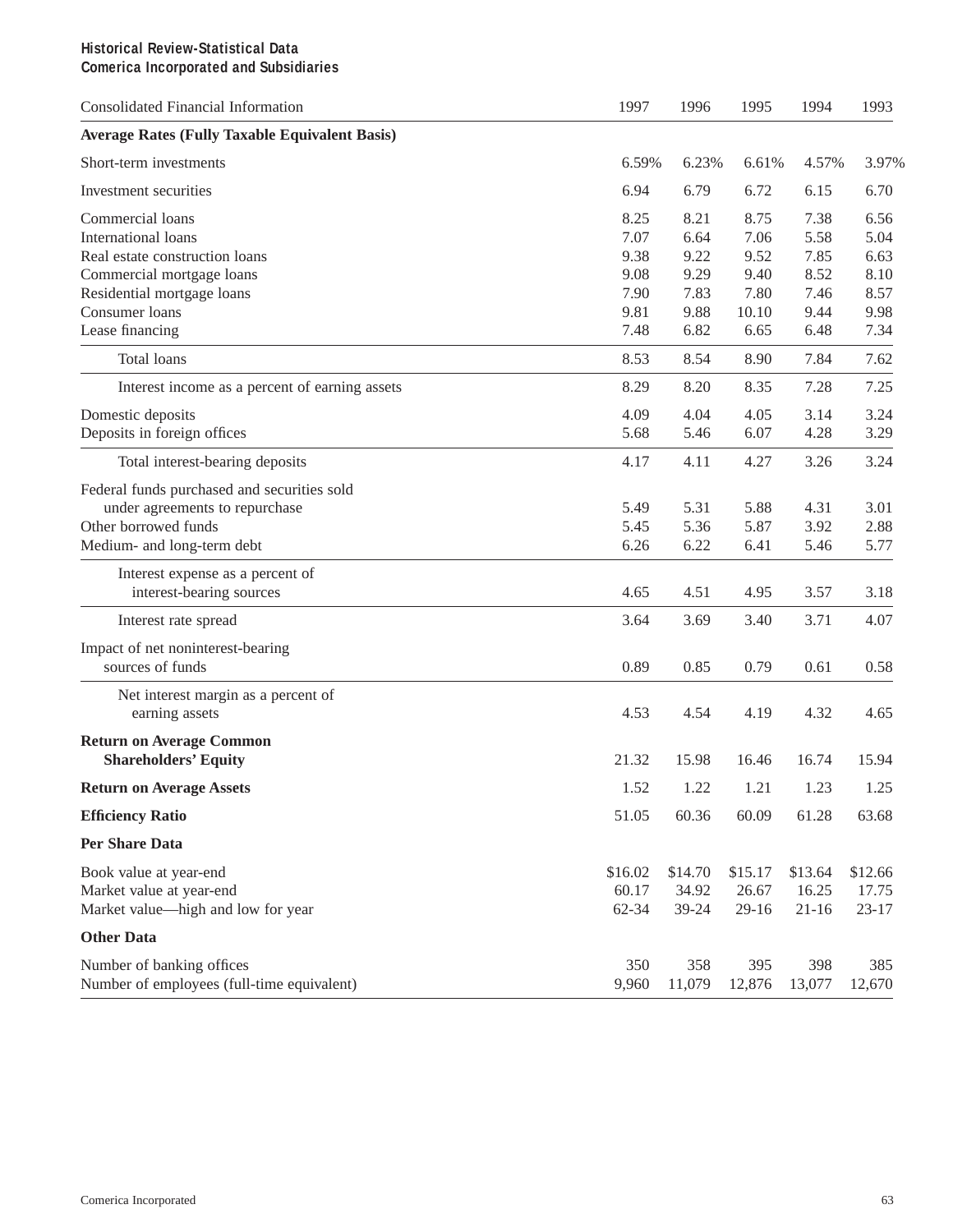### **Economic Outlook For 1998**

Much will be said about the past seven years of American prosperity. But even more notable will be the date next year when this current period of wealth-building pierces the alltime record economic expansion of 106 consecutive months achieved between 1961 and 1969.

By the end of the first quarter of 1999, the current business expansion will have extended beyond all others known in U.S. economic history. Comerica's finest forecasting tool, the Recession Watch Index, assigns a 70 percent probability to achieving record longevity for this economic cycle.

This economic expansion has durability:

- Real Gross Domestic Product (GDP) growth rates continue to exceed broadly measured inflation rates.
- **Productivity gains remain impressive, due to robust capital** goods outlays by businesses.
- Federal spending growth rates have decelerated sharply, lowering the annual budget deficits.
- **Embracing freer trade has strengthened the dollar and** lowered costs and prices.
- **Financial markets grow stronger with disinflation and** engender more prudent behavior.
- Major regions of the U.S. economy, which have underperformed heretofore, are now accelerating.

Nevertheless, these factors are likely to detract from growth prospects through 1998:

- Households entered 1998 rather fully extended with regard to credit burdens.
- Decelerating economies of our trading partners, particularly in Asia, will clip U.S. exports.
- New waves of company downsizings will lead to slower employment and income gains.

# **Comparable Economic History**

Many observers have been startled by the coexistence of declining inflation rates and falling unemployment rates in the United States over the past two years. This blessed event is no coincidence. It is not accidental that strong business spending on computers and new productivity-augmenting plants and equipment are raising productivity throughout the private sector of the U.S. economy. It is no accident that the sharp reduction in the U.S. budget deficit coincides with the newfound spending restraint exercised by Washington over the past six years. Since fiscal year 1993, the average growth in federal spending has been 3 percent, and the incremental growth last year was only 2.7 percent. Together, higher productivity and reduced rates of issuance of new federal debt cause inflation and interest rates to move lower at the same time real GDP and employment move higher. Furthermore, lower inflation improves the quality of profits and the purchasing power of household income.

The past three years of economic prosperity in the U.S. are reminiscent of the very positive economic developments from the decades that preceded 1900. A century ago, the U.S. was the world's showcase for productivity gains and industrial innovation. Consequently, the U.S. ran huge trade deficits and attracted monumental amounts of capital from abroad direct investments from Europe and elsewhere. A similar scenario has unfolded today.

### **Another Good Year**

Average annual GDP growth for the past seven-year expansion has been 2.7 percent. For 1998, we are forecasting real economic growth at 3.0 percent, down from 3.8 percent in 1997. Although slower real GDP growth implies some 200,000 fewer auto and truck sales and a slightly less robust housing year, deceleration on the goods side of the economy will be matched by further deceleration in inflation and borrowing costs.

We predict 1998 through the first quarter 1999 to be recession-free, with inflation and unemployment rates reaching their lowest points for the current business cycle expansion. The Federal Reserve Board will have little reason to loosen or tighten monetary policy, so it is likely that short-term interest rates will remain largely unchanged during the year. The implosion of some Asian financial markets and deceleration of most economies in non-English-speaking nations across the globe suggest considerably tougher sledding for U.S. exports in the year ahead. Because export growth had been a mainstay of economic growth in the U.S. over the past three years, the loss of export strength will slow real GDP in 1998 and possibly give rise to protectionist sentiment.

|                                      | 1998 forecast         | 1997 actual           |
|--------------------------------------|-----------------------|-----------------------|
| GDP growth                           | 3.0%                  | 3.8%                  |
| Inflation (CPI)                      | 1.7%                  | 2.3%                  |
| Vehicle sales<br>(cars/light trucks) | 14.7<br>million units | 14.9<br>million units |
| Federal funds rate                   | 5.5%                  | 5.5%                  |
| Unemployment rate                    | 4.7%                  | 4.9%                  |
| Current account deficit              | \$170 billion         | \$151 billion         |

# **Beyond 1998**

The U.S. economy is doing well because fiscal and monetary policies have become more disciplined, especially since 1994. The greatest threats to domestic economic health over the next several years stem chiefly from the possible imposition of government regulations that have not been cost-justified. Specifically, there is no scientific consensus as to whether the earth is cooling, warming or staying within the normal temperature ranges of the past several centuries. Whatever environmental threats emerge, they are best handled by economic systems that are free, market-oriented, rich and growing wealthier. Wealth and innovation serve as the facilitators for a cleaner, safer environment. The key to continued prosperity beyond 1998 will be the avoidance of myopic policies that sacrifice economic growth on the political altar of income redistribution.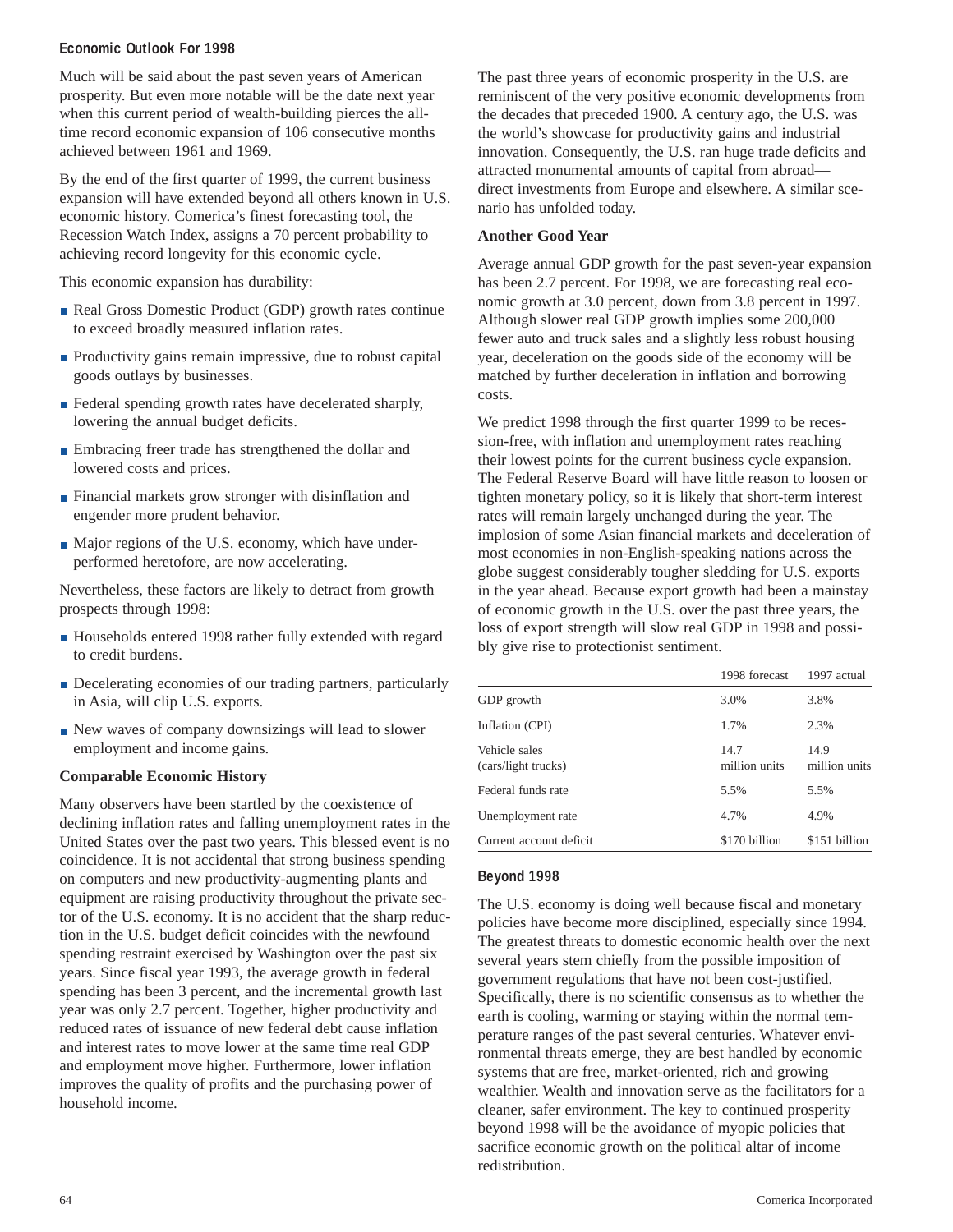|                  | Fed<br>Funds | Prime<br>Rate         | 3 Month<br><b>LIBOR</b> | 1 Month<br>Commercial<br>Paper | 3 Month               | <b>Treasury Bills</b><br>6 Months | 1 Year        |
|------------------|--------------|-----------------------|-------------------------|--------------------------------|-----------------------|-----------------------------------|---------------|
| 2nd Quarter 1998 | 5.50%        | 8.50%                 | 5.80%                   | 5.75%                          | 5.15%                 | 5.25%                             | 5.30%         |
| 3rd Quarter 1998 | 5.50         | 8.50                  | 5.90                    | 5.85                           | 5.20                  | 5.30                              | 5.35          |
| 4th Quarter 1998 | 5.50         | 8.50                  | 6.10                    | 6.05                           | 5.25                  | 5.35                              | 5.40          |
| 1st Quarter 1999 | 5.50         | 8.50                  | 6.30                    | 6.25                           | 5.35                  | 5.45                              | 5.50          |
|                  |              | <b>Treasury Notes</b> |                         |                                | <b>Treasury Bonds</b> | Corp Aaa                          | A Utility     |
|                  | 2 Year       | 3 Year                | 5 Year                  | 10 Year                        | 30 Year               | <b>Bonds</b>                      | <b>B</b> onds |
| 2nd Quarter 1998 | 5.40%        | 5.45%                 | 5.60%                   | 5.85%                          | 6.00%                 | 7.30%                             | 7.40%         |
| 3rd Quarter 1998 | 5.45         | 5.50                  | 5.70                    | 5.80                           | 6.10                  | 7.40                              | 7.50          |
| 4th Quarter 1998 | 5.50         | 5.60                  | 5.90                    | 6.10                           | 6.30                  | 7.60                              | 7.70          |
| 1st Quarter 1999 | 5.60         | 5.70                  | 6.00                    | 6.25                           | 6.50                  | 7.80                              | 7.90          |
|                  |              | Home                  |                         | <b>Federal Reserve</b>         |                       | <b>Annualized Percent Changes</b> |               |
|                  |              | Mortgage Rates        |                         | Trade-Weighted                 | Real                  | <b>GDP</b>                        |               |
|                  |              | <b>FHLMC</b>          |                         | Dollar Index                   | <b>GDP</b>            | Deflator                          | <b>CPI</b>    |
| 2nd Quarter 1998 |              | 7.20%                 |                         | 110.0%                         | 2.8%                  | 1.5%                              | 1.8%          |
| 3rd Quarter 1998 |              | 7.30                  |                         | 110.0                          | 3.0                   | 1.6                               | 1.8           |
| 4th Quarter 1998 |              | 7.50                  |                         | 108.0                          | 3.0                   | 1.8                               | 2.2           |
| 1st Quarter 1999 |              | 7.70                  |                         | 105.0                          | 3.0                   | 2.2                               | 2.4           |

#### **Comerica Markets**

An eighth consecutive year of general economic expansion in 1998 should generate ample growth within Comerica's principal markets of Michigan, California, Texas and Florida.

#### **Michigan**

Housing prices and unemployment rates speak volumes to the growth trajectory of Michigan's economy over the past few years. For a second straight year, Michigan's average increase in home prices led the nation with an appreciation of 7.2 percent, versus 4.5 percent for the U.S. Michigan's unemployment rate averaged nearly one full percentage point below the U.S. average of 4.9 percent. Motor vehicle output expanded 2.5 percent in 1997, with Michigan truck production up nearly 6 percent. Perhaps the greatest challenge confronting the Michigan economy in 1998 will be its severe labor constraints. In 1997, shortages of skilled labor, particularly in the building trades, reduced the volume of new housing activity from 1996 levels. The likelihood of continued low inflation and financing rates in 1998 will augment affordability of automobiles and contribute to state growth.

#### **California**

No state made greater economic progress in 1997 than California. An illustration of this is the decline of unemployment rates from 7.1 to 6.2 percent between the third quarters of 1996 and 1997. New housing permit activity rose 23 percent in California during 1997, versus 9 percent for the nation, and average housing prices appreciated by 4.7 percent, compared with 4.5 percent for the U.S. California total employment grew 2.7 percent, far outstripping the 1.8 percent average for all states. Continued economic expansion and business profitability during 1998 is strongly suggested by the 1997 performance of California-based stocks, which rose nearly 50 percent. California's greatest challenge will be reduced exports to Pacific Asia. This will be partially offset by the burgeoning volume of import business related to the stronger dollar and lower costs of outsourced labor and materials as inputs to businesses.

#### **Texas**

As long as the U.S. economy continues to expand in 1998, the economy of Texas should be able to run ahead by approximately 0.5 percent. This implies 3 to 3.5 percent growth in real gross state product in 1998. Employment growth in 1997, at 2.5 percent, exceeded the U.S. average of 1.8 percent, with strong performance in the business-service jobs sector. Improvement in the Mexican economy and resultant growth in trade flows were especially significant forces in the expansion of the state's economy last year. Texas-based stocks experienced one of the more dynamic gains of any state in 1997, up nearly 70 percent. This strong equity performance often foreshadows business expansion, profitability and employment gains in the subsequent year. The chief threat would be another period of weakness or readjustment in the Mexican economy, due to rising inflation and remedial monetary policies.

#### **Florida**

Florida hit its stride in 1997, besting the national average unemployment rate (4.8 percent versus 4.9 percent) and far outperforming the U.S. average with respect to housing permit activity (up 22 percent versus 9 percent) and overall job growth (3.5 percent versus 1.8 percent). South Florida, which once acted as the senior partner in growth, is now sharing that role with the booming central, northern and panhandle regions. Florida is now the fourth most populous state, with the fastest population growth among the top four from 1990-96. The state's population growth between 1990-96 doubled the U.S. rate. Florida's chief economic challenges in 1998 include decelerating Latin American economies, the stronger dollar's impact on tourism and continued downsizing in military staffing and budgets. Otherwise, population and business gains will guarantee a diversified and balanced-growth economy.

David L. Littmann and William T. Wilson, Ph.D Comerica Economics Department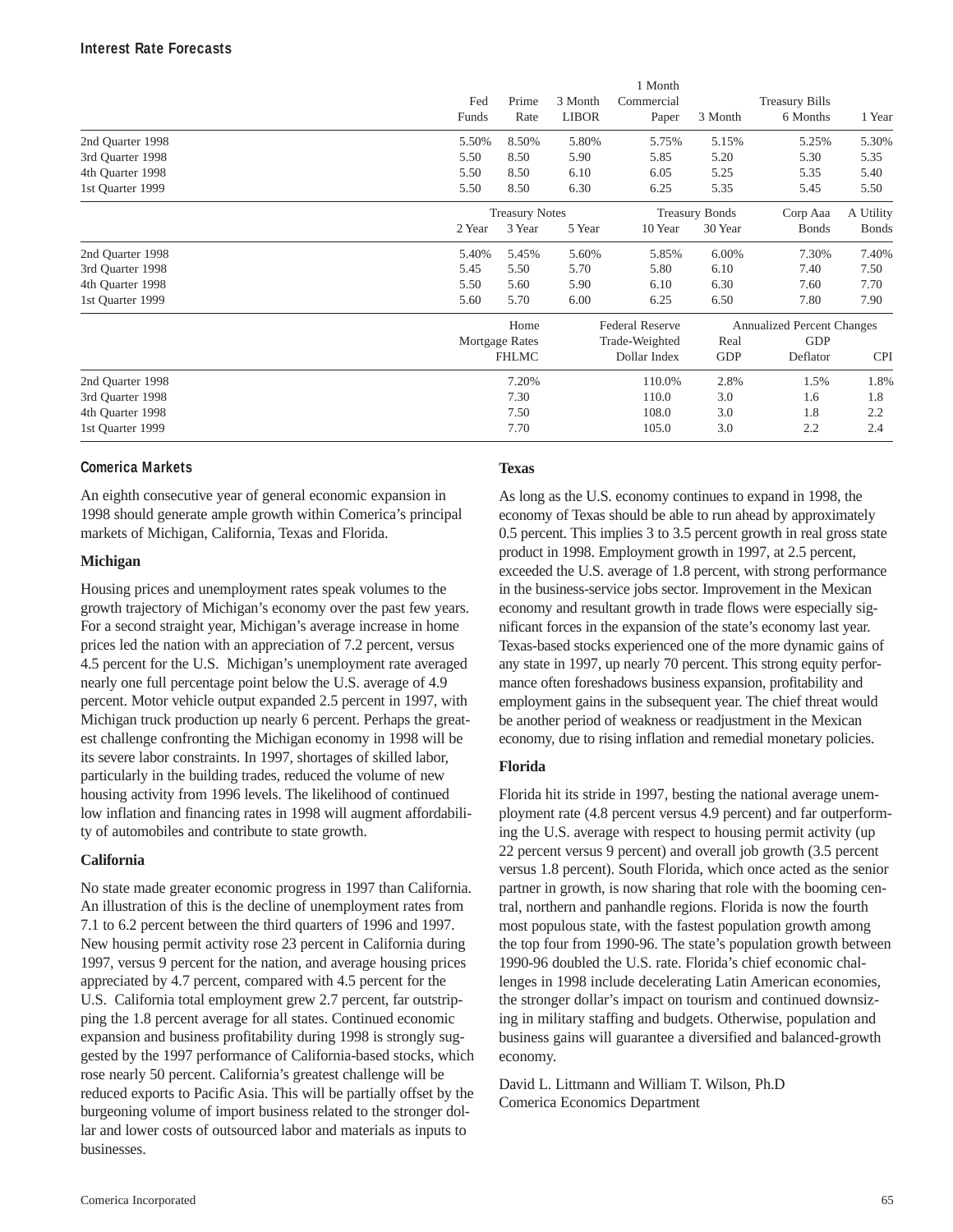#### **Shareholder Information**

#### **Stock**

Comerica's stock trades on the New York Stock Exchange (NYSE) under the symbol CMA.

#### **Shareholder Assistance**

Inquiries related to shareholder records, change of name, address or ownership of stock, and lost or stolen stock certificates should be directed to the transfer agent and registrar:

Norwest Shareowner Services P.O. Box 64854 St. Paul, Minnesota 55164-0854 1-800-468-9716

#### **Elimination of Duplicate Materials**

If you receive duplicate mailings at one address, you may have multiple shareholder accounts. You can consolidate your multiple accounts into a single, more convenient account by contacting the transfer agent shown above. In addition, if more than one member of your household is receiving shareholder materials, you can eliminate the duplicate mailings by contacting the transfer agent.

#### **Dividend Reinvestment Plan**

Comerica offers a dividend reinvestment plan which permits participating shareholders of record to reinvest dividends in Comerica common stock without paying brokerage commissions or service charges. Participating shareholders also may invest up to \$3,000 in additional funds each quarter for the purchase of additional shares. A brochure describing the plan in detail and an authorization form can be requested from the transfer agent shown above.

#### **Dividend Direct Deposit**

Common shareholders of Comerica may have their dividends deposited into their savings or checking account at any bank that is a member of the National Automated Clearing House (ACH) system. Information describing this service and an authorization form can be requested from the transfer agent shown above.

#### **Dividend Payments**

Subject to approval of the board of directors, dividends customarily are paid on Comerica's common stock on or about April 1, July 1, October 1 and January 1.

#### **Annual Meeting**

The Annual Meeting of Shareholders of Comerica Incorporated will be held on Friday, May 15, 1998, at 9:30 a.m. in the Renaissance Conference Center, Level 2, Tower 300 of the Renaissance Center, Detroit, Michigan.

#### **Form 10-K**

**A copy of the Corporation's Annual Report on Form 10-K, as filed with the Securities and Exchange Commission, may be obtained without charge upon written request to the Secretary of the Corporation at the address listed under Corporate Information.**

#### **Stock Prices, Dividends and Yields**

(adjusted for stock split)

|                |          |          | Dividend  | Dividend* |
|----------------|----------|----------|-----------|-----------|
| <b>Ouarter</b> | High     | Low      | Per Share | Yield     |
| 1997           |          |          |           |           |
| Fourth         | \$61.875 | \$50.167 | \$0.29    | 2.1%      |
| Third          | 53.250   | 45.042   | 0.29      | 2.4       |
| Second         | 46.750   | 35.917   | 0.29      | 2.8       |
| First          | 42.083   | 34.167   | 0.29      | 3.0       |
| 1996           |          |          |           |           |
| Fourth         | \$39.583 | \$33.500 | \$0.26    | 2.8%      |
| Third          | 36.000   | 26.750   | 0.26      | 3.3       |
| Second         | 29.917   | 26.833   | 0.26      | 3.7       |
| First          | 27.917   | 24.166   | 0.23      | 3.5       |

Dividend yield is calculated by annualizing the quarterly dividend per share \* and dividing by an average of the high and low price in the quarter.

At January 31, 1998, there were approximately 16,306 holders of record of the Corporation's common stock.

#### **Corporate Information**

Comerica Incorporated Comerica Tower at Detroit Center, MC 3391 500 Woodward Avenue Detroit, Michigan 48226 1-800-521-1190 Internet: www.comerica.com

#### **Product Information Center**

If you have any questions about Comerica's products and services, please contact our Product Information Center at 1-800-292-1300.

#### **Community Reinvestment Act (CRA) Performance**

Comerica is committed to meeting the credit needs of the communities it serves. Following are the most recent CRA ratings for Comerica subsidiaries:

| Comerica Bank (Michigan)             | Outstanding  |
|--------------------------------------|--------------|
| Comerica Bank–Texas                  | Outstanding  |
| Comerica Bank & Trust, FSB (Florida) | Outstanding  |
| Comerica Bank–California             | Satisfactory |
| Comerica Bank–Midwest                | Satisfactory |

#### **Equal Employment Opportunity**

Comerica is committed to its affirmative action program and practices which ensure uniform treatment of employees without regard to race, creed, color, age, national origin, religion, handicap, marital status, veteran status, weight, height or sex.

#### **Investor Contact**

Allison T. McFerren 313-222-6317

#### **Media Contact**

Sharon R. McMurray 313-222-4881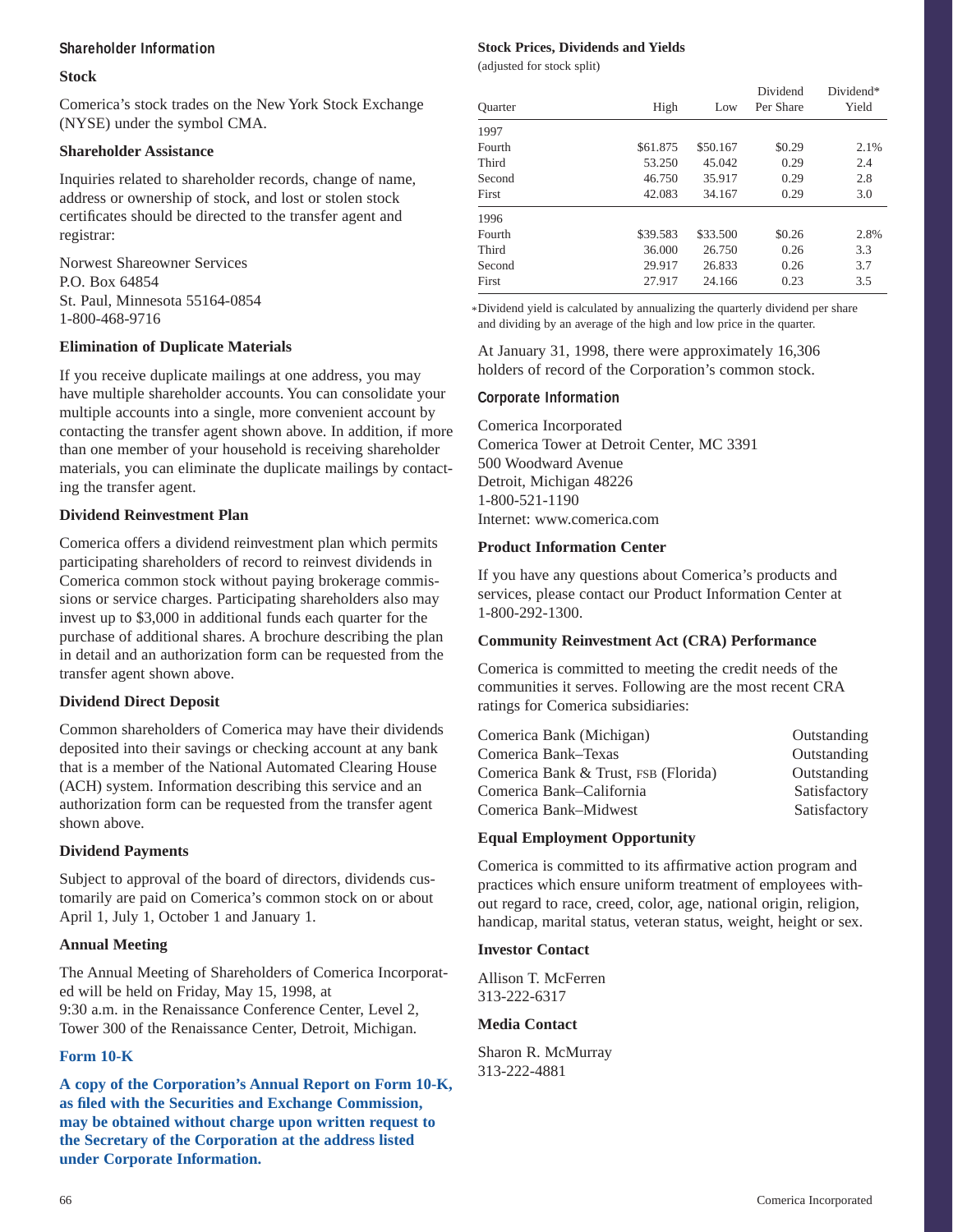# **Corporate Profile**

Comerica Incorporated (NYSE: CMA) is a diversified financial services provider headquartered in Detroit that operates banking subsidiaries in Michigan, California, Texas and Florida.

Comerica is the 25th largest bank holding company in the U.S., with \$36 billion in total assets. We are the nation's 14th largest commercial business lender and 17th largest small business lender.

Our nearly 11,000 employees serve a diverse customer base, delivering comprehensive financial services through a network that includes approximately 350 branch offices, 630 automated teller machines, supermarket branches, banking by personal computer and telephone banking.

Comerica is organized into three focused operating units: the Business Bank, the Individual Bank and the Investment Bank.

# **Comerica's Vision**

Comerica is in business to help people be successful. We are committed to delivering the

- highest quality financial services by:<br>• Providing outstanding value and building<br>enduring customer relationships.
- **•** Creating a positive environment for our colleaques, built on trust, teamwork and respect.
- **Demonstrating leadership in our community. .**<br>**.** Ensuring a consistent, superior return for
- our owners.

We listen. We understand. We make it work.

# **Table of Contents**

| Letter to Shareholders  | $\overline{\mathcal{L}}$ |
|-------------------------|--------------------------|
| <b>Sharing Success</b>  | $\overline{5}$           |
| Directors and Officers— |                          |
| Comerica Incorporated   |                          |
| and Subsidiaries        | $\overline{14}$          |
| <b>Financial Review</b> |                          |
| and Reports             | 18                       |
| Economic Outlook        | 64                       |
| Shareholder and         |                          |
| Corporate Information   | 66                       |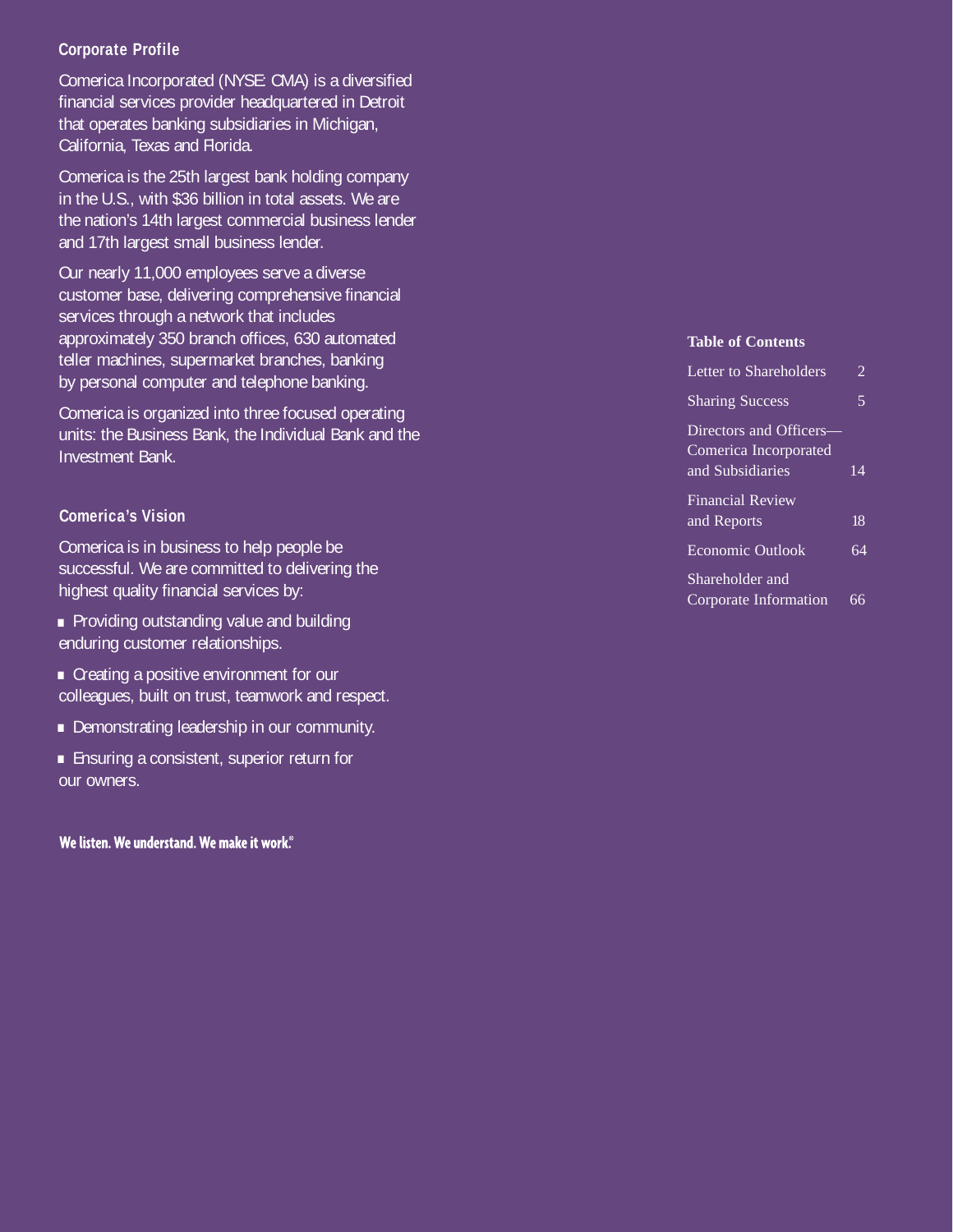### **IN MEMORY**

# **Stanley R. Pijanowski III**

*Assistant Vice President and Branch Manager*

**James L. Isom**

*Retail Service Representative*